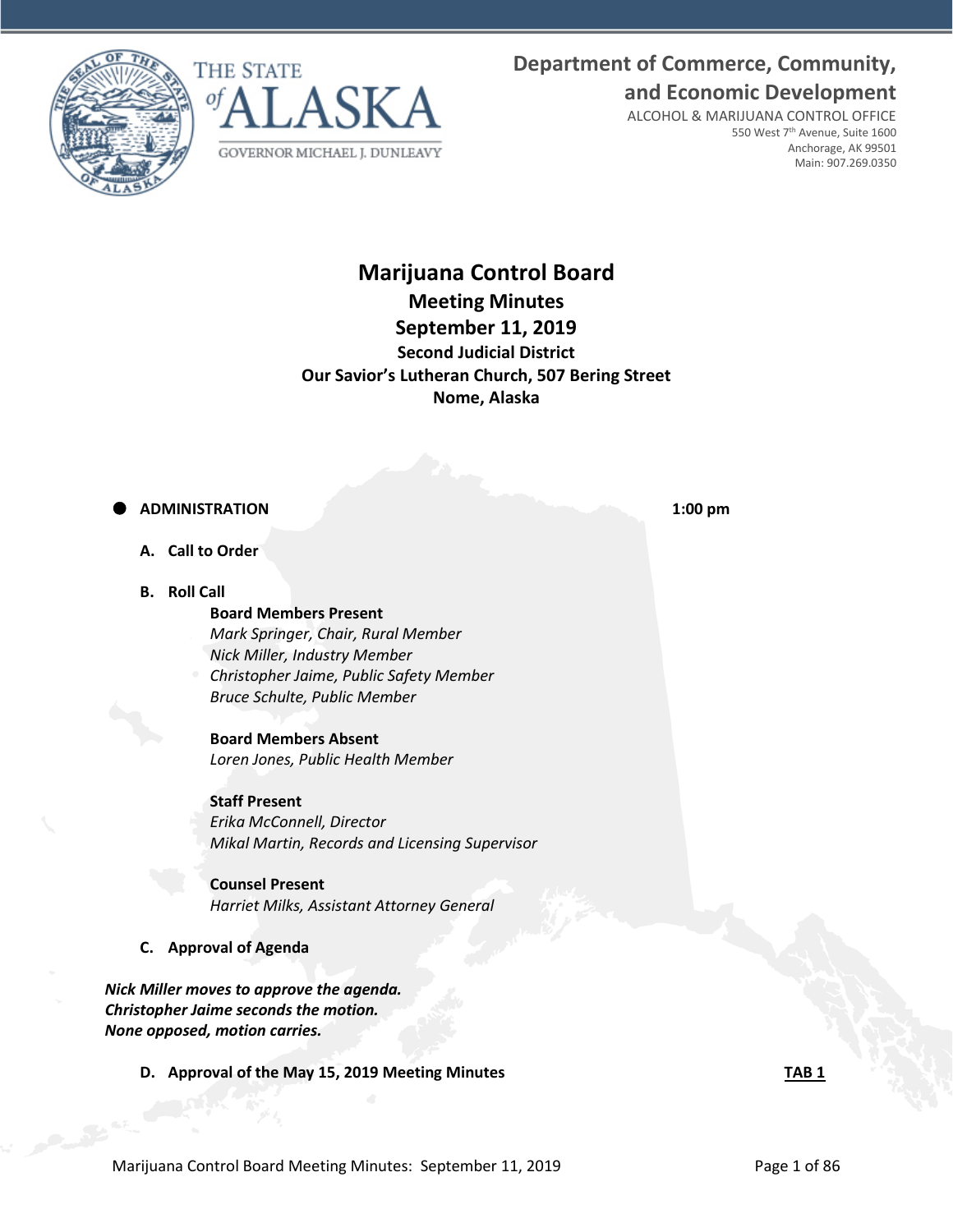Marijuana Control Board Meeting Minutes: September 11, 2019 **Page 2 of 86** 

*Mikal Martin states that the Tab numbers in the July 10-12 meeting minutes are incorrect. Nick Miller moves to approve the May 15, 2019 meeting minutes. Christopher Jaime seconds the motion. None opposed, motion carries.*

#### **E. Approval of the July 10-12, 2019 Meeting Minutes TAB 2**

*Nick Miller moves to approve the July 10-12, 2019 meeting minutes with the Tab number changes as stated by Mikal Martin. Christopher Jaime seconds the motion. None opposed, motion carries.*

### **BOARD GOVERNANCE 1:02pm**

*Harriet Milks explains the purpose of Board Governance to the board. No changes are declared. Mark Springer states that he is running for City Council in Bethel but he does not find it to change his status.* 

### **PUBLIC TESTIMONY 1:03 pm**

For this period of public testimony, comment is limited to issues not on this agenda and that are not proposed regulations. Written comments may also be submitted to the board for review during its next regular meeting via [marijuana@alaska.gov.](mailto:marijuana@alaska.gov) The call-in number is 1-800-315-6338, code 69176#. (Testimony on agenda items may occur when that item is addressed during the meeting. Testimony on regulations projects shall only occur when an oral hearing is publicly noticed.)

*Caleb Saunders, AMIA Director, testifies regarding the METRC changes and states that he feels changes to METRC are de-facto regulation changes and any changes should go through the regulations process and be approved by the board. The AMIA feels that under AS 17.38.150 the recent changes are overreaching. The AMIA asks the MCB to reverse the gross weight and harvest batch changes.* 

*Mark Springer asks for clarification regarding the changes and if they are made by METRC.* 

*Caleb Sanders states that AMCO requested the changes.* 

*Mark Springer asks AMIA to send correspondence to the board.*

*Bruce Schulte asks for specifics regarding what has occurred.* 

*Caleb Sanders clarifies that it is the gross weight rather than the weight of cannabis only that is now required and it is overly burdensome. He states that providing more information for the board to read rather than going off of his memory will be beneficial.* 

*Nick Miller states that he would like to discuss this more.*

*Mark Springer states that this was asked about at the last meeting; the board can discuss it during a later report.* 

*Barrett Goodale, Good LLC echoes concerns regarding gross weight in METRC. He discusses the required gross weight changes and bulletin 021 which states that the batch must stay together and must be*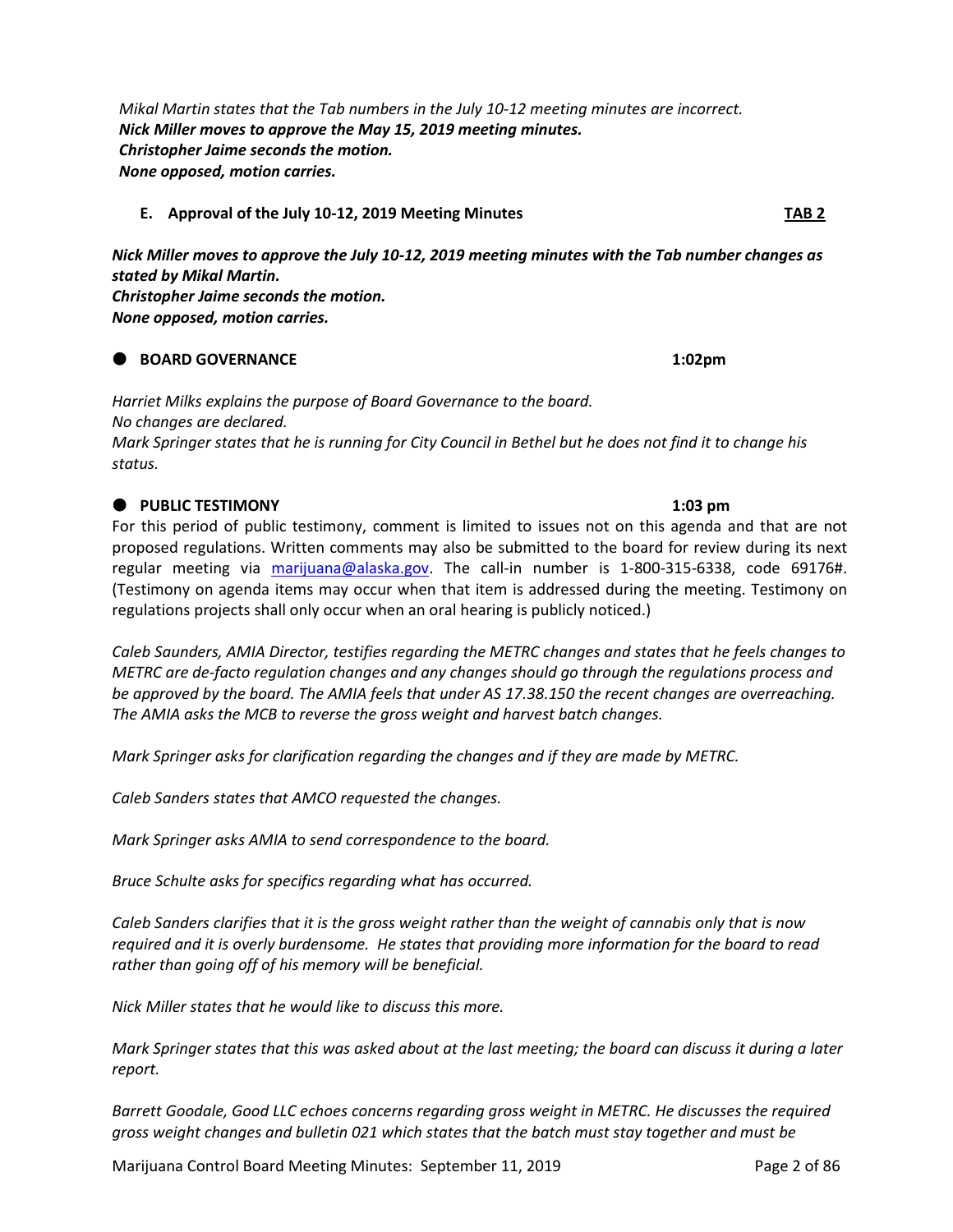*tracked in METRC with each room move. He also states that this is a violation of the regulation requirements, if this backdoor regulation change is allowed it could have further ramifications. The changes should be considered overreach and he feels that the changes should be going through the regulations process to allow the industry members and public the opportunity to comment.* 

*Jana Weltzin states that today is 9/11 and welcomes Bruce Schulte back to the board. She thanks Jane Sawyer for her work and congratulates her on her new position and echoes the AMIA statement regarding METRC changes. She suggests that during legislative requests the board should consider adding additional staff members such as a deputy director or separate the offices.* 

*Mark Springer opens the phones.* 

*Sam Hanson testifies via phone. Regarding the Matanuska-Susitna she borough discusses 2017 comments by Mark Springer and his opinion that NOVs are a Fix it Ticket. She discusses odor violations and how they are only issued NOVs when the odor is observed by the enforcement staff. She discusses the numbers of cultivation facilities and proximity to homes, the disparity between the number of NOVs issued in the Matanuska-Susitna Borough versus the number issued in Anchorage. She states that AMCO has no ability to enforce things in the valley and urges the board to create an on-call compliance officer position in the valley.* 

*Lacy Wilcox TCH Alaska in Juneau testifies via phone. She states that her comments are not reflective of the staff's work but that she wants to speak on the overreach on the part of AMCO staff regarding the METRC changes that were not approved by the board or run through the Administrative Procedure Act. She references the gross weight requirement, harvest batch movement and remediation symbol on the child safe packages that have been repacked. She discusses that the transportation and advertisement committees that have not been publicized. She states that the overreach is inefficient and ineffectual.* 

*Christopher Jaime thanks Sam Hanson for her concern and states that it is an issue that he would like to look at the enforcement ramifications of what she has discussed.* 

#### **DIRECTOR BRIEFING 1:20 pm**

#### **A. Director's Report TAB 3**

*Erika McConnell summarizes her report in Tab 3.*

*She asks the board about the 2017 change that allows quality control for product manufacturing and cultivation licenses. She is concerned that there is a product manufacturing licensee that passed product to another manufacturer who then provided it to staff to do quality testing. She asks the board for clarification regarding that matter.* 

*Mark Springer states that the intent was quality control for a business to tell the potential purchaser the "experience" with the product. It was not his intention for product quality control that it be passed to another license and then provided for quality control. He thinks it is clear that it is for an employee of the facility at which the product or cultivation was created or grown.*

*Erika McConnell states that an advisory can be sent if that's the board interpretation.*

*Nick Miller states that the intent is for these license types to do testing on their own product, he hadn't considered transferred products as described above and he states as long as they're getting the testing information back he doesn't see this as a problem; particularly for small establishments.* 

Marijuana Control Board Meeting Minutes: September 11, 2019 **Page 3 of 86**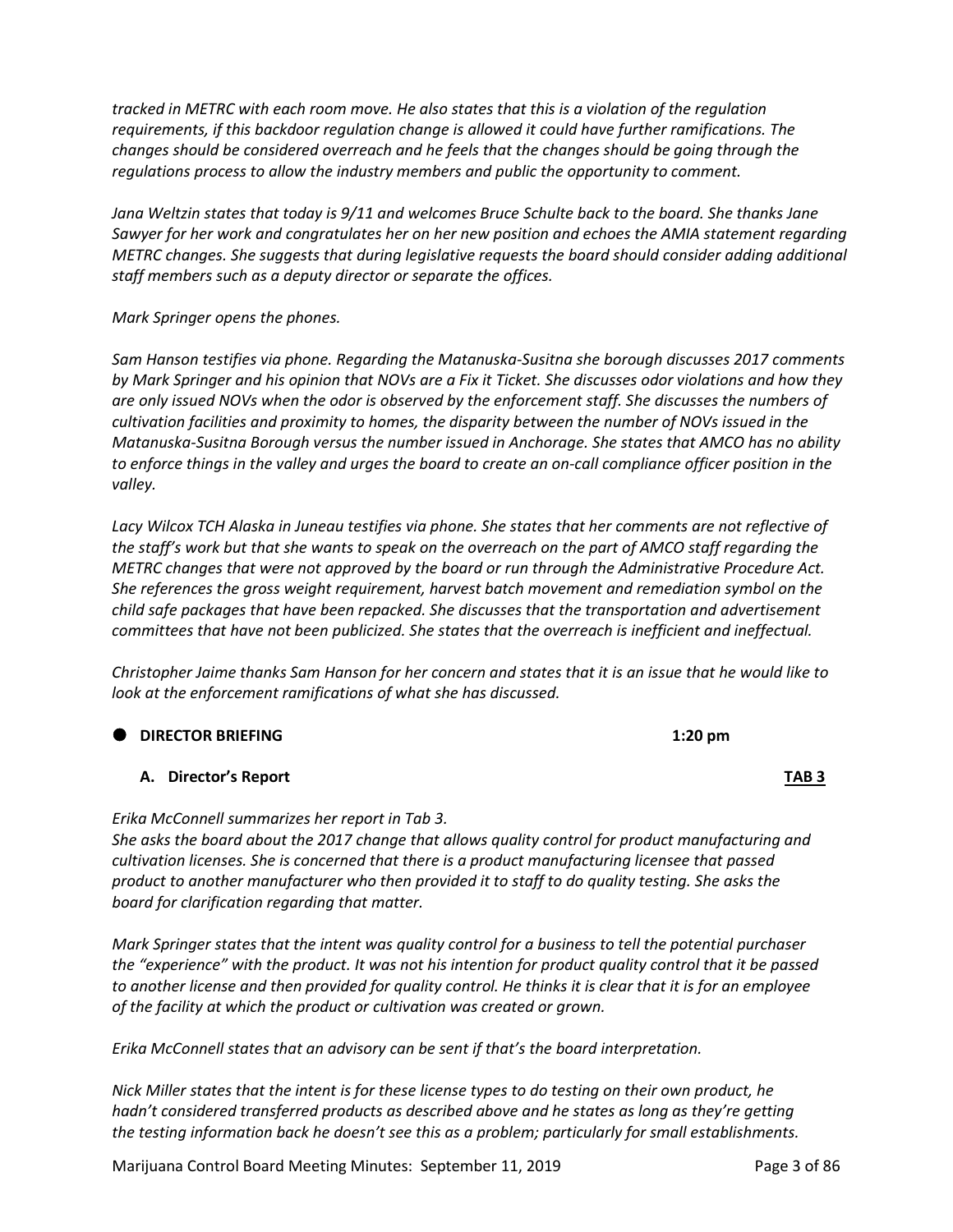*He agrees that it wasn't the original intent but emphasizes that he doesn't see a problem with the proposed operations.* 

*Christopher Jaime states he has a problem with it; they can use customer feedback if necessary.* 

*Nick Miller states that the reason is so that before a large batch is produced a customer wants the product. He likes the idea of a larger sample size for quality control.* 

*Mark Springer states that as far as the manufacturer goes it could be a manufacturer where none of the employees consume. If the licensee wants to get some experience feedback, it is preferable that it be done by someone who is an industry employee with a handler's card. There are commercial concerns that he has.* 

*Bruce Schulte states he supports a more liberal interpretation of this matter. He finds there to be legitimate ways to share products between licensees and if clarification is provided he would like to see it to come from the board rather than from staff.* 

*Mark Springer suggests that if there's a need for guidance, this may be considered at the next meeting on the agenda as a possible regulation. He directs the Director to advise that the products must tested at this time by people employed by the establishment in which they are made or grown.*

*Bruce Schulte states that the last paragraph implies that the samples could leave one licensed premises to go to another.* 

*Erika McConnell confirms that she will bring this matter to the next meeting. She asks about a product manufacturer licensee transporting product into another product manufacturer who re-packaged and then distributed to retailers. She asks if the board has concerns regarding this matter.* 

*Mark Springer states that manufacturers may transfer product to other manufacturers and he finds that clearly allowed. He asks if it is part of a new product that has been approved, and then asks for a more tangible example.* 

*Erika McConnell states that the referenced situation is different from being a component in another product. She offers to provide details at the next meeting.* 

*Bruce Schulte asks if consideration of this matter is held to the next meeting, if the licensees are having business flow interrupted.*

*Erika McConnell states that it should not impact licensees before the next meeting.* 

*Mark Springer asks for more detail because right now he states that the regulation allows it. That if someone is just rebranding a cartridge it's not covered in regulation but it won't cause considerable damage if the board does not address the matter immediately.* 

*Erika McConnell brings up the vaping related respiratory illnesses that have been occurring. She states that 5 people have died and 400 have gotten sick. She reads part of an FDA release regarding vaping and states that AMCO has instigated an investigation of vape oil product to identify products that may have concerns and she wants to present them to the board. She asks if there is direction to staff regarding this issue.*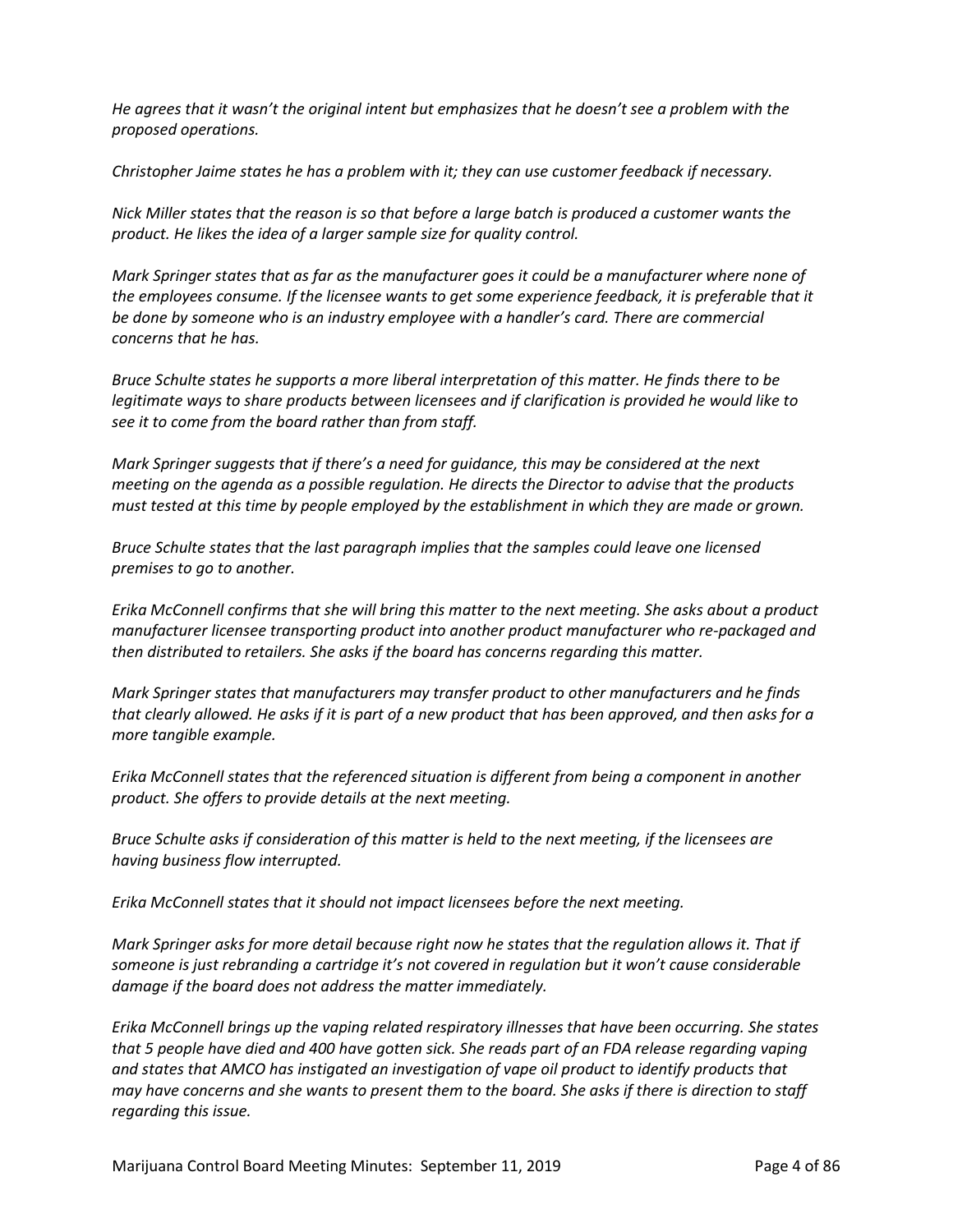*Mark Springer thanks Erika McConnell and states that this is why testing programs are so important and this is part of why the products are scrutinized so closely.* 

*Erika McConnell continues summarizing her report in Tab 3.* 

*Regarding the question of and/or in the testing scientific director requirements, Mark Springer states that he believes the matter to be important and that he supports a regulations project.* 

*Nick Miller asks if the board can discuss the METRC changes.* 

*Erika McConnell states that last year the board discussed if there should be a regulations amendment regarding what is required in METRC. She finds one of the problems to be that METRC is a brand of product that tracks inventory. A different company may be selected when the new Request for Proposal is sent out. To write METRC specific regulations would mean they needed to rewrite the regulations at the time that another company is chosen. At the last meeting there was comment that no notice regarding the gross weight change was provided. During Chief Hoelscher's report there was information regarding notice of the change. She states that James Hoelscher is available to talk about that change and why it was made; she was entirely unaware of the changes regarding batches staying in the same room. She states that these don't seem to be requested from staff, and she will put more information in her report for the next meeting. She states that they must comply with the tracking system but she finds there to be a conflict between the specifics of the METRC software and the regulations.* 

*Nick Miller states that the "latest features" were very problematic for business operations. He would like to discuss more with James Hoelscher to see if he requested the changes. He asks if there is a list of requested features from METRC and asks that the board approve these features. He states that the new ones bother the business process, enhancements to METRC are fine but the board should see and determine if they are necessary. He wants to talk to James Hoelscher to see if he made the request and if so why.* 

*James Hoelscher is present via phone and answers board questions regarding the METRC changes. Regarding the gross vs net weight issue, he states that this was discussed last year in late summer/early fall with Kelly Jenkins being present. The regulations require that the inventory tracking system should include type, amount and weight. Since the request was made, upon discussion with weights and measures, that scale weight should be trusted for packages and for marijuana.* 

*Erika McConnell clarifies that the receiving licensee would also need to know the tare weight of the package.* 

*James Hoelscher states that they would and that they would get the tare weight by putting a vessel or container on a scale, tare the weight and then add the packages to get the total marijuana weight. The gross weight would be with the container. By doing the gross weight it will be able to be verified without taking it out of the package. He states that this is not a new thing, it is to help licensees verify proper acceptance of count and weight. He references that the type, amount, and weight need to be verified.* 

*Mark Springer asks for questions regarding weights and none are posed. He asks about the requirement that a harvest batch be kept in the same room.*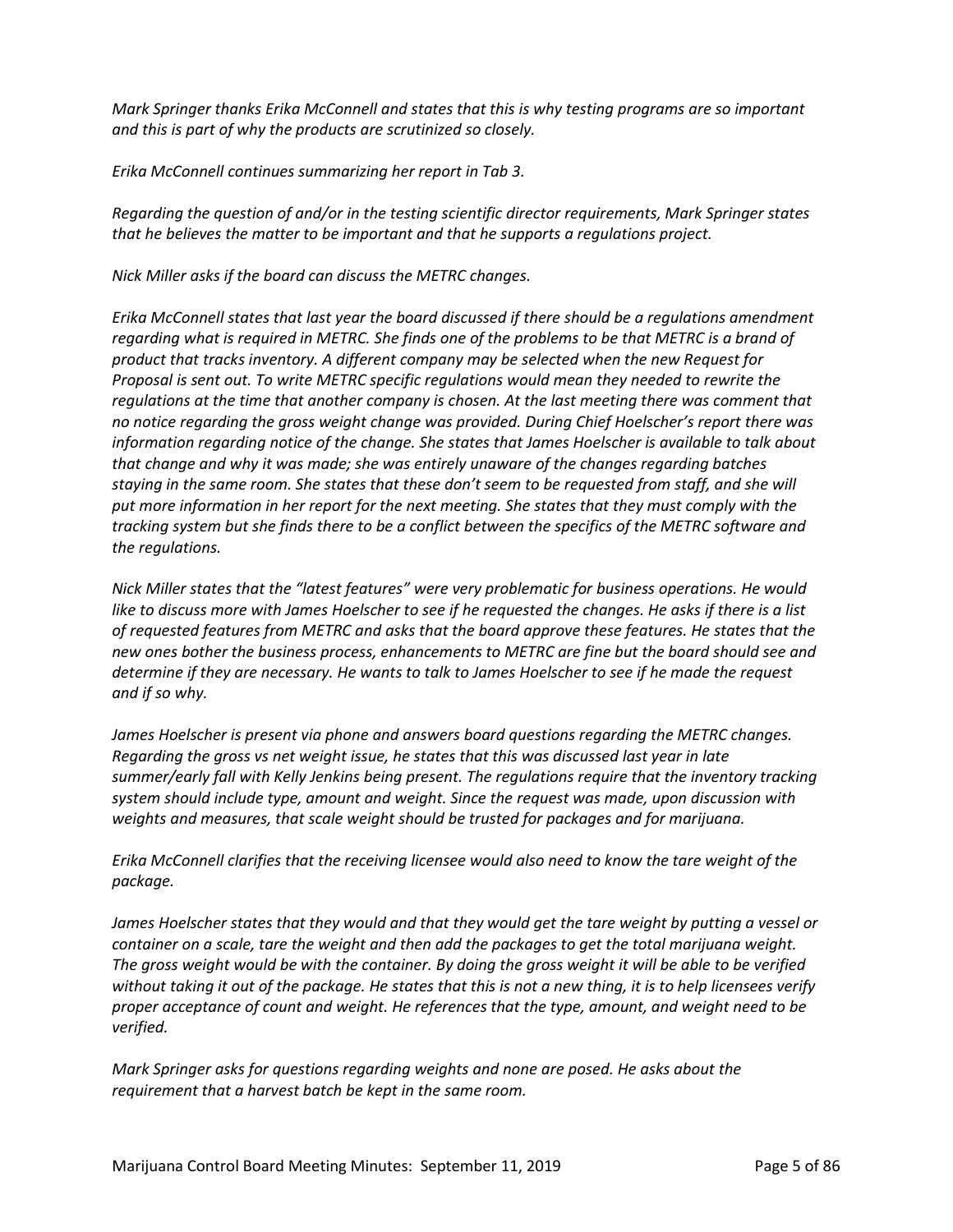*James Hoelscher states that this was in METRC bulletin 21 and METRC is used by multiple states and sometimes the changes are not intended specifically for Alaska. He states that the distribution date was the 23rd but that he never received it. Glancing thorough it he sees that there are new features that say "if applicable". Some states are requiring harvests to stay in the same room but Alaska and AMCO do not. In the past if METRC has done something at AMCO's request they put it at the top in Red for the bulletin. He is unsure why it was not sent to AMCO, he will do research and he will submit a supplemental report.* 

*Mark Springer requests an advisory from AMCO stating which METRC bulletins apply to Alaska. He wants to get guidance out to the industry to show which bulletins are applicable to Alaska.* 

*Nick Miller states that he wishes the board to allow licensees to ignore the new features in bulletin 21 until AMCO reviews them and if they wish them to be used they are brought to the board for approval or disapproval. He finds that the appropriate course of action.* 

*Bruce Schulte supports what Nick Miller has suggested. He has more questions for the Director and James Hoelscher, and offers to work on a resolution for the board before Friday.* 

*Erika McConnell offers to put Bulletin 21 on the board laptops if necessary.* 

*James Hoelscher asks that the action is carefully worded to avoid directing the industry to ignore things that are required.* 

*Mark Springer agrees.*

#### **B. Legislative Requests TAB 4**

*Erika McConnell summarizes Tab 4 and asks if the board wishes to continue their previous requests.* 

*Mark Springer states that the definition of local government does not allow for consideration of tribal governments. He states that they should be recognized and included in the legislative requests. He also states that a native corporation may want to apply for a license but would be unable to because not all shareholders are Alaska residents. He finds this to prevent a significant component of the Alaskan economy from participation in the industry. Additionally he believes that the board should ask for more money, particularly for the enforcement increase to service the valley and he knows that the office needs more staff as well.* 

*Bruce Schulte states that the tax structure is the biggest issue but he isn't sure about the others and he asks that the board prioritize the requests. He proposes that a discussion is had on Friday to focus the ask.* 

*Mark Springer agrees to discuss this matter again later.* 

#### **ENFORCEMENT BRIEFING 2:11 pm**

#### **A. Enforcement Supervisor's Report TAB 5**

*James Hoelscher summarizes his report as listed in Tab 5. He apologizes to Fairbanks because their investigator in Fairbanks has been given orders to assist with the fires in Talkeetna and the Sterling Highway. An investigator will soon be flying to Fairbanks to do some inspections. He anticipates there* 

Marijuana Control Board Meeting Minutes: September 11, 2019 **Page 6 of 86**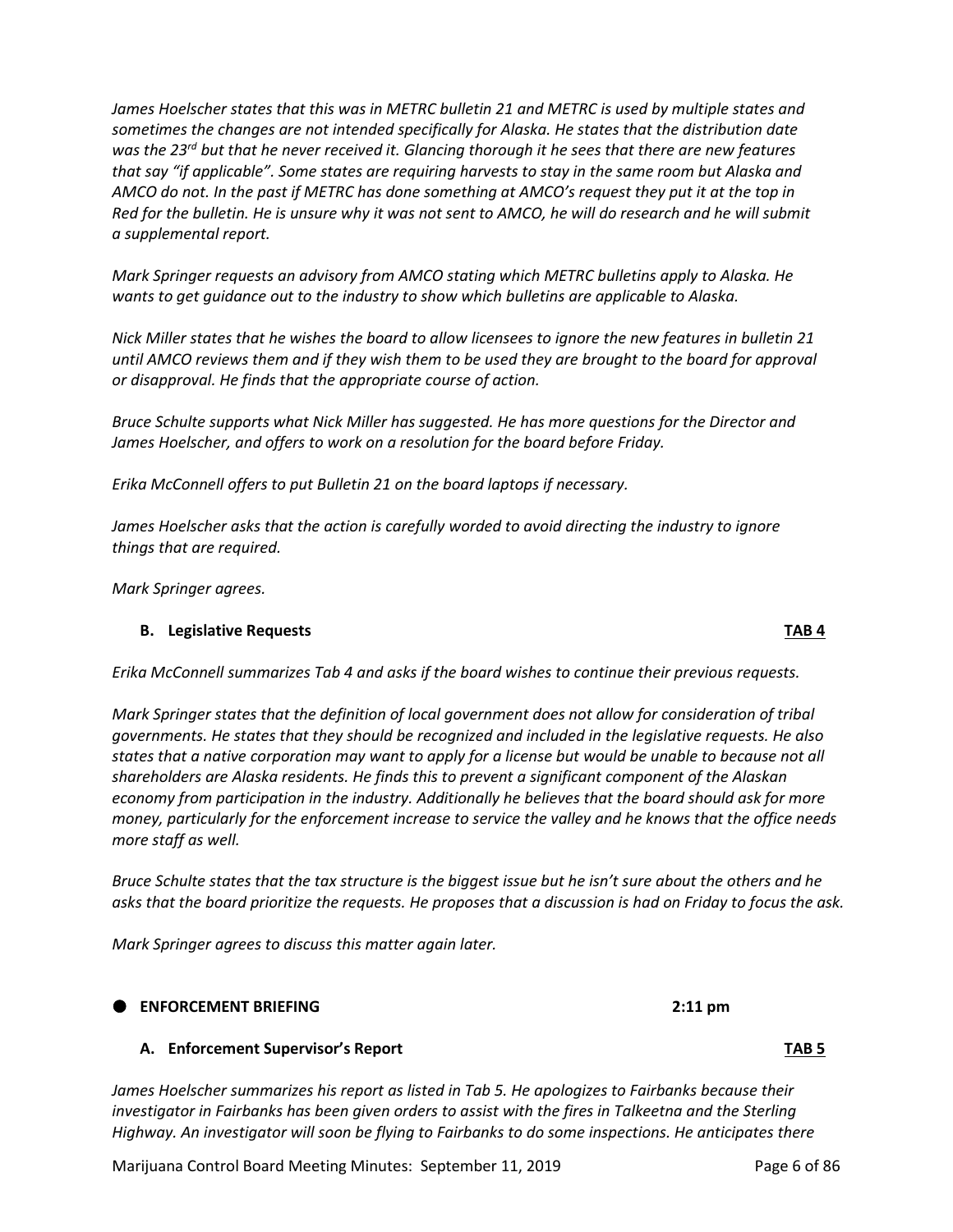*being a Fairbanks investigator starting next week. Regarding his statistics, he states that in the first column the date should not be the 28th, it should be the 23rd.* 

*Mark Springer states that there are a lot of handler cards, 6,567 handler cards are active per James Hoelscher.* 

*Bruce Schulte mentions the number of jobs that this must be promoting.*

*Mark Springer asks about the ratio between alcohol and marijuana work.* 

*James Hoelscher states that they try to do 50/50. However there are more inspections or walk-throughs for alcohol and marijuana inspections take substantially more time. Time division is about 70% marijuana but at times it can flip depending on the focus and board requested investigations for renewals and active licensees. The division is probably consistently 60% of staff time is dedicated to marijuana.* 

*Mark Springer asks about the concerns in the Valley with cultivation odor complaints not receiving NOVs and how many more staff he would need to meet the needs of wider concerns outside of Anchorage.*

*James Hoelscher states that he doesn't find it to be a secret he's been an advocate for those suffering from odor complaints. This is one of the biggest concerns from non-marijuana users. He states that at one time an establishment in Anchorage with odor complaints pushed a neighboring business out. These issues occur more frequently when pressure changes occur. Sometimes it's about filters not being changed and/or ineffective. Odor complaints are investigated as possible but it's about what's important to spend time on. He is more concerned with diversion, METRC issues and that type of problem. There are 5 Anchorage investigators and usually 1 or 2 are on the Peninsula or in the Valley. Time is of the essence for odor complaints because if the odor dissipates, no NOV can be written. This is why other agencies can report those things to AMCO so that staff can write violations. He finds partnering with other agencies to be beneficial. Any additional staff would be appreciated. He absolutely sympathizes because he knows it's intrusive and staff is doing its best. He doesn't know if, for weekends, callouts would be useful. The manpower to cover 24 hour shifts would require 7 officers with overlapping shifts. One investigator is insufficient to cover a shift on their own. He's happy to listen to solutions but asks that the board does not add an additional burden.* 

*Bruce Schulte asks about the Anchorage incident where the neighboring business was forced to move. He states that this is a big deal and asks if the Municipality took action.* 

*James Hoelscher states that they always cc the local land use people on complaints or NOVs but he is unaware of other action taken.* 

*Bruce Schulte asks about the percentage of time taken to respond to odor complaints.* 

*James Hoelscher states that without looking at the data he is unable to provide a specific number. He states that it is a lot more than they should be dealing with and reminds the board that the NOVs are the staff's way to bring things to the board's attention and the board is the only one who can provide additional sanctions regarding this matter. He references the fine schedule and states that there is no repercussion for odor complaints at this time.*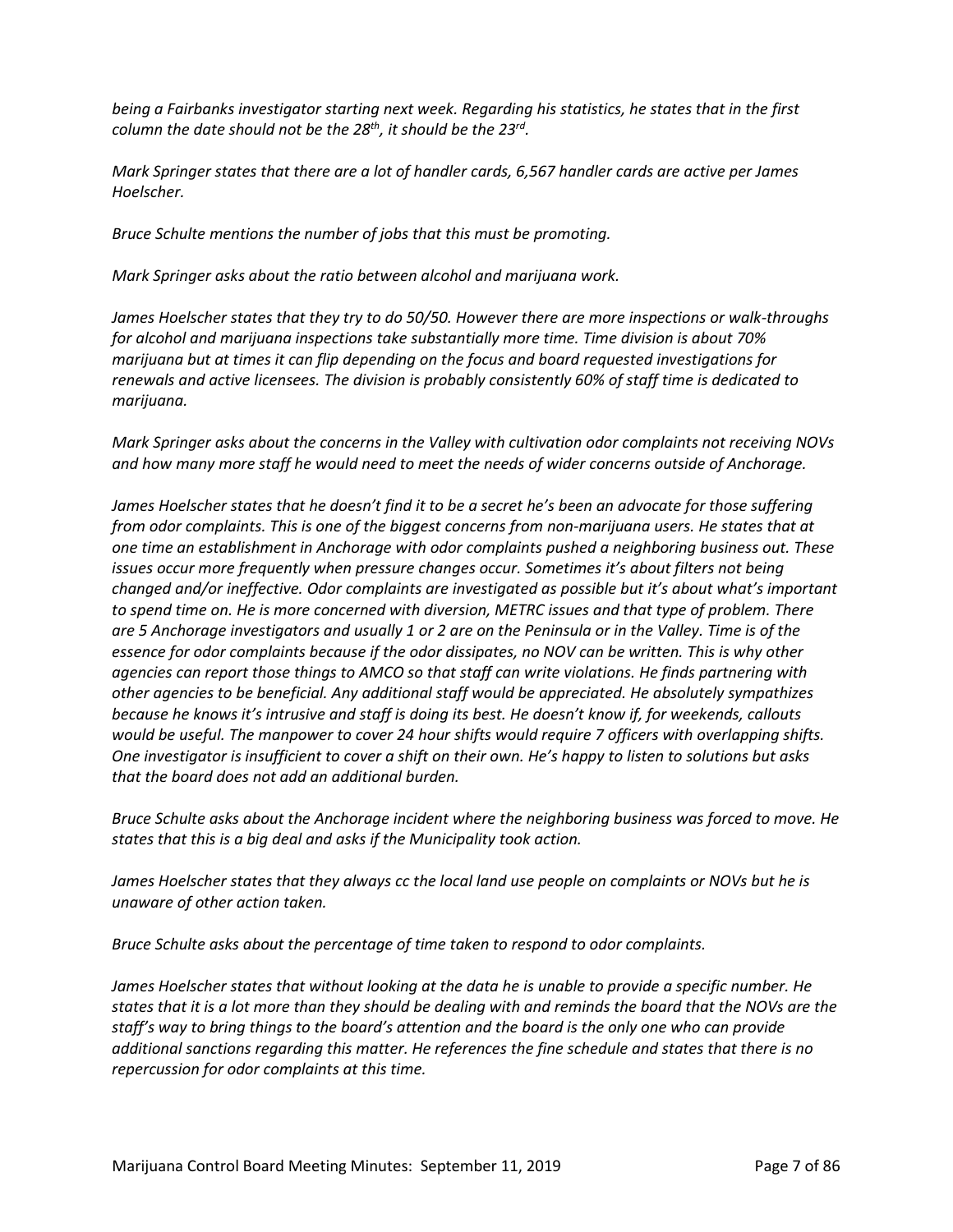*James Hoelscher asks for clarification on advertisement and license name requirements. For Example: Northern Skies Edibles vs Northern Skies on packaging. He asks the board how closely the licensees should adhere to the regulations regarding operating under the name on file for labeling purposes.*

*Mark Springer states that if he had a business with the words "budz" he would want to have any other business with the name "budz" in it use their full name. He states that Delta Air Service is separate from Delta Air Lines. He expects people to use their correct name in all circumstances.* 

*Bruce Schulte states that this is an opportunity for the board to set a direction. He does not propose specific language but that he finds the 'reasonable person' standard appropriate here. He does not find this a health and safety issue particularly regarding the words 'and' and 'LLC'. He offers to help with a resolution for the board to consider on Thursday or Friday.* 

*Harriet Milks states that there is another factor, these are businesses and there is a concept regarding "confusion in the workplace' and confusion on the part of the consumer.*

*Mark Springer states that he will attempt to get back to this matter if possible.* 

*James Hoelscher asks about a piece of jewelry with a marijuana bud encased in resin and asked if they could sell it in the retail store. He references "wasted" marijuana and states that the epoxy coated marijuana is rendered unusable. He states that he sees people wearing gold covered marijuana buds and this would apply to that as well.* 

*Mark Springer states that there is a solid definition of what marijuana and marijuana products are. The board does not have a lot of jurisdiction over additional items sold in a retail store and he feels that this type of product does not seem to be an issue for the store. However, if a cultivator wants to start wasting marijuana encasing the leaf in epoxy is not an approved waste method.* 

*Bruce Schulte states that this sounds like commerce.* 

*Mark Springer states that this is an example of how the board has no problem with giving staff guidance.* 

*Harriet Milks states that for the record she spoke with Mr. Hoelscher and she finds the number of people who would try smoking the locket to be small and it's not a consumable product. She sees no legal issue with determining that plasticized marijuana buds are not marijuana in any legal sense.* 

Break is called at 2:38pm. Meeting resumes at 2:55pm.

#### **B. Notices of Violation Issued and Licensee Responses TAB 6**

*Mark Springer asks if any of the NOVs need action.*

*James Hoelscher states that there are many NOVs that are disturbing and may need action.* 

*Mark Springer states that there are 68 pages of NOVs. He asks James Hoelscher to characterize the NOVs and asks him to highlight the more disturbing ones.* 

*Erika McConnell states that at least one will be an accusation against two licensees. There are many related to Houston Grass Station and Calm n Collective.* 

Marijuana Control Board Meeting Minutes: September 11, 2019 **Page 8 of 86**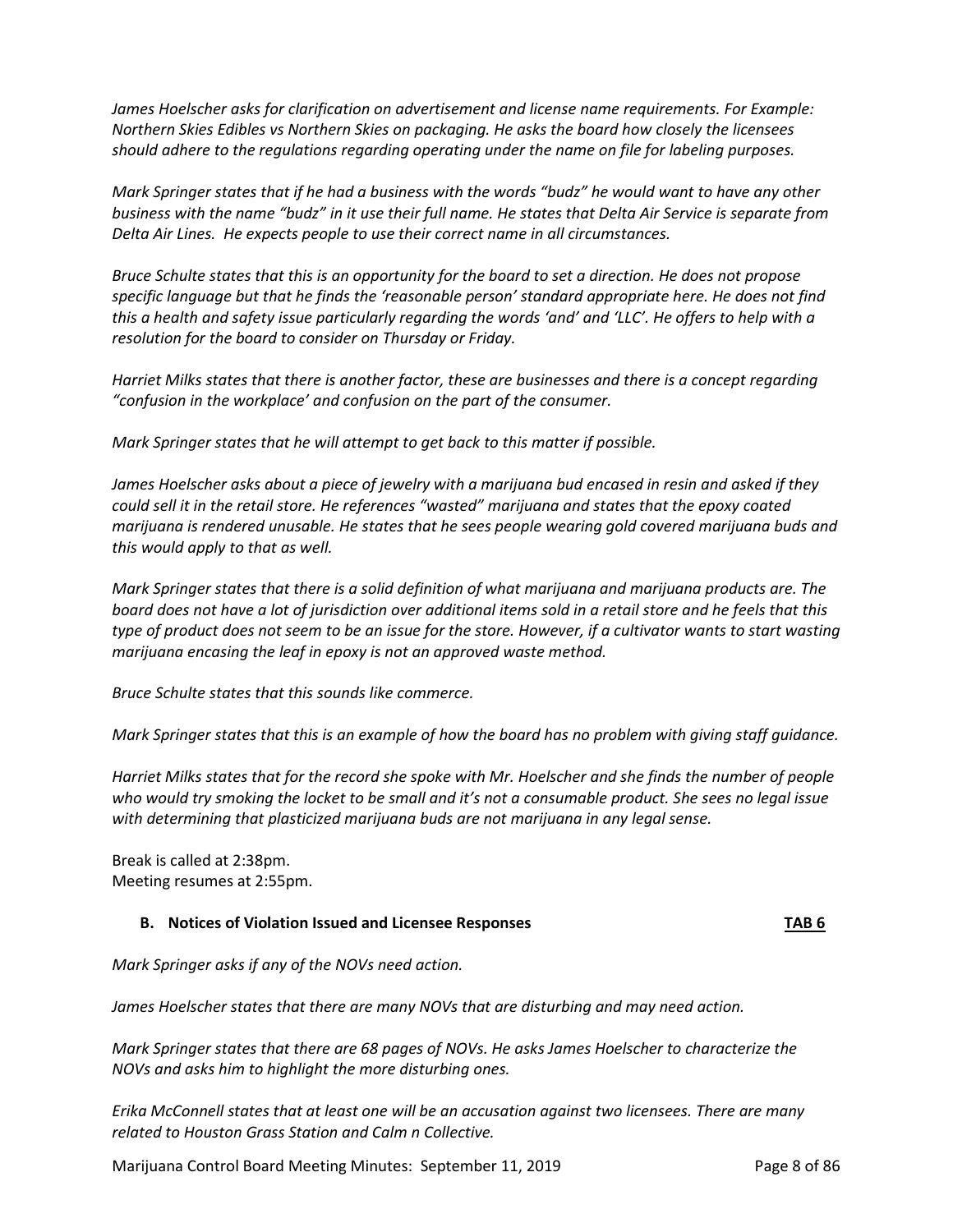*Mark Springer states that there are tax NOVs and there are a couple that may need further enforcement action.* 

*Christopher Jaime states that he has not reviewed them.* 

*Mark Springer States that the NOV is an opportunity to learn from the other licensees mistakes.* 

# **LICENSING BRIEFING 2:58 pm**

**A. Licensing Report TAB 7**

*Mikal Martin summarizes her report.* 

*Mark Springer summarizes the numbers of current active licenses available in Tab 7. He states that the industry continues to grow.* 

#### **OVERVIEW OF REGULATORY REVIEW 3:00 pm**

#### **Amy Demboski, Assistant Commissioner, Department of Commerce, Community and Economic Development**

*Amy Demboski provides a letter to the board and summarizes her letter about the statewide regulatory reform project. She discusses establishing a working group regarding the challenges facing the industry and the tax structure. She states that the budget concerns are present.*

*Mark Springer asks about the tax discussion in the working group and asks about the other issues presented.* 

*Amy Demboski states that enforcement and the black market are big issues, it is the industry's perspective that the local law enforcement is not helping AMCO enough to mediate the black market.* 

*Mark Springer asks if she believes enforcement has peace officer powers.*

*Amy Demboski states he will not drag her down that road.*

*Mark Springer asks about any other concerns and industry suggestions.*

*Amy Demboski states that the working group has not gone over the regulatory discussion. She states that this is a new industry and regulatory changes will be required but they haven't discussed it yet.* 

*Mark Springer asks about keeping the cannabis industry Alaskan and asks if this is relevant to opening investment to outside of Alaska.*

*Amy Demboski states that those conversations have not happened yet but as part of the Alaska development team they are looking at all things. When she was given the directive to identify impediments to business the marijuana industry was not singled out and that type of conversation will occur. She finds federal issues with opening marijuana to interstate commerce. Having discussions regarding the tax structure is a reasonable step.*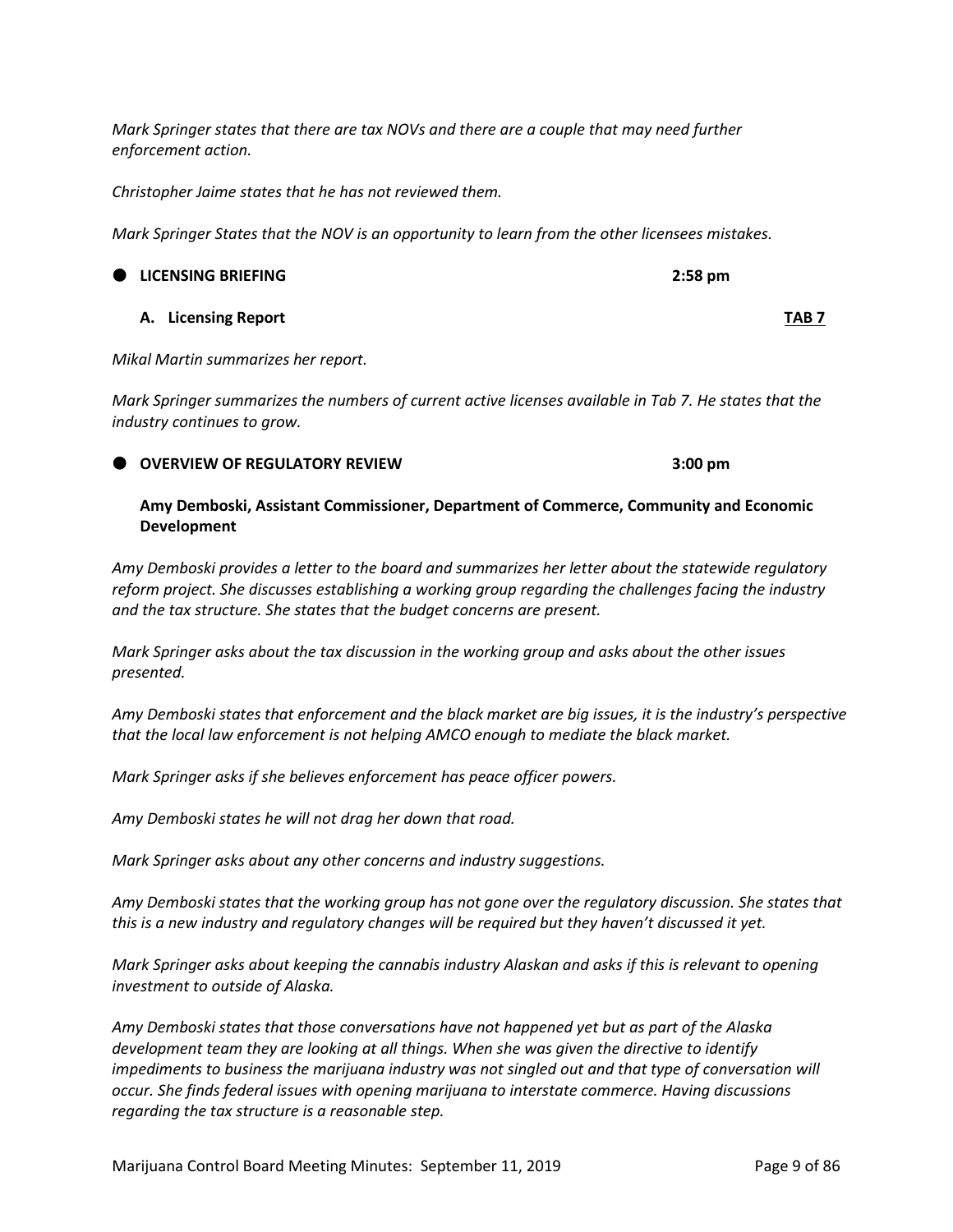*Mark Springer states that that has been a concern since day 1.* 

*Bruce Schulte states that since 2014 he has advocated for diminishing the black market by developing a healthy robust alternative. He welcomes the commitment on the part of the administration to do this and he believes black market is strengthened by over regulation. There is opportunity and imperative to focus the regulations to achieve the reasonable goals of successful commerce.* 

*Erika McConnell informs the board that the memos have been added to the board laptops for the 5:00 hearings.* [Unrelated]

# **REGULATIONS 3:13 pm**

**A. Proposed Projects**

#### **1. Board Requests**

*Nick Miller requests, regarding the advertising committee, that the board get industry participation. He states that industry participation would be very helpful to bring robust discussion regarding the regulations. He asks the board to support the request to the industry to volunteer for the committee.* 

*Mark asks if Loren Jones is present via phone.* (He is not.)

*Harriet Milks suggests that alternatives to Nick Miller's requests are to establish a working group which may require public notice. An alternative is a scoping notice requesting input on a certain matter, regulations themselves or specific questions, to capture industry and non-industry opinions. She offers to assist the board in drafting a scoping notice.* 

*Mark Springer states that that is a good suggestion. He references regulations "seasons" or going chapter by chapter.* 

*Bruce Schulte asks what the scope would look like.* 

*Harriet Milks clarifies that it would be a public notice similar to that of a meeting that says the Marijuana Control Board wants to receive input on issues related to advertising and then provide an outline. They could limit the time and anyone interested could comment then the board could meet and digest the information. It's essentially a call for information.* 

*Mark Springers states that there is public concern regarding the lack of opportunity to testify regarding regulations. There is a fairly strict process for public testimony. There is opportunity here to streamline regulations so that the board can review the public's thoughts.* 

*Erika McConnell states that a scoping notice may be very relevant to this type of regulation as she finds this type of thing to be impactful on non-industry members.* 

*Mark Springer states that one option is to require testing laboratories to post a bond. This would protect the public health and protect the industry. He does not request anything be opened at this time.* 

*Nick Miller and Harriet Milks discuss that the board has directed counsel to help create a scoping notice for the advertising soliciting public input.*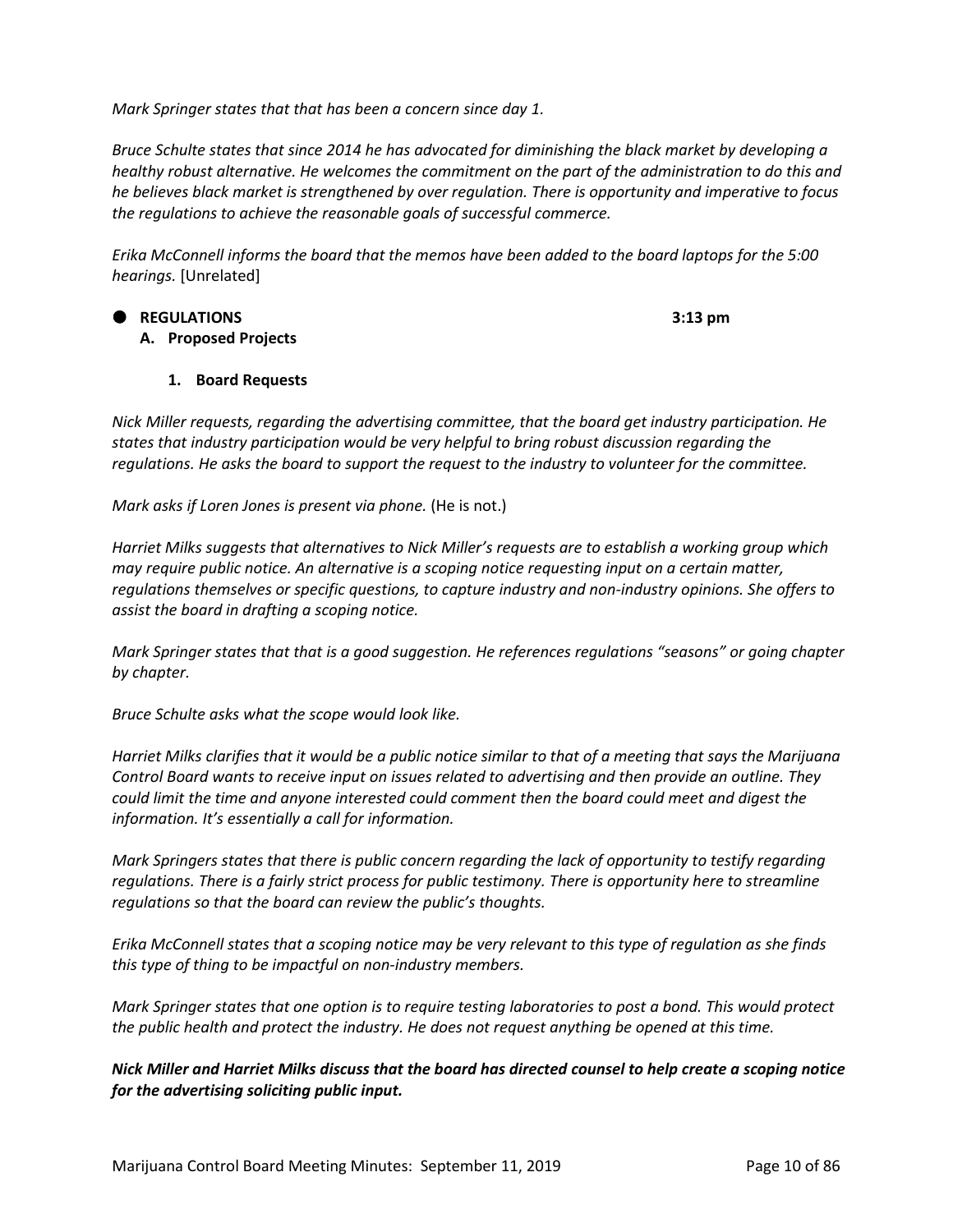*Nick Miller states that the advertising committee only has one board member at this time and he asks for another board member to assist him.* 

*Harriet requests that a wish list of topics for the scoping notice be sent to her.* 

#### *Bruce Schulte states that with the proviso of the scoping notice, he offers to be on the committee.*

*Harriet states that the lack of meetings is part of the purpose of the scoping notice.* 

#### **B. Drafts for Board Review, Pending Public Comment Opportunity**

| 1. Umbrella Categories for Products                            |                                         | TAD 0<br>TADO |
|----------------------------------------------------------------|-----------------------------------------|---------------|
| <del>Status:</del>                                             | Initial draft for board consideration   |               |
| Dotantial Roard Actions<br><del>rolehtiai boaru Actions.</del> | Amend and/or put out for public comment |               |

*Erika McConnell summarizes Tab 8*.

*Regarding product names: She asks that the board require the product name on the form to be used on the product label and possibly in METRC. The board may wish to allow the strain name to change if necessary or the board may require the product name be set and allow a sub-label with the strain name/flavor.* 

*Mark Springer states that Loren Jones is not present and asks if the board objects to tabling regulations until Loren Jones is present.* 

#### *Mark Springer states that the regulations are tabled until after the executive session on 9/12/19 to allow Loren Jones to be present.*

|  | Infants on Promises                                  |                                                    |       |
|--|------------------------------------------------------|----------------------------------------------------|-------|
|  | Status:                                              | Initial draft for board consideration              |       |
|  | <b>Potential Board Actions:</b>                      | Amend and/or put out for public comment            |       |
|  | <b>Application and Renewal Date</b>                  |                                                    |       |
|  | Status:                                              | Initial draft for board consideration              |       |
|  | <b>Potential Board Actions:</b>                      | Amend and/or put out for public comment            |       |
|  | <b>Public Comments Received</b>                      |                                                    |       |
|  | <b>Out-of-State Investment in Testing Facilities</b> |                                                    | TAB 1 |
|  | Status:                                              | Adopted in May 2019                                |       |
|  | <b>Potential Board Actions:</b>                      | Reconsider to review proposed revised language     |       |
|  | <b>Testing Oversight</b>                             |                                                    |       |
|  | Status:                                              | Public comment period closed September 5, 2019     |       |
|  | <b>Potential Board Actions:</b>                      | Vote to adopt; OR                                  |       |
|  |                                                      | Substantially amend and put out for public comment |       |
|  | <b>Handler Permit Revocation</b>                     |                                                    | TAB 1 |
|  | Status:                                              | Public comment period closed September 5, 2019     |       |
|  | <b>Potential Board Actions:</b>                      | Vote to adopt; OR                                  |       |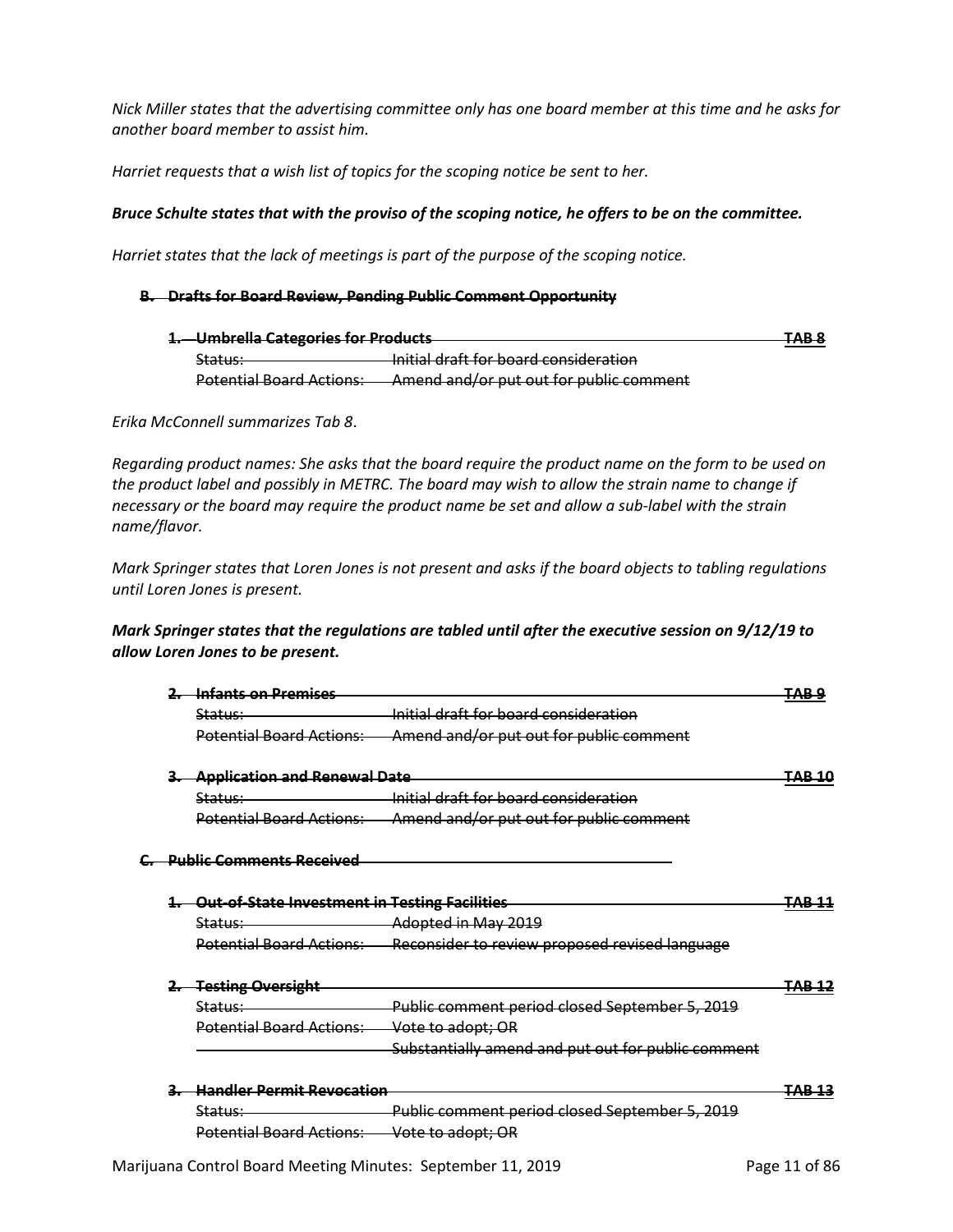Substantially amend and put out for public comment

#### **MARIJUANA HANDLER PERMIT EDUCATION COURSE – THREE YEAR REVIEW 3:32 pm**

| A. MHCP 017:            | Alaska Marijuana Institute  | TAB 14 |
|-------------------------|-----------------------------|--------|
| Applicant:              | Good Enterprises - Mae Good |        |
| Initial Board Approval: | September 7, 2016           |        |

*Mae Good is present via phone.*

*Nick Miller moves to approve the renewal of MHCP 017. Bruce Schulte seconds the motion.* 

*Mark Springer asks about any changes or items of significance in her application.*

*Mae Good states that they try to design the course to be easy to log into. There are quizzes after each module and then there is a final test based on the quizzes.* 

*Nick Miller asks when the last update to the course was.*

*Mae Good states that it was updated at the end of August.* 

#### *None opposed, motion carries.*

#### **APPLICATIONS FROM PREVIOUS MEETINGS 3:34 pm**

#### **A. Previous Board Action Taken**

*Erika McConnell summarizes Tabs 15, 16, 17, 18 and 19; stating that they request to extend the abeyance timeframes. She states that they were reviewed at the time before the regulation allowing for conditional protests became effective. She states that previously the board has re-voted to approve the license applications with delegation to provide the time to resolve the conditional protests. She encourages them for 15-19 to change the denial to approval with delegation.* 

*Mark Springer asks if he can lump them and then asks for motion to approve with delegation Tabs 15- 19.* 

*Nick Miller so moves. Bruce Schulte seconds the motion.*

*Mark Springer reads Tabs 15-19 into the record.* 

*None opposed, motion carries.*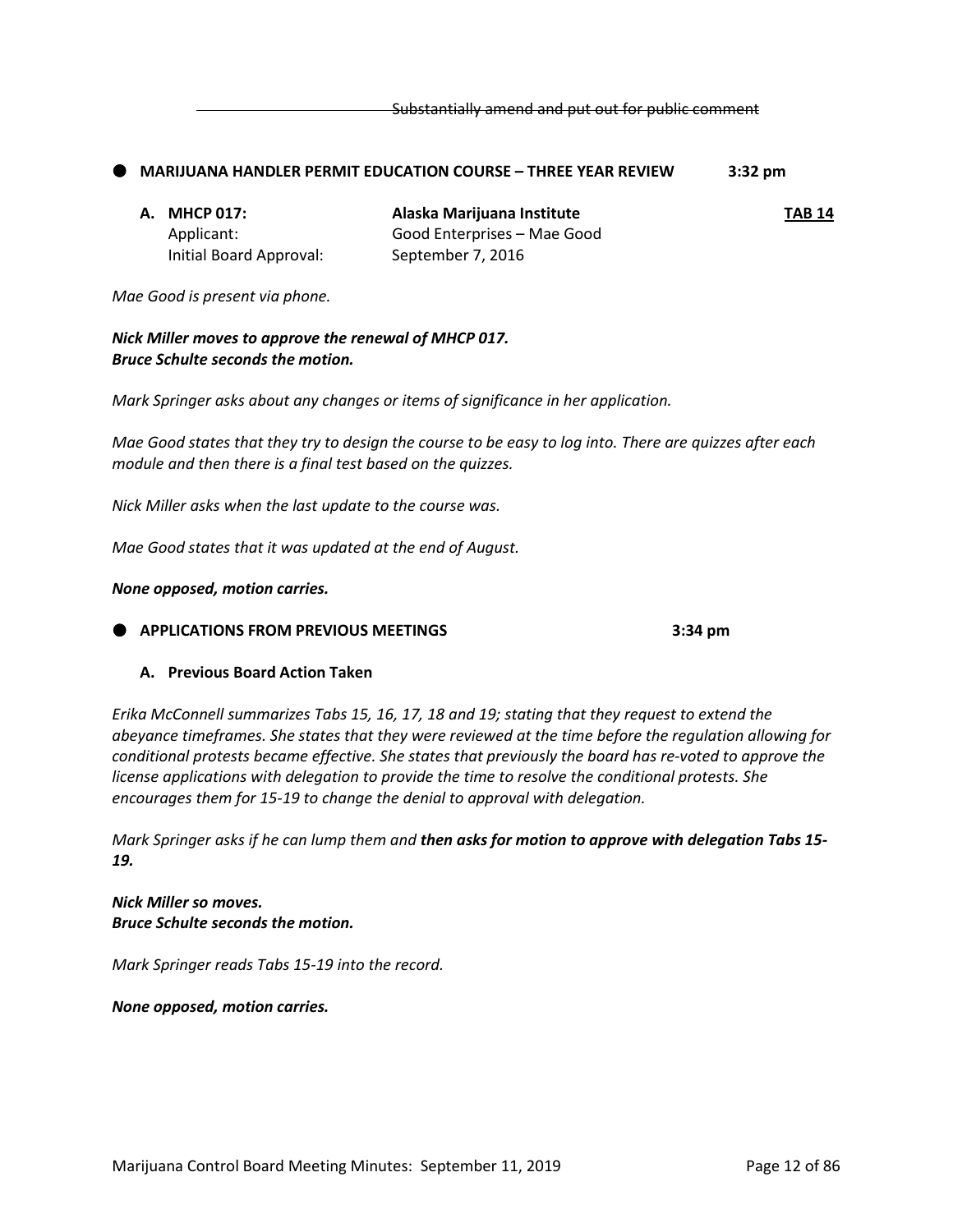| 1. | License #12437:<br>Licensee:<br>License Type:<br>Premises Address:<br><b>Local Governments:</b><br><b>For Consideration:</b>        | Alaska Cannabis Exchange, LLC<br>Alaska Cannabis Exchange, LLC<br>Retail Marijuana Store<br>2906 Spenard Road<br>Anchorage, AK 99503<br>Municipality of Anchorage<br>Request to extend abeyance timeframe.                                           | <b>TAB 15</b> |
|----|-------------------------------------------------------------------------------------------------------------------------------------|------------------------------------------------------------------------------------------------------------------------------------------------------------------------------------------------------------------------------------------------------|---------------|
| 2. | License #15016:<br>Licensee:<br>License Type:<br><b>Premises Address:</b><br>Local Governments:<br><b>For Consideration:</b>        | <b>Clear Cut Cannabis</b><br>Shotnine LLC<br>Retail Marijuana Store<br>1133 E 68th Ave<br>Anchorage, AK 99518<br>Municipality of Anchorage<br>Request to extend abeyance timeframe.                                                                  | <b>TAB 16</b> |
| З. | License #15019:<br>Licensee:<br>License Type:<br><b>Premises Address:</b><br><b>Local Governments:</b><br><b>For Consideration:</b> | <b>The Tree House AK</b><br>BH <sub>2</sub> , LLC<br>Retail Marijuana Store<br>341-d Boniface Parkway<br>Anchorage, AK 99504<br>Municipality of Anchorage<br>Request to extend abeyance timeframe.                                                   | <b>TAB 17</b> |
| 4. | License #20532:<br>Licensee:<br>License Type:<br><b>Premises Address:</b><br>Local Governments:<br><b>For Consideration:</b>        | <b>Cultivated Confections</b><br>CC Enterprises, Inc<br>Marijuana Product Manufacturing<br>7731 Schoon Street, Unit A<br>Anchorage, AK 99518<br>Municipality of Anchorage<br>Request to extend abeyance timeframe.                                   | <b>TAB 18</b> |
| 5. | License #20983:<br>Licensee:<br>License Type:<br><b>Premises Address:</b><br>Local Governments:<br><b>For Consideration:</b>        | <b>King Street Cannabis Co</b><br>King Street Management, Inc<br>Retail Marijuana Store<br>8430 Laviento Drive, Suite A<br>Anchorage, AK 99515-1914<br>Municipality of Anchorage<br>Request to extend abeyance timeframe.                            | <b>TAB 19</b> |
| 6. | License #21069:<br>Licensee:<br>License Type:<br><b>Premises Address:</b><br>Local Governments:<br><b>For Consideration:</b>        | Wildflower<br>Three Sisters, LLC<br>Retail Marijuana Store<br>158 Alimaq Drive<br>Kodiak, AK 99615<br>City of Kodiak, Kodiak Island Borough<br>City of Kodiak does not protest with the condition that the sale<br>of edible products is prohibited. | <b>TAB 20</b> |

*Erika McConnell summarizes Tab 20.*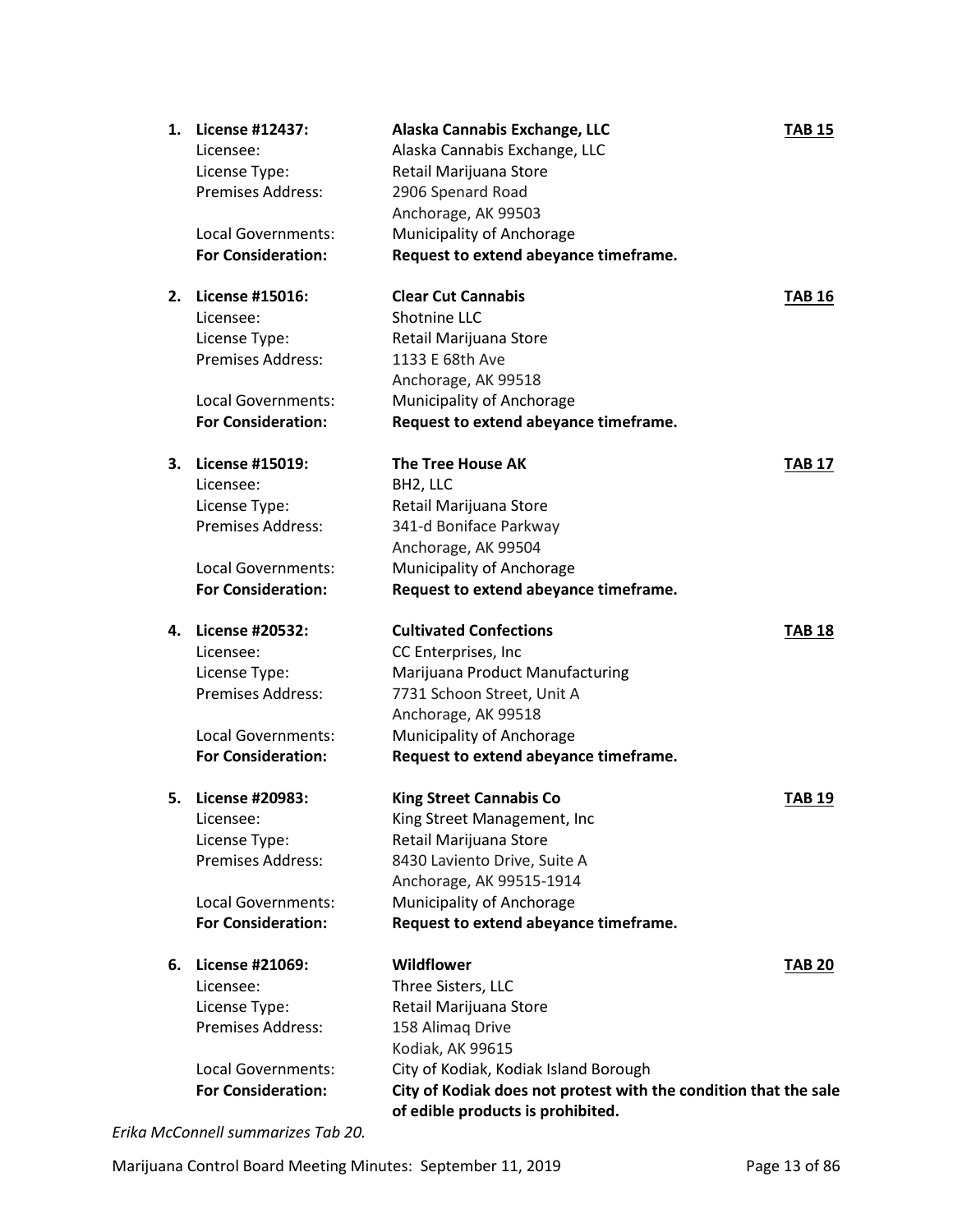*Mark Springer asks for motion to apply the condition, in accordance with the City of Kodiak request that they not be permitted to sell edibles.*

*Bruce Schulte asks if a representative for this license is present.*

*Jana Weltzin, counsel, states that they knew this and that's why the MJ-03 only talked about concentrate and flower and they agree to abide by the condition. Bruce Schulte moves to approve the license with delegation and requested condition. Nick Miller seconds the motion.* 

*None opposed, motion carries.* 

Jana Weltzin asks if at some point products are allowed; how the conditions would be removed.

*Erika McConnell explains the request for removal of conditions process.* 

*Bruce Schulte asks if they can approve with the conditions until the city lifts the ban.*

*Harriet Milks states that the condition is not a board condition and doing that would make the matter more complicated.* 

#### **B. Tabled 3:42 pm**

| 1. License #10577 & #10578: Alaskan Leaf, LLC |                                                                                                                                                              | TAB 21 |
|-----------------------------------------------|--------------------------------------------------------------------------------------------------------------------------------------------------------------|--------|
| Licensee:                                     | Alaskan Leaf, LLC                                                                                                                                            |        |
| License Type:                                 | Standard Marijuana Cultivation Facility and Retail Marijuana                                                                                                 |        |
|                                               | Store                                                                                                                                                        |        |
| Premises Address:                             | 1211 West 36 <sup>th</sup> Avenue, Suite A                                                                                                                   |        |
|                                               | Anchorage, AK 99503                                                                                                                                          |        |
| Local Government:                             | Municipality of Anchorage                                                                                                                                    |        |
| <b>For Consideration:</b>                     | Appeal of denial of MJ-14 regarding shared marijuana storage<br>space between co-located cultivation facility and retail store,<br>Tabled from July meeting. |        |
|                                               |                                                                                                                                                              |        |

*Erika McConnell summarizes Tab 21 and references the regulation related to this matter that is scheduled for consideration.*

*Jana Weltzin, counsel, states that perhaps the regulation didn't make the agenda because of publications. She asks that this matter be tabled until the regulations project is considered.* 

*Mark Springer ask for motion to table.* 

*Bruce Schulte offers the motion to table. He asks if tabling it is keeping someone from conducting business.* 

*Jana Weltzin states that she client is okay with tabling this matter.* 

# *Nick Miller seconds the motion. None opposed, motion carried. Matter is tabled.*

**2. License #12511 Rosie Creek Farm TAB 22**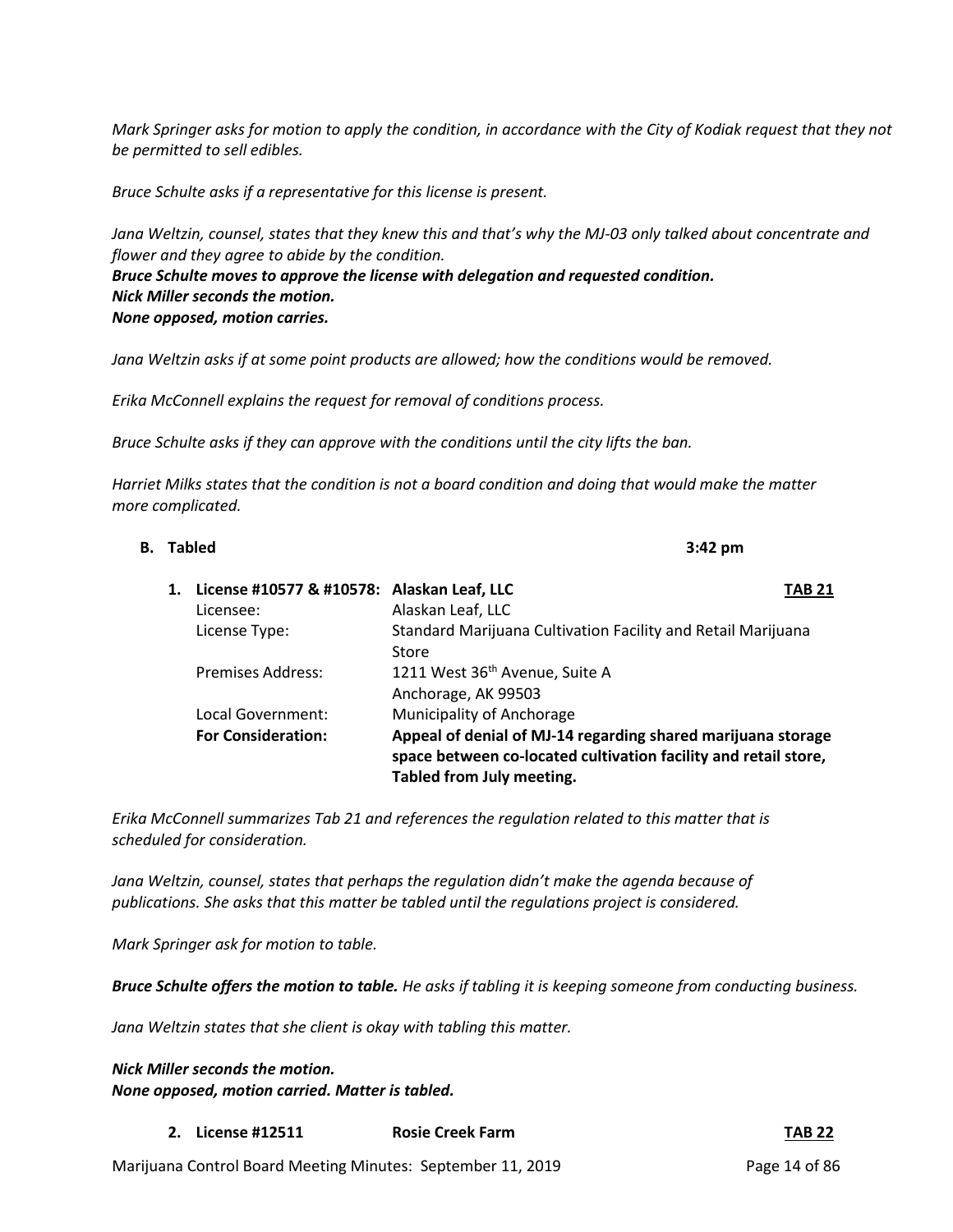| <b>For Consideration:</b> | Products Tabled at February and May 2019 meetings. |
|---------------------------|----------------------------------------------------|
| Local Governments:        | Fairbanks North Star Borough                       |
|                           | Fairbanks, AK 99709                                |
| <b>Premises Address:</b>  | 2659 Livingston Loop                               |
| License Type:             | Marijuana Product Manufacturing Facility           |
| Licensee:                 | RCFC, LLC                                          |

*Jana Weltzin, counsel, states that the employee who developed these products is no longer with the company and the client wishes to withdraw the request for approval.*

*Mark Springer asks for 'note' about the withdrawal.* 

| Ticanca #16001+<br><del>ur acchue miosur.</del> | Stanov Maaca Kitchanc<br><del>stoney iviouse itituliens</del> | כר סמד<br>—— |
|-------------------------------------------------|---------------------------------------------------------------|--------------|
| Licensee:                                       | E & M Holdings, LLC                                           |              |
| <b>Premises Address:</b>                        | 9737 Mud Bay Road, Suite 104                                  |              |
|                                                 | Ketchikan, AK 99901                                           |              |
| Local Government:                               | Ketchikan Gateway Borough                                     |              |
| <b>Ear Consideration:</b>                       | <b>Products Tabled at February 2019 meeting.</b>              |              |

Applicants are not present at this time, see consideration below.

#### **C. Licenses in "Pending Inspection" Status for Over Six Months TAB 24**

Item 3 is considered first.

| License #10252:          | <b>Popeyes Emporium II</b>                                                                          |
|--------------------------|-----------------------------------------------------------------------------------------------------|
| Licensee:                | Popeyes Emporium II, LLC                                                                            |
| License Type:            | Retail Marijuana Store                                                                              |
| <b>Premises Address:</b> | 3231 Spenard Road, Unit 1                                                                           |
|                          | Anchorage, AK 99503                                                                                 |
| Approved by MCB:         | September 14, 2017                                                                                  |
| License issued:          | September 14, 2018                                                                                  |
| Before MCB:              | February 21, 2019 – "probate for death of individual is stalling the<br>acquisition of a new lease" |

*Jana Weltzin, counsel, states that the property was in probate and they are no longer in probate, and moving forward.* 

*Erika McConnell asks for the date that they anticipate being active.* 

*Jana Weltzin says January or February of 2020.* 

*Erika McConnell suggests that they provide an update at the January board meeting.* 

*The board agrees to a January update.* 

Item 7 is considered.

| License #14252: | <b>Primate Rock Harvest, Inc.</b> |
|-----------------|-----------------------------------|
| Licensee:       | Primate Rock Harvest, Inc.        |

Marijuana Control Board Meeting Minutes: September 11, 2019 Page 15 of 86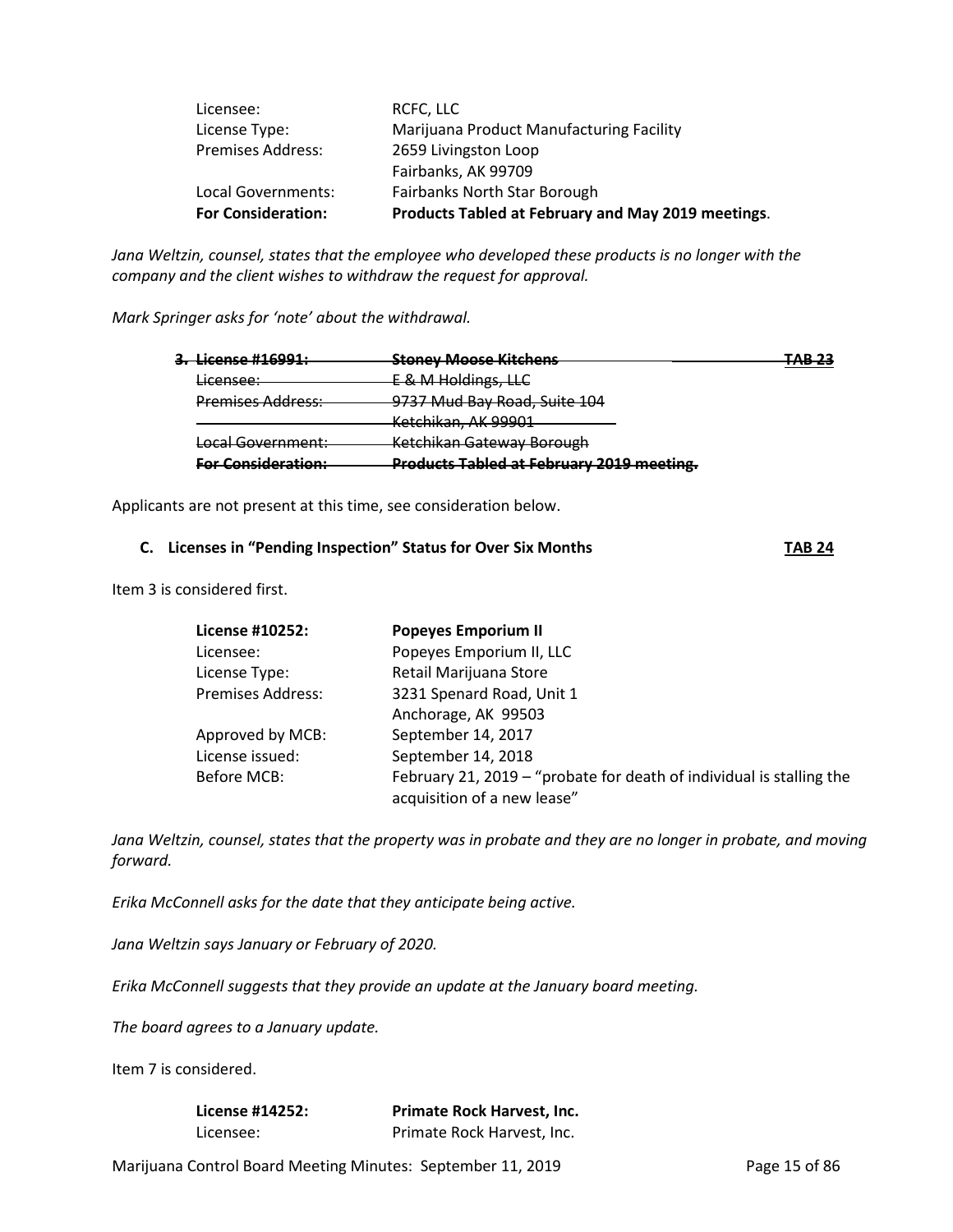| License Type:            | Limited Marijuana Cultivation Facility |
|--------------------------|----------------------------------------|
| <b>Premises Address:</b> | 2276 Sunshine Avenue                   |
|                          | Fairbanks, AK 99709                    |
| Approved by MCB:         | August 16, 2018                        |
| License issued:          | January 18, 2019                       |

*Jana Weltzin, counsel, states that they are installing security cameras so as soon as that's done they'll be able to go and they anticipate being ready in about two months.* 

Item 8 is considered.

| License #10898:          | <b>AK Slow Burn Cannabis Outlet</b>            |
|--------------------------|------------------------------------------------|
| Licensee:                | AK Slow Burn Cannabis Outlet, LLC              |
| License Type:            | <b>Standard Marijuana Cultivation Facility</b> |
| <b>Premises Address:</b> | 2042 E 3rd Avenue, Suite A                     |
|                          | Anchorage, AK 99501                            |
| Approved by MCB:         | July 12, 2017                                  |
| License issued:          | January 25, 2019                               |

*Jana Weltzin, counsel states that the licensee needs to open the retail first, they anticipate another year realistically. She offers an update in 4 months.* 

*Mark Springer states that the applicant should come in person to the Anchorage meeting.* 

| 1. | License #10057:          | <b>Alaskan Cannabis Outfitters</b>                        |
|----|--------------------------|-----------------------------------------------------------|
|    | Licensee:                | Great White Bear, LLC                                     |
|    | License Type:            | Retail Marijuana Store                                    |
|    | <b>Premises Address:</b> | 41945 Sterling Highway                                    |
|    |                          | Homer, AK 99603                                           |
|    | Approved by MCB:         | April 5, 2017                                             |
|    | License issued:          | November 22, 2017                                         |
|    | Before MCB:              | June 14, 2018 – construction update provided              |
|    |                          | February 21, 2019 – anticipate inspection end of May 2019 |
|    |                          | July 10, 2019 - Board requested September report          |

*Applicant is present via phone and they state that there is an inspection scheduled for the 18th.* 

| 2. License #13776:       | Alaska Skunkworks, LLC                              |
|--------------------------|-----------------------------------------------------|
| Licensee:                | Alaska Skunkworks, LLC                              |
| License Type:            | <b>Standard Marijuana Cultivation Facility</b>      |
| <b>Premises Address:</b> | 37331 S Talkeetna Spur Road                         |
|                          | Talkeetna, AK 99676                                 |
| Approved by MCB:         | April 5, 2018                                       |
| License issued:          | August 9, 2018                                      |
| Before MCB:              | February 21, 2019 - anticipate inspection in August |

*Mac Dolecki, applicant, provides an update via phone. They are in the process of plumbing and they anticipate 3-4 weeks each for electrical and plumbing, etcetera. They anticipate being ready for inspection in 3-3.5 months. He discusses with the board that there is active construction on the building.*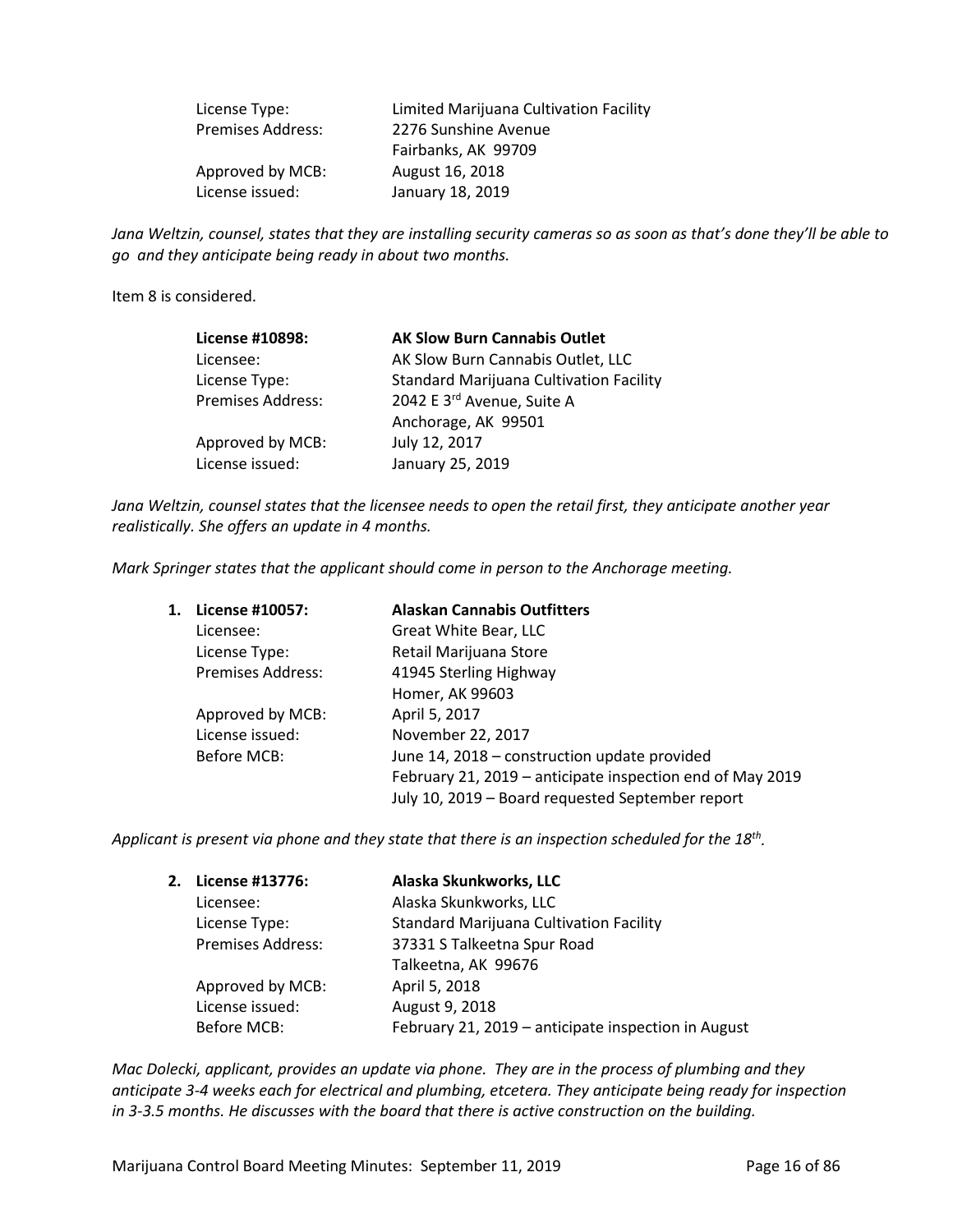#### **3. License #10252: Popeyes Emporium II**

Considered above.

| 4. | License #11547:          | <b>Cloudberry Cannabis</b>                                           |
|----|--------------------------|----------------------------------------------------------------------|
|    | Licensee:                | Joseph D Shimek; Lily A Shimek                                       |
|    | License Type:            | Retail Marijuana Store                                               |
|    | <b>Premises Address:</b> | 3307 Spenard Road                                                    |
|    |                          | Anchorage, AK 99503                                                  |
|    | Approved by MCB:         | April 5, 2017                                                        |
|    | License issued:          | August 1, 2017                                                       |
|    | Before MCB:              | April 4, 2018 – anticipate build-out done by June 2018               |
|    |                          | February 21, 2019 - applicant not present                            |
|    |                          | May 2, 2019 – anticipate being operational August 1, 2019 – board    |
|    |                          | requires "positive report" at September meeting regarding operations |

*Lily A Shimek is present via phone. She states that the bad news is that they aren't moving yet but that the landlord expects improvements to be complete in 3 weeks. They will require additional construction and have prepaid inventory and accessories. Their target date is the end of October for inspection. She confirms that it is the same for 11635.*

| License #11635:          | <b>Cloudberry Partners</b>                                               |
|--------------------------|--------------------------------------------------------------------------|
| Licensee:                | Joseph D Shimek; Lily A Shimek                                           |
| License Type:            | <b>Standard Marijuana Cultivation Facility</b>                           |
| <b>Premises Address:</b> | 3307 Spenard Road                                                        |
|                          | Anchorage, AK 99503                                                      |
| Approved by MCB:         | May 15, 2017                                                             |
| License issued:          | August 10, 2017                                                          |
| Before MCB:              | April 4, 2018 – anticipate build-out done by "a little beyond" June 2018 |
|                          | February 21, 2019 - applicant not present                                |
|                          | May 2, 2019 - board requires report in September 2019                    |
| 5.                       |                                                                          |

*Via phone, Dave Shimek, landlord, states that the cultivation is different than the retail. The funds for completing both are not present. He has possibilities to remedy this such as a partner to bring in additional money.* 

*Mark Springer asks if there is any progress on the cultivation.* 

*Dave Shimek states that there is 80 thousand dollars' worth of upgraded electrical installed which is about half of the cultivation expense items.*

*Mark Springer asks how aggressively they are looking for a license or lease partner.*

*Dave Shimek states that it's a partner in the license.* 

*Mark Springer asks for update on the cultivation at the November meeting.*

*Dave Shimek states that he finds that November is too soon to expect them to be ready. There are two more possibilities for securing new funding. He states they're looking at 6 months.* 

**6. License #12125: Alaska Marijuana Gardens (AMG)**

Marijuana Control Board Meeting Minutes: September 11, 2019 Page 17 of 86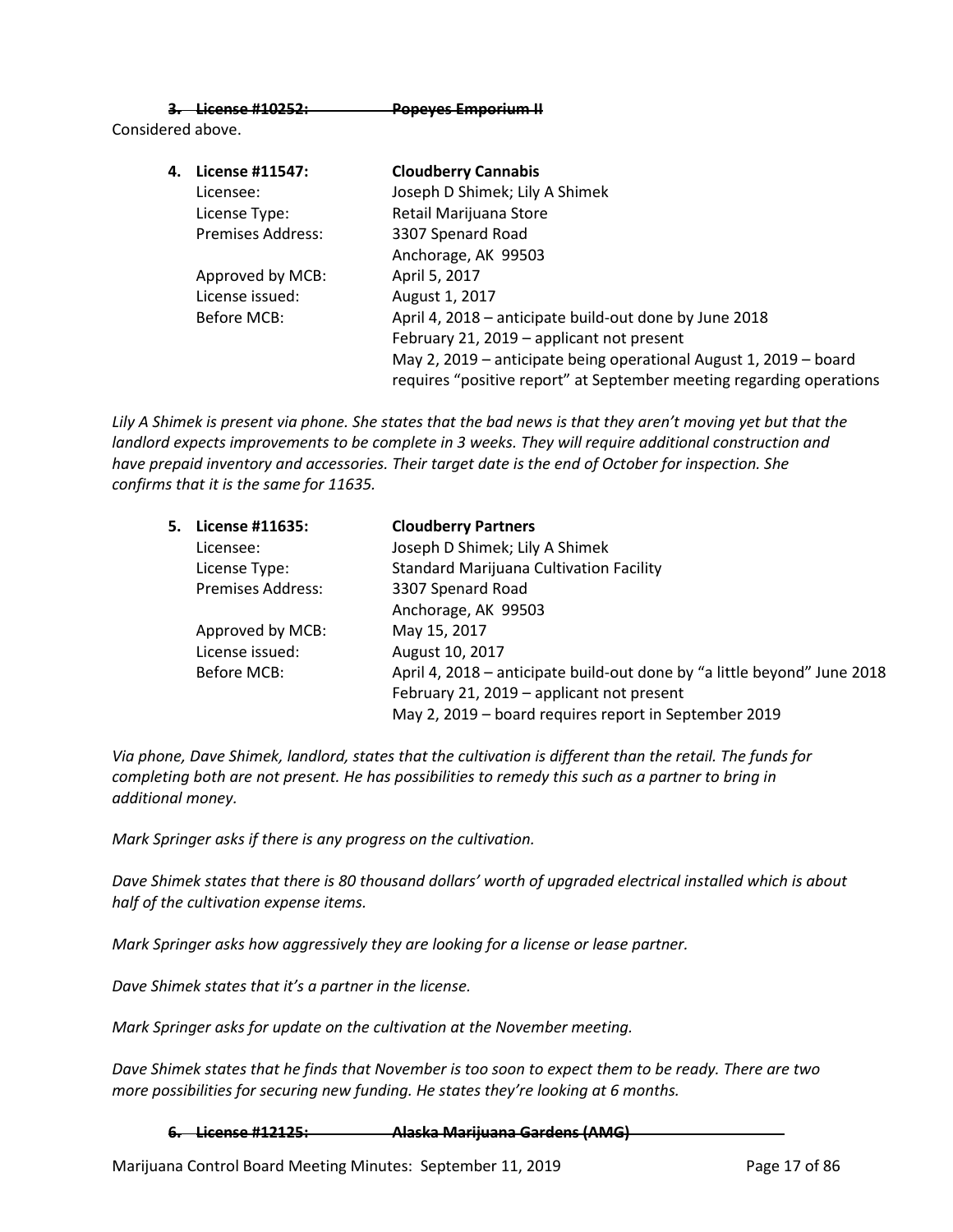| Licensee:                | Alaska Wild Coyote, Inc.                                             |
|--------------------------|----------------------------------------------------------------------|
| License Type:            | <b>Standard Marijuana Cultivation Facility</b>                       |
| <b>Premises Address:</b> | 838 Bonanza Avenue                                                   |
|                          | Anchorage, AK 99518                                                  |
| Approved by MCB:         | <u>Iuly 12, 2017</u><br><del>JUIY 13, 2017</del>                     |
| License issued:          | <del>April 23, 2018</del>                                            |
| <b>Before MCB:</b>       | February 21, 2019 – anticipate opening in about 5 months (June 2019) |

Not present at this time.

# **7. License #14252: Primate Rock Harvest, Inc.**

Considered above.

**8. License #10898: AK Slow Burn Cannabis Outlet**

Considered above.

| 9. | License #17873:          | <b>Freedom 49 Farms</b>                        |
|----|--------------------------|------------------------------------------------|
|    | Licensee:                | Freedom Farms 49, LLC                          |
|    | License Type:            | <b>Standard Marijuana Cultivation Facility</b> |
|    | <b>Premises Address:</b> | 12510 West Westen Drive                        |
|    |                          | Houston, AK 99694                              |
|    | Approved by MCB:         | December 20, 2018                              |
|    | License issued:          | January 25, 2019                               |

*Via phone Greg Lango, applicant, states that construction is only waiting for water tanks (3 weeks) and that he anticipates having a November inspection.* 

|  |  | D. Licenses in "Delegated" Status for Approximately One Year | $3:59$ pm | <b>TAB 25</b> |
|--|--|--------------------------------------------------------------|-----------|---------------|
|--|--|--------------------------------------------------------------|-----------|---------------|

The board considers item 4.

| License #13864:   | <b>Simple House, LLC</b>                                                |
|-------------------|-------------------------------------------------------------------------|
| Licensee:         | Simple House, LLC                                                       |
| Premises Address: | 6511 Hemlock Drive                                                      |
|                   | Wasilla, AK 99654                                                       |
| Approved by MCB:  | April 5, 2018                                                           |
| Pending:          | Fire Marshal approval.                                                  |
| Before MCB:       | May 2, 2019 - applicant provided status; board requested July<br>update |
|                   | July 10, 2019 – applicant's counsel provided status; board              |
|                   | requested September update                                              |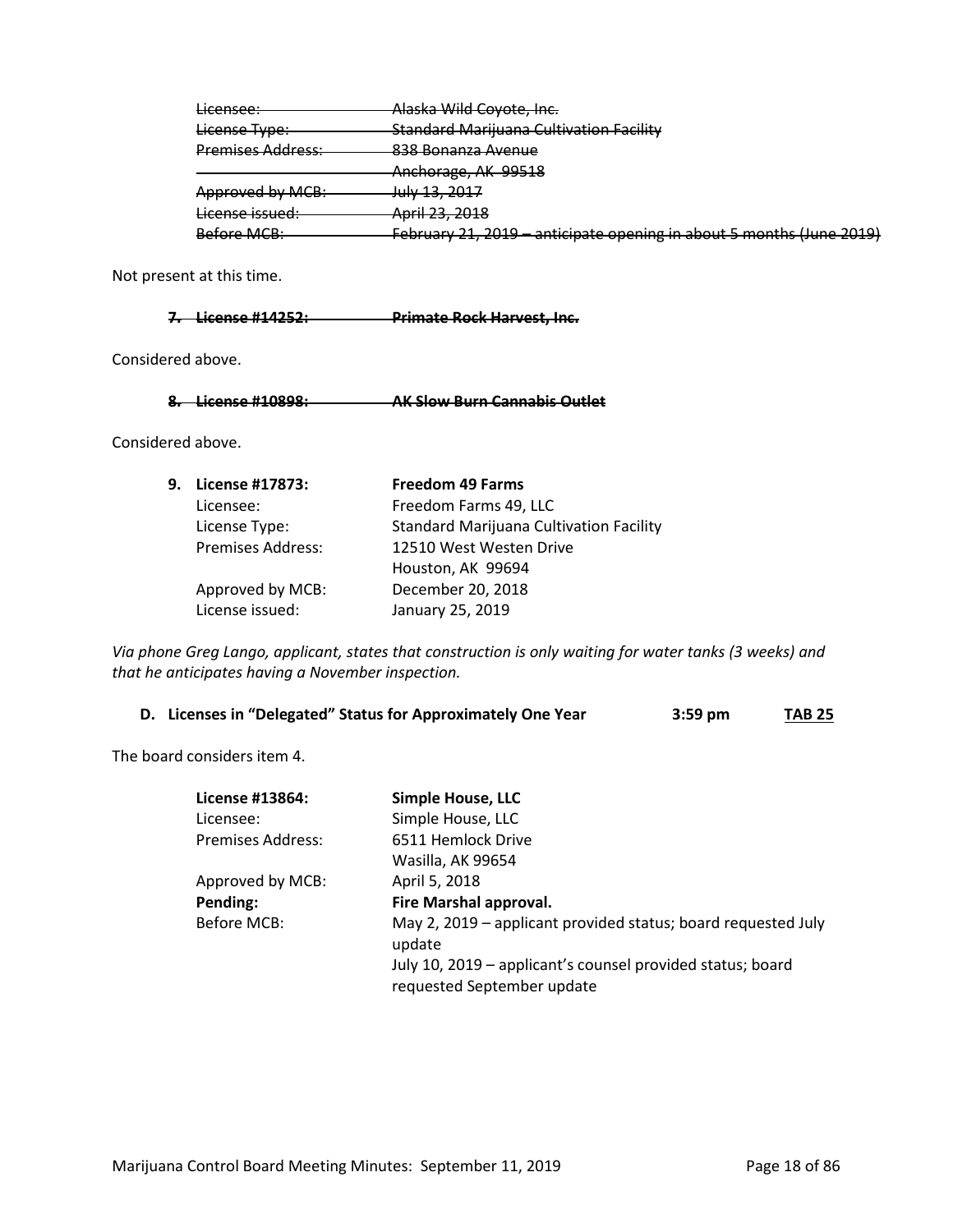*Jana Weltzin, counsel, states that it's a fire inspection that is holding up the license. They are scheduled for a walkthrough in September. The Fire Marshal states that once inspects are requested they are currently 3-4 days from the inspection occurring.* 

Items 9 & 10 are considered.

| License #13613:          | <b>Puffin AK</b>                                           |
|--------------------------|------------------------------------------------------------|
| Licensee:                | RDA Enterprise, LLC                                        |
| License Type:            | Retail Marijuana Store                                     |
| Premises Address:        | 200 W 68th Avenue, Unit A1                                 |
|                          | Anchorage, AK 99518                                        |
| Approved by MCB:         | June 15, 2018                                              |
| Pending:                 | <b>Municipality of Anchorage protest.</b>                  |
| Before MCB:              | July 10, 2019 - applicant recently had child which delayed |
|                          | project; board requested September update                  |
| License #13614:          | <b>Puffin AK</b>                                           |
| Licensee:                | RDA Enterprise, LLC                                        |
| License Type:            | <b>Standard Marijuana Cultivation Facility</b>             |
| <b>Premises Address:</b> | 200 W 68th Avenue, Unit A2                                 |
|                          | Anchorage, AK 99518                                        |
| Approved by MCB:         | June 15, 2018                                              |
| Pending:                 | <b>Municipality of Anchorage protest.</b>                  |
| Before MCB:              | July 10, 2019 – applicant recently had child which delayed |
|                          | project; board requested September update                  |

*Jana Weltzin, counsel, states that the applicant is considering transferring the license to another person due to the pregnancy/baby and states that the applicant's father owns the building.* 

Item 16 is considered.

| <b>Bluffside Gardens</b>               |
|----------------------------------------|
| <b>Bluffside Gardens, LLC</b>          |
| Limited Marijuana Cultivation Facility |
| 39700 S Parks Highway                  |
| Talkeetna, AK 99676                    |
| August 16, 2018                        |
| Fire Marshal approval.                 |
|                                        |

*Jana Weltzin, counsel states that they're working to complete the Fire Marshal application but that the Fire Marshal's review queue is long. They don't have a good guess as to when they will be able to move forward and can come back in November. She confirms that no Fire Marshal approval has yet been received.* 

| 1. | License #12580:          | <b>Brown Owl's Cultivation</b>         |
|----|--------------------------|----------------------------------------|
|    | Licensee:                | Winazar, LLC                           |
|    | License Type:            | Limited Marijuana Cultivation Facility |
|    | <b>Premises Address:</b> | 320 Wright Lane                        |
|    |                          | Fairbanks, AK 99712                    |
|    | Approved By MCB:         | September 14, 2017                     |

Marijuana Control Board Meeting Minutes: September 11, 2019 Page 19 of 86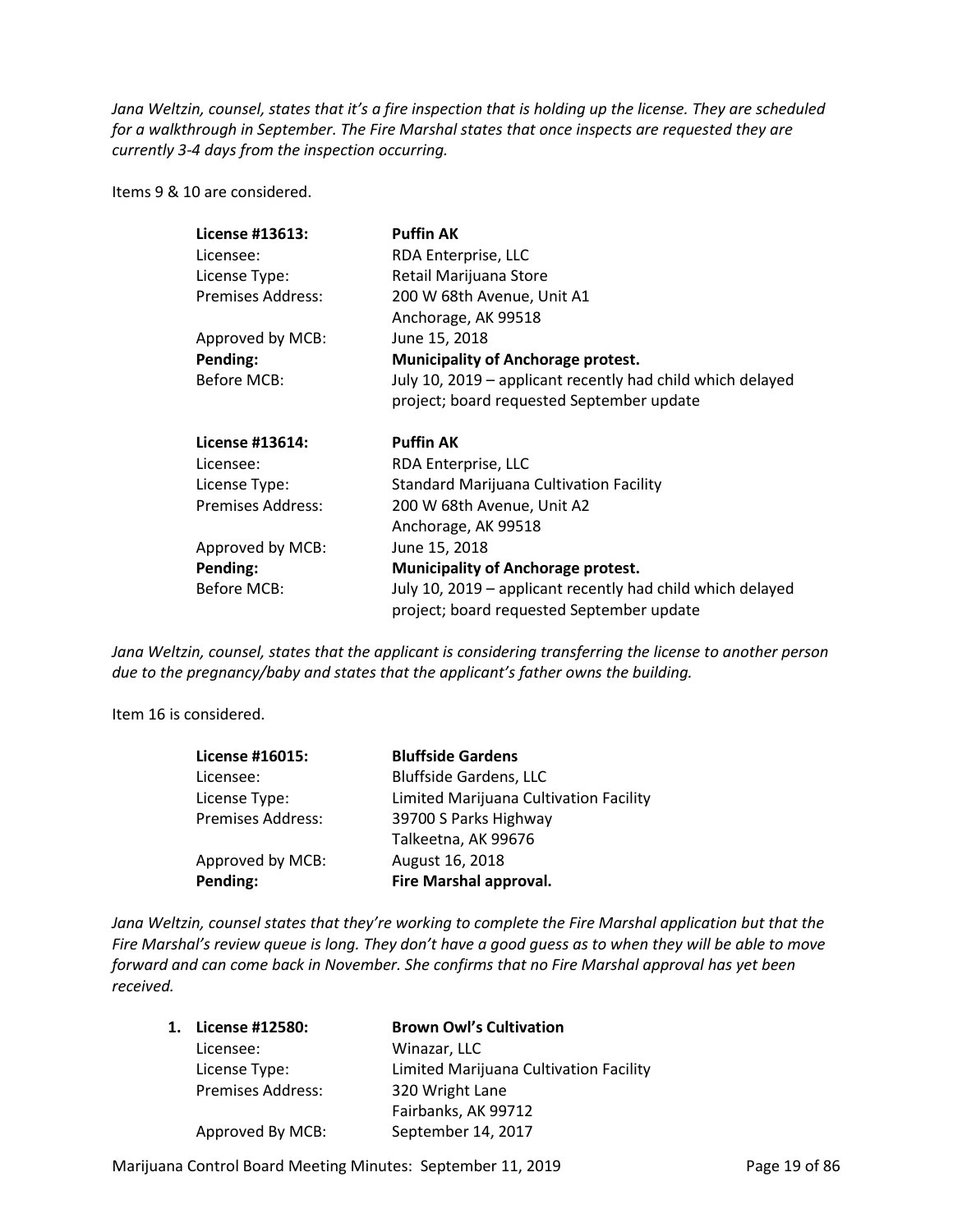| Pending:    | Fire Marshal approval.                                        |
|-------------|---------------------------------------------------------------|
| Before MCB: | December 20, 2018 – applicant's counsel requests to provide   |
|             | report at next meeting                                        |
|             | February 21, 2019 – financial issues; report in May requested |
|             | May 2, 2019 – applicant not present                           |
|             | July 10, 2019 – applicant not present                         |

Applicant is not present at this time.

*Director McConnell states that the board can either give the applicant another opportunity and warn them that they must be present to explain, or revoke approval now.* 

*Mark Springer states that the applicants have not been present since February.* 

*Bruce Schulte proposed to notice the applicant that they must be present in November or approval may be revoked.* 

*Erika McConnell and Christopher Jaime discuss notices.* 

#### *Mark Springer states that they will be sent a letter warning of possible revocation.*

| 2. | License #13202:          | <b>Matanuskas Finest</b>                                   |
|----|--------------------------|------------------------------------------------------------|
|    | Licensee:                | Hybrid, LLC                                                |
|    | License Type:            | Limited Marijuana Cultivation Facility                     |
|    | <b>Premises Address:</b> | 905 S Vicki Way C                                          |
|    |                          | Wasilla, AK 99654                                          |
|    | Approved by MCB:         | September 14, 2017                                         |
|    | Pending:                 | <b>Municipality of Anchorage protest.</b>                  |
|    | Before MCB:              | December 20, 2018 - applicant anticipates completion in 3  |
|    |                          | months (March 2019); board requests applicant send note of |
|    |                          | explanation to director                                    |

*Erika McConnell states that this application has been rescinded.* 

| 3. License #12680: | <b>Glacier Bay Farms</b>                                                         |
|--------------------|----------------------------------------------------------------------------------|
| Licensee:          | Carol J. Waldo                                                                   |
| License Type:      | <b>Standard Marijuana Cultivation Facility</b>                                   |
| Premises Address:  | 17 Helms Loop Spur                                                               |
|                    | Haines, AK 99827                                                                 |
| Approved By MCB:   | April 5, 2018                                                                    |
| Pending:           | Fire Marshal approval.                                                           |
| Before MCB:        | May 2, 2019 - applicant provided status; board requested July<br>update          |
|                    | July 10, 2019 – anticipates October opening; board requested<br>September update |

*Carol Waldo is present via phone. She discusses that some of the materials are on back order and they still anticipate October inspection.* 

*Mark Springer requests that they return to the board for consideration in November if not inspected.*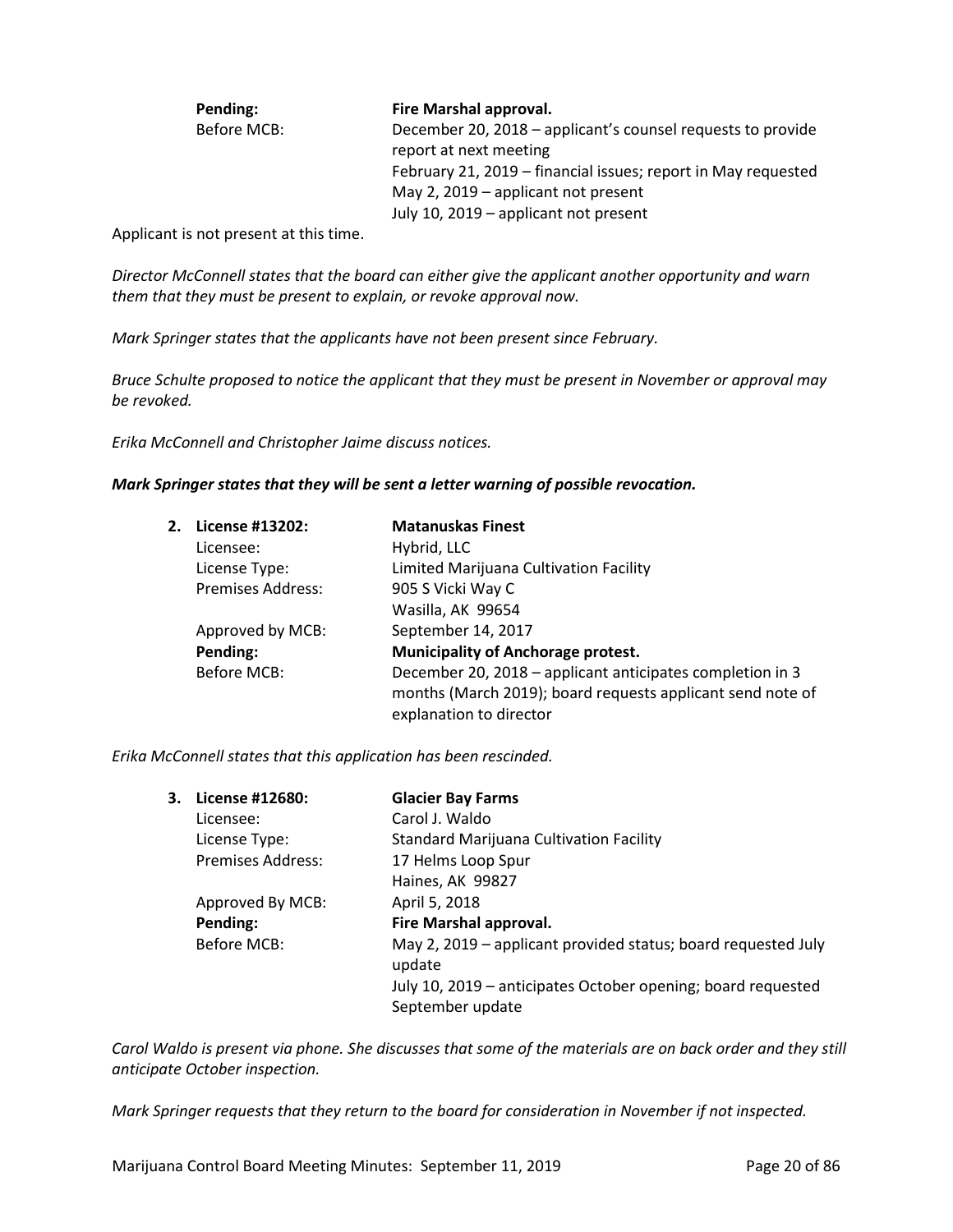**4. License #13864: Simple House, LLC** 

Considered above.

| 5. | License #11960:          | Last Frontier Joint Operations, LLC      |
|----|--------------------------|------------------------------------------|
|    | Licensee:                | Last Frontier Joint Operations, LLC      |
|    | License Type:            | Marijuana Product Manufacturing Facility |
|    | <b>Premises Address:</b> | 7180 Revilla Road, Suite 100             |
|    |                          | Ketchikan, AK 99901                      |
|    | Local Government:        | Ketchikan Gateway Borough                |
|    | Approved By MCB:         | May 7, 2018                              |
|    | Pending:                 | DEC approval.                            |
|    | <b>Before MCB:</b>       | July 10, 2019 - applicant not present    |

*Via Phone Mike Kaiser, licensee, discusses the DEC approval with the board which is almost complete, their water test is anticipated within two weeks and inspection will be called for then.* 

| 6. | License #13881:          | AlasKind, LLC                         |
|----|--------------------------|---------------------------------------|
|    | Licensee:                | AlasKind, LLC                         |
|    | <b>Premises Address:</b> | 278 East Bias Drive                   |
|    |                          | Fairbanks, AK 99712-2501              |
|    | Approved by MCB:         | May 7, 2018                           |
|    | Pending:                 | Fire Marshal approval.                |
|    | <b>Before MCB:</b>       | July 10, 2019 - applicant not present |

Applicant is not present at this time.

*Mark Springer asks if the Fire Marshal provides approval directly to the AMCO office.* 

*Erika McConnell confirms that the form is sent to the office.* 

| 7. | License #14706:          | <b>Denali Herb Company</b>                                         |
|----|--------------------------|--------------------------------------------------------------------|
|    | Licensee:                | DHC, LLC                                                           |
|    | <b>Premises Address:</b> | 1328 E Fairview Loop Road, Suite A                                 |
|    |                          | Wasilla, AK 99654                                                  |
|    | Approved by MCB:         | May 7, 2018                                                        |
|    | Pending:                 | Fire Marshal approval.                                             |
|    | Before MCB:              | July 10, 2019 – building still under construction; board requested |
|    |                          | September update                                                   |

Applicant is not present at this time.

| 8. | License #13310:    | <b>AK Cultivations</b>                 |
|----|--------------------|----------------------------------------|
|    | Licensee:          | Charles J Campbell & Justin J Bacher   |
|    | License Type:      | Limited Marijuana Cultivation Facility |
|    | Premises Address:  | 2611 South Desiree Circle              |
|    |                    | Wasilla, AK 99654                      |
|    | Approved By MCB:   | June 14, 2018                          |
|    | Pending:           | Fire Marshal approval.                 |
|    | <b>Before MCB:</b> | July 10, 2019 - applicant not present  |

Marijuana Control Board Meeting Minutes: September 11, 2019 **Page 21 of 86**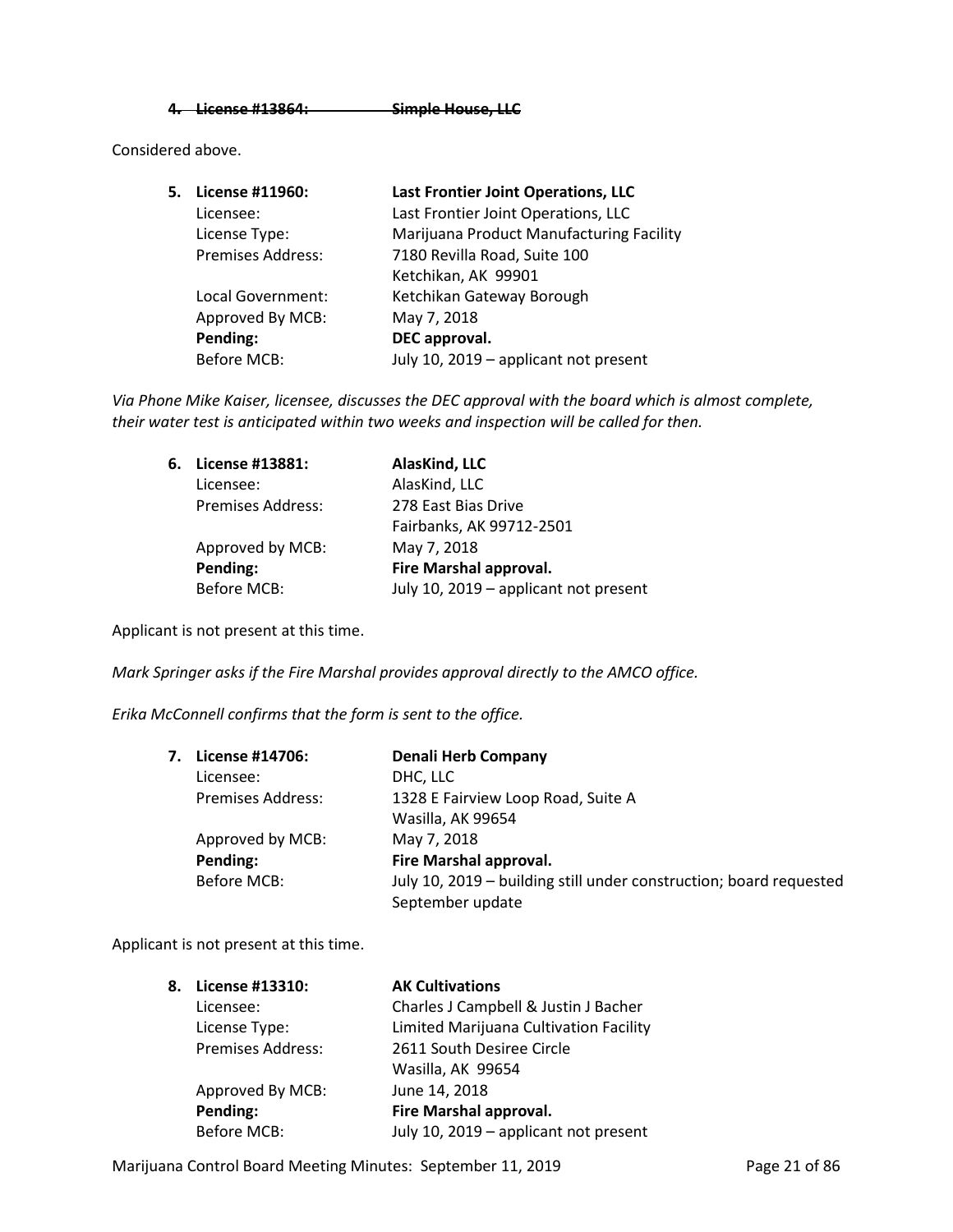Applicant is not present at this time.

**9. License #13613: Puffin AK** 

**10. License #13614: Puffin AK** 

Items 9 & 10 Considered above.

| 11. License #12895:      | <b>Bigfoot Bud Company, LLC</b>        |
|--------------------------|----------------------------------------|
| Licensee:                | Bigfoot Bud Company, LLC               |
| License Type:            | Limited Marijuana Cultivation Facility |
| <b>Premises Address:</b> | 46813 Pintail Avenue                   |
|                          | Kenai, AK 99611                        |
| Approved by MCB:         | August 16, 2018                        |
| Pending:                 | Fire Marshal approval.                 |

Applicant is not present at this time.

| 12. License #13827:      | <b>Chongkee Farms, LLC</b>                     |
|--------------------------|------------------------------------------------|
| Licensee:                | Chongkee Farms, LLC                            |
| License Type:            | <b>Standard Marijuana Cultivation Facility</b> |
| <b>Premises Address:</b> | 691 Brewster Street                            |
|                          | Fairbanks, AK 99712                            |
| Approved by MCB:         | August 16, 2018                                |
| Pending:                 | Fire Marshal approval.                         |

*Daniel Brower is present via phone.* 

*Erika McConnell states that the office has been notified that according to the Fire Marshal this establishment is currently non-compliant.* 

*Daniel Brower states that the builder suggested that due to movement in the grow facility he not attach the buildings. He states that he will move the building to match the plans and discusses the resubmission and Fire Marshal approval requirements.* 

*Mark Springer states that the board will request his presence in November if not inspected.* 

| 13. License #14227:      | <b>Galactic Herb</b>                   |
|--------------------------|----------------------------------------|
| Licensee:                | Theodore C Delaca                      |
| License Type:            | Limited Marijuana Cultivation Facility |
| <b>Premises Address:</b> | 595 Henry Hahn Court                   |
|                          | Fairbanks, AK 99712                    |
| Approved by MCB:         | August 16, 2018                        |
| Pending:                 | Fire Marshal approval.                 |

*Theodore Delaca is present via phone. He states that he is making corrections to his plan review.* 

*Mark Springer asks for update in November.*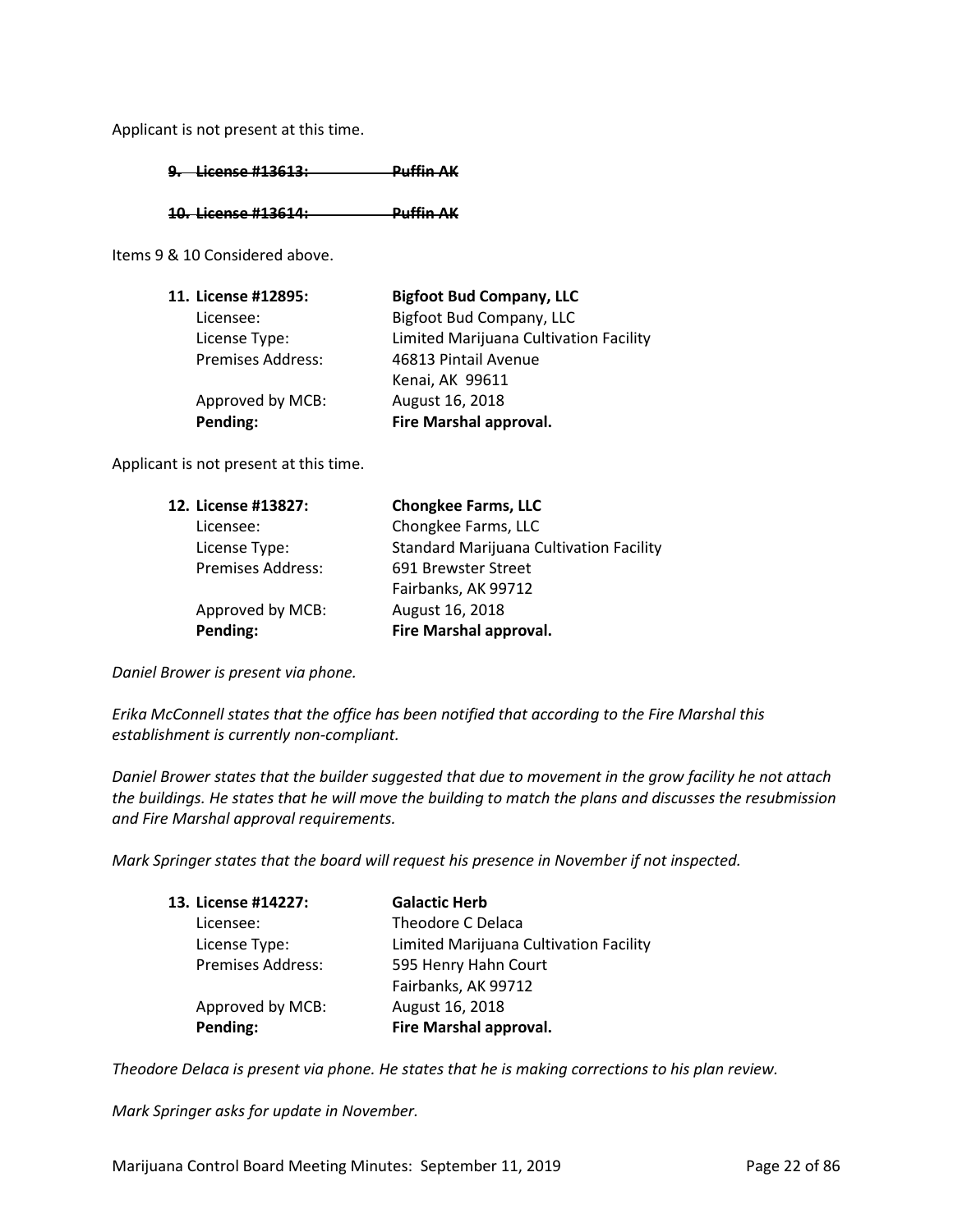*Theodore Delaca states that he anticipates resolution of this matter by the end of the month.* 

| 14. License #15530: | <b>Budmasters Limited Partnership</b>  |
|---------------------|----------------------------------------|
| Licensee:           | <b>Budmasters Limited Partnership</b>  |
| License Type:       | Limited Marijuana Cultivation Facility |
| Premises Address:   | 32685 S McKinley View Drive            |
|                     | Talkeetna, AK 99676                    |
| Approved by MCB:    | August 16, 2018                        |
| Pending:            | Fire Marshal approval.                 |

*Tina Williams, applicant, is present via phone. She discusses the pending Fire Marshal approval with the board.* 

*Mark Springer asks for an additional update in November.* 

| 15. License #15546:      | Daliwoda Investments #1                        |
|--------------------------|------------------------------------------------|
| Licensee:                | Daliwoda investments, Inc.                     |
| License Type:            | <b>Standard Marijuana Cultivation Facility</b> |
| <b>Premises Address:</b> | 807 Landing Road                               |
|                          | North Pole, AK 99705                           |
| Approved by MCB:         | August 16, 2018                                |
| Pending:                 | Fire Marshal approval.                         |

Applicant is not present at this time.

| $16$ Licanca $H1601E$       | <b>Rluffcide Gardons</b>    |
|-----------------------------|-----------------------------|
| <b>TOI LIGGING ILLUGEDI</b> | <del>Dianoiac garacho</del> |

Considered above.

Break is called at 4:16 pm. Meeting resumes at 4:29 pm.

| А. | License #10098:           | <b>Raspberry Roots</b>                                      | <b>TAB 26</b> |
|----|---------------------------|-------------------------------------------------------------|---------------|
|    | Licensee:                 | Raspberry Roots, LLC                                        |               |
|    | License Type:             | <b>Standard Marijuana Cultivation Facility</b>              |               |
|    | <b>Premises Address:</b>  | 501 Raspberry Road, Suites 101 & 102<br>Anchorage, AK 99518 |               |
|    | Local Government:         | Municipality of Anchorage                                   |               |
|    | <b>For Consideration:</b> | Review of MJ-22b requests.                                  |               |
|    |                           |                                                             |               |

*Jana Weltzin, counsel is present in person, Kimberley Kole, licensee is present via phone.* 

**BOARD CONSIDERATION 4:29 pm**

*Erika McConnell summarizes Tab 26. She states that categorizing it all as leaf/trim when it isn't is a concern and an accusation/investigation is forthcoming. She discusses the amount of time that accusations take but she believes an accusation will be brought within 2 weeks. She asks the board not to act until the accusation is issued.*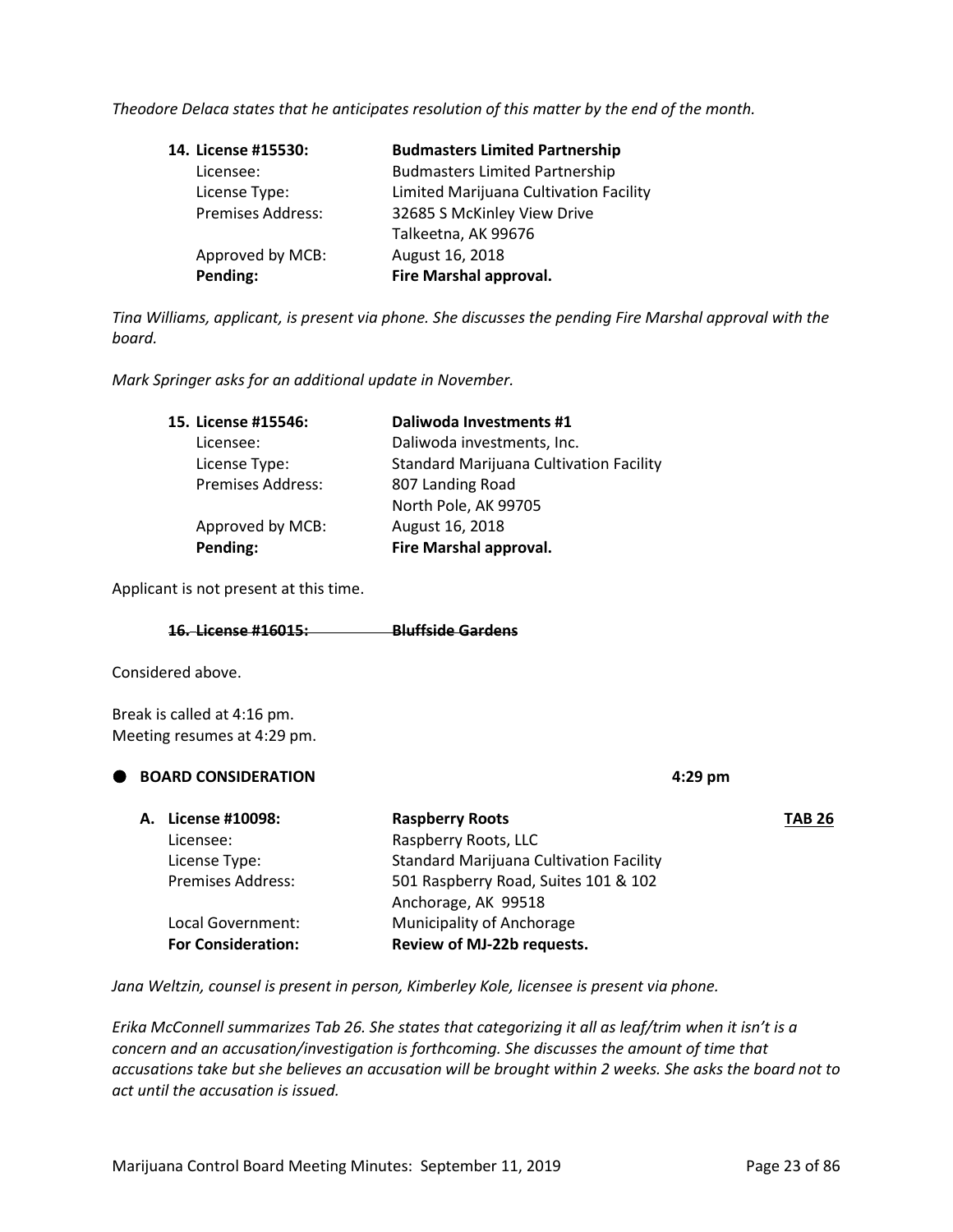*Jana Weltzin states that some issues come back to this being the first month of operation. She finds some of these things written not to be true. She states that a 30/70 percent split is appropriate and that they paid the appropriate tax. She references a self-report of the unapproved transfer and the amount of time that it has taken to get a response. The product is losing economic viability. If the request is not approved the due process rights of this licensee may be violated. She states that the accusation should be separated from this matter and requests that this request still be heard. No product was diverted, no tax fraud occurred, and their taxes are current. She asks for resolution.* 

*Mark Springer asks how the failed product is being stored.* 

*Kimberley Kole states it is stored in plastic freezer bags in a dark room but product degradation keeps occurring. She states that Erika McConnell is not responsive to emails. She summarizes the contacts attempted with Erika McConnell regarding this and similar matters.*

Jana Weltzin states again that the accusation should be separate from this request due to the *degradation of product.* 

*Kimberley Kole states that at the time "immature bud" did not exist. She again discusses the artificial 70/30 split and how she is not evading taxes and all product is in the facility. No illegal activity has occurred although mistakes were made.* 

*Jana Weltzin asks Kimberley Kole to explain how the 4 grams were taken for testing.*

*Kimberley Kole states that she sent the 4 grams of bud and flower out for testing and sent the most bud like products for testing. This option has been closed in METRC at this time.* 

*Mark Springer states that a hearing is occurring at 5:00 and with that in mind this discussion should be continued.* 

*Bruce Schulte asks Kimberley Kole if 34 kilos were harvested initially and he asks if part of it was destroyed or all in storage.* 

*Kimberley Kole states that the initial weight is wet weight, one of the packages has bud rot but nothing has been wasted yet. She states that the Rainbow Rolls of shake are pre-rolls from the bottom of the deli jars were wasted and were a separate product. No other items were wasted.* 

*Bruce Schulte asks what the issue is, product is sitting there.* 

*Jana Weltzin states that 7 packages have been moved already.* 

*Bruce Schulte asks Erika McConnell if there is impropriety in addition to the unapproved transfer and inaccurate accounting of the plant proportions for tax purposes and METRC purposes.* 

*Erika McConnell confirm that there is.*

*Mark Springer states that tomorrow morning executive session is occurring and then regulations. This license will be taken up as soon as they convene after the executive session.*

Meeting is recessed at 4:51pm.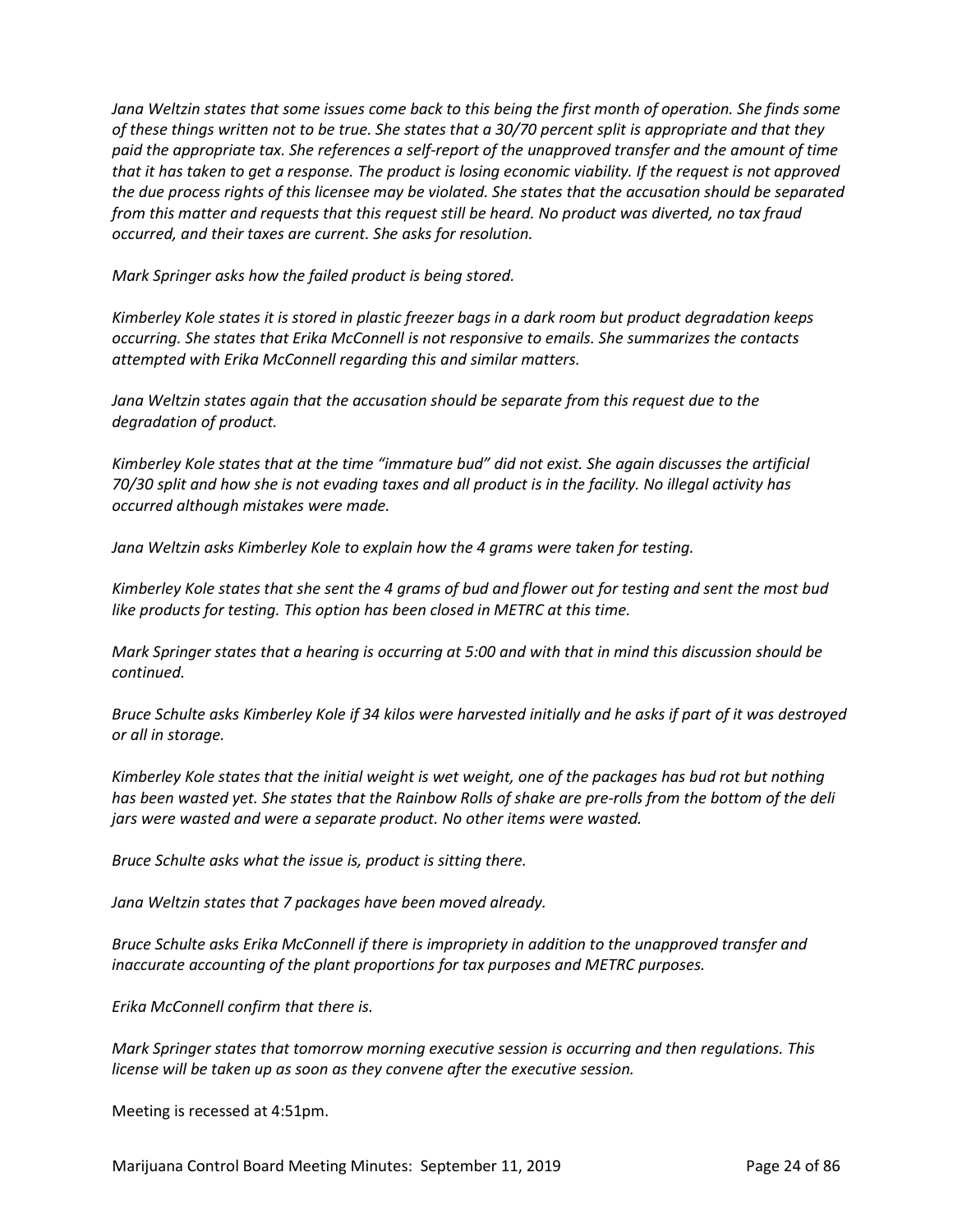# **Marijuana Control Board Meeting Minutes Continued September 12, 2019**

#### **ADMINISTRATION 8:57 am**

### **A. Call to Order**

#### **B. Roll Call**

**Board Members Present** *Mark Springer, Chair, Rural Member Loren Jones, Public Health Member Nick Miller, Industry Member Christopher Jaime, Public Safety Member Bruce Schulte, Public Member*

### **Staff Present**

*Erika McConnell, Director Mikal Martin, Records and Licensing Supervisor*

### **Counsel Present**

*Harriet Milks, Assistant Attorney General*

**EXECUTIVE SESSION** 8:58 am

*Mark Springer states that Executive Session is being convened.* 

*Bruce Schulte moves to go into Executive Session. Nick Miller seconds the motion. None opposed, motion carries.* 

| A. License #19616:       | <b>Buds Below Zero</b>                 |
|--------------------------|----------------------------------------|
| Licensee:                | Nangiaqtuuvik, LLC                     |
| License Type:            | Retail Marijuana Store                 |
| <b>Premises Address:</b> | 4326 Laura Madison Street              |
|                          | Barrow, AK 99723                       |
| Local Governments:       | City of Utqiagvik; North Slope Borough |

#### **Stipulated Agreement, Proposed Decision and Order**

*9:12 the board exits Executive Session.* 

*Bruce Schulte moves to exit Executive Session. Nick Miller seconds the motion.*

Marijuana Control Board Meeting Minutes: September 12, 2019 **Page 25 of 86**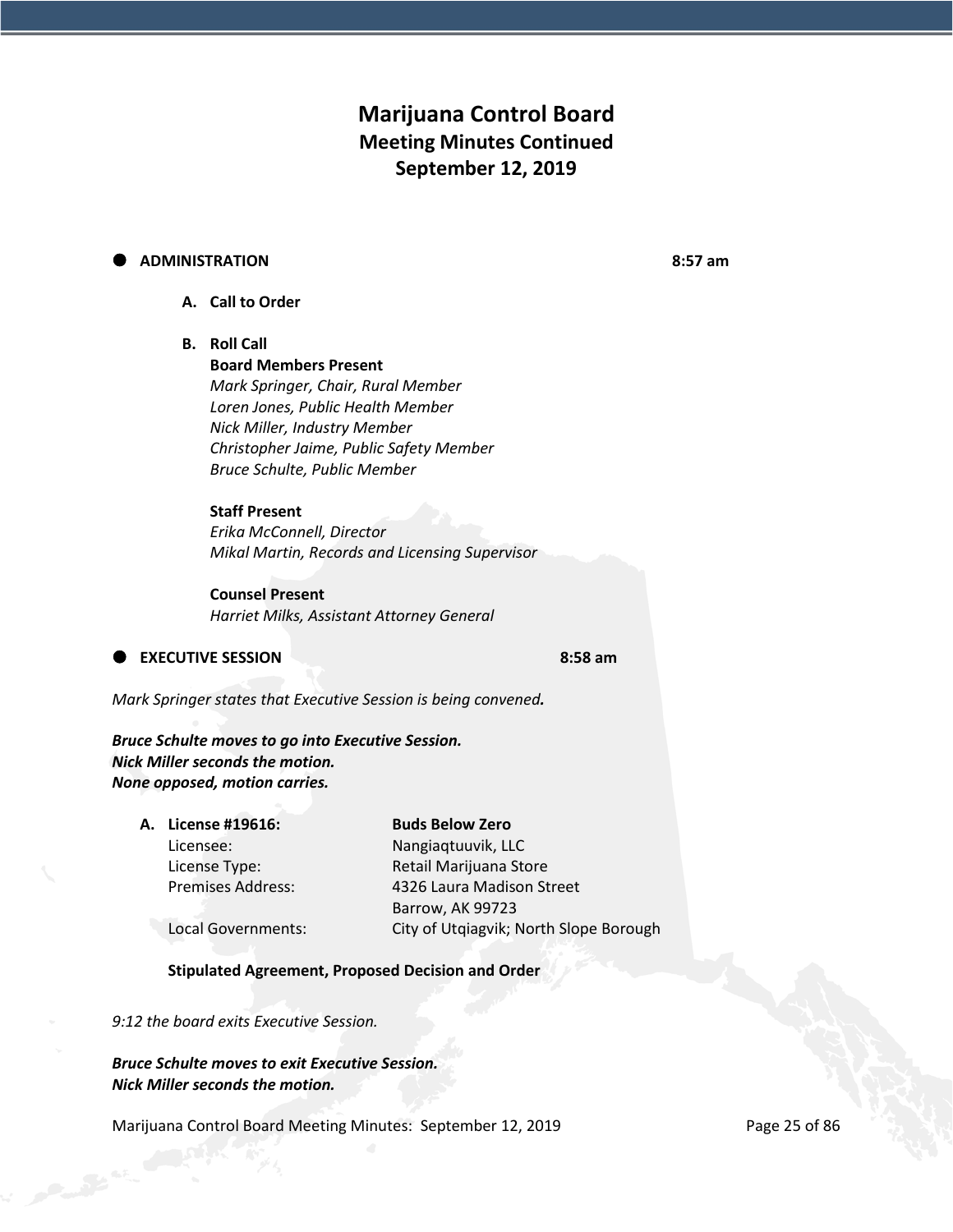#### *None opposed, motion carries.*

*Mark Springer summarizes the purpose of the executive session and reads the stipulated agreement into the record.* 

#### *Bruce Schulte moves to adopt the stipulated agreement. Nick Miller seconds the motion. None opposed, motion carries.*

 **BOARD CONSIDERATION 9:15 am A. License #10098: Raspberry Roots Tab 26** Licensee: Raspberry Roots, LLC License Type: Standard Marijuana Cultivation Facility Premises Address: 501 Raspberry Road, Suites 101 & 102 Anchorage, AK 99518 Local Government: Municipality of Anchorage **For Consideration: Review of MJ-22b requests.**

*Jana Weltzin, counsel, is present and Kimberley Kole is present via phone.* 

*Erika McConnell again summarizes the information in Tab 26 and the previous discussion regarding this matter.*

*James Hoelscher states he is present via phone.* 

*Mark Springer and Erika McConnell discuss the concerns brought to the board in this tab and the above discussion.* 

*Kimberley Kole confirms that the one run of product occurred but that the product was destroyed. She again discusses the timeline of requests to Erika McConnell for the benefit of Loren Jones and states that she has been previously told that an Accusation is forthcoming with no action.* [Not present for previous discussion.]

Jana Weltzin states that her main concerns regarding the accusation being considered before it is issued is *that she is concerned that the licensee is being punished for something that is not related to the matter at hand. She also feels that it is unfair for the licensee to be not responded to for this long.* 

*Bruce Schulte asks staff about the accusation.* 

*Erika McConnell states that she is not comfortable speaking on the accusation matters at this time as it is not appropriate to pre-discuss the accusation. She confirms that it is unrelated to the matter at hand.* 

*Jana Weltzin states that she agrees that it is premature to address the accusation that has not been issued.* 

*Mark Springer states that when the idea of extraction of failed bud and flower was brought to the stated reasons were that, the amount could be a significant amount of product and there is an assumption that* 

Marijuana Control Board Meeting Minutes: September 12, 2019 **Page 26 of 86**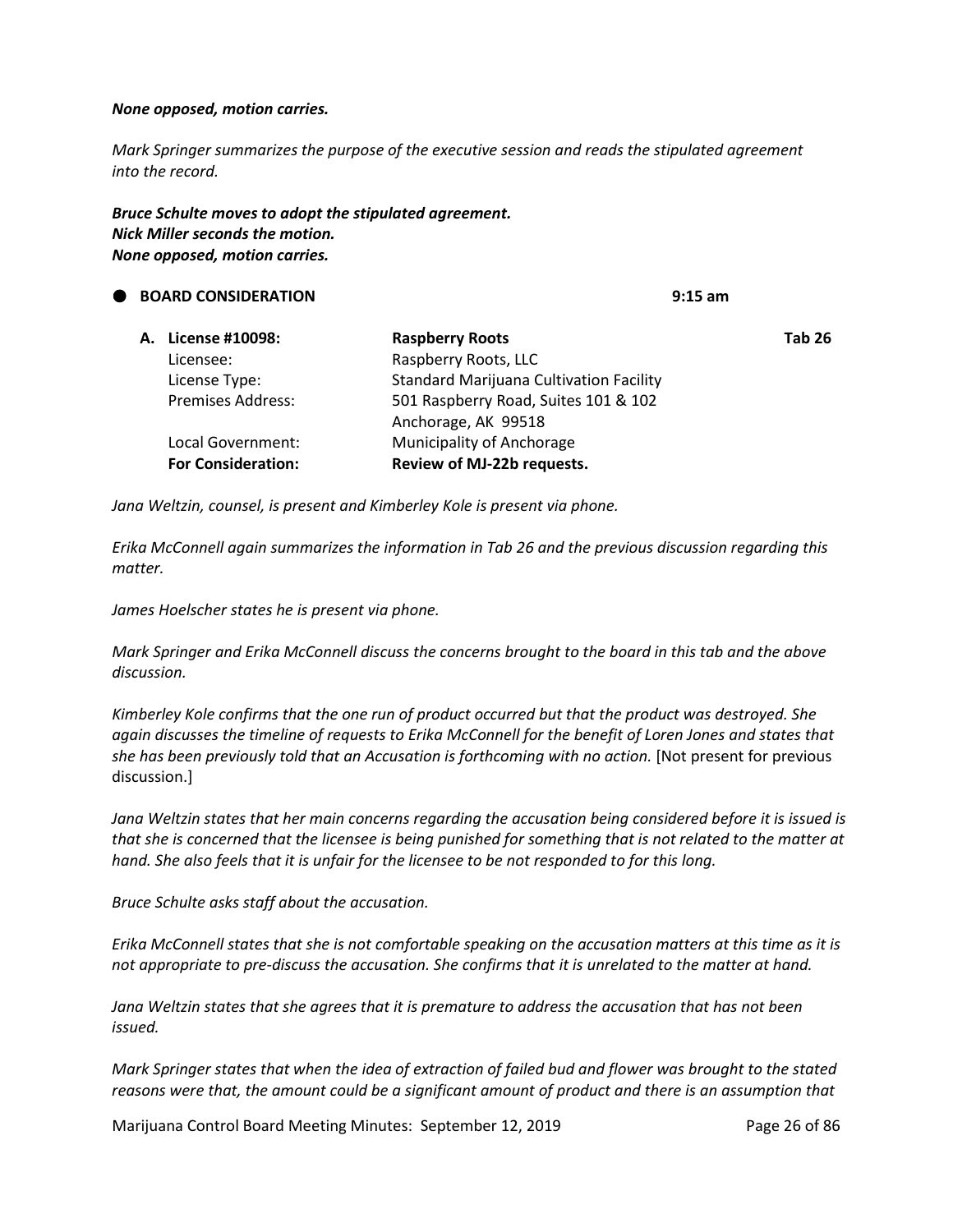*the entire batch is unsellable. It was pointed out to the board that they could allow for economic recovery from the loss of the batch(es). The extraction process should sterilize the contamination and make a valuable product. He states that the licensee is holding custody of a significant amount of marijuana that did not pass laboratory tests from as far back as October 2018. He states that the applicant should have received timely response from the office.* 

### *Nick Miller moves to approve the 28 MJ-22b forms for Raspberry Roots license 10098. Bruce Schulte seconds the motion.*

*Nick Miller states that this product has sat at a facility for almost a year losing value every day and he hopes that staff and the board respond to licensees in a timely manner; 11 months is too long.* 

#### *Bruce Schulte proposes to amend the motion to stipulate that the board will not apply sanctions regarding the 8 prematurely transferred batches. Nick Miller seconds that amendment.*

*Bruce Schulte states that he would like to wrap this up and not keep the licensee worrying. He believes that the state owes the license that concession.* 

*Christopher Jaime asked the Director if the correspondence started in July.*

*Erika McConnell states that the July correspondence was different from this matter. She goes on to state that she does not dispute the timeline and apologizes to Kimberley Kole. She discusses her reasons for being delayed in her responses due to workload and states that there are procedures in place to try to reserve time during the week to more promptly respond to these types of requests and she recognizes that this is unacceptable. She again apologizes.* 

*Christopher Jaime states that he agrees with the original motion but does not want to undercut enforcement.* 

*Mark Springer agrees with Christopher Jaime.* 

### *Bruce Schulte states that given Christopher Jaime and Mark Springer's comments he withdraws the amendment. Nick Miller agrees to the withdrawal.*

*Nick Miller states that this was self-reported and he finds this to go a long way. He agrees with the amendment as it was proposed.*

#### *Regarding the main motion; none opposed, motion carries.*

*Jana Weltzin asks if there is a time frame they need to wait to begin the extraction.*

*Erika McConnell confirms they can start moving forward with extraction immediately.* 

#### **REGULATIONS 9:40 am**

#### **A. Drafts for Board Review, Pending Public Comment Opportunity**

Marijuana Control Board Meeting Minutes: September 12, 2019 Page 27 of 86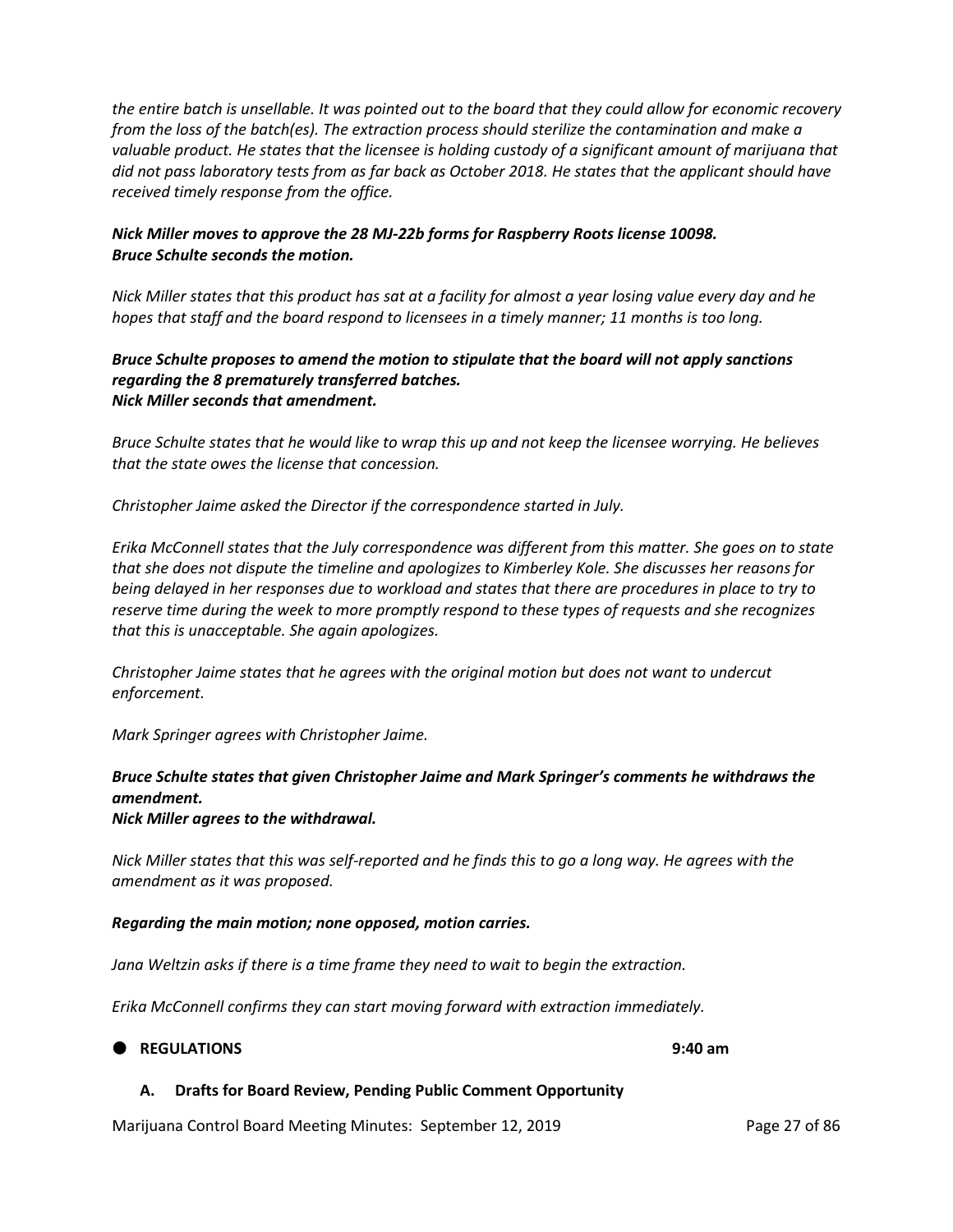#### **1. Umbrella Categories for Products Tab 8**

| Status:                  | Initial draft for board consideration   |
|--------------------------|-----------------------------------------|
| Potential Board Actions: | Amend and/or put out for public comment |

*Erika McConnell summarizes Tab 8 which addresses several items.* 

*Regarding product names-She asks that the board require the product name on the form to be used on the product label and possibly in METRC. The board may wish to allow the strain name to change if necessary or the board may require the product name be set and allow a sub-strain name/flavor.* 

*Regarding ingredients- staff wants to know if a single product should allow ingredient changes to a product such as flavor changes or marijuana type used in a product (i.e. cannabis oil from their store or cannabis oil from another licensee or butter vs oil). Licensees ask that a single ingredient and the packaging be varied under a single product approval. Deciding appropriate parameters for an ingredient swap out is difficult, particularly when writing the regulation.* 

*Mark Springer states that as he thinks about this and then thinks about the governors streamlining of regulations, the boards concern is the cannabis ingredient. Beyond that, if the recipe is for the hard candy, he's not sure if the separate flavors need to be approved. There is an opportunity for the board to decide what a big difference versus a small difference is. Flavoring doesn't impact public health and safety. He sees that different states have different rules.* 

*Loren Jones states that he agrees about flavoring but that it's difficult to put parameters on ingredients. The public health is a concern for labeling if the label changes by ingredient(s). These are not regulated at a federal level, the board sets standards for the labeling. If pumpkin spice flavoring is added, what if there is there an allergen in there? He sees the difficulty allowing that in regulation. He expects to see labels for any and all allergens and urges caution in this matter. Maybe there can be a part added stating that "common allergens" require labels.* 

*Mark Springer states that the he agrees labeling has to be a strong component to the regulation and this is a worthwhile thing to work on.* 

*Erika McConnell continues to summarize the tab. The third issue is the production process. Current regulation requires the submission of the processes to be used; standard production procedures, the proposed procedures, and a detailed manufacturing process for each product. The level of detail required needs some work by the board, particularly regarding proprietary information in processes. She states that the issue is complicated by the lack of knowledge of processes by board staff. For some product types there is an intermediate product made in METRC that is not an approved product. The bottom line questions is what is the board's intent for the individual products coming to the board for approval? The issue of the ingredients in vape products are a good example of why all products are reviewed. She then explains the changes to the regulation and says that the requirement for METRC to include the product name may be amended.* 

*Loren Jones asks, regarding concentrates and products are, similar processes create kief shatter etc. He has been told that sometimes the product comes out looking different and is therefore given a different name. He has a hard time approving different products that have the same processes but that can look entirely different on the back end. He is concerned about things like tinctures that have alcohol vs those* 

Marijuana Control Board Meeting Minutes: September 12, 2019 **Page 28 of 86**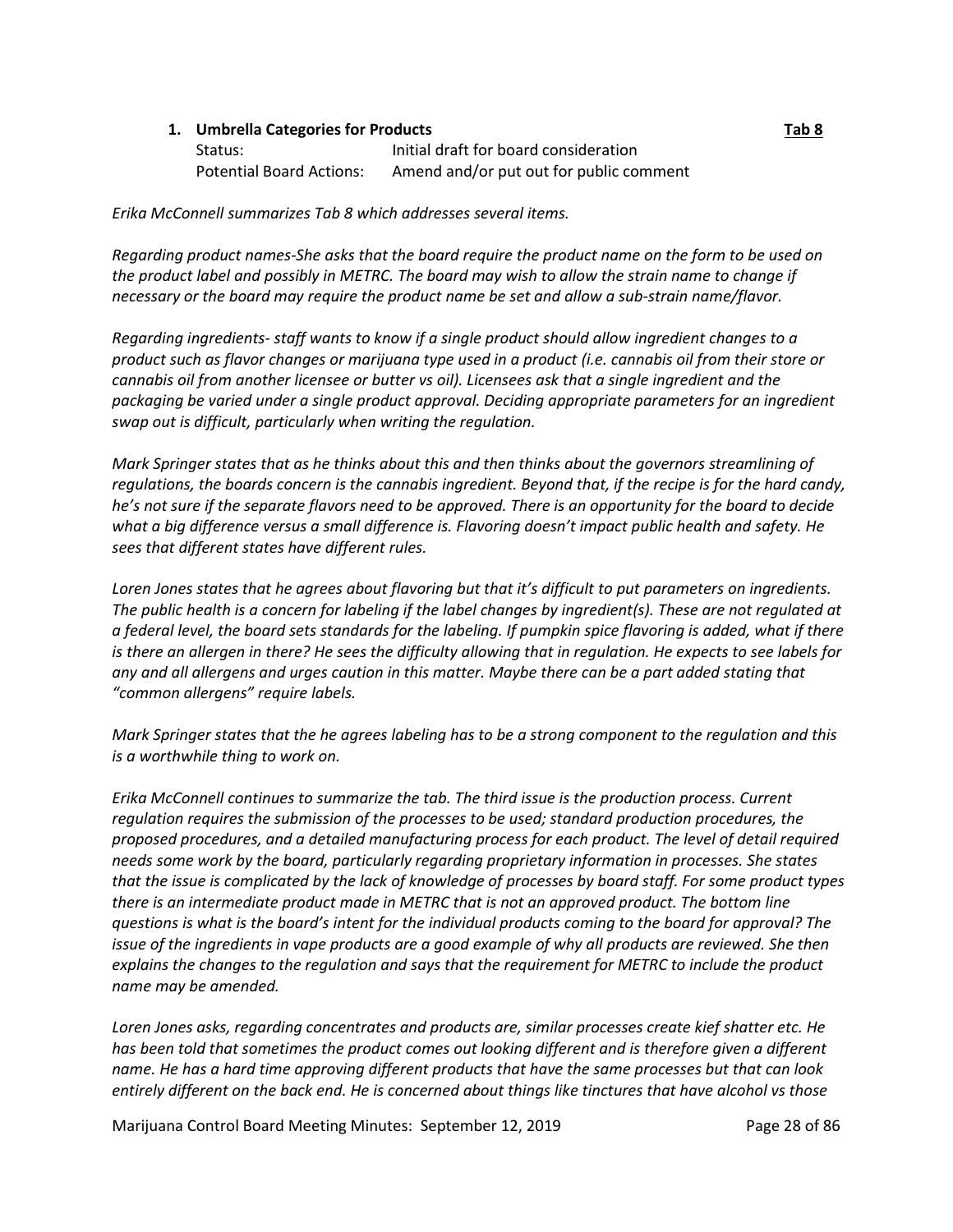*that don't in a single approved product. He is struggling with consistency and finds this to be a good start. He can't improve what's provided in the tab and suggests that it go out for public comment so manufacturers can make suggestions.*

# *Loren jones moves to put out the regulations project "Umbrella Categories for Products" for public comment for 45 days.*

*Bruce Schulte seconds the motion.*

*Bruce Schulte asks if the matter of the production process requirements is being addressed in the proposed change.* 

*Erika McConnell confirms that it is not.*

*Bruce Schulte states that he is fine with the regulation but that the process question should be addressed at a later time.* 

*Harriet Milks asks Erika McConnell, regarding the definition change of product, if the intention is to limit that definition to products approved by the board.* 

*Bruce Schulte states that that is one of the changes he would like to see. He is uncomfortable with redefining statute in regulation which this broaches. Maybe the conversation could occur later and he sees conflict there.* 

*Erika McConnell reads the statute and states that it is a broad definition that captures multiple things. It does not address what the product the board is approving is. Sometimes the production process can give you different looking items. The intent was to provide the board more consistency to allow specificity. It was intended to define what the board wishes to approve.*

*Harriet Milks states that she agrees that the board cannot redefine statutes but that the board can interpret the terms. If the regulatory definition is amended it can get difficult if they try to define all products. For now it may be sufficient to address those products that the board approves. One suggestion is to say "a marijuana product that is approved by the board must have…"*

*Mark Springer and Harriet Milks discuss if that would be a substantive change (it would).* 

*Mark Springer asks for additional discussion, none is brought forward.* 

*None opposed, motion carries.*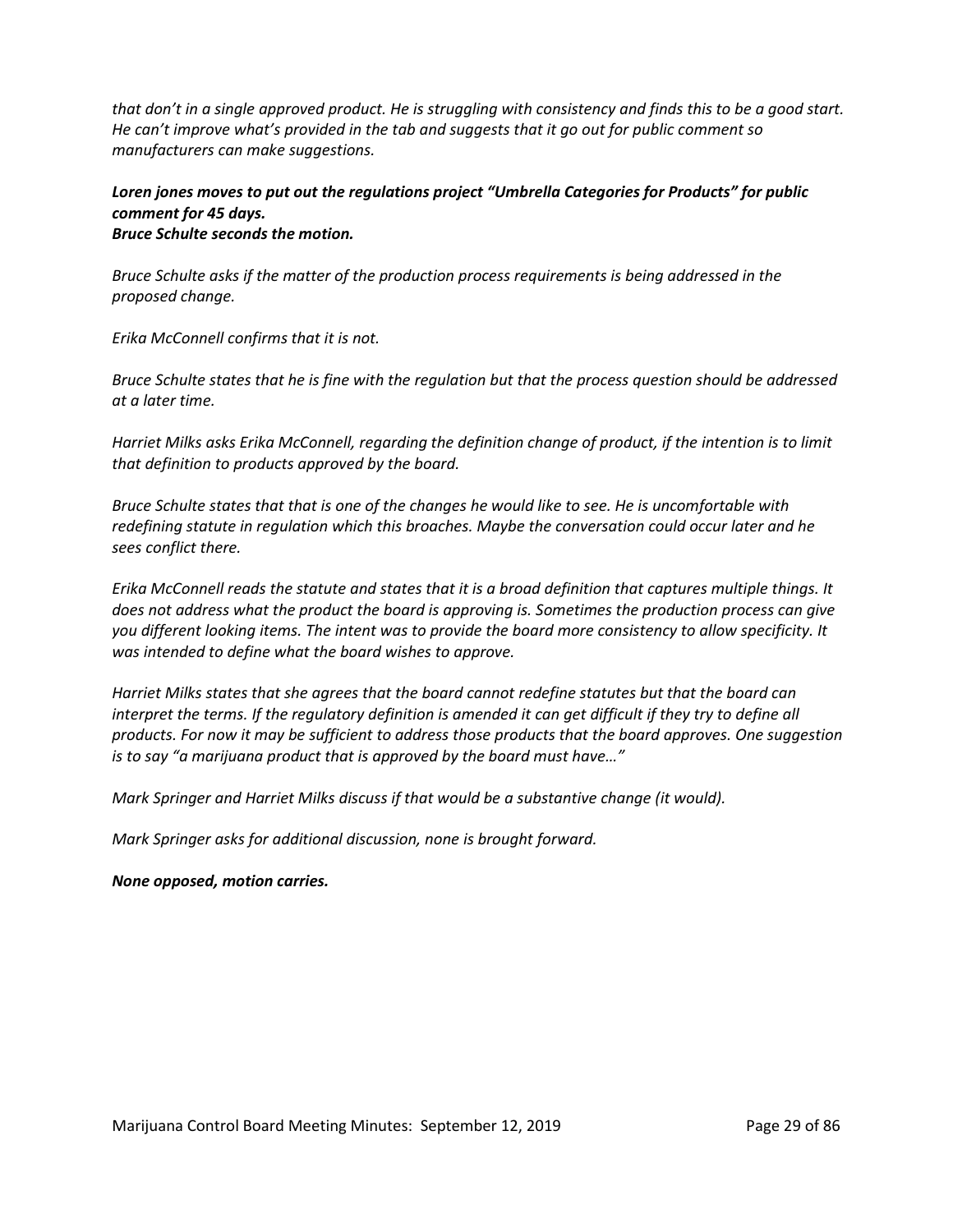#### **2. Infants on Premises Tab 9**

Status: Initial draft for board consideration Potential Board Actions: Amend and/or put out for public comment

*Mark Springer summarizes Tab 9.*

### *Bruce Schulte moves to put regulations project "Infants on Premises" out for public comment. Nick miller seconds the motion.*

*Loren Jones states that, as written, this only allows this exception in a retail facility, but there are some small manufacturers that may want this exception and he asks why it's retail only.* 

*Erika McConnell explains that it's not only for retail stores, the change to 710(c) talks about restricted access and carves out those "over one year and under 21" the intent was that the changes under this apply to all license types.* 

*Mark Springer considers an issue regarding the access restricted in marijuana store and where someone can bring a baby when they go shopping. He asks if allowing someone under 1 into a restricted area trumps access through the front door. He states that he is supportive of the breastfeeding matter for employees but the board does not want to allow nursing moms into the retail to purchase. Otherwise he has no problem.*

*Nick Miller does not share Mark Springers concern. He does not feel it necessary to make everyone change their signs to state 1-21.* 

*Loren Jones agrees with Nick Miller, he thinks that the change should address employees and dependents rather than consumers. He states that he does not support putting it out for public comment until the employee vs client issue is addressed.* 

*Bruce Schulte has concerns regarding the person bringing a child into the unrestricted retail store area vs a restricted access area. He's okay with putting it out for comment as written at this time.* 

*Harriet Milks states that the way to achieve that is to put out the 710(c) amendment and skip the amendments to 325.*

*Loren Jones states that this would address most of his concerns.* 

#### *Loren Jones moves to amend the motion to remove the changes at .325.*

#### *Christopher Jaime seconds the motion.*

*Nick Millers states that he understands the concerns but he would like to leave it in to hear the public's thoughts on the subject.* 

*Bruce Schulte states that there is no public harm to allowing a child into a retail establishment. He is opposed to removing this.* 

#### *Regarding the amendment:*

Marijuana Control Board Meeting Minutes: September 12, 2019 Page 30 of 86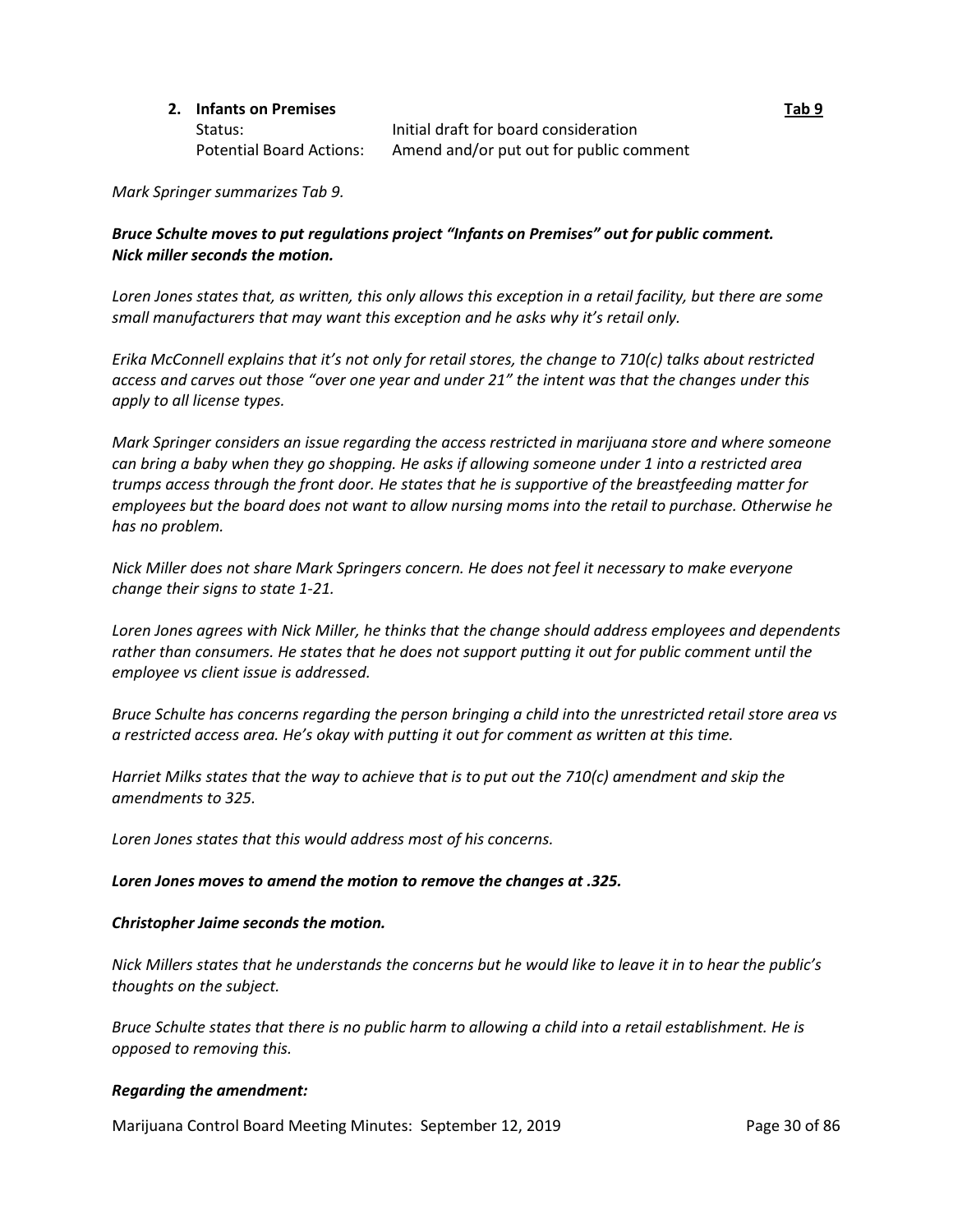*Bruce Schulte and Nick Miller vote no, Christopher Jaime, Loren Jones, and Mark Springer vote yes. The amendment carries 3-2.*

*Regarding the main motion as modified; none opposed, motion carries.* 

| 3. Application and Renewal Date |                                         | <b>Tab 10</b> |
|---------------------------------|-----------------------------------------|---------------|
| Status:                         | Initial draft for board consideration   |               |
| Potential Board Actions:        | Amend and/or put out for public comment |               |

*Erika McConnell summarizes Tab 10.* 

*3 AAC 306.035(a) could be deleted if they want to move forward with the previous interpretation.*

*Loren Jones asks about the "complete renewal application" and states that until the application is deemed complete, the application is not usually considered "complete".* 

*Erika McConnell states that Loren Jones brings up good point. She states that the way that staff currently addresses the matter is if the application is not complete the applicant gets a short period of time to complete it before assessing the late fee. However, if the deficiencies are not corrected the late fee is assessed.*

*Loren Jones asks about the "electronically" piece being removed.* 

*Erika McConnell states that the original intent was for all things to be submitted electronically but that there are many forms that need to be submitted that are not done through myAlaska. They are accessed electronically but they can be printed and mailed, therefore she found it to be clearer to remove that section.* 

# *Bruce Schulte moves to put out the regulations project "Application and Renewal Date" for public comment.*

#### *Nick Miller seconds the motion.*

*Christopher Jaime and McConnell discuss .925 and the necessity for amendment.* 

*Erika McConnell states that this does not need to change.* 

#### *None opposed, motion carries.*

- **B. Public Comments Received 10:37 am**
	- **1. Out-of-State Investment in Testing Facilities 11** Status: Adopted in May 2019 Potential Board Actions: Reconsider to review proposed revised language

*Harriet Milks summarizes Tab 11 and discusses the Department of Law review of this regulation. The language adopted by the board "commitment to invest equity" is unquantifiable and in regulation it is*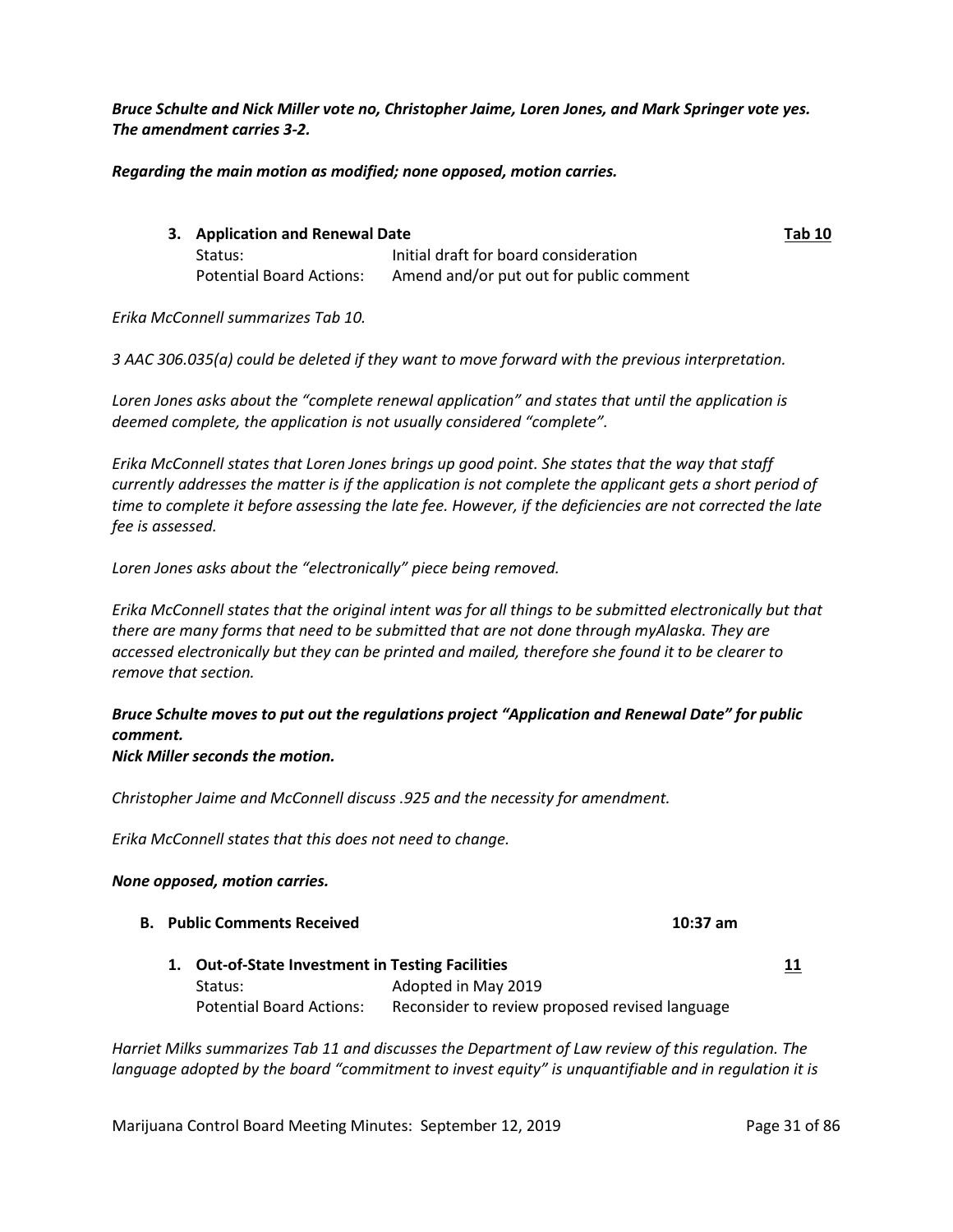*important to avoid possible ambiguity or difference in interpretation. How is this measured? Department of Law suggested some language provided in the Memorandum in Tab 11.* 

*Mark Springer asks for procedural clarification.* 

*Loren Jones states that the board would need to amend their adoption and put back out for comment.*

*Erika McConnell clarifies that it would not be adopted, the procedure would be to rescind, amend, and put out for public comment.*

*Loren Jones moves to rescind previous action, change the language to the Department of Law suggested language and put the amended project out for comment. Christopher Jaime seconds the motion.* 

*Loren Jones states that he is bothered by the suggested "e" because it seems very vague but he bows to Law's belief.*

*Mark Springer states that they do need substantial leeway to make their decision.* 

#### *None opposed, motion carries.*

Break is called 10:43 am. Meeting resumes 10:53 am.

| 2. Testing Oversight            |                                                    |  |
|---------------------------------|----------------------------------------------------|--|
| Status:                         | Public comment period closed September 5, 2019     |  |
| <b>Potential Board Actions:</b> | Vote to adopt; OR                                  |  |
|                                 | Substantially amend and put out for public comment |  |

*Erika McConnell summarizes Tab 12 and confirms that the testing working group has reviewed the compliance document.*

*Steve Crupi, Quality Systems Manager at the Environmental Health Lab, is present via phone.* 

*Nick Miller and Steve Crupi discuss the comment received related to the 7 Quality Control samples required, quality assurance, and that quality control documents are not new. They've been in there since the 1980's.* 

*Steve Crupi asks for further time to revise the document to take the public comments into account.* 

*Mark Springer asks if the manual is adopted by adopting the regulation (it is) and asks how long the amendment will take.* 

*Steve Crupi asks for 1-2 weeks to update it but if the labs are consulted it will depend on their availability.* 

*Erika McConnell states at the last meeting the board directed for changes to be made and then put out for comment.* 

Marijuana Control Board Meeting Minutes: September 12, 2019 Page 32 of 86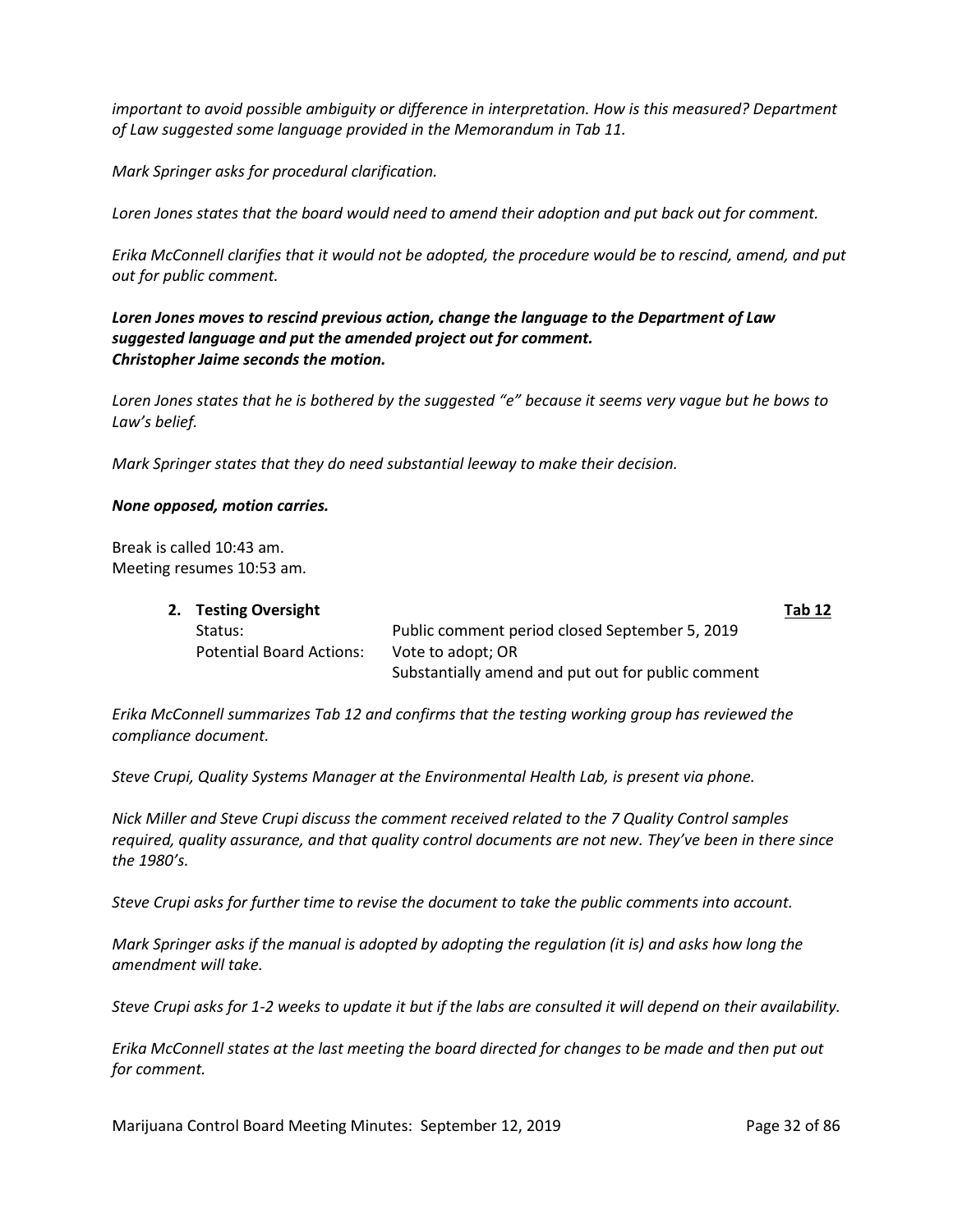*Harriet Milks states that the issue at hand is that the document is adopted by reference so it's needed for comment.* 

*Steve Crupi states that another matter gleaned is there is a misunderstanding of the purpose of the quality control steps. He wishes to work with the labs to create understanding.* 

*Harriet Milks states that the board could put it off to the next meeting or call a special meeting if necessary.* 

### *Mark Springer asks for a meeting at the call of the chair after Steve Crupi contacts the labs and makes changes. He and Harriet Milks discuss the required process.*

*Mark Springer states that the project will be considered at the call of the chair.* 

*Steve Crupi and Harriet Milks discuss the notice required for the meeting.* 

| 3. Handler Permit Revocation    |                                                    | 13 |
|---------------------------------|----------------------------------------------------|----|
| Status:                         | Public comment period closed September 5, 2019     |    |
| <b>Potential Board Actions:</b> | Vote to adopt; OR                                  |    |
|                                 | Substantially amend and put out for public comment |    |

*Erika McConnell summarizes Tab 13.* 

#### *Loren Jones moves to adopt the regulations project "Handler Permit Revocation" as written. Nick Miller seconds the motion. None opposed, motion carries.*

The board considers the items remaining from 9/11/2019 under Tabs 24 and 25.

| License #12125:          | Alaska Marijuana Gardens (AMG)                                       |
|--------------------------|----------------------------------------------------------------------|
| Licensee:                | Alaska Wild Coyote, Inc.                                             |
| License Type:            | <b>Standard Marijuana Cultivation Facility</b>                       |
| <b>Premises Address:</b> | 838 Bonanza Avenue                                                   |
|                          | Anchorage, AK 99518                                                  |
| Approved by MCB:         | July 13, 2017                                                        |
| License issued:          | April 23, 2018                                                       |
| Before MCB:              | February 21, 2019 – anticipate opening in about 5 months (June 2019) |

*The applicant gives an update via phone, and states that inspection is anticipated in 2-3 months.* 

*No representatives from the other licenses are present.*

*Mark Springers asks for the director to contact these licensees if not present.*

*Erika McConnell suggests if this is the 2nd or more meeting that the applicant(s) are not present she be allowed to tell them that there may be consequences if they do not attend the next meeting.*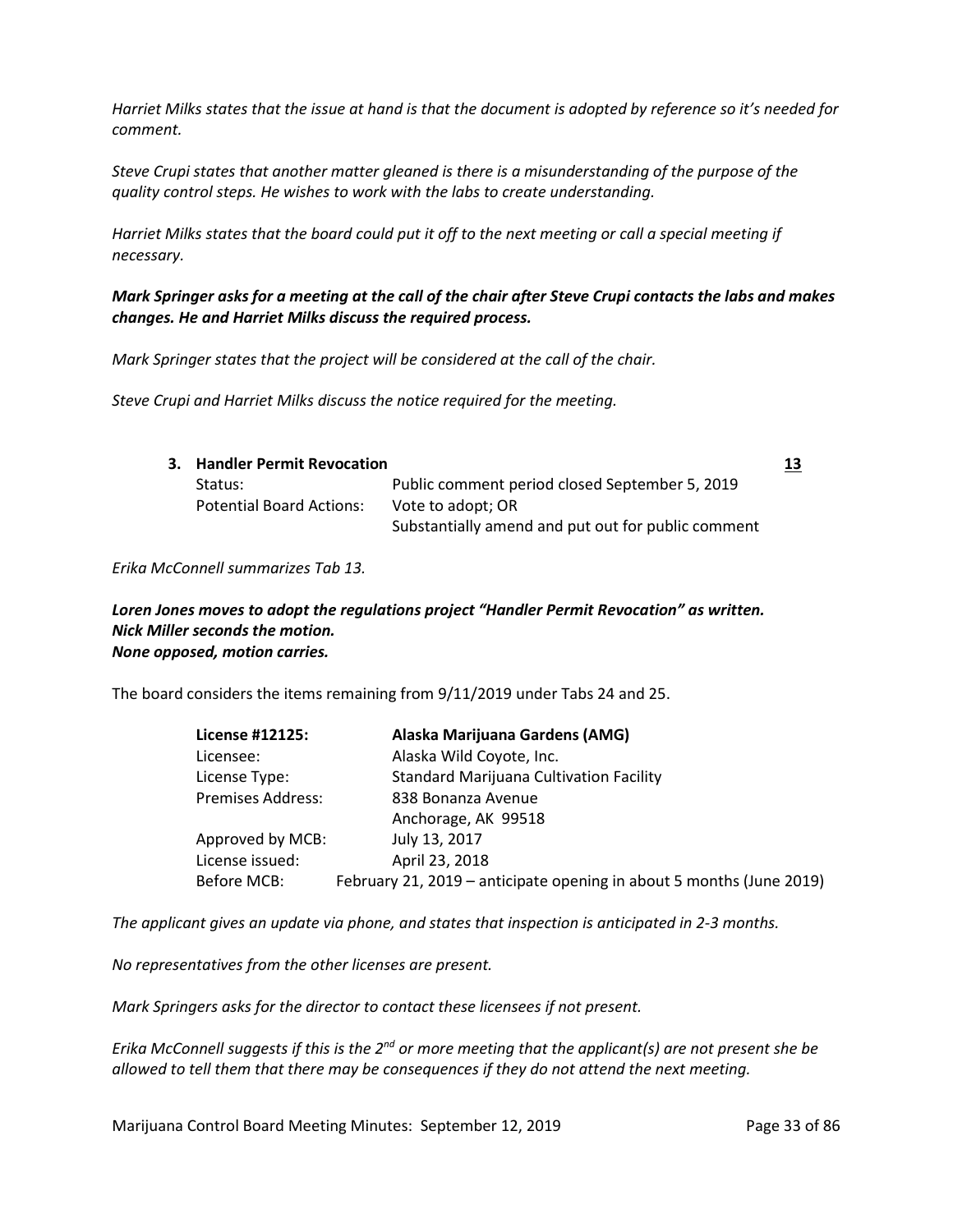*Bruce Schulte asks for a definition of severe consequences.*

*Mark Springer and Erika McConnell discuss that she may say the board "may consider revocation."* 

*Erika McConnell clarifies that the applicants are notified via email that their licenses are up for consideration per regulation.*

*Bruce Schulte asks if when the emails are sent is the email sent they are sent with a read receipt.* 

*Erika McConnell states that delivery receipts and read receipts may not work but that usually they are used.* 

*Bruce Schulte asks for delivery receipts to be requested in these situations.* 

| В. | License #10165:           | Good LLC                                 | <b>TAB 27</b> |
|----|---------------------------|------------------------------------------|---------------|
|    | Licensee:                 | Good LLC                                 |               |
|    | License Type:             | Marijuana Product Manufacturing Facility |               |
|    | <b>Premises Address:</b>  | 1949 Frank Avenue                        |               |
|    |                           | Fairbanks, AK 99701                      |               |
|    | Local Government:         | Fairbanks North Star Borough             |               |
|    | <b>For Consideration:</b> | <b>Products issues.</b>                  |               |
|    |                           |                                          |               |

*Erika McConnell summarizes Tab 27. She discusses previous board approval of GOOD Coconut Cooking Oil for retail sale (recommend approval to restrict to wholesale to product manufacturers).* 

*Barrett Goodale and Jana Weltzin are present in person.*

*Barrett Goodale addresses section (d) (4) and states that clarifying the intent to only sell for wholesale was just missed.*

*Jana Weltzin states that there is some product on retail shelves. She asks that the retails be allowed to finish selling the product with the understanding that no more would be sold.* 

*Bruce Schulte asks about the concern, it being sold for retail as stand-alone edible product.* 

*Erika McConnell and board discuss the concern in this matter and regulatory requirement.* 

*Mark Springer asks for a motion to amend the previous approval of Good Coconut Cooking Oil to allow only in-house and wholesale only.*

*Bruce Schulte so motions. Nick Miller seconds the motion.* 

*Nick Miller asks if this is done, if the remaining products can be sold.*

*Nick Miller moves to amend the motion to allow the sale of the remaining product. Bruce Schulte seconds the amendment.*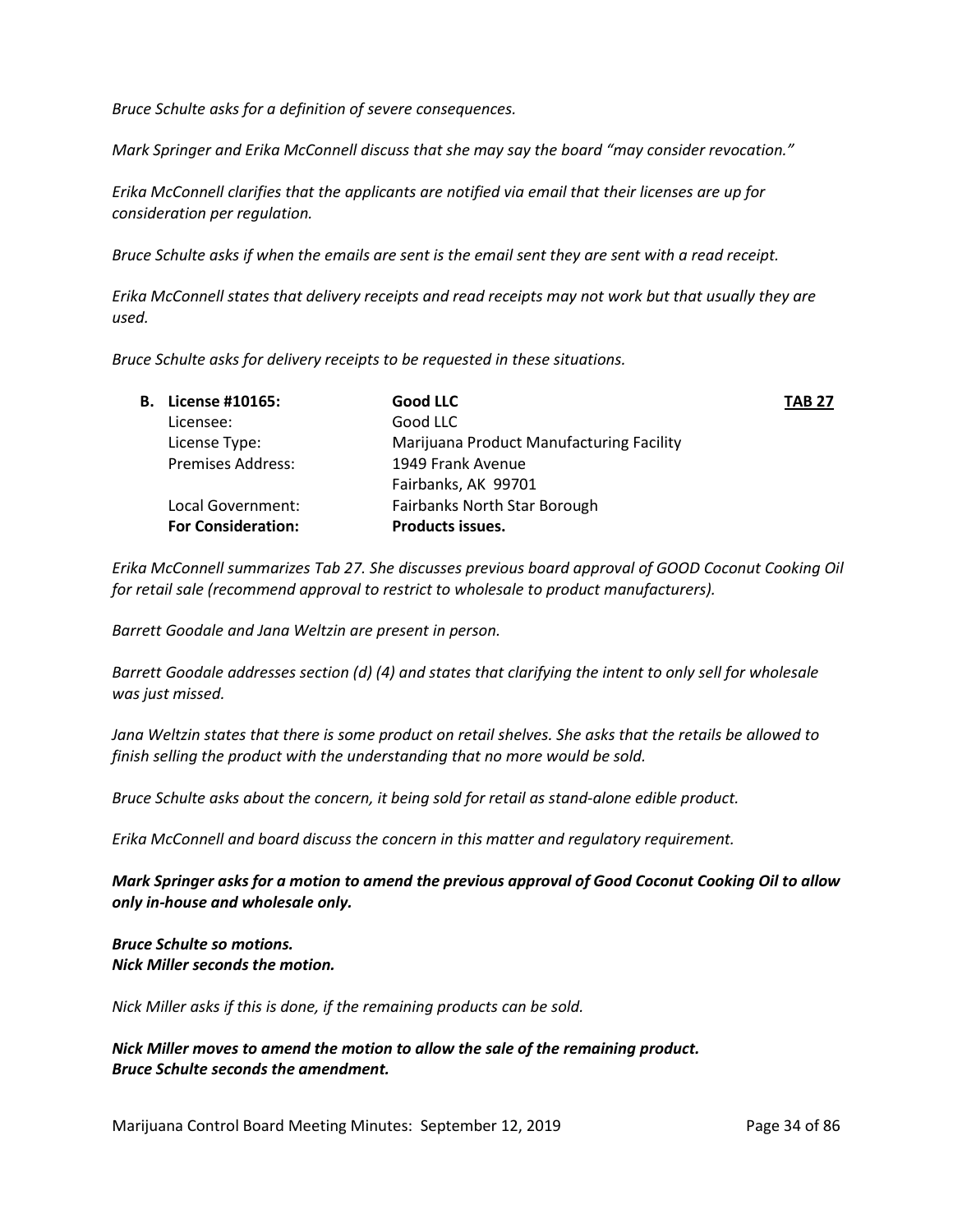#### *Christopher Jaime votes no, Nick Miller, Bruce Schulte, Mark Springer and Loren Jones vote yes.*

#### *Regarding the main motion; none opposed, the motion carries as amended.*

*Erika McConnell discusses the second issue which centers on what constitutes a single product. She discusses the approved product name, and how it is listed in METRC. Other manufacturers submit these similarly processed products with different end products as separate products. No AMCO action has been taken and staff asks for clarification on how to address this situation.* 

*Barrett Goodale states that this issue is related to the umbrella categories. He addresses the packaging and labeling requirements that do not say that the contents must be labeled with the product name as listed on the form. He states that there is a difference between items and final products listed in METRC. He states that licensees should not be regulated by regulations that are not in place yet. He finds that they have followed the approved operating plan and violated no regulations.* 

*Jana Weltzin states that the MJ-05 discusses wax or shatter but another attachment to the MJ-05 that has not been included in the packet described the possible product changes based on the process.* 

*Barrett Goodale states that depending on the process the texture can be changed based on the many different types of marijuana going in. He states that the difference is the texture. There is a description on the package of the texture. The batch number identifies each grouping.* 

*Mark Springer asks if they are populating METRC with these 'items' that aren't manufactured.*

*Barrett Goodale states that those 'items' are created and used to differentiate between the products. This is for inventory tracking more specifically. It assists with retail sales and description.* 

*Erika McConnell states that the item tab must have a registration before a production batch of the item may be made and discusses the METRC tracking. She further states that METRC can be tracked back to the flower or plants but the product cannot be traced back to the approved product.* 

*Loren Jones asks if in the 16 products listed vs the 9 approved, are any of the additional products out in the stores under the "not approved' labels, if there has been push back from retail stores stating that they are not approved products. Loren Jones states that the limits may be pushed on this matter.* 

*Jana Weltzin confirms that they are being retailed, she states that in 2018 the labels were sent to enforcement including the subcategories and nothing was said.* 

*Mark Springer asks for Erika McConnell's suggestion.*

*Erika McConnell states that the fact that 8-9 of the products being sold as products to retail stores are under a single approval which makes it difficult to make the connection to the approved product. She finds it inconsistent with how the board has approved other licensee's products. There is an argument that the licensee indicated they were making wax and shatter but the other things were not mentioned. She asks that more distinction of products be required. She states this would be related to how things are going forward. She states that the board could approve current operations with a caveat about the possible future change in regulations regarding this matter.*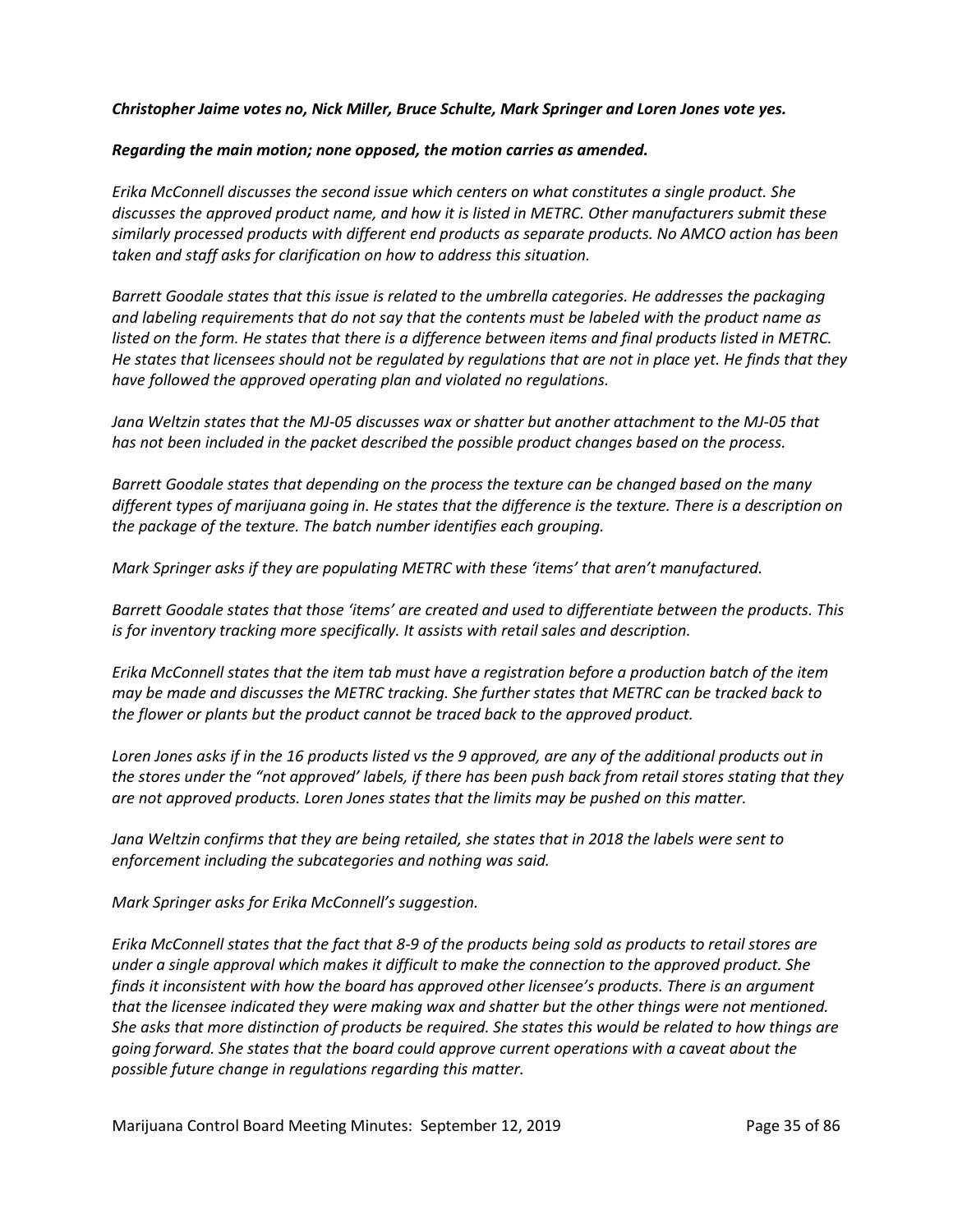*Bruce Schulte asks if these products are on a shelf and have been labeled and tested.* 

*Erika McConnell confirms that they are and have been.* 

*Bruce Schulte states that the public health has been protected, this topic is going out for public comment, and he sees no value in sanctioning the retailer at this time. Maybe the board needs to look into METRC and provide more latitude.*

*Christopher Jaime states that there does need to be consistency and this should be addressed.* 

*Mark Springer asks for suggestions.*

*Barrett Goodale states that all products involve the same ingredients and the name descriptor is for public knowledge, they state that they put the ppm of butane on the label. He understands the concerns and asks if changing the admin labels to include the approved name in METRC would resolve the concern.* 

*Jana Weltzin offers to add "N-butane concentrate" on each label.* 

*Mark Springer asks if the label be brought to the board for the consideration, he offers to review this during the testing regulation meeting.* 

*Erika McConnell states that that is up to the board.* 

*Barrett Goodale states that these are 'descriptions' which are allowed.* 

*Bruce Schulte states that staffs should be enforcing what is written. They should default to not impinging on commerce except in public health concerns.* 

*Jana Weltzin asks about the METRC labeling suggestion.*

*Erika McConnell states that it would allow AMCO to apply to board approval but it does not address the inconsistency with other approvals.* 

*Christopher Jaime asks about previous product approvals.* 

*Bruce Schulte states that this is one of the earliest products to have been approved and now it has come full circle.* 

*Nick Miller moves to have the licensee update METRC descriptors to allow the products be tied back to the approved product. Bruce Schulte seconds the motion. None opposed, motion carries.* 

**The board considers Tab 23 at this time because the licensee is present.** 

| License #16991:   | <b>Stoney Moose Kitchens</b> | Tab 23 |
|-------------------|------------------------------|--------|
| Licensee:         | E & M Holdings, LLC          |        |
| Premises Address: | 9737 Mud Bay Road, Suite 104 |        |

Marijuana Control Board Meeting Minutes: September 12, 2019 Page 36 of 86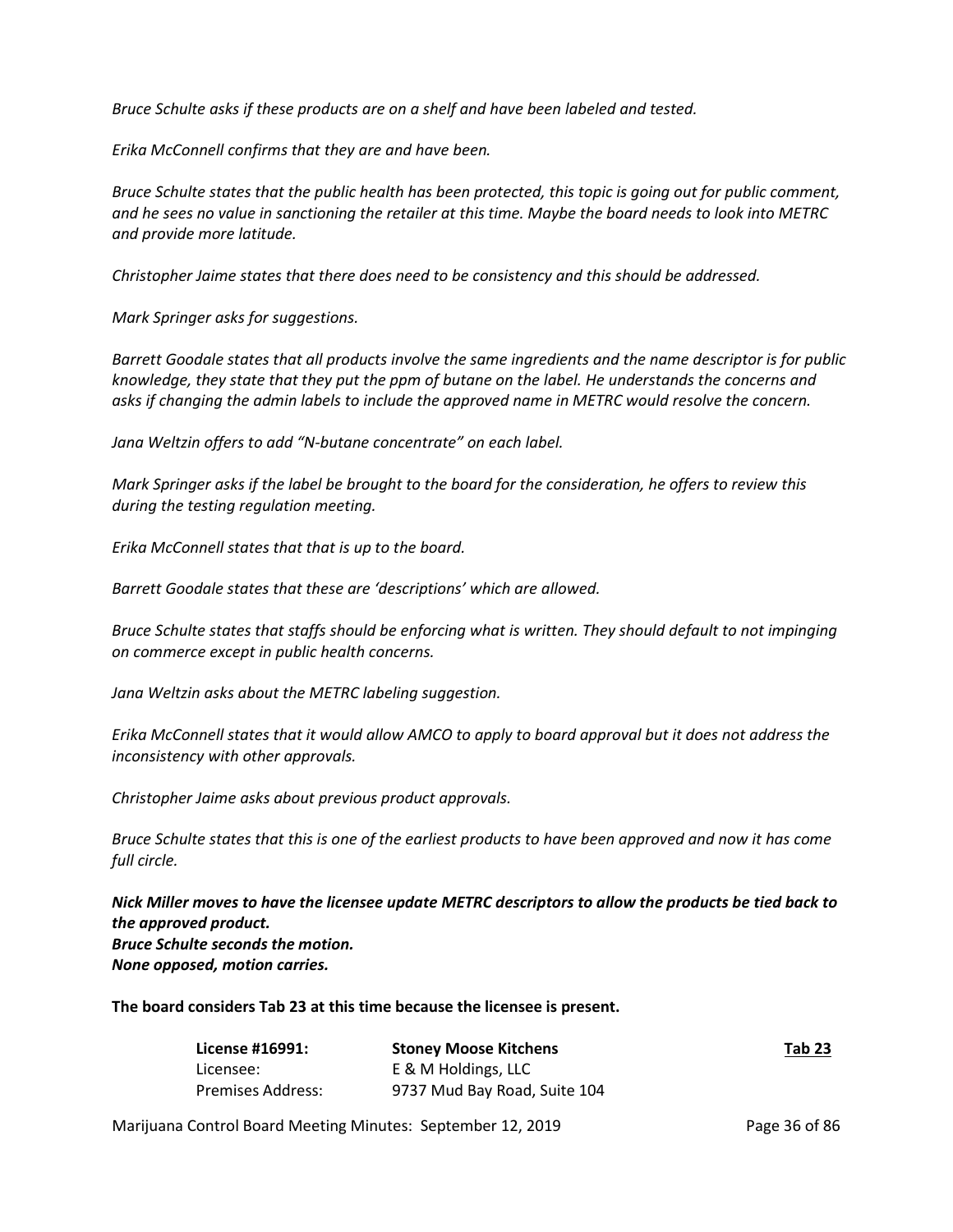# Ketchikan, AK 99901 Local Government: Ketchikan Gateway Borough **For Consideration: Products Tabled at February 2019 meeting.**

*Eric Riemer, licensee, is present via phone.* 

*Erika McConnell states that this product has an 'and/or' approval and the recent decisions have not allowed 'and/or' proposals.* 

*Mark Springer states that there are interesting product names.*

*Eric Riemer states that the solvents have different extractive properties for the herbs and he wants to use either one. The consumer may not be interested in an alcohol tincture or vice versa and he wanted to offer the product to those who may not want a specific base but the process is the same regardless of the base.* 

*Mark Springer states that the labeling does not differentiate. There is no indication if the product contains glycerin or alcohol. He is dissatisfied with the sample label. He asks what the MCT oil is. (It is a carrier oil.)*

*Christopher Jaime asks why this is not two separate products.* 

*Erika McConnell states that this seems like two products.*

*Mark Springer asks if both these bases are approved products. (They are.)* 

*Eric Riemer states the ingredients section would indicate the difference.* 

*Loren Jones states that the regulations require a sample of the label, no ingredients are listed in the sample label. Most products with ingredient lists are included in the sample labels.* 

*Eric Riemer states all products are labeled with ingredients. He offers to amend and include ingredients with two separate lists.* 

*Mark Springer states that he does not want to label by delegation.* 

*Bruce Schulte asks if ingredients are required to be listed by the regulation, and states that they are discussing enforcing something that is not currently written.* 

*Mark Springer states that at this time there are two discreet ingredients that are approved and that in the umbrella project it allows licensees to swap one THC ingredient for another one. He is more comfortable approving Sex Drive-with Glycerin or Sex Drive- With THC infused alcohol.* 

*Nick Miller states that all they should care about is the approved product being used. He states that once a product becomes food and ingested, the board should only care about if an approved and tested marijuana product is used. All other labeling is regulated federally.*

*Eric Riemer states that he intends to produce the alcohol and glycerin product "versions".*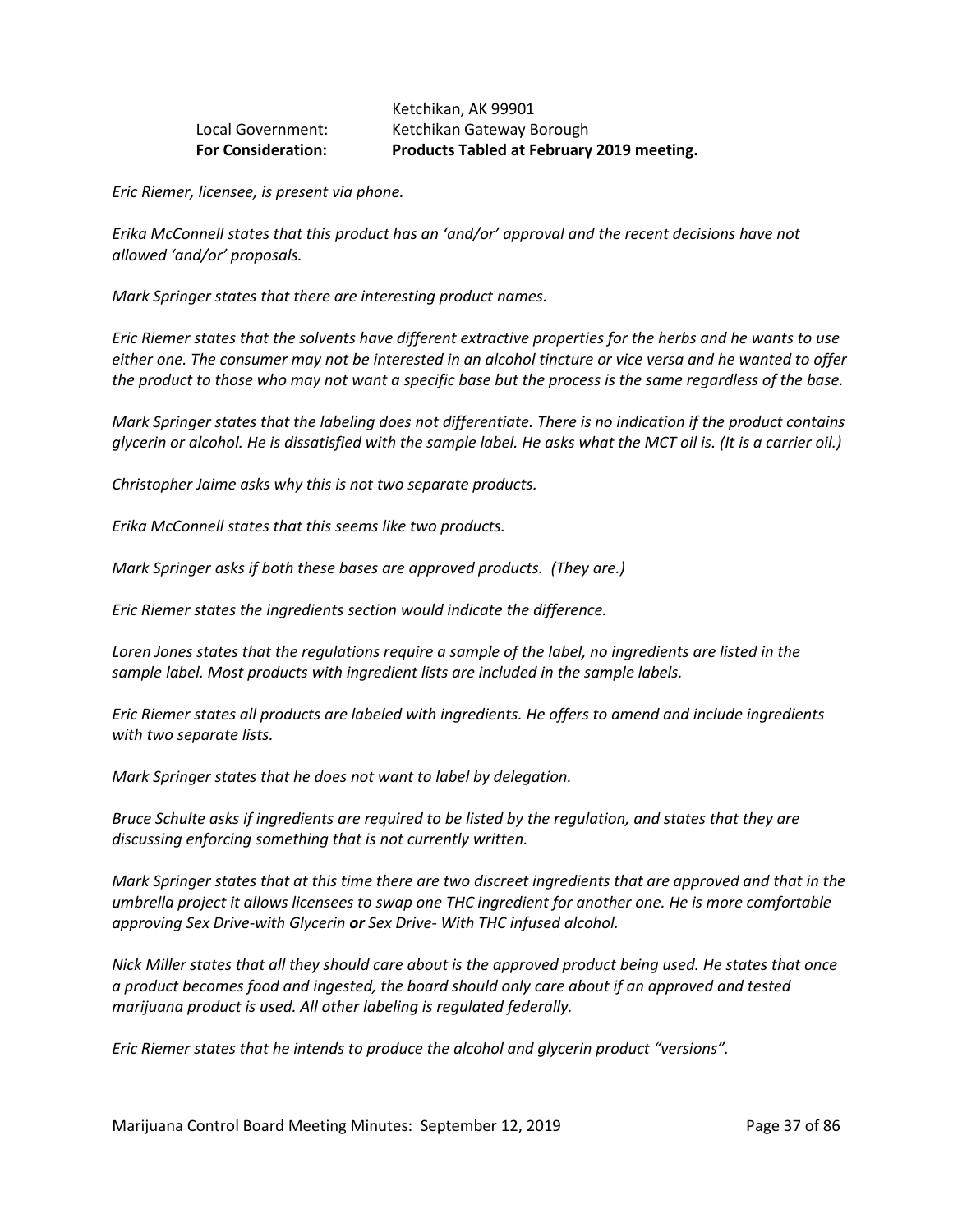*Mark Springer references the regulation that states that alcohol is one product and glycerin is another product. He states that there should be separate products for both bases. They should be differentiated by name as well IE (a and g) identifiers. He asks if the alcohol cooks off. (It does.) Mark Springer asks for applications for each individual product.* 

*Bruce Schulte offers that the board appears to be okay with the products in general but his impression is that either would be approved. He asks if they approved using them both and asking them to label it.* 

*Mark Springer states it will not be a lot of time and effort to submit the new products.* 

*Bruce Schulte asks when this matter will be discussed.* 

*Mark Springer says at the special meeting and clarifies that it is how the board has handled this mater in the past. He states that this is not a particular difficulty for the person and serves the public interest.* 

*Eric Riemer states that what he is hearing is that the product submittals are duplicated to separate the alcohol and glycerin bases and indicate the glycerin and alcohol containers. He asks if the fee for each item will be assessed.* 

*Mark Springer states that the new product fees will not be assessed, the board will address via phone at special meeting.* 

Break for lunch is called at 12:04 pm. Meeting resumes at 1:08 pm.

| C. License #10:           | <b>JWS Enterprises</b>                         | <b>TAB 28</b> |
|---------------------------|------------------------------------------------|---------------|
| Licensee:                 | James W Strassburg                             |               |
| License Type:             | <b>Standard Marijuana Cultivation Facility</b> |               |
| <b>Premises Address:</b>  | 3000 West Tongass Narrows                      |               |
|                           | Ketchikan, AK 99901                            |               |
| Local Government:         | Ketchikan Gateway Borough                      |               |
| <b>For Consideration:</b> | Licensee requests refund of late renewal fee.  |               |

*James Strassburg, licensee, is present via phone.* 

*Erika McConnell summarizes Tab 28.* 

*Mark Springer asks Strassburg to speak.* 

*James Strassburg summarizes his appeal as written in the tab. He believes that AMCO had everything necessary, and he was not attempting to be nefarious. He finds the \$1,000 fee to be unfair and he believes the application was complete. He finds there to be an administrative speed trap and it will cost him money.* 

*Mark Springer thanks Strassburg for his testimony.*

*Bruce Schulte asks if the application was complete in every other respect.* 

Marijuana Control Board Meeting Minutes: September 12, 2019 Page 38 of 86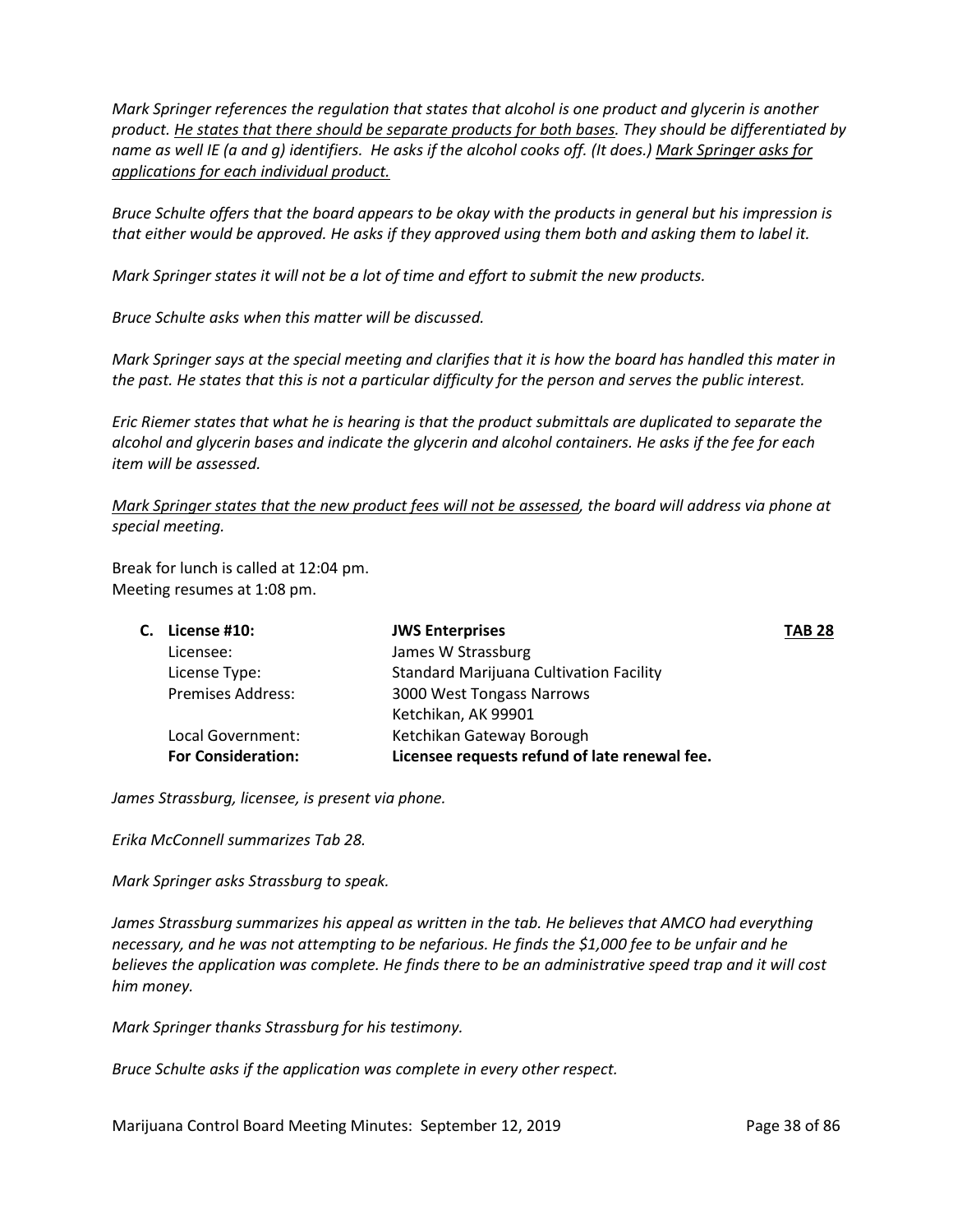*Erika McConnell states that the application was as compete as possible besides that issue. She confirms that the residency is not a concern.* 

*Bruce Schulte asks if the only matter for consideration is the late fee.* 

*Erika McConnell confirms that it is.*

# *Bruce Schulte moves to waive the late fee. Nick Miller seconds the motion.*

*Bruce Schulte states that the licensee has done everything expected of him. He appreciates staffs efforts but he finds it not right to assess the fee over this.* 

*The board discusses when the address was reassigned.* 

*Mark Springer asks about the 3002 address.* 

*James Strassburg discusses that the addresses were originally the same for all of his buildings, he went to the borough for a matter and they stated that each building would need a different address. He discusses the address changes.* 

*Mark Springer asks what day the 1st of July was (Monday) and asks if the individual was in Ketchikan on the first of July (he was not).* 

*Loren Jones, Bruce Schulte, and Nick Miller vote yes, Christopher Jaime and Mark Springer vote no. Motion carries 3-2.*

| <b>D.</b> License #19624: | Studio 420 AK                                            | <b>TAB 29</b> |
|---------------------------|----------------------------------------------------------|---------------|
| Licensee:                 | 420 Enterprises, LLC Co.                                 |               |
| License Type:             | Retail Marijuana Store                                   |               |
| <b>Premises Address:</b>  | 4608 Spenard Road, Suite E                               |               |
|                           | Anchorage, AK 99502                                      |               |
| Local Government:         | Municipality of Anchorage                                |               |
| <b>For Consideration:</b> | <b>Reconsideration of license denial;</b>                |               |
|                           | Municipality of Anchorage protests pending approved      |               |
|                           | municipal marijuana license and special land use permit. |               |

*Erika McConnell summarizes Tab 29.* 

*Bruce Schulte moves to approve the license with delegation. Nick Miller seconds for discussion.*

*Bruce Schulte states that he met the requirements of the application and he appears to be a suitable candidate.* 

*Abe Spicola and Tammy Thinoi are present via phone.*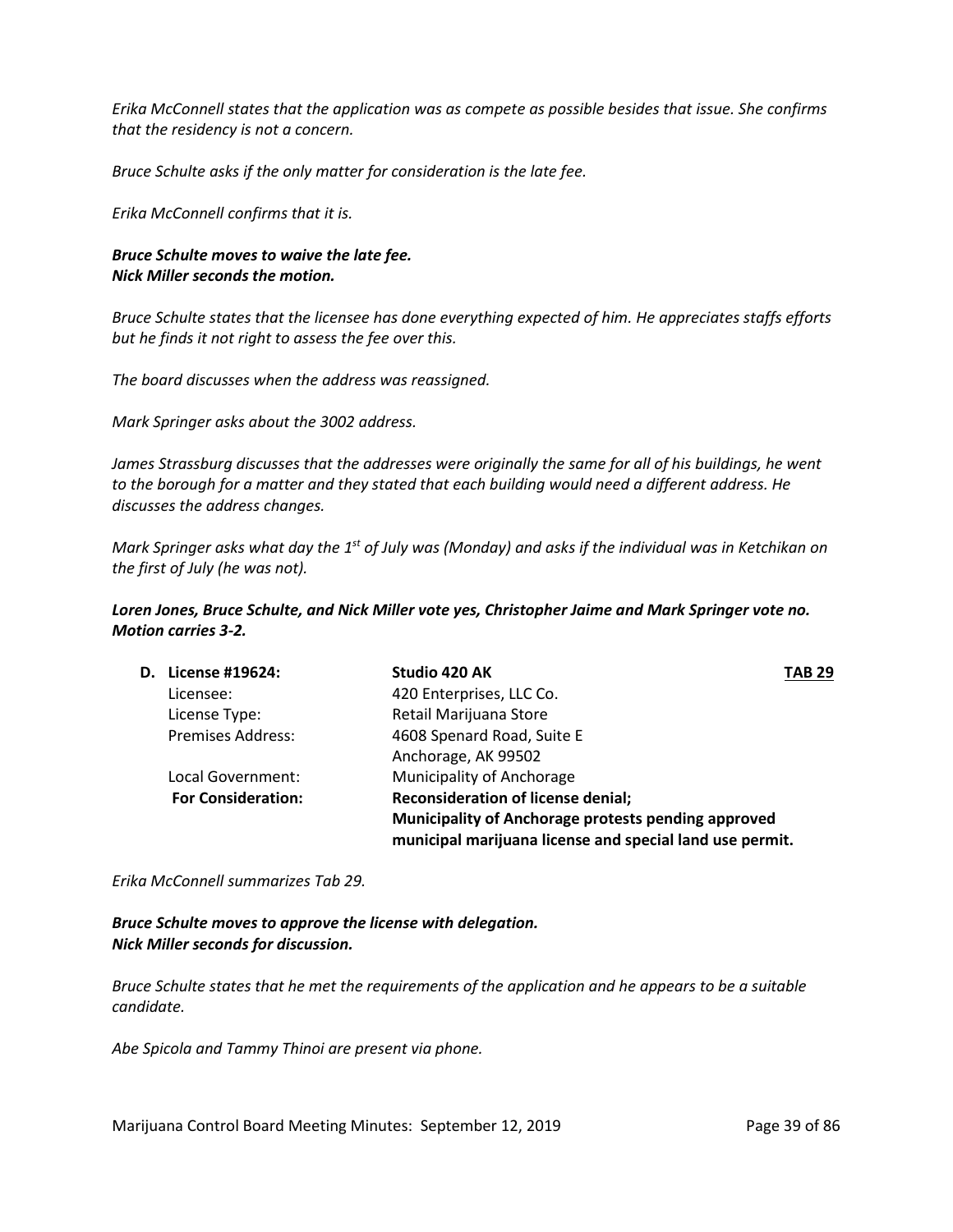*Abe Spicola discusses the courtview mistakes that were made, and the fees that have been assessed and paid.* 

*Mark Springer states that he was asking for the applicant to discuss his actual application.* 

*Harriet Milks leaves the room at 1:35 pm.* 

*Abe Spicola summarizes his application including community response to his application and answers board questions regarding his "art themed establishment" and how no leisure visits is reconciled (no loitering, the art theme is that local artists will paint marijuana for the shop which will be for sale and provide merchandise), ID check location (door greeter will check ID and the budtender will check ID), access, and control. He states that Tammy Thinoi will be the main store manager, Abe Spicola is only an assistant.* 

*Mark Springer states that he is pleased that the board received additional information on this situation.* 

*Bruce Schulte, Nick Miller, and Mark Springer vote yes, Loren Jones and Christopher Jaime vote no. Motion carries 3-2.*

| E. License #20844:        | <b>Tokin Up</b>                             | <b>TAB 30</b> |
|---------------------------|---------------------------------------------|---------------|
| Licensee:                 | 907 Promos, LLC                             |               |
| License Type:             | Retail Marijuana Store                      |               |
| <b>Premises Address:</b>  | Mile Post 1313.8 Alaska Highway             |               |
|                           | Tok, AK 99780                               |               |
| Local Government:         | No Local Government                         |               |
| <b>For Consideration:</b> | Petition; objections and comments received. |               |

*Johnathan Guest and Donald Davisson III, applicants, are present with Jessika Smith, assistant counsel. Lance Wells, legal counsel, is present via phone.* 

*Erika McConnell summarizes Tab 30 and urges the board to revisit the issue of petitions in the near future due to the difficulty of the petition determination. It is very difficult to find the number of qualifying individuals within a radius and to determine addresses for these people.* 

*Harriet Milks returns at 1:50 pm.*

*Mark Springer asks about the street names and addresses.* 

*The applicants state that there are some places, without street names, that are not on the map. And then answer board questions regarding ties to Tok, premises address and location, and nearby businesses (iron dog skidoo, salvage yard/gas station).*

*Christopher Jaime states that he is sympathetic to the applicants, marijuana is divisive for communities and he is concerned about the number being difficult to determine.* 

*Jessika Smith states that the demographer information is not correct. She offers to discuss the number of people present and the alternative calculation she suggests.*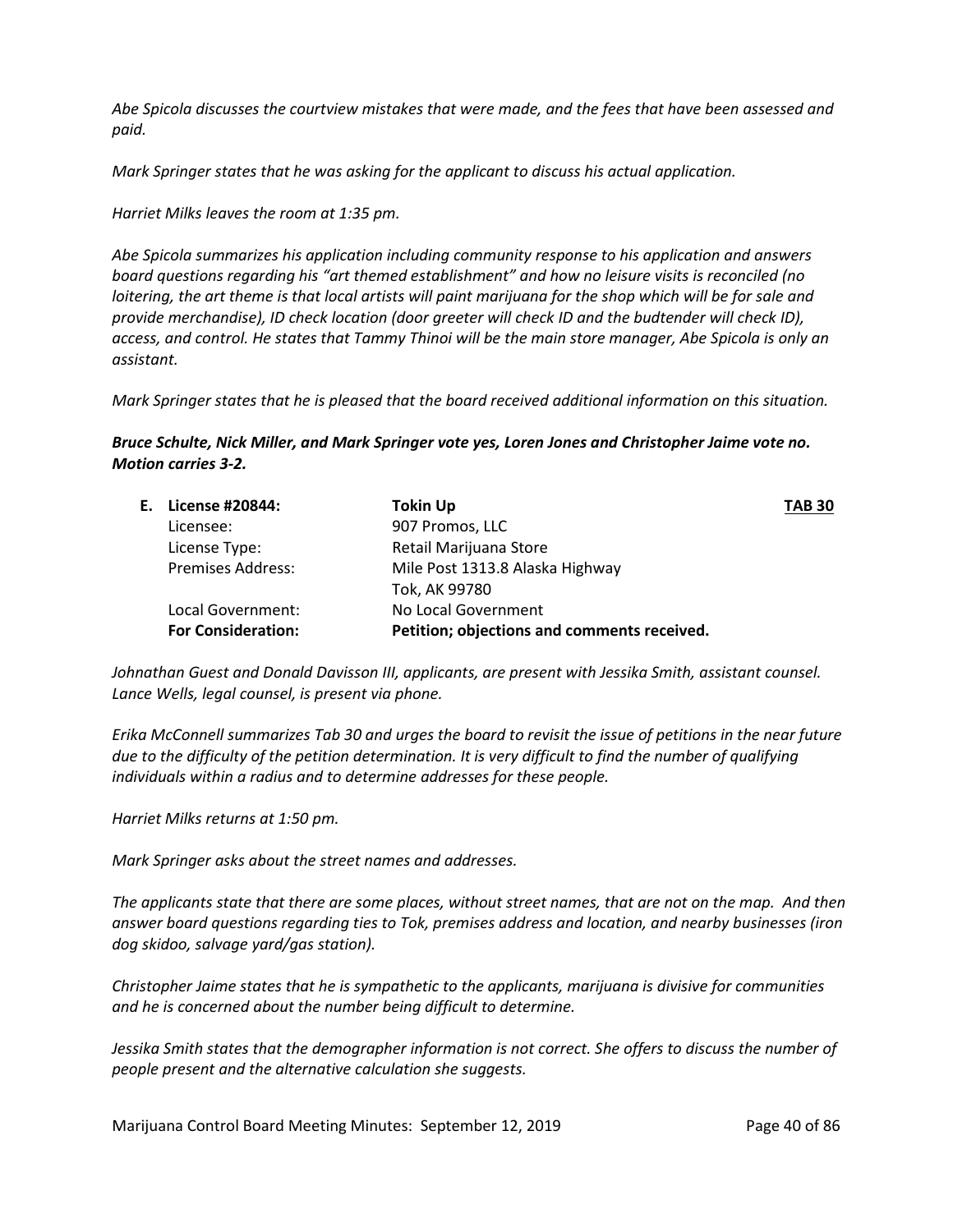*Mark Springer states that he would like the individual to be near the microphone. There are lots of numbers regarding this matter.* 

*Discussion occurs regarding the mathematical statistics for this matter and how they should be presented.* 

*Loren Jones states that he feels it not to be in his best interests to debate the statistics. He asks the purpose of why this application is deemed incomplete. He finds it in the board's role to either agree with staff or overrule staffs determination. He finds this unnecessary, either the attorney or director can explain what the decision is for today.* 

*Bruce Schulte asks if this is the only incomplete related to signatures (it is), and does the board have the opportunity to be complete and deem the application acceptable.* 

*Erika McConnell states that the application can be deemed complete and acted upon if the board so chooses.*

*Bruce Schulte states that the petition process is very complicated and he wishes to provide some leeway.* 

*Mark Springer references the appeal letter.*

*Jessica Smith states that there is communication not included in the Tab and asks for the opportunity to present her case to the board. She discusses her statistical figures suggested and writes the statistical calculations used on paper. She shows the board the google maps dots where houses were showing 413 houses present that held people based on the applicants. She discusses pin drops and the difficulty in determining the number of houses based on the "pin drop" method. Further, she feels that the Demographers number is incorrect based on the percent of people in the Census Designated Place of Tok that are over 21 based on the census data number. She believes that the Demographer considered the entire Census Designated Place rather than the appropriate sub-section. She argues that the number should be calculated at 80% of the Tok Census Designated Place statistical numbers. Proposal 1 is that 80% of the Census Designated Place population is in the 5 mile radius. Proposal 2 is that the marked maps be used to confirm the number of households. She states that the Fairbanks Daily News Miner was not allowed as a "newspaper of general circulation" by the AMCO office and no radio station would air the notice. The only acceptable option was to mail out public notice to each PO Box within the Tok postal system, she finds this contributes to the disproportionate volume of responses and states that over 800 public notices were mailed to individual households. She states that the demographer is wrong.* 

*Mark Springer states that the point is made.*

*Erika McConnell discusses the way that signatures were evaluated. She states that there is a map available that shows how the majority of people in that Census Designated Place are near the post office.* 

*The board discusses the petition signatures and individual applicant's access to registered voters.* 

*Christopher Jaime asks about the comments section and if all comments are provided.* 

*Erika McConnell states that there is a difference between a comment and objection and that everything specific to this application is in the tab.*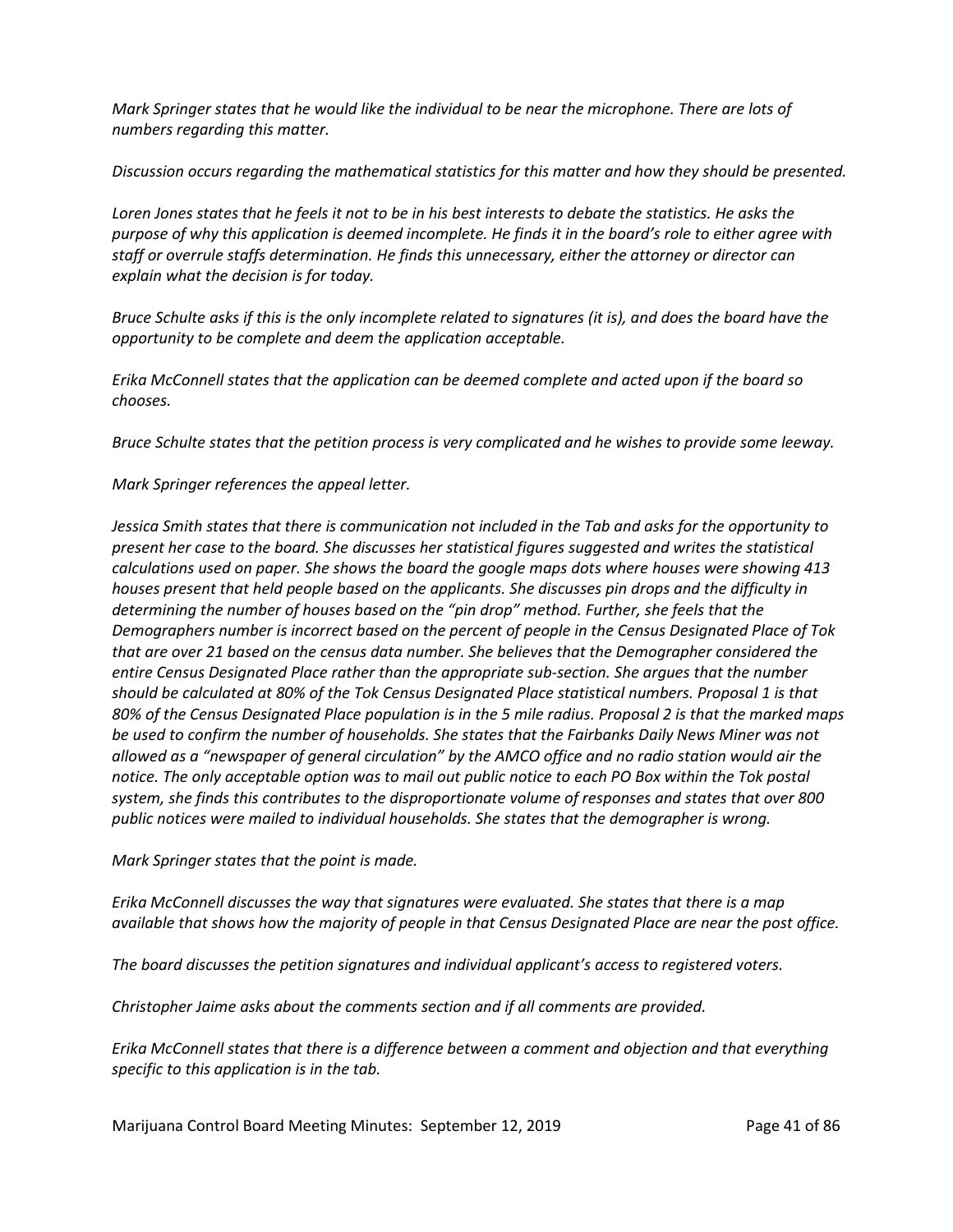*Christopher Jaime states that there are no comments in support of the application in the tab.* 

*Applicants discuss that the signatures indicate support and that he was unaware that there should be comments provided in support. They state that they have contacted the people objecting to create a line of communication.* 

*Mark Springer asks about the comment saying that there are 3 radio stations in Tok with NPR from Canada and discussed the refusal to advertise by the radio.* 

*Christopher Jaime states that the applicants have done an outstanding job and a substantial amount of work.* 

*Bruce Schulte moves to accept the number of signatures submitted as meeting the requirement. Nick Miller seconds for discussion.*

*Bruce Schulte applauds their efforts and states that early on this type of community was known to be problematic for licensees. He believes that every effort has been made to meet the regulatory requirement.* 

*Christopher Jaime states that effort does not equal regulation, and the numbers that are present do not seem sufficient.* 

*Mark Springer clarifies that it is approving the number of signatures as being an acceptable number of signatures under 306.030(b). He asks when this process began.* 

*The applicants state that signatures began to be collected in March and they went back to each house multiple times and did work to get support.* 

*Jessika Smith states that they are not asking the board to count effort, but confirm that the number of signatures are sufficient.* 

*Bruce Schulte states that this is complicated.* 

*Nick Miller states that he deals with this type of population issue quite frequently and he agrees with the numbers that Jessika Smith has presented. He believes the driving up and down the road to be the most accurate way to determine population.* 

*Mark Springer states that if these numbers are found sufficient, if someone wants to take the board to court it would be on the objector to prove them to be incorrect.* 

*Erika McConnell states that the demographer has confirmed that he has been clear in understanding that the 5 mile radius does not include the entire Census Designated Place of Tok. The demographer states that only 60 adults in the Census Designated Place live outside the radius which would make 800 qualifying people in the radius.* 

*Mark Springer states that he will put a lot of weight on the demographer's numbers.*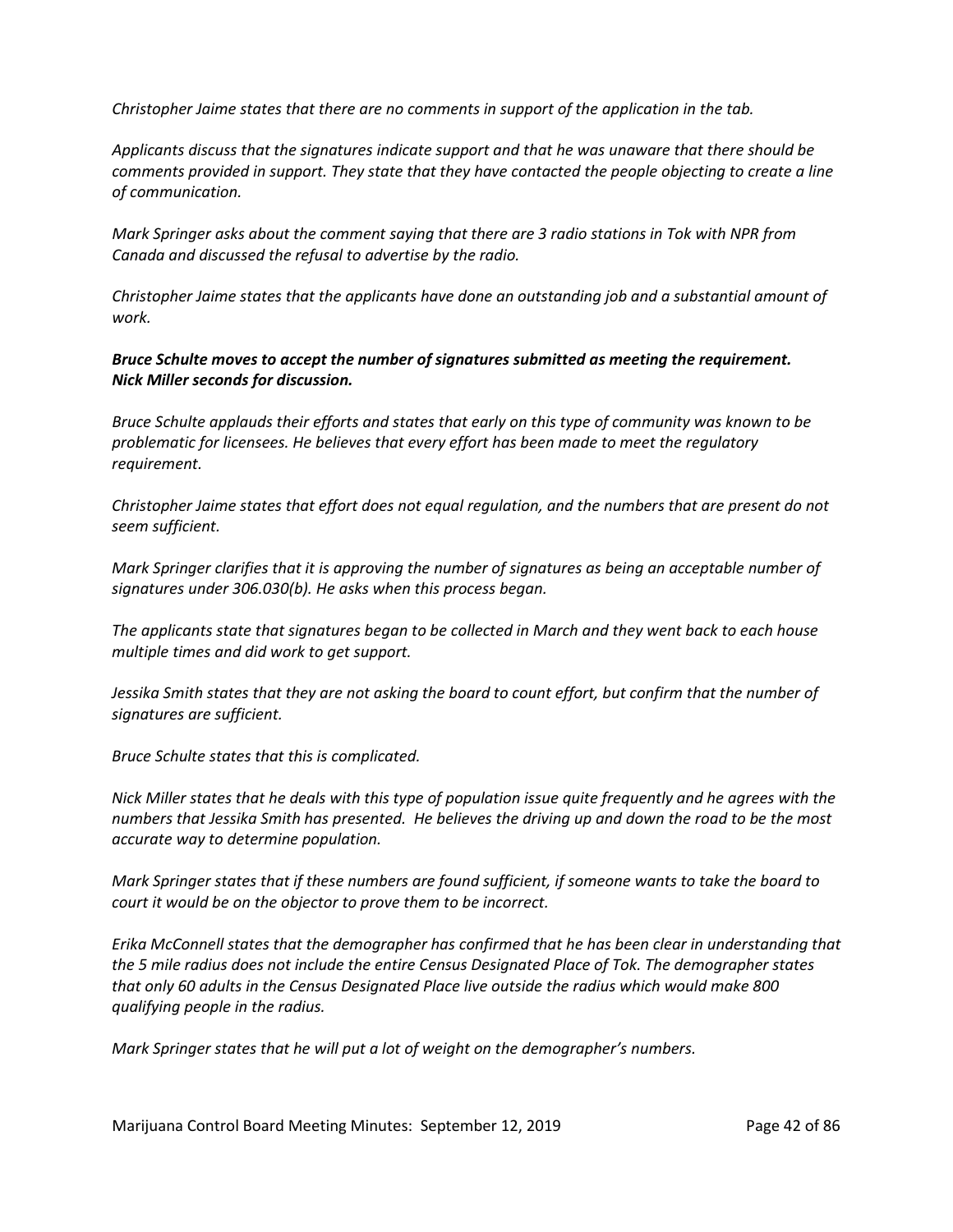*Jessika Smith states that the goalpost keeps changing and she feels her numbers to be viable. She references the 7 signatures collected by a previous petitioner for a cultivation less than 5 miles away from the proposed location of this establishment.* 

*Erika McConnell states that since there is clearly going to be a special meeting it may be appropriate to table this matter pending more information from the demographer and the board can take more time to reflect and more information can be provided.* 

*Bruce Schulte states that if this is tabled a number needs to be determined to give the applicants a target to hit.*

*Jessika Smith states that unless the deadline is extended, the signatures are expired. She asks that the board accept one of the numbers, find the application complete, and only table the application for consideration of the comments.*

*Harriet Milks states that one of the issues is consistency, if an applicant is denied, the appeal is expensive and time consuming. Her thought is that if the board wishes to consider it at a later time it is not a bad idea. She does not think putting parameters on the decision is right, Jessika Smith brought up the other application approved less than 5 miles away and she wishes to investigate that matter.* 

*Mark Springer states that he is familiar with that application. He asks if they put this application off to possibly hear from the state demographer, can the board get a motion to accept the petition as presented for further review to keep the signatures "alive" then the board could take action based on the signatures. If more were necessary would the board be able to say that they do not need to duplicate signatures.* 

# *Bruce Schulte withdraws his previous motion, and moves to accept the signatures provided thus far and keep them under consideration as stated above.*

*Loren Jones states lots of time has been wasted today, to have so many people without a government complicates everyone's lives but at the same time the rules must apply. He doesn't mind tabling and accepting the signatures submitted to date. Tok may be the only community this size with this problem, the board needs to move on but accept the signatures so they don't need to attain the same signatures again.*

### *Nick Miller seconds the motion. None opposed, motion carries.*

*The board confirms that further hearing on the matter will occur at the call of the chair.*

Break is called at 2:52 pm. The meeting resumes at 2:59 pm.

# **NEW STANDARD MARIJUANA CULTIVATION FACILITY APPLICATIONS 3:00 pm**

| A. License #20716: | ACP. LLC                                | <b>TAB 31</b> |
|--------------------|-----------------------------------------|---------------|
| Licensee:          | ACP. LLC                                |               |
| Premises Address:  | Tract B Block 2 Lot 13 (Shop/Warehouse) |               |
|                    | Port Alexander, AK 99836                |               |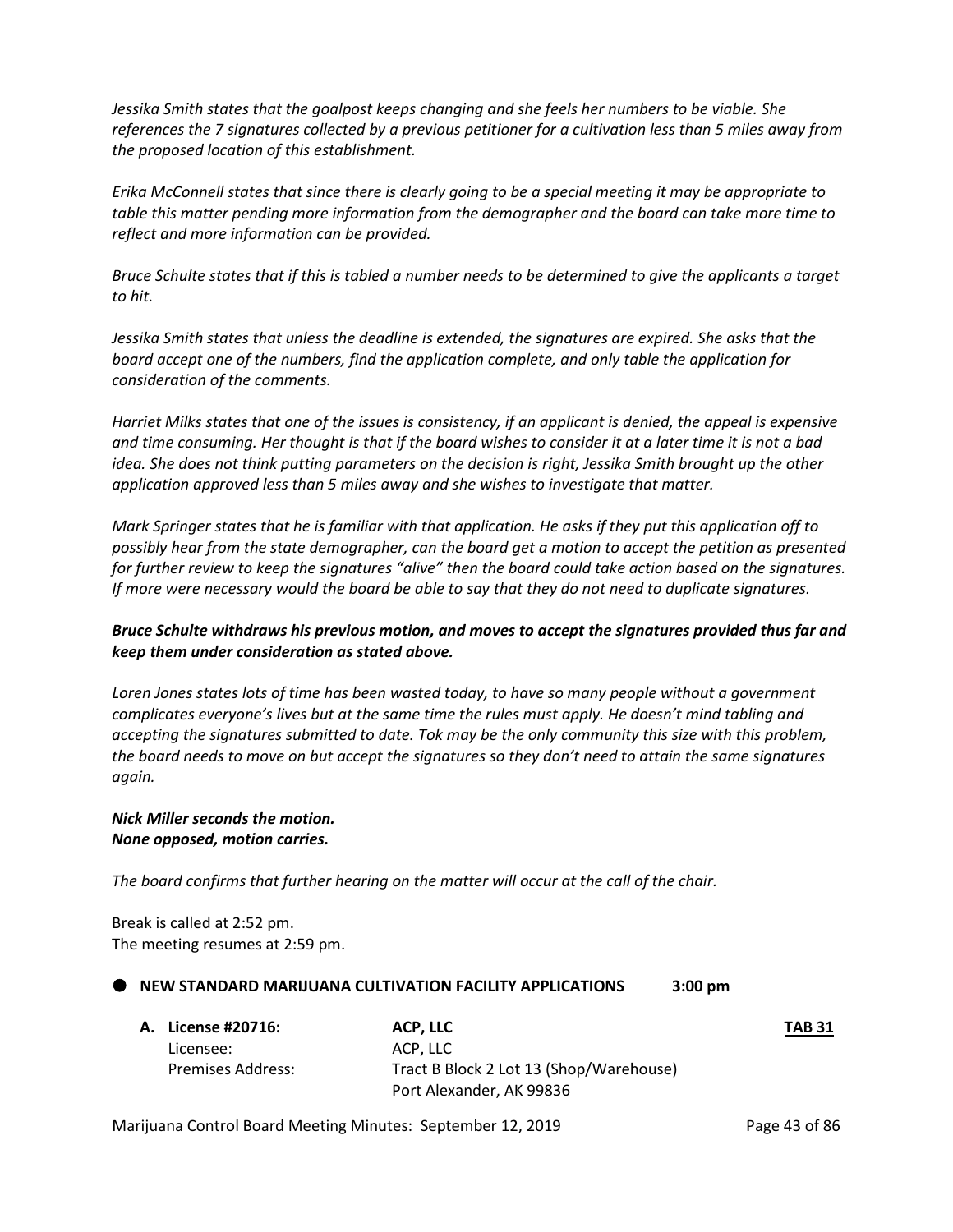Local Government: City of Port Alexander

*Lance Wells, counsel, is present via phone.* 

*Mikal Martin and Erika McConnell state that the license application will need to be reconsidered at the next meeting due to a public objection received.* 

*Mark Springer states that the board will need to consider this matter again at the next meeting.*

*Lance Wells states that he is concerned that an objection will hold up the entire application.* 

*Bruce Schulte proposes to take the matter up again the next morning (Friday September 13th) at 9 am to allow staff time to provide the objection to the board.* 

#### **NEW LIMITED MARIJUANA CULTIVATION FACILITY APPLICATIONS** 3:04 pm

| A. License #19984:       | Alaska Forget Me Not Farms, LLC  | <b>TAB 32</b> |
|--------------------------|----------------------------------|---------------|
| Licensee:                | Alaska Forget Me Not Farms, LLC  |               |
| <b>Premises Address:</b> | 1540 N Shoreline Drive, Hangar I |               |
|                          | Wasilla, AK 99654-6666           |               |
| Local Government:        | Matanuska-Susitna Borough        |               |

### *Nick Miller moves to approve the application with delegation. Bruce Schulte seconds the motion.*

*Stuart Wells, applicant, is present via phone, summarizes his application, and discusses the construction pending. He states that a final inspection could occur in two weeks or less and then answers board questions regarding tax concerns and understanding, experience, premises diagram with "potential hemp farm" listed on the building, and any restrictions regarding co-located hemp and marijuana facilities.* 

*Harriet Milks states that the hemp regulations have not been adopted yet but that there are generally less restrictive than those for marijuana.* 

*Loren Jones states that for the record the board does not have concern if the applicant becomes a legal industrial hemp licensee, he simply has concerns regarding the plant similarity. Crosspollination is concerning.* 

*The applicant states that he probably won't do the hemp farm, it was an ongoing thought but that the hemp regulations have not yet been adopted. He answers questions regarding the establishment not being a residence, and the nearby structure(s). None opposed, motion carries.* 

| <b>B.</b> License #21092 | Johnny Dae Farms, LLC     | <b>TAB 33</b> |
|--------------------------|---------------------------|---------------|
| Licensee:                | Johnny Dae Farms, LLC     |               |
| <b>Premises Address:</b> | 59913 S. Airpark Place    |               |
|                          | Willow, AK 99688-9703     |               |
| Local Government:        | Matanuska-Susitna Borough |               |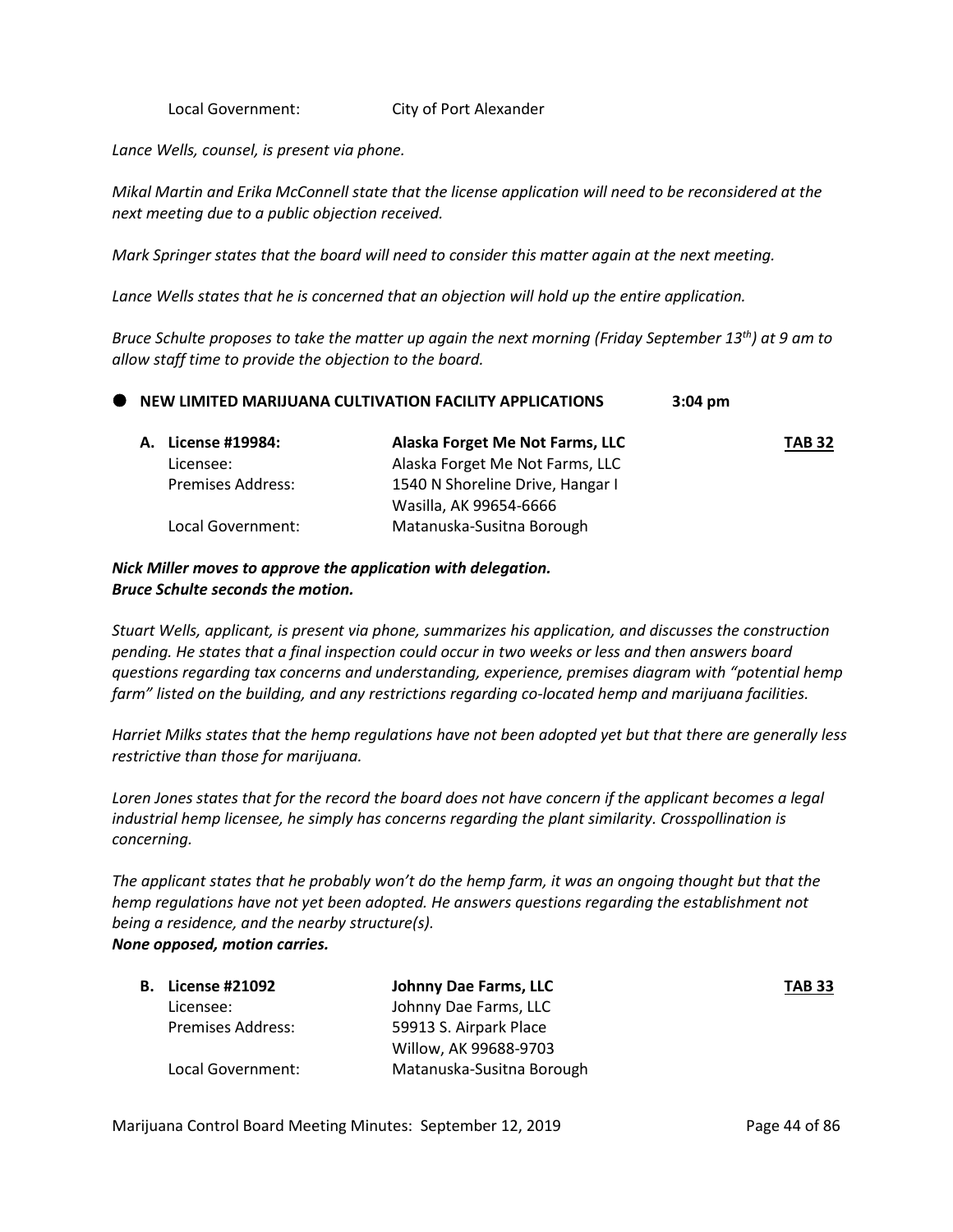# *Bruce Schulte moves to approve the application with delegation. Nick Miller seconds the motion.*

*Dotty Hammack, applicant, and Dustin White, master grower, discuss their application and answer board questions regarding "processing" not being part of restricted access area, bathrooms, and experience.* 

*The board determines that clarification that the processing area is restricted access is included in delegation.*

#### *None opposed, motion carries.*

# **NEW RETAIL MARIJUANA STORE APPLICATIONS 3:16 pm**

| A. License #20366:        | <b>Great Northern Cannabis</b>                                                                                       | <b>TAB 34</b> |
|---------------------------|----------------------------------------------------------------------------------------------------------------------|---------------|
| Licensee:                 | Great Northern Retail Stores, Inc.                                                                                   |               |
| <b>Premises Address:</b>  | 2600 E. Tudor Road                                                                                                   |               |
|                           | Anchorage, AK 99507-1134                                                                                             |               |
| Local Government:         | Municipality of Anchorage                                                                                            |               |
| <b>For Consideration:</b> | Municipality of Anchorage conditionally protests pending<br>municipal marijuana license and special land use permit. |               |

*John Redden, counsel, is present via phone.* 

*Nick Miller states that the applicants have representatives on the Alaska Marijuana Industry Association board and he must recuse himself.* 

*Mark Springer agrees with his recusal.* Nick Miller is recused from voting and consideration of the application for license 20366.

# *Loren Jones moves to approve the application with delegation. Bruce Schulte seconds the motion.*

*Counsel summarizes the application and answers board questions regarding number of licensees, and location.* 

#### *None opposed, motion carries.*

Nick Miller rejoins meeting.

| <b>B.</b> License #21170: | Green Zone                                 | <b>TAB 35</b> |
|---------------------------|--------------------------------------------|---------------|
| Licensee:                 | L&A Cannabis, LLC                          |               |
| <b>Premises Address:</b>  | 543 Bison Street                           |               |
|                           | Kotzebue, AK 99762                         |               |
| Local Government:         | City of Kotzebue, Northwest Arctic Borough |               |
| <b>For Consideration</b>  | Comment(s) received.                       |               |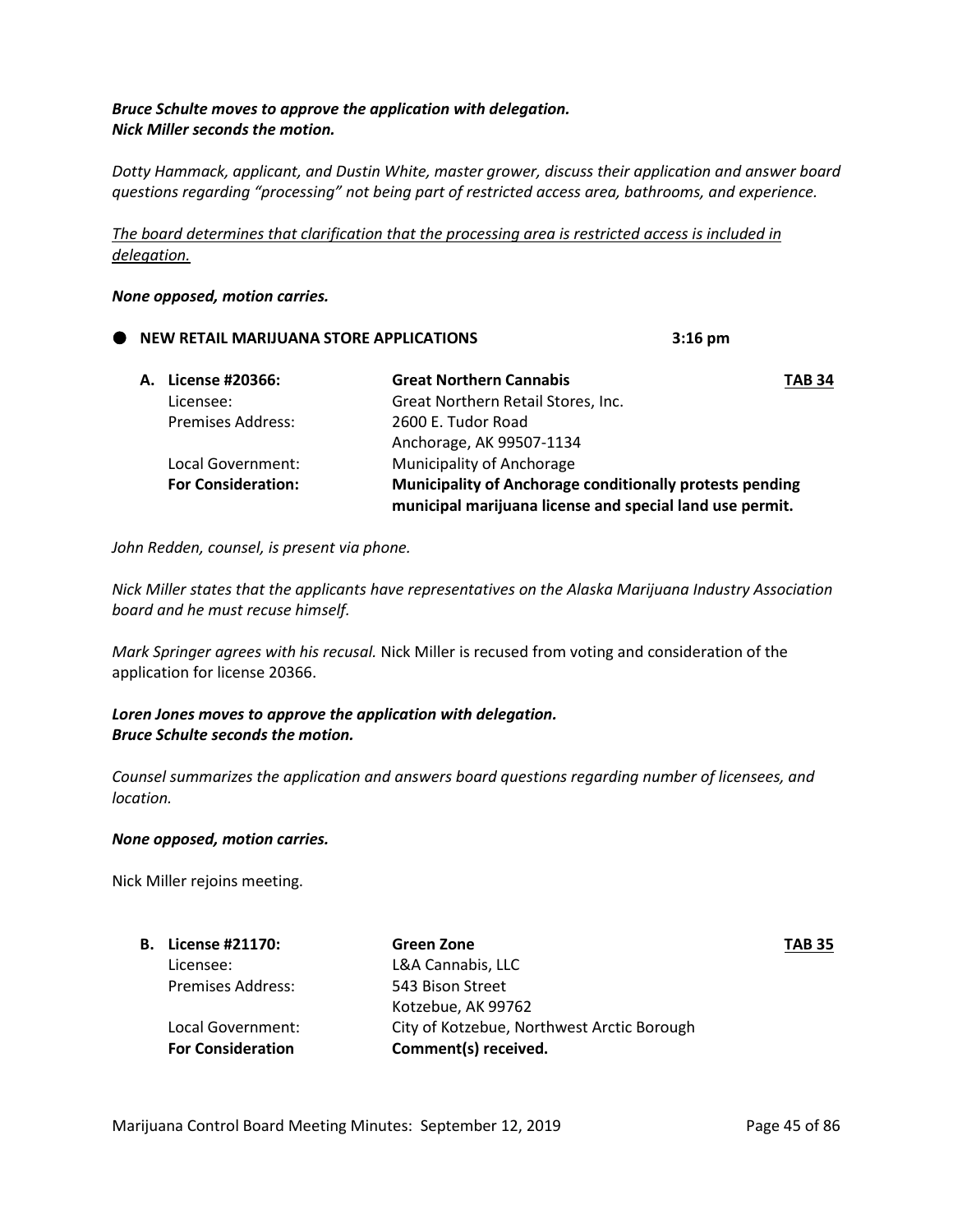*Erika McConnell states that a comment has been received stating that the separation distance has not been met. She requests that the delegation include staff investigation of the assertions of distance issues. She discusses the separations with the board and agrees to look at the other license present in Kotzebue as well at the board's request.* 

# *Loren Jones to approve the application with delegation including confirmation of the distance issues. Bruce Schulte seconds the motion.*

*Jana Weltzin, counsel, and applicant Dae An discuss the application and distances.* 

*Jana Weltzin states that the sensitive use was identified in the application and was 560 feet away and that there is another marijuana establishment within that vicinity. She discusses with the board that this is the second location at which these applicants have applied. She states that the local government will vote on this location on September 24th .*

*The applicant and counsel discuss the application and answer board questions regarding premises ownership, pending items, and other licenses in the area.* 

#### *None opposed, motion carries.*

|  | C. License #21227:       | Kusko Kush       | <b>TAB 36</b> |
|--|--------------------------|------------------|---------------|
|  | Licensee:                | Essenkay, LLC    |               |
|  | <b>Premises Address:</b> | 781 3rd Avenue   |               |
|  |                          | Bethel, AK 99559 |               |
|  | Local Government:        | City of Bethel   |               |

*Jana Weltzin, counsel, and Jared Karr, counsel, are present in person.*

*Lori Strickler, city clerk for City of Bethel, is present via phone.*

# *Nick Miller moves to approve the new license application with delegation. Bruce Schulte seconds the motion.*

*Jared Karr and the applicant summarize the application and answer board questions regarding residency, experience, property ownership, and civil litigation regarding a lease (counsel requests separate consideration of that matter).*

*Lori Strickler states that the timeframe for protest will expire October 13, the board needs to be aware that the lease prohibits any violation of state or federal law, and she states that the city will consider this application on September 24th.* 

#### *None opposed, motion carries.*

| <b>D.</b> License #21417: | <b>Cosmic SeaWeed, LLC</b>             | <b>TAB 37</b> |
|---------------------------|----------------------------------------|---------------|
| Licensee:                 | Cosmic SeaWeed, LLC                    |               |
| Premises Address:         | 261 East Bunnell Avenue                |               |
|                           | Homer, AK 99603                        |               |
| Local Government:         | City of Homer, Kenai Peninsula Borough |               |

Marijuana Control Board Meeting Minutes: September 12, 2019 **Page 46 of 86** Page 46 of 86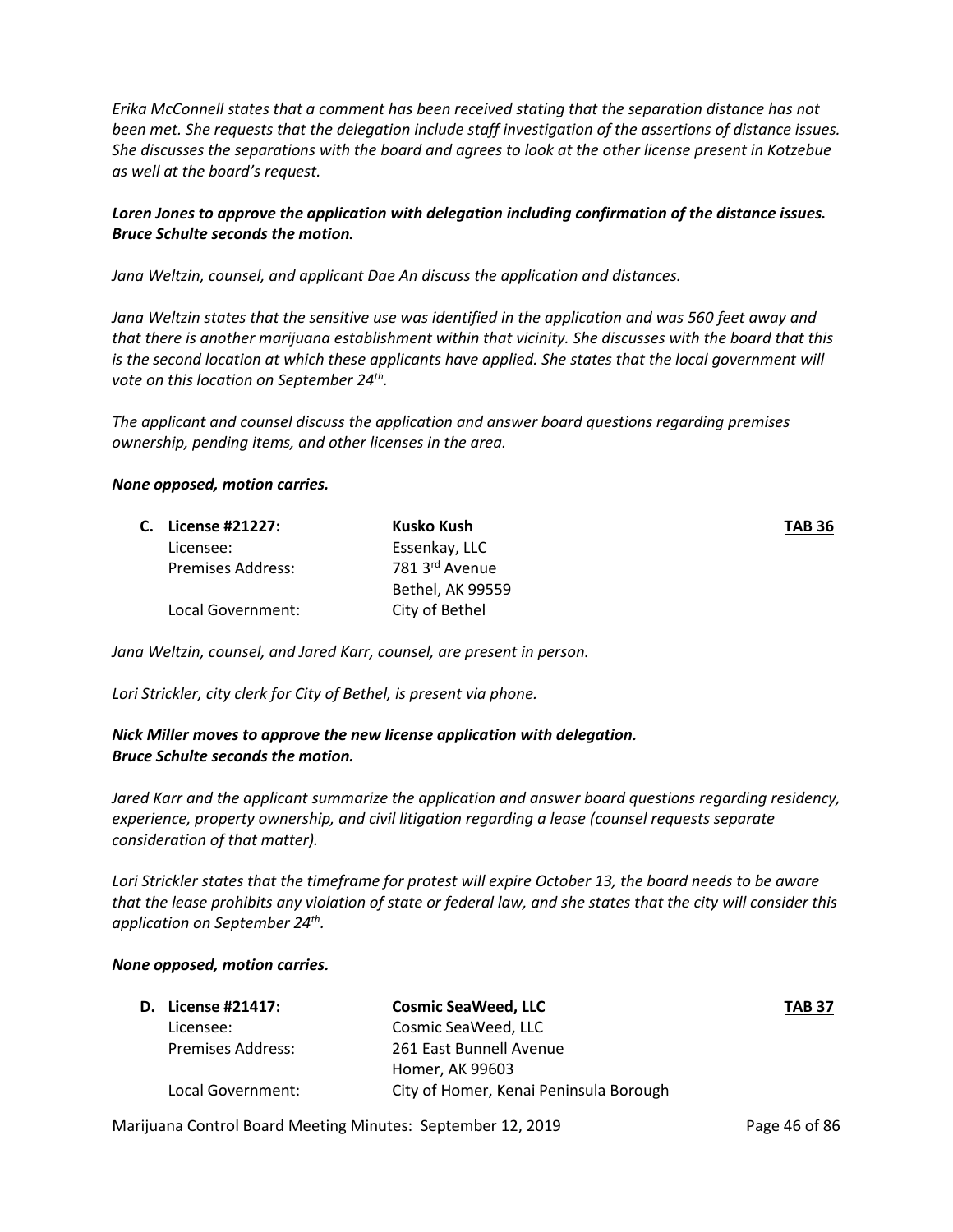### **For Consideration: Objection(s) and comment(s) received.**

*Christina Logan, applicant, is present via phone.*

# *Nick Miller moves to approve the application with delegation. Bruce Schulte seconds the motion.*

*The applicant summarizes application and answers board questions regarding location of manufacturing license, location of requested license license, how the manufacturing is going, status of construction, what else will be in the building (they plan to have a managers apartment in that area), possible Onsite Consumption Endorsement area as part of license at this time (it is not at this time, Onsite Consumption Endorsement area is a later stage that is not currently part of the premises and there will be a secured locked door until the upstairs is licensed), and location of the deck (second floor).* 

*The board and staff discuss the Kenai Peninsula Borough conditions.* 

*The applicant discusses the objection, photos are of two lots down the street and not their property.* 

#### *None opposed, motion carries.*

#### **NEW MARIJUANA PRODUCT MANUFACTURING FACILITY APPLICATIONS 3:44 pm**

| A. License #20438:       | <b>Happy Valley</b>           | <b>TAB 38</b> |
|--------------------------|-------------------------------|---------------|
| Licensee:                | Happy Valley, L.L.C.          |               |
| <b>Premises Address:</b> | Lot 12, Big Boulder Creek Sub |               |
|                          | Haines, AK 99827              |               |
| Local Government:        | Haines Borough                |               |

*Jana Weltzin, counsel is present, and Timothy Thomas, applicant, is present via phone.* 

# *Nick Miller moves to approve the application with delegation. Bruce Schulte seconds the motion.*

*Counsel and applicant summarize the license application and answer board questions regarding planned manufacturing.* 

*The board expresses concern with the MJ-01 that states that only Tim will enter things in METRC and conflicting statements regarding METRC entries being done by multiple people are listed elsewhere, the resolution of this within-application conflict is to be included in delegation.*

*The applicant answers additional board questions regarding size and location of proposed premises, things that will be done in the shop outside of the licensed premises area (personal shop), the entrance to the premises requiring that an individual enter through the rest of the shop, and camera placement requirements.* 

*The board and applicant discuss the products; "Happy Valley Cannabis Coconut Oil" is for in-house use or wholesale. Board discusses the trim bud or kief situation and determines that it is acceptable because the*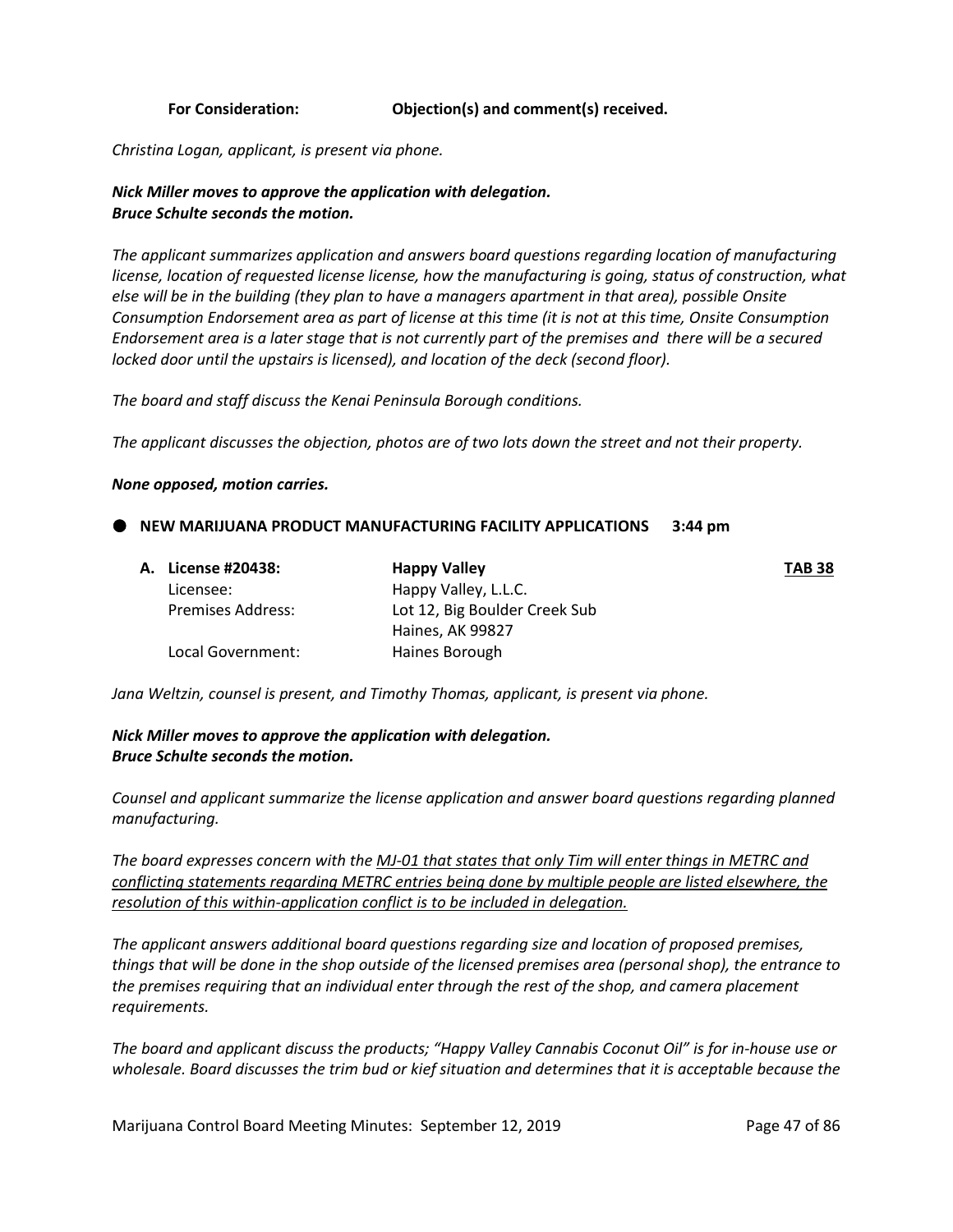*end product is tested. It is pointed out that "Happy Valley Gummies" has several flavors proposed under a single "gummy" and the suggestion to refrigerate for freshness is discussed.* 

# *Bruce Schulte moves to approve products "Happy Valley Cannabis Coconut Oil" and "Happy Valley Tincture".*

*Nick Miller seconds the motion. None opposed, motion carries.* 

# *Bruce Schulte moves to approve the remaining products except the Caramel products. Nick Miller seconds the motion.*

*Loren Jones states that in the product "Happy Valley Salted Coconut Caramels" they are proposing to use coconut oil or tincture; he states that for consistency delegation include separation of products containing the either/or statements.* 

*The board agrees that delegation must include separation of the two types of "Happy Valley Salted Coconut Caramels" and putting the items on separate applications for those using coconut oil and tincture.* 

*Loren Jones states that as a foodie caramels with coconut milk will taste much different from the tincture.* 

*Jana Weltzin, offers to separate them and clarifies that this is only in reference to the caramels.* 

*Staff and the board clarify that the caramels must be resubmitted as two new pages to the MJ-05 and it will be reviewed once submitted.* 

#### *None opposed, motion carries.*

*Bruce Schulte states that the caramels were left out of the approval, and he asks if the board can't just approve the coconut caramels with coconut oil instead.*

*Counsel offers to resolve the matter with staff.*

Regarding the main motion.

*None opposed, motion carries.*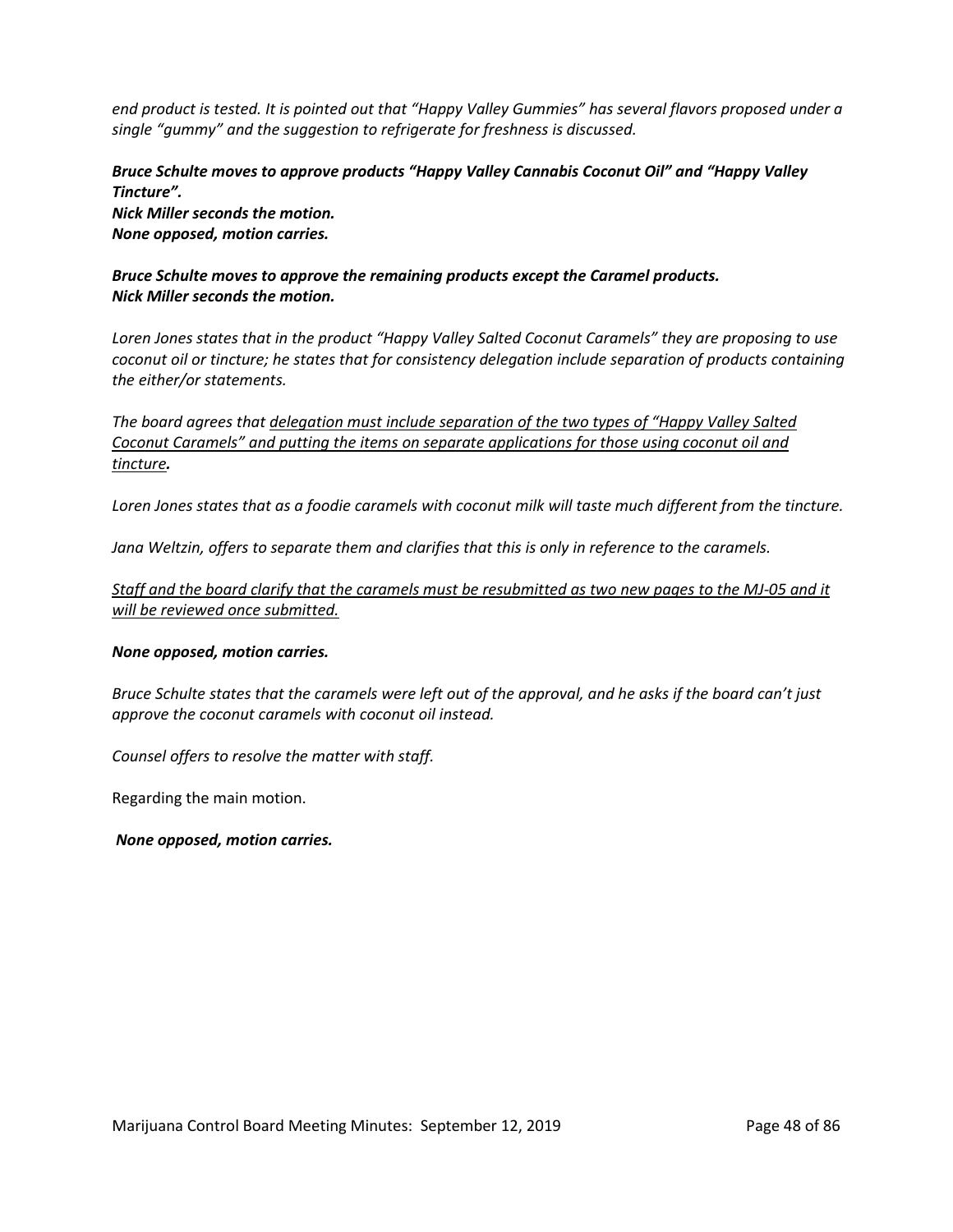**NEW LICENSE APPLICATIONS FOR RELATED APPLICANTS 4:02 pm**

| A. License #20439         | Alaskan Grown Cannabis                                                                                                                                                                 | <b>TAB 39</b> |
|---------------------------|----------------------------------------------------------------------------------------------------------------------------------------------------------------------------------------|---------------|
| Licensee:                 | Alaskan Grown Products LLC                                                                                                                                                             |               |
| <b>Premises Address:</b>  | 230 Tundra Way                                                                                                                                                                         |               |
|                           | Bethel, AK 99559                                                                                                                                                                       |               |
| Local Government:         | City of Bethel                                                                                                                                                                         |               |
| <b>For Consideration:</b> | Protest from the City of Bethel due to; lack of a conditional use<br>permit, the premises not being in compliance with zoning<br>regulations, and additional premises safety concerns. |               |

*Lori Strickler, city clerk for the City of Bethel, is present via phone.*

*Kalla Peacock, applicant, and Jana Weltzin, counsel, are present.* 

Lori Strickler states that the shared space with the triplex is a health and safety concern and the fire chief *is concerned with the fire stuff also no Conditional Use Permit application has been submitted. She discusses the city's protest with the board.* 

*Mark Springer reads the protest out loud.* 

*Jana Weltzin states that for the last Bethel application a Conditional Use Permit was submitted over a month ago. October 1st is an opt-out vote in Bethel and they were hoping to wait to save time and money if the opt-out was approved. Regarding the life and fire safety issues, they are working with the Fire Marshal to clarify and rectify the safety issues.* 

*Loren Jones states that there is no recourse besides upholding the protest unless it's arbitrary capricious and unreasonable.* 

*Jana Weltzin states that it is a conditional protest.* 

*Loren Jones states that his solution is that rather than taking action on this, the application be tabled to the November meeting.* 

*Erika McConnell states that during that time City of Bethel could clarify if they find this to be a conditional protest.* 

*Bruce Schulte asks the applicant about the premises and code analysis occurring. He states that the board could approve the application with delegation.*

*Loren Jones states that the board has been told that they must uphold the protests received unless arbitrary capricious or unreasonable; the interim time if tabled will allow the City of Bethel time to express if this is a conditional protest or not.* 

*Mark Springer states that he agrees with Jones, tabling is wise.*

*Bruce Schulte moves to table this license application to the November meeting. Christopher Jaime seconds the motion.*

Marijuana Control Board Meeting Minutes: September 12, 2019 Page 49 of 86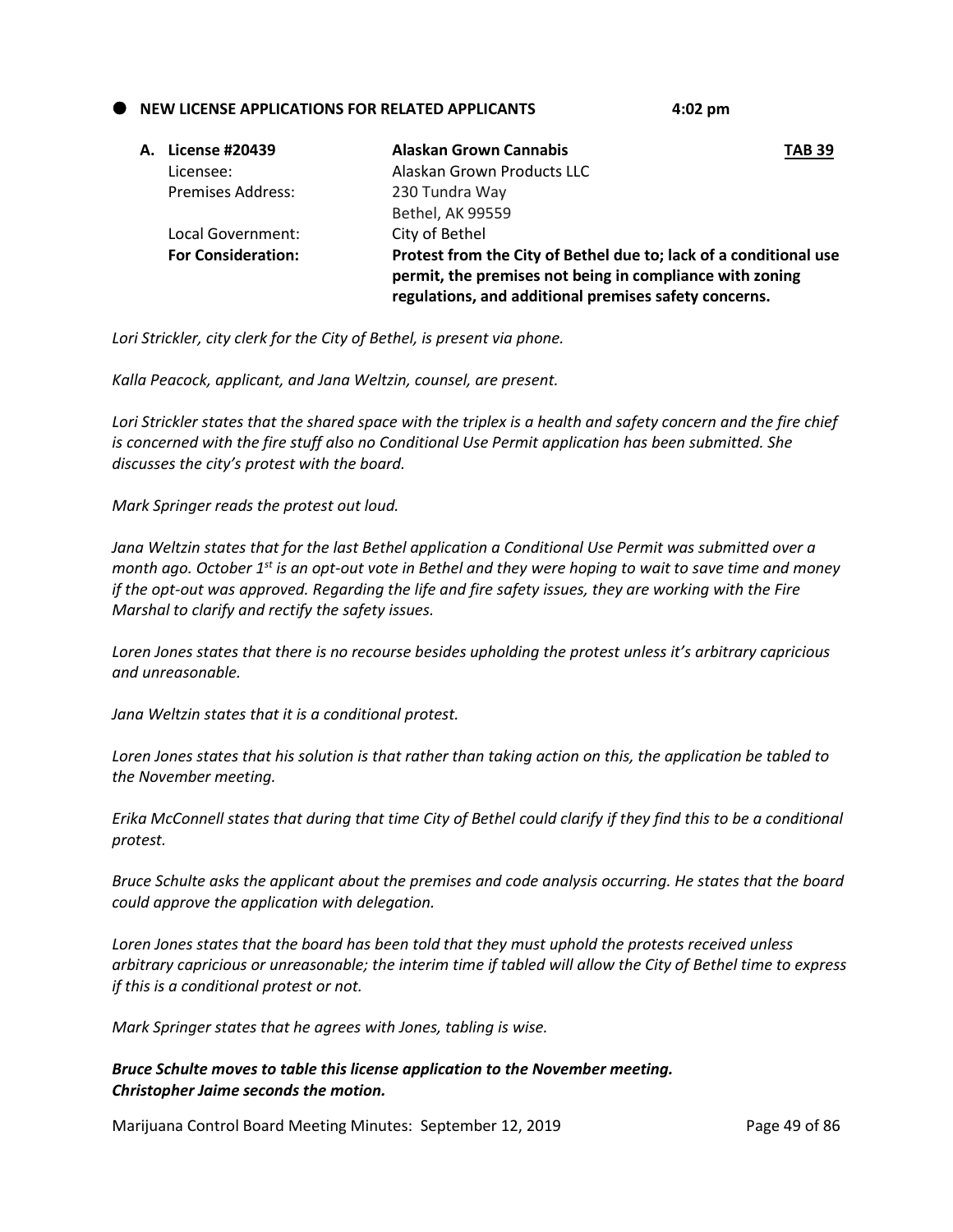#### *None opposed, motion carries.*

| <b>B.</b> License #20440: | <b>Alaskan Grown Cannabis</b>            | <b>TAB 40</b> |
|---------------------------|------------------------------------------|---------------|
| Licensee:                 | Alaskan Grown Products LLC               |               |
| Premises Address:         | 1510 Chief Eddie Hoffman Highway, Connex |               |
|                           | Bethel, AK 99559                         |               |
| Local Government:         | City of Bethel                           |               |

*Kalla Peacock, applicant, and Jana Weltzin, counsel, are present.* 

# *Bruce Schulte moves to approve the application with delegation. Christopher Jaime seconds the motion.*

*Mark Springer asks about the establishment, the ATCO building, and the location of the telephone pole.*

*The applicant discusses his application with the board and answers board questions about capitol, experience in rural Alaska, financial interest, and location.* 

Lori Strickler states that she shows a different protest period that ends in October. She states that a Conditional *Use Permit has not been received yet and a protest will be submitted. She discusses the address issue and states that City review is not complete.* 

*Loren jones states that the only comment he has is that the premises diagram is sparse. He asks that delegation include more detail in the diagram including where the ID will be checked.*

*Loren Jones, Christopher Jaime, Nick Miller, and Bruce Schulte vote yes, Mark Springer votes no. Motion carries 4-1.*

| <b>C.</b> License #21084 | <b>Alaskan Grown Cannabis</b>          | TAB 41 |
|--------------------------|----------------------------------------|--------|
| Licensee:                | Alaskan Grown Products LLC             |        |
| Premises Address:        | <b>TNST BRW USS 4615 BLK 34 LOT 8</b>  |        |
|                          | Utgiagvik, AK 99723                    |        |
| Local Government:        | City of Utqiagvik, North Slope Borough |        |

*Kalla Peacock, applicant and Jana Weltzin, counsel, are present.*

# *Bruce Schulte moves to approve the application with delegation. Nick Miller seconds the motion.*

*Jana Weltzin states that the local government doesn't allow for concentrates or edibles, she discuss viability of a shop in the area. Applicant and counsel answer board questions regarding local option, employees, and anticipated products for sale (pre-rolls and flower).*

*Loren Jones discusses the language in the application regarding the concentrate prohibition and that many pre-rolls include concentrates. He wants to make sure that the applicant knows that any pre-rolls are not allowed to include concentrates.*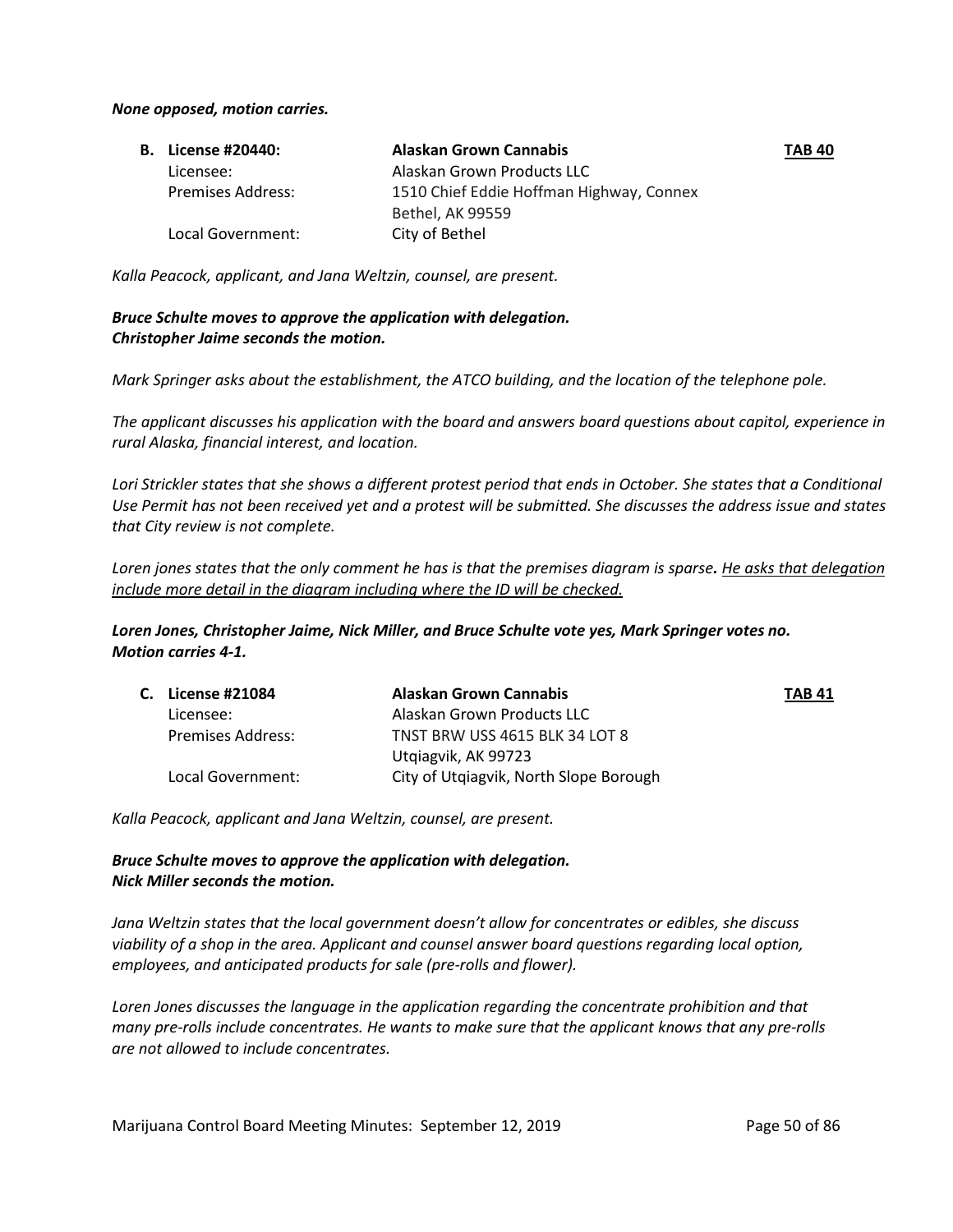*Applicant and counsel answer additional questions regarding DEC food safety permit, and water plans (holding tanks).* 

#### *None opposed, motion carries.*

Break is called at 4:35 pm. Meeting resumes at 4:42 pm.

#### **OWNERSHIP TRANSFER APPLICATIONS 4:42 pm**

| A. License #16006:       | <b>Arctic Bakery, LLC</b><br>TAB 42                          |  |
|--------------------------|--------------------------------------------------------------|--|
| Licensee:                | Arctic Bakery, LLC David Lanning 12.5%, Sandra Lanning 12.5% |  |
|                          | Robert Parr 25%, Shawn Evans 25%, Morgan Evans 25%.          |  |
| License Type:            | <b>Standard Marijuana Cultivation Facility</b>               |  |
| <b>Premises Address:</b> | 1409 Well Street                                             |  |
|                          | Fairbanks, AK 99701-2822                                     |  |
| Local Government:        | City of Fairbanks, Fairbanks North Star Borough              |  |
| Transferor:              | Arctic Bakery, LLC DBA Arctic Bakery, LLC                    |  |
|                          | Brian Simpson 25%, David Lanning 6.25%, Morgan Evans 12.5%,  |  |
|                          | Nellie Scott 25%, Robert Parr 12.5%, Sandra Lanning 6.25%,   |  |
|                          | Shawn Evans 12.5%.                                           |  |
|                          |                                                              |  |

### *Nick Miller moves to approve the transfer with delegation. Bruce Schulte seconds the motion.*

*Jana Weltzin, counsel is present to discuss the application. She summarizes the percentages requested and answers board questions regarding the change.* 

*David Lanning, designated licensee, is present via phone.* 

*The board and staff confirm that the products need to be re-approved in the course of the transfer.* 

*Counsel states that the only new products are the "Northern Star Chocolates".* 

*David Lanning states that there are 5 flavors of chocolate proposed, made with already approved distillate oil and a new wide spectrum oil for consideration.* 

*Mikal Martin clarifies that this is a Marijuana Product Manufacturing Facility, not a Standard Marijuana Cultivation Facility.* 

*Erika McConnell asks about the various cannabinoids and confirms that they are naturally present in marijuana.* 

*Nick Miller moves to approve new product "Wide Spectrum Oil". Bruce Schulte seconds the motion. None opposed, motion carries.*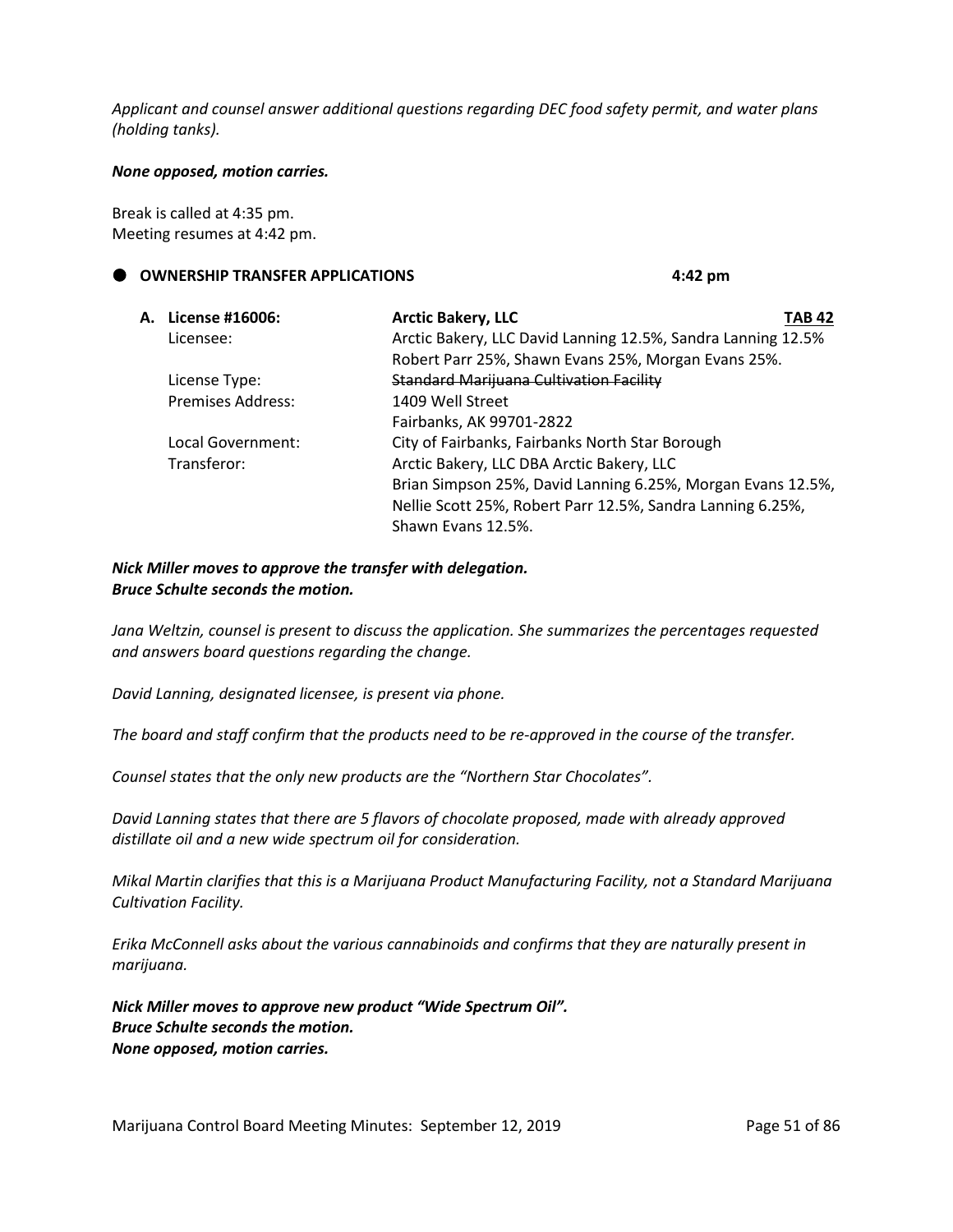*Nick Miller moves to approve products "Northern Stars – Dark Chocolate", "Northern Stars – Dark Chocolate Sea Salt", "Northern Stars – Milk Chocolate Espresso", "Northern Stars – Milk Chocolate", and "Northern Stars – Dark Chocolate Espresso".* 

*Bruce Schulte seconds the motion.* 

*None opposed, motion carries.* 

#### *Regarding the main motion; none opposed, motion carries.*

*Loren Jones states that the ownership change is unrelated to the new products and that it should be separated in the future. He asked about fees for new products and states that new products and transfers should be two separate proposals and discussions for the board. In the future these things should be separated.* 

*Jana Weltzin states that the previous application reduced the number of products.* 

*Loren Jones states that this is a transfer and products should be separate.* 

*David Lanning states that from their point of view the whole application is re-licensing them from the beginning.* 

Meeting is recessed 4:55 pm.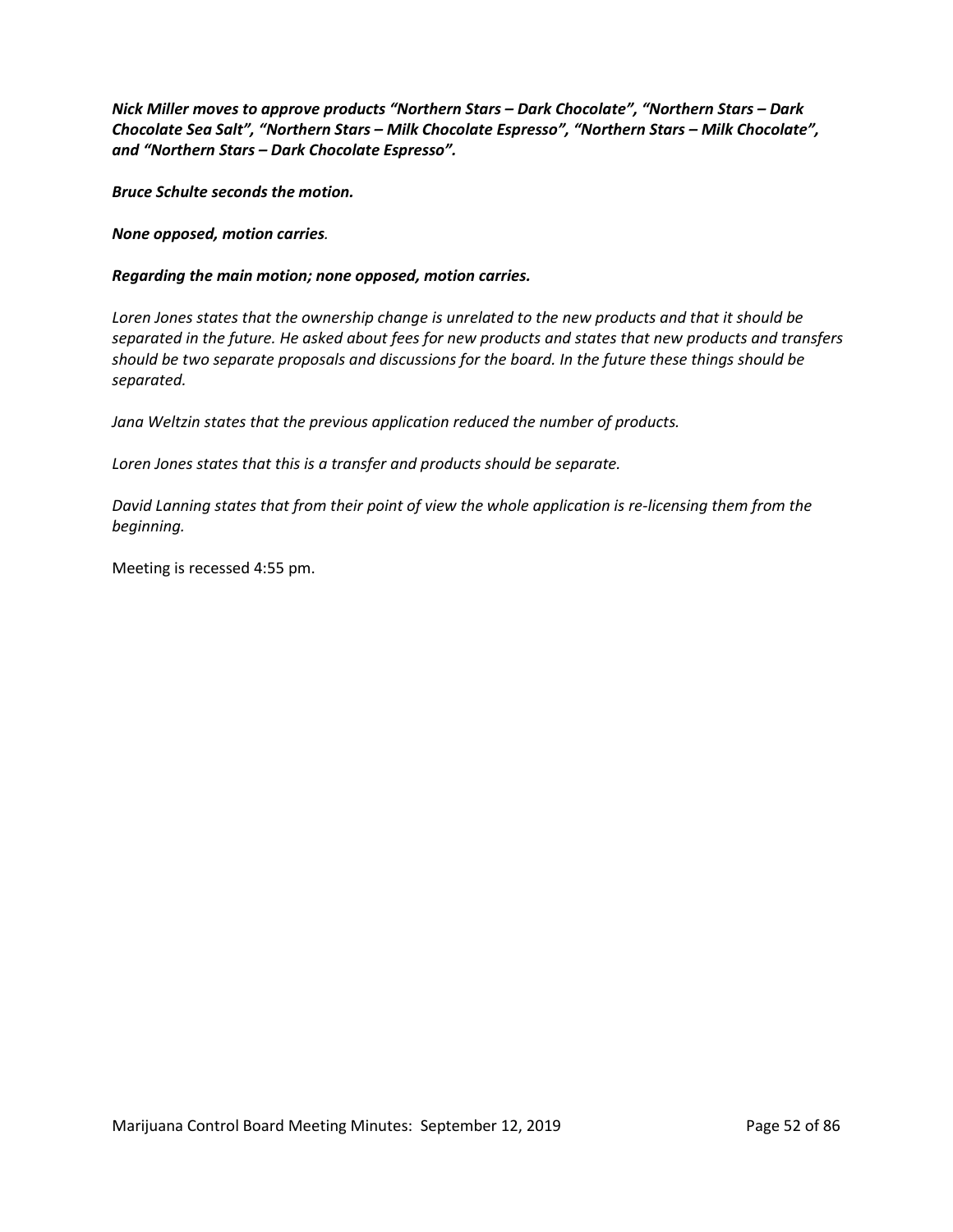# **Marijuana Control Board Meeting Minutes Continued September 13, 2019**

#### **ADMINISTRATION 9:01 am**

- **A. Call to Order**
- **B. Roll Call**

**Board Members Present** *Mark Springer, Chair, Rural Member Loren Jones, Public Health Member Nick Miller, Industry Member Christopher Jaime, Public Safety Member Bruce Schulte, Public Member*

#### **Staff Present**

*Erika McConnell, Director Mikal Martin, Records and Licensing Supervisor*

**Counsel Present** *Harriet Milks, Assistant Attorney General*

The board considers the new Standard Marijuana Cultivation Facility license application for ACP LLC that was tabled from 9/12.

| License #20716:          | ACP, LLC                                       | <b>TAB 31</b> |
|--------------------------|------------------------------------------------|---------------|
| License type:            | <b>Standard Marijuana Cultivation Facility</b> |               |
| Licensee:                | ACP, LLC                                       |               |
| <b>Premises Address:</b> | Tract B Block 2 Lot 13 (Shop/Warehouse)        |               |
|                          | Port Alexander, AK 99836                       |               |
| Local Government:        | City of Port Alexander                         |               |
|                          |                                                |               |

*Lance Wells, counsel, Patricia Pfiester, applicant and Jake Markey, project manager, are present via phone. Jessika Smith, assistant counsel is present in person.* 

*Mark Springer states that this matter will be on the agenda again in November for the objection received.* 

*Nick Miller moves to approve the application with delegation. Bruce Schulte seconds the motion.*

*Applicant and manager discuss their experience and business plan, and answer board questions regarding location of Port Alexander, industry in the area, alcohol local option, business plan, internet access and METRC, power source, economic viability, and employment opportunities for the community.*

Marijuana Control Board Meeting Minutes: September 13, 2019 Page 53 of 86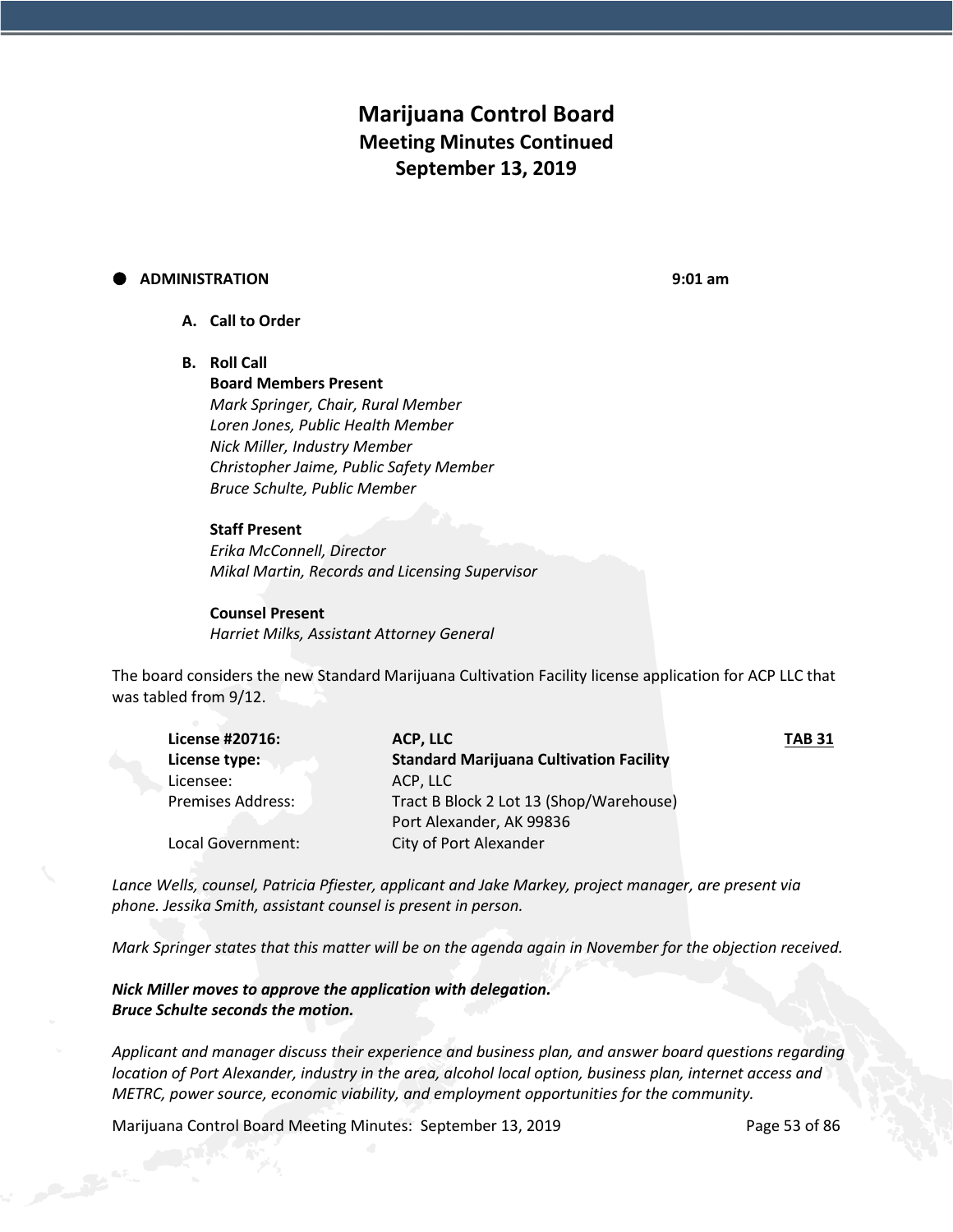*Mark Springer states that the objection will be considered in November.*

#### *None opposed, motion carries.*

*Bruce Schulte asks why the objection must be considered in November and the board discusses.*

*The board presents the opportunity for applicants that were previously not present to speak.* 

Brown Owl, license 12580 is not present.

*Jana Weltzin states that she is no longer counsel for this license. Erika McConnell reminds the board that they have already provided direction to her regarding this matter.* 

AlasKind LLC, license 13881 is not present.

*The board states that they will receive one more chance in November to be present and staff should inform them that it's important that they attend.*

Denali Herb Company, 14706, is not present at this time (consideration below).

*The board states that they will be provided an additional opportunity to speak in November.* 

*No officials from the other licenses previously up for consideration are present at this time.* 

### **LICENSE RENEWAL APPLICATIONS 9:18 am**

#### **A. Delinquent in the Payment of Taxes Due TAB 43**

*Erika McConnell summarizes Tab 43 and asks for board direction on how to address the issue; does the board wish to address this issue in this way? Accusations are difficult and time consuming to write.* 

*Loren Jones agrees that action is difficult regarding this matter, he sees little value in suspension of licenses for back taxes but he doesn't want to double penalize them. He knows that NOVs are issued and he discusses an advisory notice as listed in the fine schedule. He believes it is in the board's rights to notify the applicants that they are behind and violating rules and that they need to get current. He asks the director to keep a running list with notices and if there is a payment plan AMCO get notified of the payment plan. Notice that they will be going to the board and then making a determination would be made at the time of consideration.* 

*Mark Springer states that the board could take the DOR Correspondence regarding delinquencies and post it on the website. He would like to see these on the agenda each time. The amount of money this is relevant to is high. He finds the publication on the website to be impactful.* 

*Bruce Schulte states that he agrees with Loren Jones, pulling the license is a bad solution. He states that the taxes are concerning. At some point it would be helpful for the individuals to provide*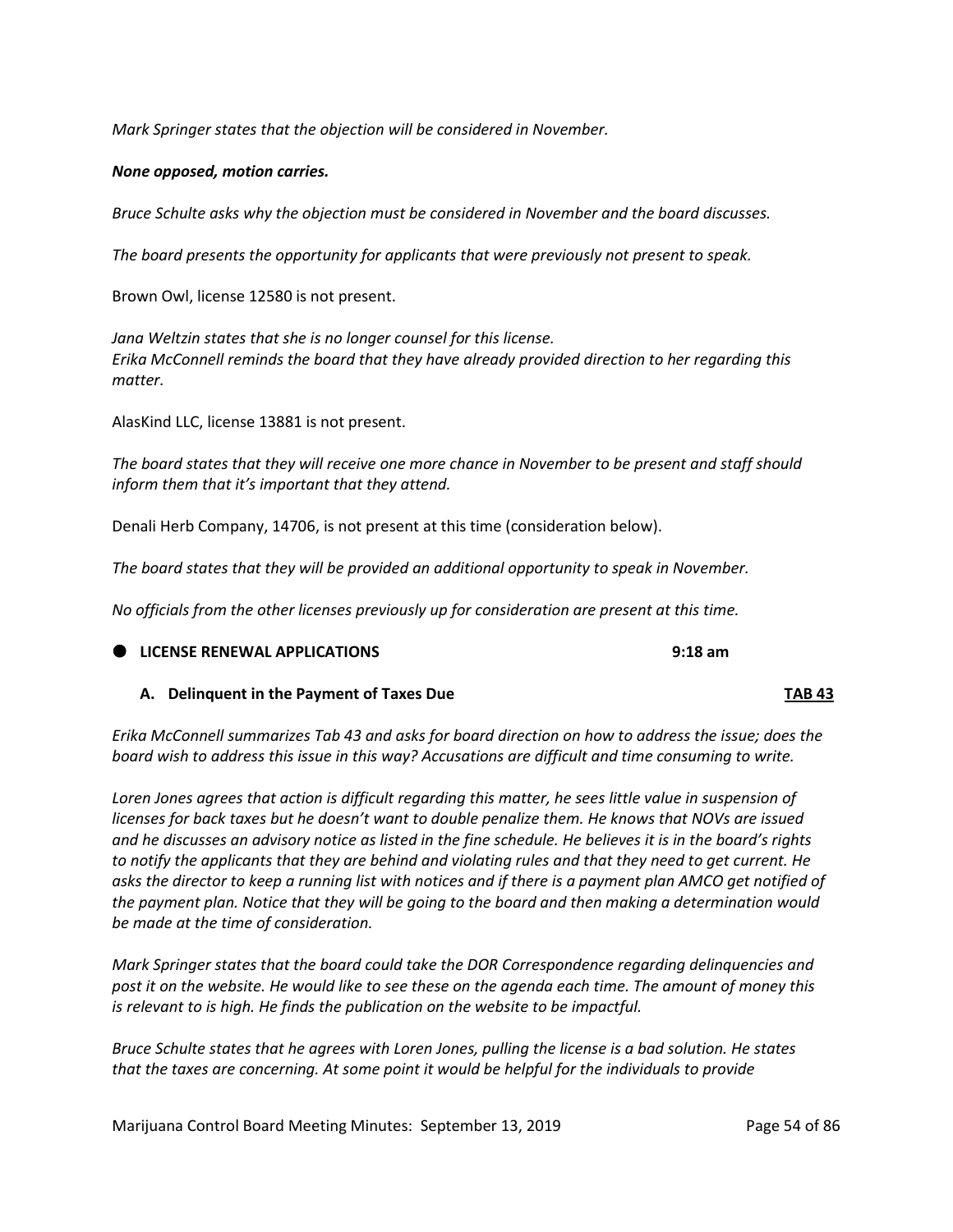*information regarding why they are delinquent. If they feel that they are subject to special circumstances it may be useful to discuss.* 

*Mark Springer offers a 1 hour public hearing on tax difficulties.*

*Erika McConnell states that putting out anything is time and effort, NOVs are the same amount of time as a new type of notice. She finds NOVs to be an appropriate way to notify them of these matters. She argues that an actual violation occurs and an NOV is appropriate.* 

*Mark Springer agrees that it is also a good point, if it's a violation, neglect would be occurring if they were not notified. It would need to be egregious to discuss revocation over taxes. He states that these taxes are for product sold.* 

*Loren Jones states that there are other issues over taxes, the City & Borough of Juneau publishes in their paper who is delinquent in sales taxes which has not boosted their collections. City & Borough of Juneau requires a separate license and if they are delinquent in their sales tax they only provide notice in this manner once a year. City & Borough of Juneau could take separate action regarding the nonpayment of taxes from the Marijuana Control Board. Licensees need to know that it's not just state issues but it's local issues such as taxes that may be arising as well. If the people could be present to discuss with the board then the board would know. It's important that licensees understand that they are required to pay the taxes.* 

*Bruce Schulte states that not having banking available to licensees probably makes this matter more difficult. He takes it very seriously that the director has asked for assistance in action going forward. The board has agreed not to pull the license, but what if there is a threshold at which no product can be transported.* 

*Mark Springer states that there were people who discussed issues where all cash was used and taxes were not paid but another harvest would pay the tax. Not allowing them to transfer would not allow them to do 2/3 of their licensed actions.* 

*Bruce Schulte states that he wants licensees to be successful but there is a problem here. The agreement is that they must pay the taxes. He is pained by the tax structure issues but at some point action must be taken.* 

*Christopher Jaime asks about a summons to the people with tax issues for the November meeting, he discusses the number of NOVs for tax issued.* 

*Mark Springer states that he would like to see some people come before them, problems occur with sales for small and large cultivators, the market is very competitive and some people don't realize what they're getting into. Lots of things impact the cash flow of a business. He would like to hear from cultivators. The board should continue to issue NOVs to those delinquent according to DOR. The board does not revoke based on NOVs.*

*Bruce Schulte asks what the threshold for an accusation is.* 

*Mark Springer states that there is no currently stated threshold for revocation.*

Marijuana Control Board Meeting Minutes: September 13, 2019 **Page 55 of 86**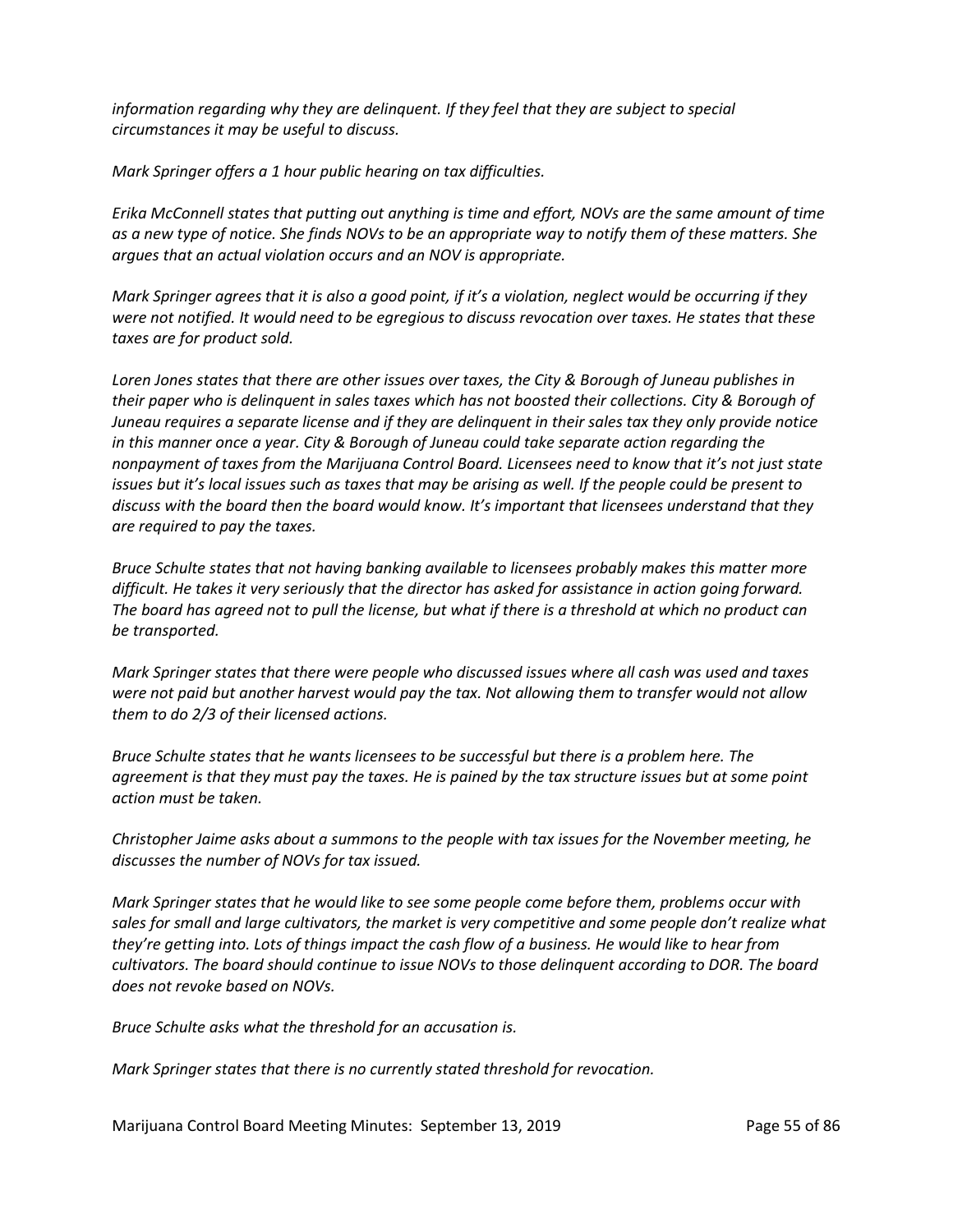*Erika McConnell states that she started with the 3rd NOV previously but maybe before a threshold for accusations is discussed, the threshold for coming before the board can be discussed and accusations can be addressed at another time.* 

*Bruce Schulte states that this may be a way to get people to come onto a payment plan. Something must be done.* 

*Mark Springer states that he doesn't have a problem asking everyone to appear either personally or telephonically before the board.* 

*Loren Jones states that there is a threshold 3-4 out of 6 months mandates an appearance. If Bruce Schulte is correct they'll show a payment plan or won't show. He finds it may be more difficult for limited cultivations to have consistent income and may need to be considered differently based on the cyclical nature of their business. Half of the last 6 months or more and currently delinquent would be his suggested requirements for bringing them before the board.* 

*Mark Springer states NOVs should still be issued, and provide the board with a list of NOVs and correspondence with the Department of Revenue.* 

*Erika McConnell offers to separate tax NOVs from the other NOVs when bringing them to the board.* 

*Mark Springer states he wishes to hear from everyone on the list.* 

*Loren Jones states that if the license has been delinquent for 3 of the 6 months, a letter should be sent to the licensee stating that the matter is being considered, and board "expects them to be there".* 

*Erika McConnell asks about posting the DOR letters on the website.* 

*Loren Jones says he doesn't see any value in that particularly given the amount of staff time it would take.*

*Nick Miller agrees.* 

*Erika McConnell thanks the board.*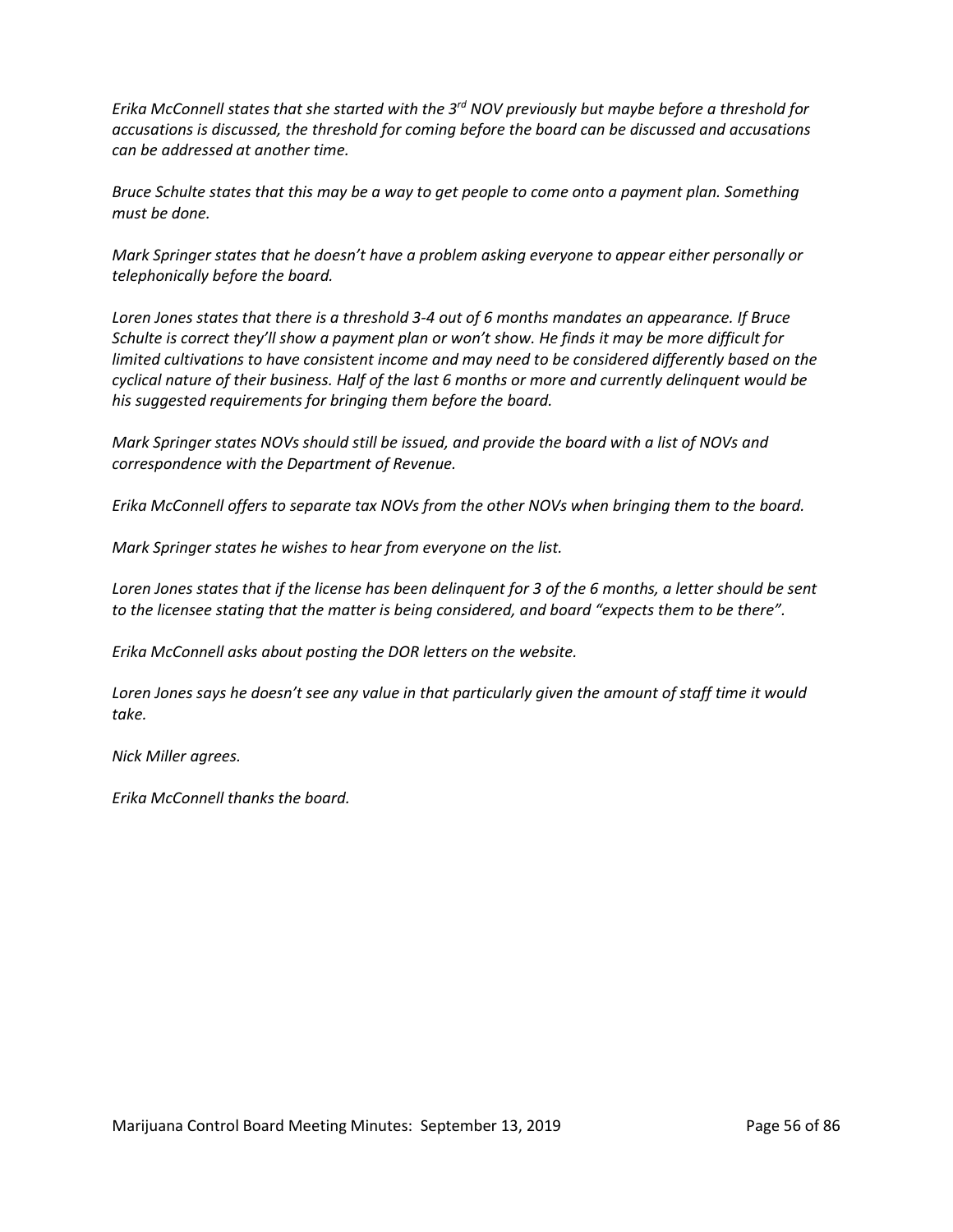#### **B. Notices of Violation Received 9:52 am**

*Nick Miller moves to approve all renewals with the opportunity for amendments. Loren Jones seconds the motion.*

*Loren Jones would like to pull Tabs 45, 53, 66, 69, 72, 86 & 110.*

# *To approve all renewals Tab 44-114 without 45 (10026), 53 (10147), 66 (10314), 69 (10671), 72 (10856), 86 (11519), & 110 (14736). None opposed, motion carries.*

(Below, Tabs 113 (17692), 114 (20113) & 95 (12448) are also removed from the approval and separate consideration occurs.)

| 1. | License #10005            | <b>Rosie Creek Farm</b>                                                                                                                                                             | TAB 44 |
|----|---------------------------|-------------------------------------------------------------------------------------------------------------------------------------------------------------------------------------|--------|
|    | Licensee:                 | RCFC, LLC                                                                                                                                                                           |        |
|    | License Type:             | Standard Marijuana Cultivation Facility                                                                                                                                             |        |
|    | <b>Premises Address:</b>  | 2659 Livingston Loop                                                                                                                                                                |        |
|    |                           | Fairbanks, AK 99709                                                                                                                                                                 |        |
|    | Local Government:         | Fairbanks North Star Borough                                                                                                                                                        |        |
|    | <b>For Consideration:</b> | Notice of violation regarding delinquency of marijuana excise<br>tax liability - response received; notice of violation regarding<br>improper product transfer - response received. |        |
| 2. | <b>License #10026</b>     | <b>Rainforest Farms, LLC</b>                                                                                                                                                        | TAB 45 |
|    | Licensee:                 | Rainforest Farms, LLC                                                                                                                                                               |        |
|    | License Type:             | <b>Standard Marijuana Cultivation Facility</b>                                                                                                                                      |        |
|    | <b>Premises Address:</b>  | 5763 Glacier Highway                                                                                                                                                                |        |
|    |                           | Juneau, AK 99801                                                                                                                                                                    |        |
|    | Local Government:         | City and Borough of Juneau                                                                                                                                                          |        |
|    | <b>For Consideration:</b> | Notice of violation regarding delinquency of marijuana excise<br>tax liability - response received.                                                                                 |        |

*Loren Jones states that these individuals have been delinquent for 4 out of the 6 months and there was a hearing regarding this license and an unapproved transfer.* 

*Erika McConnell states that she believes the license application is still in the works.* 

*Christopher Jaime and Loren Jones discuss the transfer/purchase and tax information.*

*Erika McConnell clarifies that the hearing was for the retail store and she believes the transfer is for the retail only.* 

Vote below.

| 3. License #10027 | <b>Black Rapids LLC</b>                        | <b>TAB 46</b> |
|-------------------|------------------------------------------------|---------------|
| Licensee:         | Black Rapids LLC                               |               |
| License Type:     | <b>Standard Marijuana Cultivation Facility</b> |               |

Marijuana Control Board Meeting Minutes: September 13, 2019 **Page 57 of 86**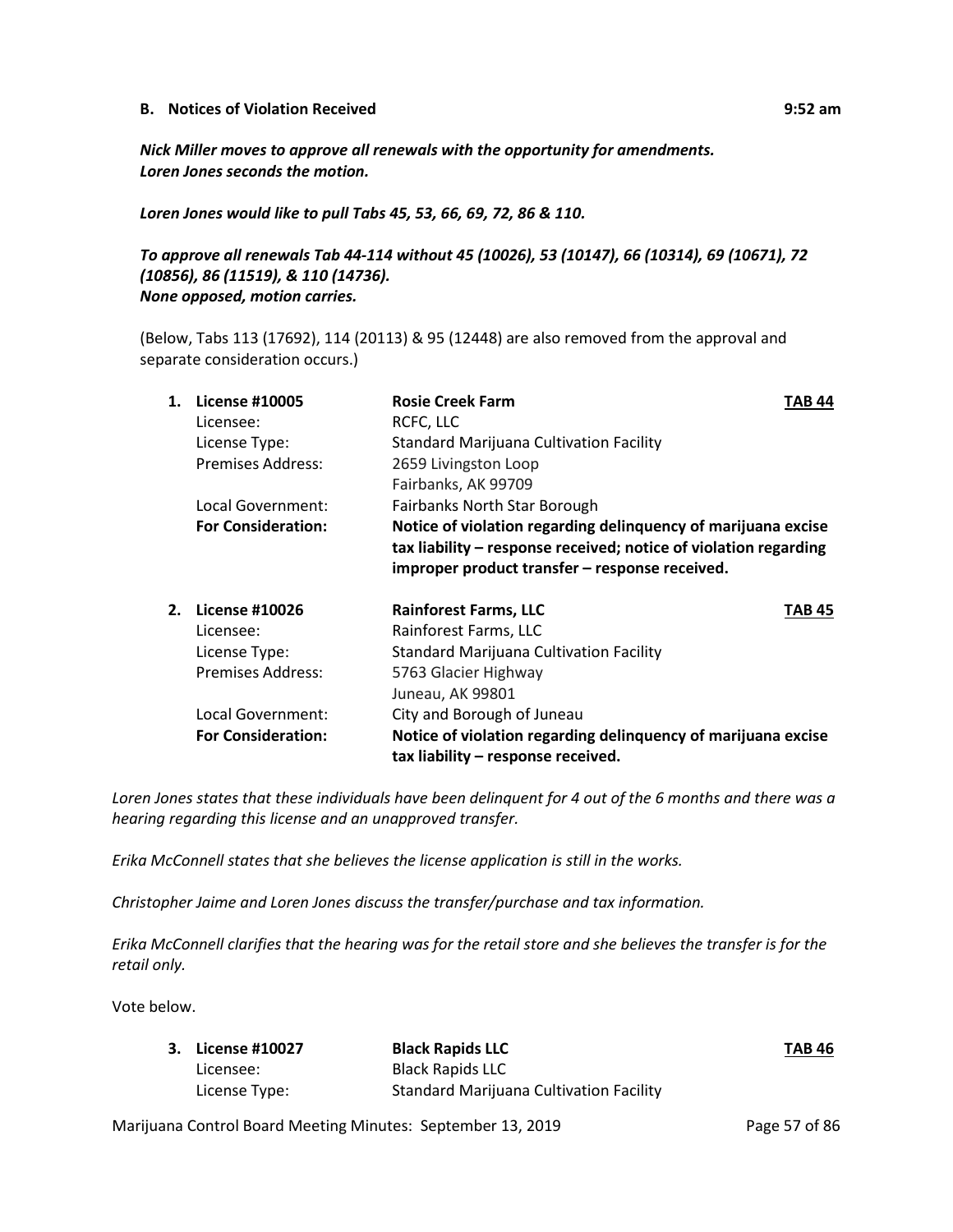|    | <b>Premises Address:</b>           | 721 Cloud Road                                                   |               |
|----|------------------------------------|------------------------------------------------------------------|---------------|
|    |                                    | North Pole, AK 99705                                             |               |
|    | Local Government:                  | Fairbanks North Star Borough                                     |               |
|    | <b>For Consideration:</b>          | Notice of violation regarding posting advertisements for         |               |
|    |                                    | marijuana on Facebook without the required warnings.             |               |
| 4. | <b>License #10037</b>              | <b>Arctic Herbery</b>                                            | <b>TAB 47</b> |
|    | Licensee:                          | 7107 Ventures, LLC                                               |               |
|    | License Type:                      | Retail Marijuana Store                                           |               |
|    | <b>Premises Address:</b>           | 7107 Arctic Boulevard                                            |               |
|    |                                    | Anchorage, AK 99518                                              |               |
|    | Local Government:                  | Municipality of Anchorage                                        |               |
|    | <b>For Consideration:</b>          | Notice of violation regarding a sample jar of marijuana being    |               |
|    |                                    | stolen (self-reported) - response received.                      |               |
| 5. | License #10043                     | <b>Alaskan Greenery</b>                                          | <b>TAB 48</b> |
|    | Licensee:                          | Michael R Liljedahl                                              |               |
|    | License Type:                      | Limited Marijuana Cultivation Facility                           |               |
|    | <b>Premises Address:</b>           | 3250 Richardson Highway                                          |               |
|    |                                    | Valdez, AK 99686                                                 |               |
|    | Local Government:                  | City of Valdez                                                   |               |
|    | <b>For Consideration:</b>          | Notice of violation regarding delinquency of marijuana excise    |               |
|    |                                    | tax liability - response received.                               |               |
| 6. | <b>License #10063</b>              | <b>Bob's Morning Bear Cultivation</b>                            | <b>TAB 49</b> |
|    | Licensee:                          | <b>Brennan J Norden</b>                                          |               |
|    | License Type:                      | Limited Marijuana Cultivation Facility                           |               |
|    | <b>Premises Address:</b>           | 21725 Evelyn May Street                                          |               |
|    |                                    | Kasilof, AK 99610                                                |               |
|    | Local Government:                  | Kenai Peninsula Borough                                          |               |
|    | <b>For Consideration:</b>          | Notice of violation regarding delinquency of marijuana excise    |               |
|    |                                    | tax liability - response received; notice of violation regarding |               |
|    |                                    | transportation/METRC entry - response received.                  |               |
| 7. | <b>License #10073</b>              | Alaskan Blooms, LLC                                              | <b>TAB 50</b> |
|    | Licensee:                          | Alaskan Blooms, LLC                                              |               |
|    |                                    |                                                                  |               |
|    | License Type:                      | <b>Standard Marijuana Cultivation Facility</b>                   |               |
|    | <b>Premises Address:</b>           | 2448 Arvilla Street, Buildings A, B, & C                         |               |
|    |                                    | Fairbanks, AK 99709                                              |               |
|    | Local Government:                  | Fairbanks North Star Borough                                     |               |
|    | <b>For Consideration:</b>          | Residency pending.                                               |               |
|    |                                    | Two notices of violation regarding delinquency of marijuana      |               |
|    |                                    | excise tax liability - one response received to April NOV.       |               |
| 8. | <b>License #10097</b>              | <b>Raspberry Roots</b>                                           | <b>TAB 51</b> |
|    | Licensee:                          | Raspberry Roots, LLC                                             |               |
|    | License Type:<br>Premises Address: | Retail Marijuana Store<br>501 Raspberry Road, Suite 101          |               |

Marijuana Control Board Meeting Minutes: September 13, 2019 Page 58 of 86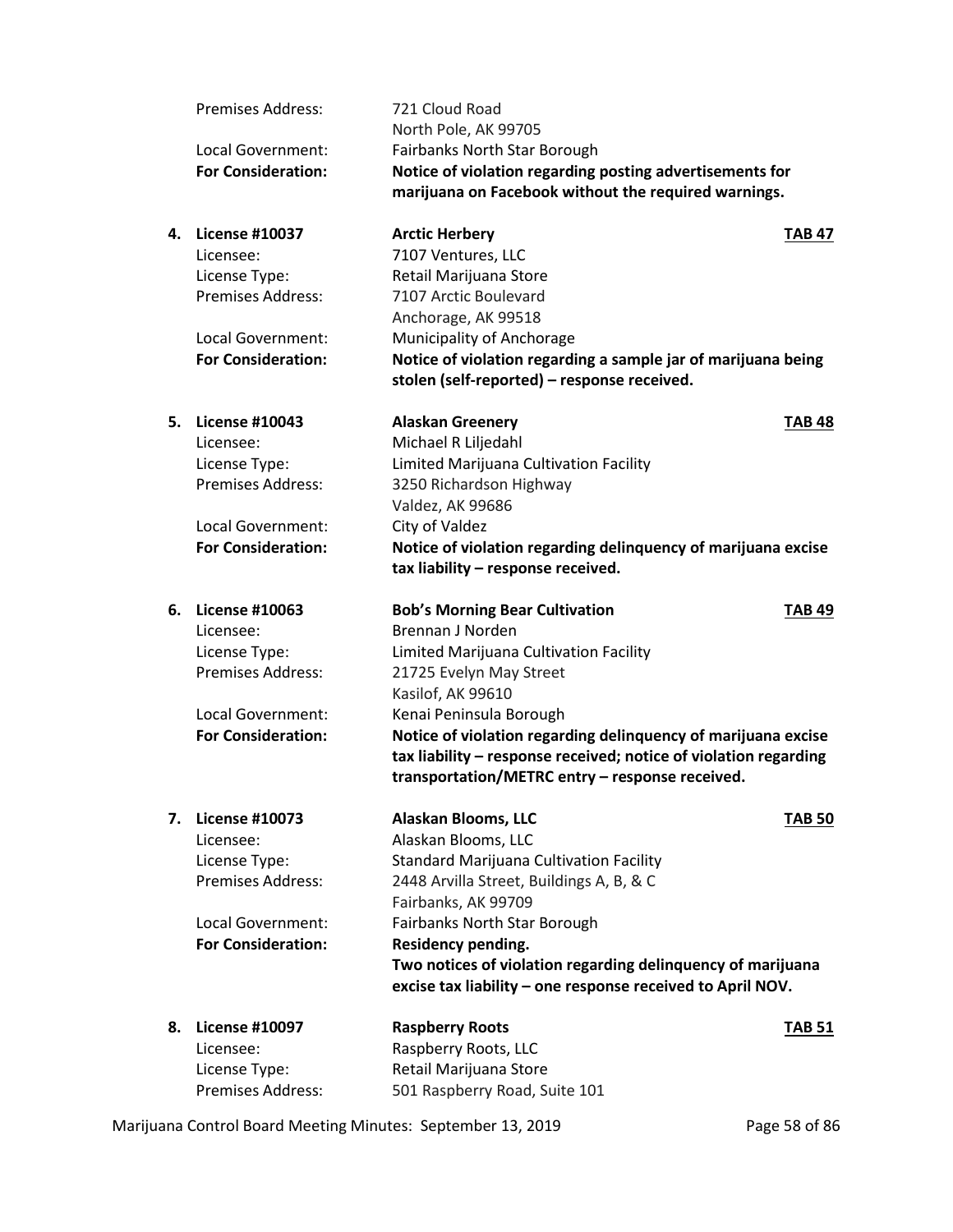|    | Local Government:<br><b>For Consideration:</b> | Municipality of Anchorage<br>Notice of violation regarding posting marijuana advertisements<br>on social media without the required warning statements -<br>response received. |               |
|----|------------------------------------------------|--------------------------------------------------------------------------------------------------------------------------------------------------------------------------------|---------------|
| 9. | <b>License #10122</b>                          | <b>Stoney Creek Growers, LLC</b>                                                                                                                                               | <b>TAB 52</b> |
|    | Licensee:                                      | <b>Stoney Creek Growers, LLC</b>                                                                                                                                               |               |
|    | License Type:                                  | Limited Marijuana Cultivation Facility                                                                                                                                         |               |
|    | <b>Premises Address:</b>                       | 33485 Vinewood Lane                                                                                                                                                            |               |
|    |                                                | Seward, AK 99664                                                                                                                                                               |               |
|    | Local Government:                              | Kenai Peninsula Borough                                                                                                                                                        |               |
|    | <b>For Consideration:</b>                      | Two notices of violation regarding delinquency of marijuana<br>excise tax liability - response received with renewal.                                                          |               |
|    | 10. License #10147                             | <b>Permafrost Distributors</b>                                                                                                                                                 | <b>TAB 53</b> |
|    | Licensee:                                      | Chase R Griffith                                                                                                                                                               |               |
|    | License Type:                                  | Limited Marijuana Cultivation Facility                                                                                                                                         |               |
|    | <b>Premises Address:</b>                       | 54200 Leonard Drive                                                                                                                                                            |               |
|    |                                                | Nikiski, AK 99611                                                                                                                                                              |               |
|    | Local Government:                              | Kenai Peninsula Borough                                                                                                                                                        |               |
|    | <b>For Consideration:</b>                      | Two notices of violation regarding delinquency of marijuana<br>excise tax liability - response received.                                                                       |               |

*53 & 86 considered at this time. Chase Griffith states that they are either payed or on a payment plan. About this time last year he had a similar situation. 10147 is current and the other one is on a payment plan.* 

*Chair entertains motion to reconsider Tabs 113, 114 and 95.*

*Bruce Schulte moves to reconsider board action on licenses 113 (17692), 114 (20113) and 95 (12448). Nick Miller seconds the motion.*

They will be considered in order.

*Bruce Schulte moves to approve Tabs 53 (10147) & 86 (11519). Loren Jones seconds the motion. None opposed, motion carries.* 

*Loren Jones moves to approve renewal of 10026 Tab 45. Nick Miller seconds the motion. None opposed, motion carries.*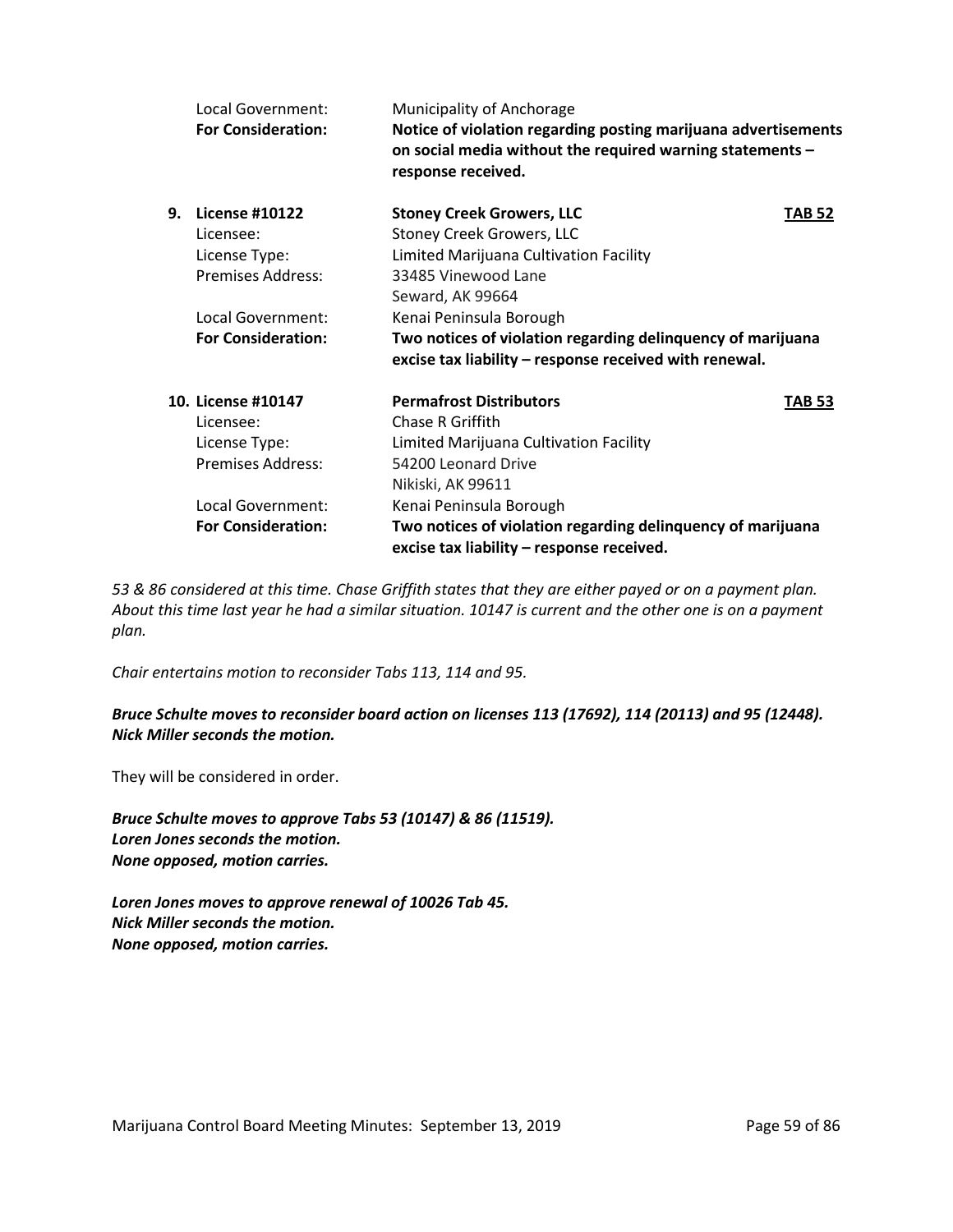| 11. License #10161        | <b>The Frost Frontier</b>                                                   | <b>TAB 54</b> |
|---------------------------|-----------------------------------------------------------------------------|---------------|
| Licensee:                 | The Frost Frontier, LLC                                                     |               |
| License Type:             | <b>Standard Marijuana Cultivation Facility</b>                              |               |
| <b>Premises Address:</b>  | 8535 Dimond D Circle, Unit C                                                |               |
|                           | Anchorage, AK 99515                                                         |               |
| Local Government:         | Municipality of Anchorage                                                   |               |
| <b>For Consideration:</b> | Three notices of violation regarding odor complaints - response             |               |
|                           | received.                                                                   |               |
| 12. License #10163        | <b>The 420</b>                                                              | <b>TAB 55</b> |
| Licensee:                 | Susan J Burrell                                                             |               |
| License Type:             | Retail Marijuana Store                                                      |               |
| <b>Premises Address:</b>  | 307 N. Nordic Drive                                                         |               |
|                           | Petersburg, AK 99833                                                        |               |
| Local Government:         | Petersburg Borough                                                          |               |
| <b>For Consideration:</b> | Notice of violation regarding omitting the warning statements               |               |
|                           | from an advertisement - response received.                                  |               |
| 13. License #10165        | <b>Good LLC</b>                                                             | <b>TAB 56</b> |
| Licensee:                 | Good LLC                                                                    |               |
| License Type:             | Marijuana Product Manufacturing Facility                                    |               |
| Premises Address:         | 1949 Frank Avenue                                                           |               |
|                           | Fairbanks, AK 99701                                                         |               |
| Local Government:         | Fairbanks North Star Borough                                                |               |
| <b>For Consideration:</b> | Notice of violation regarding transportation of marijuana                   |               |
|                           | products and packaging - no response received.                              |               |
| 14. License #10166        | <b>Good LLC</b>                                                             | <b>TAB 57</b> |
| Licensee:                 | Good LLC                                                                    |               |
| License Type:             | Standard Marijuana Cultivation Facility                                     |               |
| <b>Premises Address:</b>  | 1949 Frank Avenue                                                           |               |
|                           | Fairbanks, AK 99701                                                         |               |
| Local Government:         | Fairbanks North Star Borough                                                |               |
| <b>For Consideration:</b> | Notice of violation regarding an odor complaint - no response               |               |
|                           | received; notice of violation regarding an error made when                  |               |
|                           | manifesting a transport in METRC (self-reported) - no response<br>received. |               |
| 15. License #10174        | Parallel 64 LLC                                                             | <b>TAB 58</b> |
| Licensee:                 | Parallel 64 LLC                                                             |               |
| License Type:             | <b>Standard Marijuana Cultivation Facility</b>                              |               |
| <b>Premises Address:</b>  | 2128 N Post Road                                                            |               |
|                           | Anchorage, AK 99504                                                         |               |
| Local Government:         | Municipality of Anchorage                                                   |               |
| <b>For Consideration:</b> | Notice of violation regarding transport of marijuana in checked             |               |
|                           | baggage on an airplane and labeling of package - response<br>received.      |               |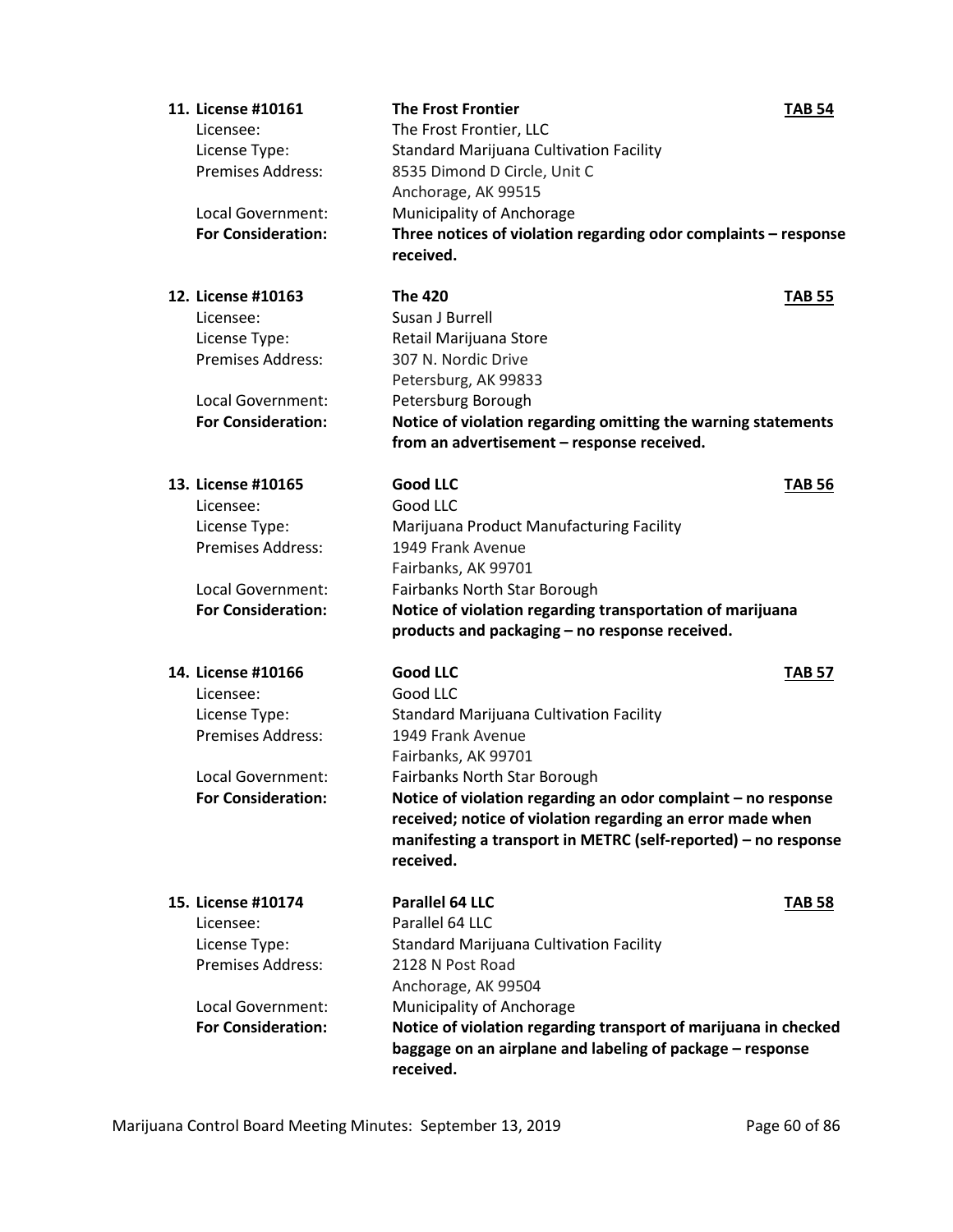| 16. License #10201<br>Licensee:<br>License Type:<br><b>Premises Address:</b><br>Local Government:<br><b>For Consideration:</b> | <b>Happy Cannabis</b><br>Kelsey J Martinsen; Sarinee Nuamnui<br><b>Standard Marijuana Cultivation Facility</b><br>225 South Front Street<br>Wrangell, AK 99929<br>City and Borough of Wrangell<br>Two notices of violation regarding delinquency of marijuana<br>excise tax liability - response received with renewal.                                                                                                                                           | <b>TAB 59</b> |
|--------------------------------------------------------------------------------------------------------------------------------|-------------------------------------------------------------------------------------------------------------------------------------------------------------------------------------------------------------------------------------------------------------------------------------------------------------------------------------------------------------------------------------------------------------------------------------------------------------------|---------------|
| 17. License #10236<br>Licensee:<br>License Type:<br><b>Premises Address:</b><br>Local Government:<br><b>For Consideration:</b> | Cannabaska<br>AlaskaSense, LLC<br>Retail Marijuana Store<br>521 W. Tudor Road, Unit 201<br>Anchorage, AK 99503<br>Municipality of Anchorage<br>Notice of violation regarding improper METRC tracking - no<br>response received; notice of violation regarding selling<br>untested marijuana to the public (self-reported) - response<br>received.                                                                                                                 | <b>TAB 60</b> |
| 18. License #10237<br>Licensee:<br>License Type:<br>Premises Address:<br>Local Government:<br><b>For Consideration:</b>        | AlaskaSense, LLC<br>AlaskaSense, LLC<br><b>Standard Marijuana Cultivation Facility</b><br>521 W. Tudor Road, Unit 202<br>Anchorage, AK 99503<br>Municipality of Anchorage<br>Notice of violation regarding transfer of untested marijuana to<br>a retail store (self-reported) - response received; two notices of<br>violation regarding METRC errors - no response received; three<br>notices of violation regarding odor complaints - no response<br>received. | <b>TAB 61</b> |
| 19. License #10248<br>Licensee:<br>License Type:<br><b>Premises Address:</b><br>Local Government:<br><b>For Consideration:</b> | <b>Isidore</b><br>Isidore, LLC<br><b>Standard Marijuana Cultivation Facility</b><br>5200 A Street, Suite 100<br>Anchorage, AK 99518<br>Municipality of Anchorage<br>Notice of violation regarding an unapproved transfer of<br>controlling interest in the license - response received.                                                                                                                                                                           | <b>TAB 62</b> |
| 20. License #10299:<br>Licensee:<br>License Type:<br><b>Premises Address:</b><br>Local Government:                             | R.C. Tinderbox, LLC<br>R.C. Tinderbox, LLC<br><b>Standard Marijuana Cultivation Facility</b><br>7801 King Street<br>Anchorage, AK 99518<br>Municipality of Anchorage                                                                                                                                                                                                                                                                                              | <b>TAB 63</b> |

Marijuana Control Board Meeting Minutes: September 13, 2019 Page 61 of 86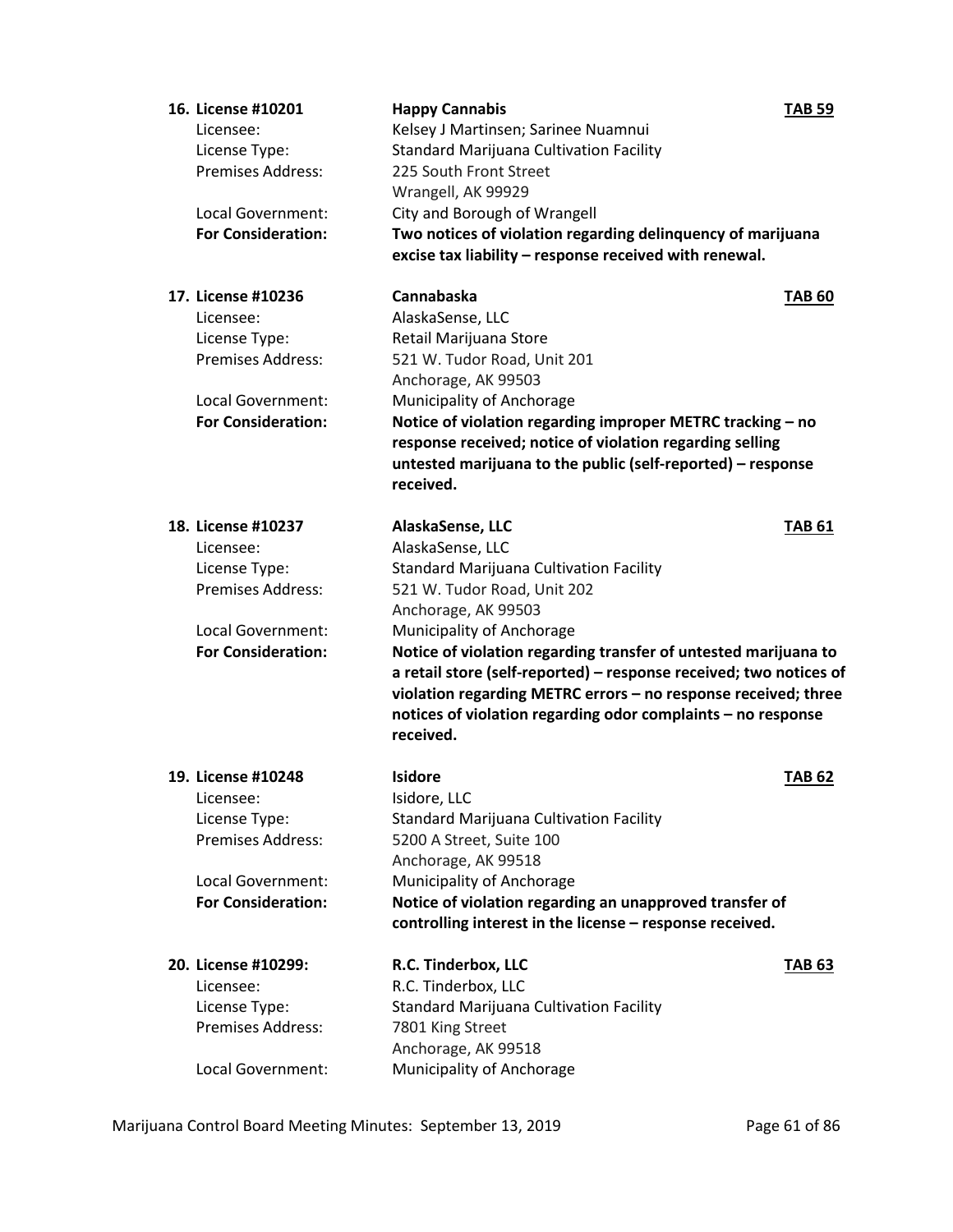| <b>For Consideration:</b> | Two notices of violation regarding delinquency of marijuana<br>excise tax liability - response received. |               |
|---------------------------|----------------------------------------------------------------------------------------------------------|---------------|
| 21. License #10302        | The House of Green                                                                                       | <b>TAB 64</b> |
| Licensee:                 | BAM Greeneries, Inc.                                                                                     |               |
| License Type:             | Retail Marijuana Store                                                                                   |               |
| <b>Premises Address:</b>  | 3105 Minnesota Drive, Upper Level<br>Anchorage, AK 99503                                                 |               |
| Local Government:         | Municipality of Anchorage                                                                                |               |
| <b>For Consideration:</b> | Notice of violation regarding the marijuana inventory tracking                                           |               |
|                           | system - response received.                                                                              |               |
| 22. License #10308        | <b>Greendreams Cultivation</b>                                                                           | <b>TAB 65</b> |
| Licensee:                 | Birchie J Walter; Tammy L Walter; Steve Baskin                                                           |               |
| License Type:             | Limited Marijuana Cultivation Facility                                                                   |               |
| <b>Premises Address:</b>  | 680 Winch Road                                                                                           |               |
|                           | Fairbanks, AK 99712                                                                                      |               |
| Local Government:         | Fairbanks North Star Borough                                                                             |               |
| <b>For Consideration:</b> | Notice of violation regarding delinquency of marijuana excise                                            |               |
|                           | tax liability - response received.                                                                       |               |
| 23. License #10314        | Alaskan Blooms, LLC                                                                                      | <b>TAB 66</b> |
| Licensee:                 | Alaskan Blooms, LLC                                                                                      |               |
| License Type:             | Retail Marijuana Store                                                                                   |               |
| <b>Premises Address:</b>  | 2443 Arvilla Street                                                                                      |               |
|                           | Fairbanks, AK 99709                                                                                      |               |
| Local Government:         | Fairbanks North Star Borough                                                                             |               |
| <b>For Consideration:</b> | Residency pending.                                                                                       |               |
|                           | Notice of violation regarding an advertisement about selling                                             |               |
|                           | marijuana or marijuana product in a quantity exceeding the                                               |               |
|                           | daily limit - response received.                                                                         |               |

*Applicant states that this NOV was addressed at the July meeting and the NOV was why the board discussed the totals allowed. Essentially the NOV was dismissed because a gray area was created by the language. The licensee responded and the matter was addressed at the July meeting.*

*Loren Jones states that he assumes that this is a retail, and that the delinquent taxes for the other license, and asks for more information on the taxes.*

*Karen Lowery is present via phone. She states that they have satisfied a payment plan and are current on the matter.* 

*Bruce Schulte moves to approve with delegation. Loren Jones seconds the motion. None opposed, motion carries.*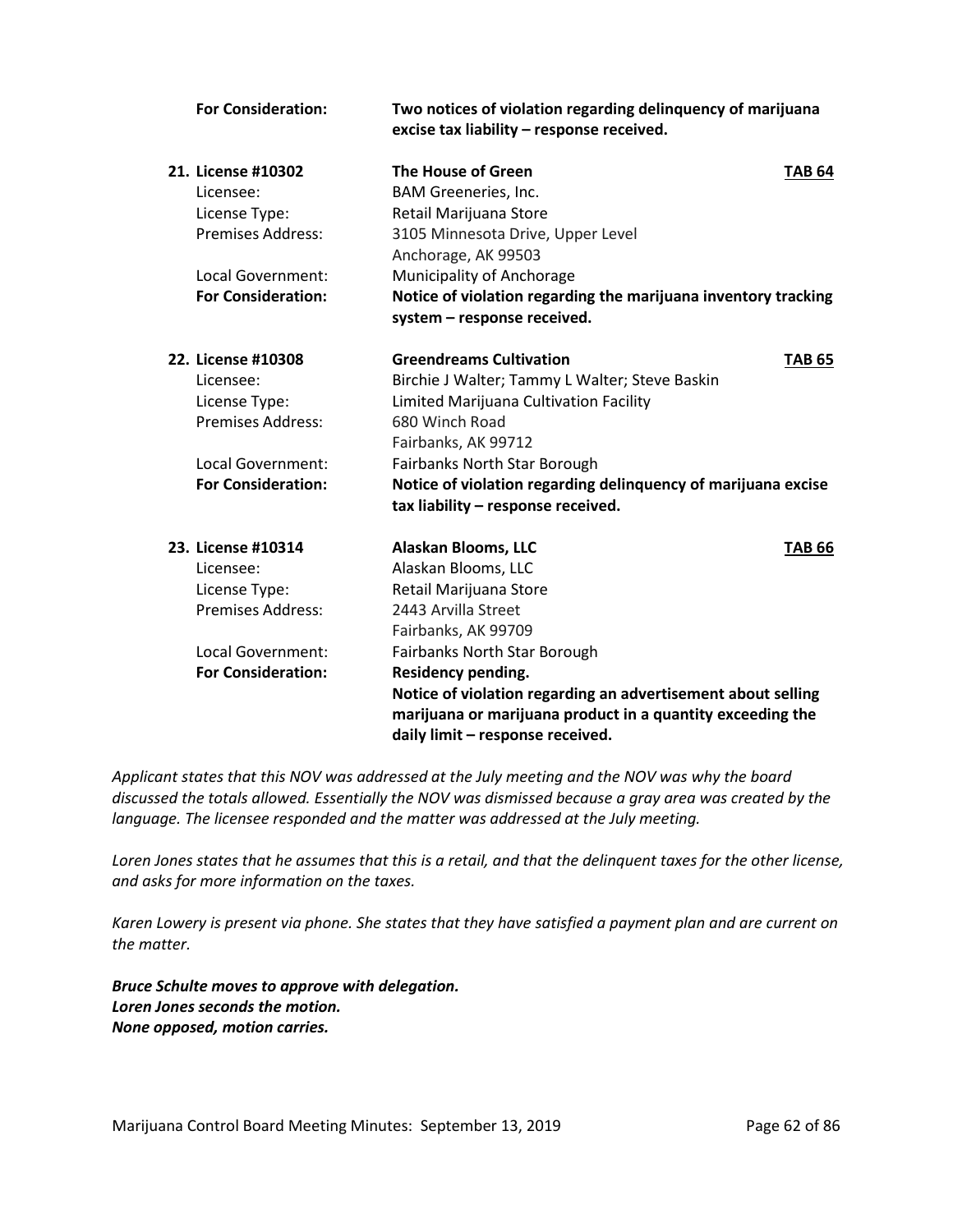| 24. License #10481        | <b>Goldhill Gardens</b>                                                                                                                                          | <b>TAB 67</b> |
|---------------------------|------------------------------------------------------------------------------------------------------------------------------------------------------------------|---------------|
| Licensee:                 | Robert M Mikol                                                                                                                                                   |               |
| License Type:             | <b>Standard Marijuana Cultivation Facility</b>                                                                                                                   |               |
| <b>Premises Address:</b>  | 2941 "C" Goldhill Road                                                                                                                                           |               |
|                           | Fairbanks, AK 99709                                                                                                                                              |               |
| Local Government:         | Fairbanks North Star Borough                                                                                                                                     |               |
| <b>For Consideration:</b> | Notice of violation regarding delinquency of marijuana excise                                                                                                    |               |
|                           | tax liability - response received with renewal.                                                                                                                  |               |
| 25. License #10592        | <b>Alaska Cannabis Cultivators</b>                                                                                                                               | <b>TAB 68</b> |
| Licensee:                 | Branden Roybal                                                                                                                                                   |               |
| License Type:             | <b>Standard Marijuana Cultivation Facility</b>                                                                                                                   |               |
| <b>Premises Address:</b>  | 3665 Worrell Avenue                                                                                                                                              |               |
|                           | Fairbanks, AK 99701                                                                                                                                              |               |
| Local Government:         | Fairbanks North Star Borough                                                                                                                                     |               |
| <b>For Consideration:</b> | Two notices of violation regarding delinquency of marijuana                                                                                                      |               |
|                           | excise tax liability - no response received; one notice of                                                                                                       |               |
|                           | violation regarding transportation - response received.                                                                                                          |               |
| 26. License #10671        | Alaska Cannabis Exchange, LLC                                                                                                                                    | <b>TAB 69</b> |
| Licensee:                 | Alaska Cannabis Exchange, LLC                                                                                                                                    |               |
| License Type:             | <b>Standard Marijuana Cultivation Facility</b>                                                                                                                   |               |
| <b>Premises Address:</b>  | 1805 & 1807 West 47 <sup>th</sup> Avenue                                                                                                                         |               |
|                           | Anchorage, AK 99503                                                                                                                                              |               |
| Local Government:         | Municipality of Anchorage                                                                                                                                        |               |
| <b>For Consideration:</b> | Three notices of violation regarding odor complaints - response<br>received; one notice of violation regarding delinquency of<br>marijuana excise tax liability. |               |

*Aaron Ralph is present via phone and answers board questions regarding the complaints. He states that the carbon being used requires a learning curve, and explains that the odor complaints occur during harvest time and that they don't always smell the odor before the NOV is issued but that they do try to replace filters if it gets smelly. The applicant has been working to try to determine which type of filter is more useful. He discusses the taxes and states that he has only been delinquent on taxes based on an error that was made and he's only owed approximately \$210 in taxes. He discusses the amount of tax liability being a consideration.* 

*Bruce Schulte states that these filters can be really effective until they are not. He asks if there is now a schedule for filter replacement.* 

*The applicant states that he does but that the factors can change substantially and filters can be okay for 4-6 months.* 

*Bruce Schulte moves to approve with delegation. Loren Jones seconds the motion. None opposed, motion carries.*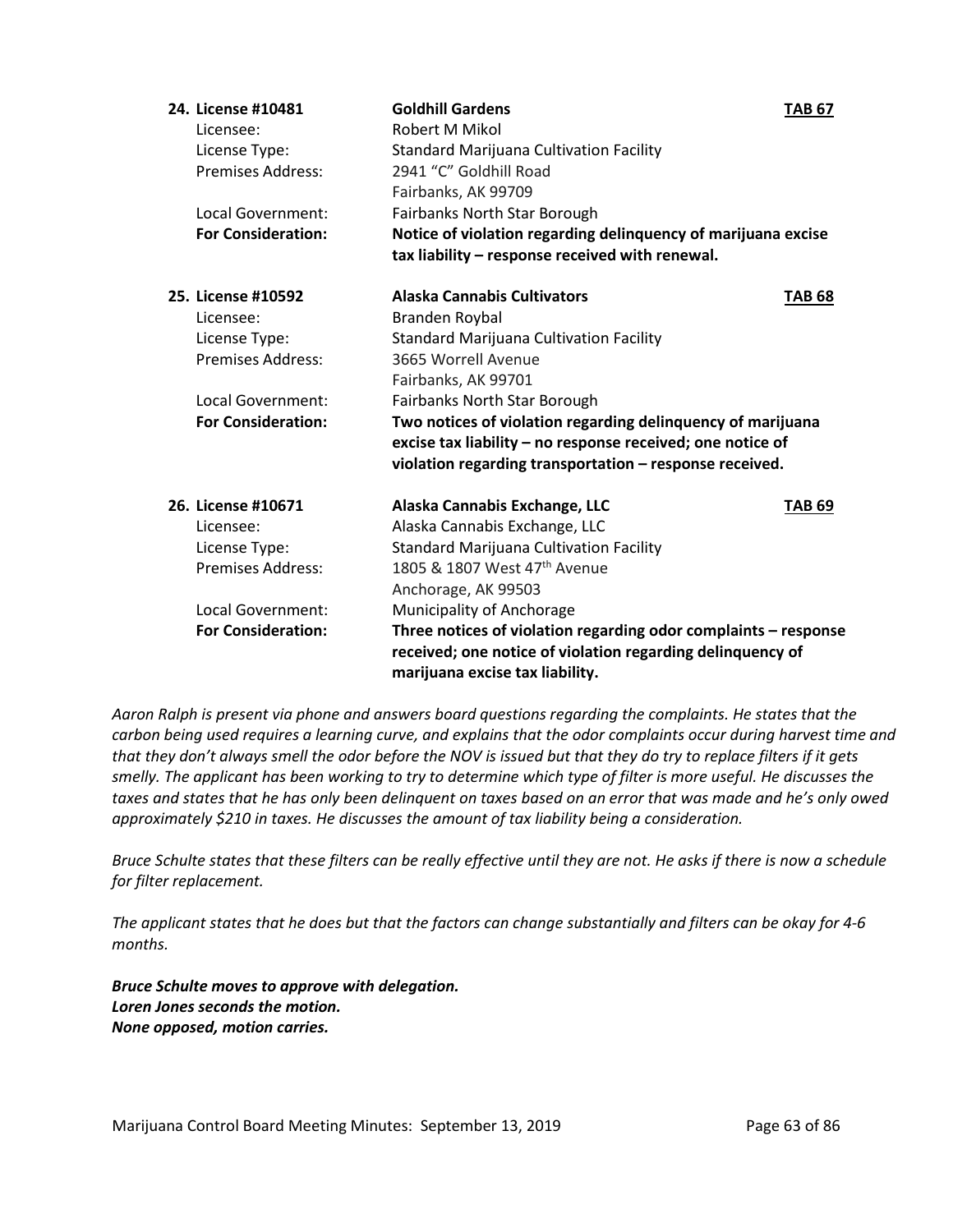| 27. License #10747:       | <b>Great Northern Cultivation, Inc.</b>                                                                                                                                                                                                                                                                                                                                   | <b>TAB 70</b> |
|---------------------------|---------------------------------------------------------------------------------------------------------------------------------------------------------------------------------------------------------------------------------------------------------------------------------------------------------------------------------------------------------------------------|---------------|
| Licensee:                 | Great Northern Cultivation, Inc.                                                                                                                                                                                                                                                                                                                                          |               |
| License Type:             | <b>Standard Marijuana Cultivation Facility</b>                                                                                                                                                                                                                                                                                                                            |               |
| <b>Premises Address:</b>  | 2341 Cinnabar Loop                                                                                                                                                                                                                                                                                                                                                        |               |
|                           | Anchorage, AK 99507                                                                                                                                                                                                                                                                                                                                                       |               |
| Local Government:         | Municipality of Anchorage                                                                                                                                                                                                                                                                                                                                                 |               |
| <b>For Consideration:</b> | Notice of violation regarding odor complaints - response<br>received.                                                                                                                                                                                                                                                                                                     |               |
| 28. License #10799        | <b>Calm N Collective</b>                                                                                                                                                                                                                                                                                                                                                  | <b>TAB 71</b> |
| Licensee:                 | Calm N Collective LLC                                                                                                                                                                                                                                                                                                                                                     |               |
| License Type:             | <b>Standard Marijuana Cultivation Facility</b>                                                                                                                                                                                                                                                                                                                            |               |
| <b>Premises Address:</b>  | 13886 W. Parks Highway                                                                                                                                                                                                                                                                                                                                                    |               |
|                           | Houston, AK 99694-0085                                                                                                                                                                                                                                                                                                                                                    |               |
| Local Government:         | City of Houston, Matanuska Susitna Borough                                                                                                                                                                                                                                                                                                                                |               |
| <b>For Consideration:</b> | Notice of violation regarding delinquency of marijuana excise<br>tax liability - response received; notice of violation regarding<br>discrepancies in METRC plant count vs. what was on site and an<br>employee not having a handler permit in their possession -<br>response received; notice of violation regarding health and<br>safety standards - response received. |               |
| 29. License #10856        | <b>Raspberry Roots, LLC</b>                                                                                                                                                                                                                                                                                                                                               | <b>TAB 72</b> |
| Licensee:                 | Raspberry Roots                                                                                                                                                                                                                                                                                                                                                           |               |
| License Type:             | Marijuana Product Manufacturing Facility                                                                                                                                                                                                                                                                                                                                  |               |
| <b>Premises Address:</b>  | 501 Raspberry Road, Suite 102                                                                                                                                                                                                                                                                                                                                             |               |
|                           | Anchorage, AK 99501                                                                                                                                                                                                                                                                                                                                                       |               |
| Local Government:         | Municipality of Anchorage                                                                                                                                                                                                                                                                                                                                                 |               |
| <b>For Consideration:</b> | Notice of violation regarding unauthorized virtual transfers in                                                                                                                                                                                                                                                                                                           |               |
|                           | METRC (self-reported) - response received.                                                                                                                                                                                                                                                                                                                                |               |

*Loren Jones asks if this is the issue that was dealt with on Tab 26. (It is not) Jana Weltzin, counsel is present.* 

*Mark Springer discusses the virtual transfer issue with the Director.* 

*Jana Weltzin points out that this was a self-reported violation.*

*Bruce Schulte asks about what actually happened.* 

*Erika McConnell states that product was transferred with the wrong unit of measurement, therefore they had to retransfer and that METRC should match what actually happened. The board discusses what happened and what should have happened and what occurred.* 

*Erika McConnell clarifies to Bruce Schulte that the statute discusses what type of license can transfer product. She explains the "backflow" necessity and how it's used.* 

#### *Loren Jones moves to approve with delegation.*

Marijuana Control Board Meeting Minutes: September 13, 2019 Page 64 of 86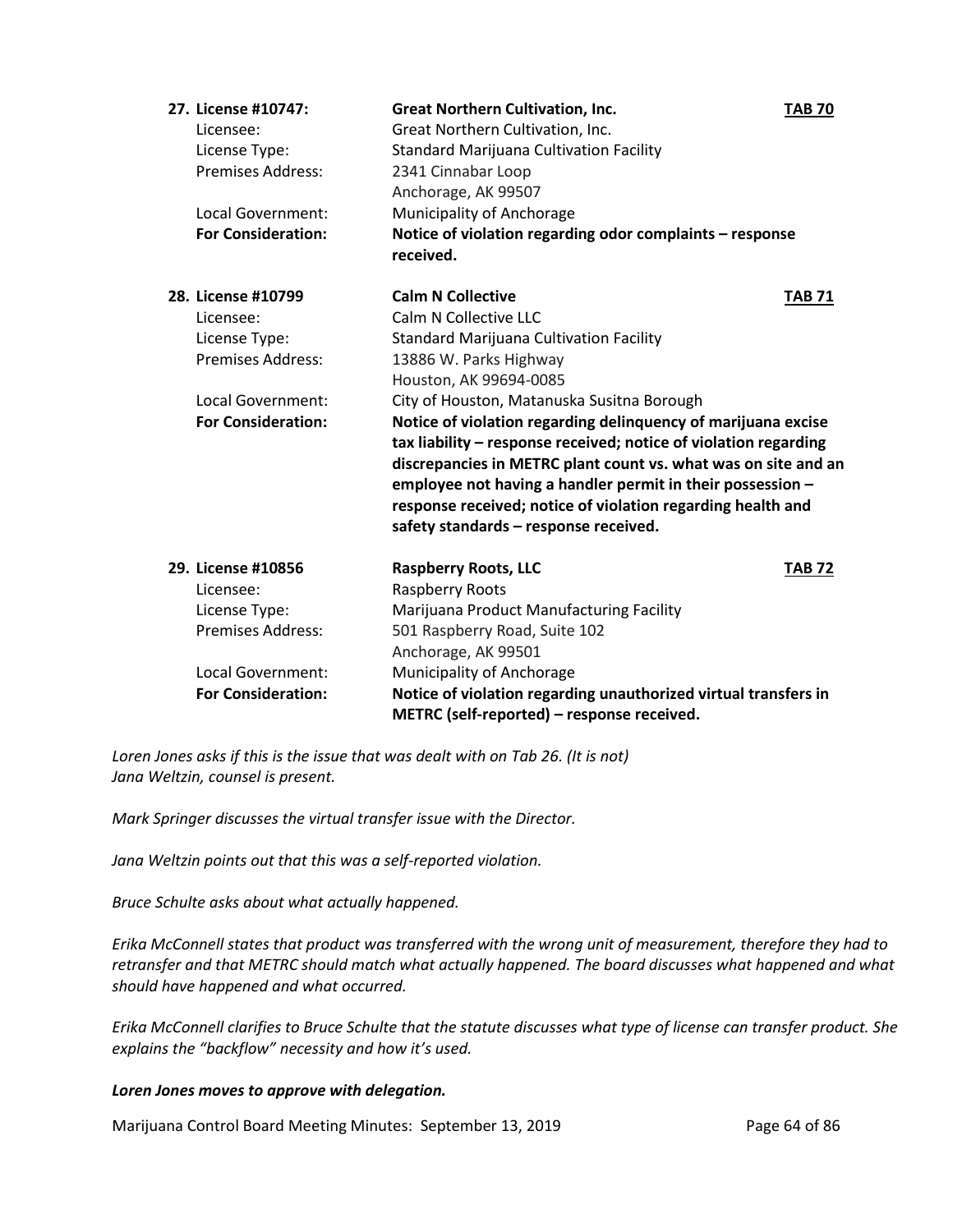# *Bruce Schulte seconds the motion. None opposed, motion carries.*

| 30. License #10865        | <b>AK Rime</b>                                                 | <b>TAB 73</b> |
|---------------------------|----------------------------------------------------------------|---------------|
| Licensee:                 | AK Rime, LLC                                                   |               |
| License Type:             | Marijuana Product Manufacturing Facility                       |               |
| <b>Premises Address:</b>  | 5200 A Street, Suite 101                                       |               |
|                           | Anchorage, AK 99518                                            |               |
| Local Government:         | Municipality of Anchorage                                      |               |
| <b>For Consideration:</b> | Notice of violation regarding an unapproved transfer of        |               |
|                           | controlling interest of the license - response received.       |               |
| 31. License #10866        | <b>AK Frost</b>                                                | <b>TAB 74</b> |
| Licensee:                 | AK Frost, LLC                                                  |               |
| License Type:             | Retail Marijuana Store                                         |               |
| <b>Premises Address:</b>  | 5200 A Street, Suite 102                                       |               |
|                           | Anchorage, AK 99518                                            |               |
| Local Government:         | Municipality of Anchorage                                      |               |
| <b>For Consideration:</b> | Notice of violation regarding an unapproved transfer of        |               |
|                           | controlling interest of the license - response received.       |               |
| 32. License #10873        | <b>The Stoney Moose</b>                                        | <b>TAB 75</b> |
| Licensee:                 | E & M Holdings, LLC                                            |               |
| License Type:             | Retail Marijuana Store                                         |               |
| <b>Premises Address:</b>  | 127 Stedman Street                                             |               |
|                           | Ketchikan, AK 99901                                            |               |
| Local Government:         | City of Ketchikan, Ketchikan Gateway Borough                   |               |
| <b>For Consideration:</b> | Two notices of violation regarding METRC errors (one self-     |               |
|                           | reported) - one response received; one notice of violation     |               |
|                           | regarding advertising (self-reported) - response received with |               |
|                           | renewal.                                                       |               |
| 33. License #10883        | <b>Rainforest Cannabis</b>                                     | <b>TAB 76</b> |
| Licensee:                 | Gary Croy; Lorraine Kolanko; Jason Kolanko                     |               |
| License Type:             | Retail Marijuana Store                                         |               |
| <b>Premises Address:</b>  | 726 Water Street                                               |               |
|                           | Ketchikan, AK 99901                                            |               |
| Local Government:         | City of Ketchikan, Ketchikan Gateway Borough                   |               |
| <b>For Consideration:</b> | Notice of violation regarding a package of marijuana not being |               |
|                           | tracked in METRC during transfer - response received.          |               |
| 34. License #10958        | <b>Green Life Supply LLC</b>                                   | <b>TAB 77</b> |
| Licensee:                 | Green Life Supply, LLC                                         |               |
| License Type:             | <b>Standard Marijuana Cultivation Facility</b>                 |               |
| <b>Premises Address:</b>  | 511 30 <sup>th</sup> Avenue                                    |               |
|                           | Fairbanks, AK 99701                                            |               |
| Local Government:         | City of Fairbanks, Fairbanks North Star Borough                |               |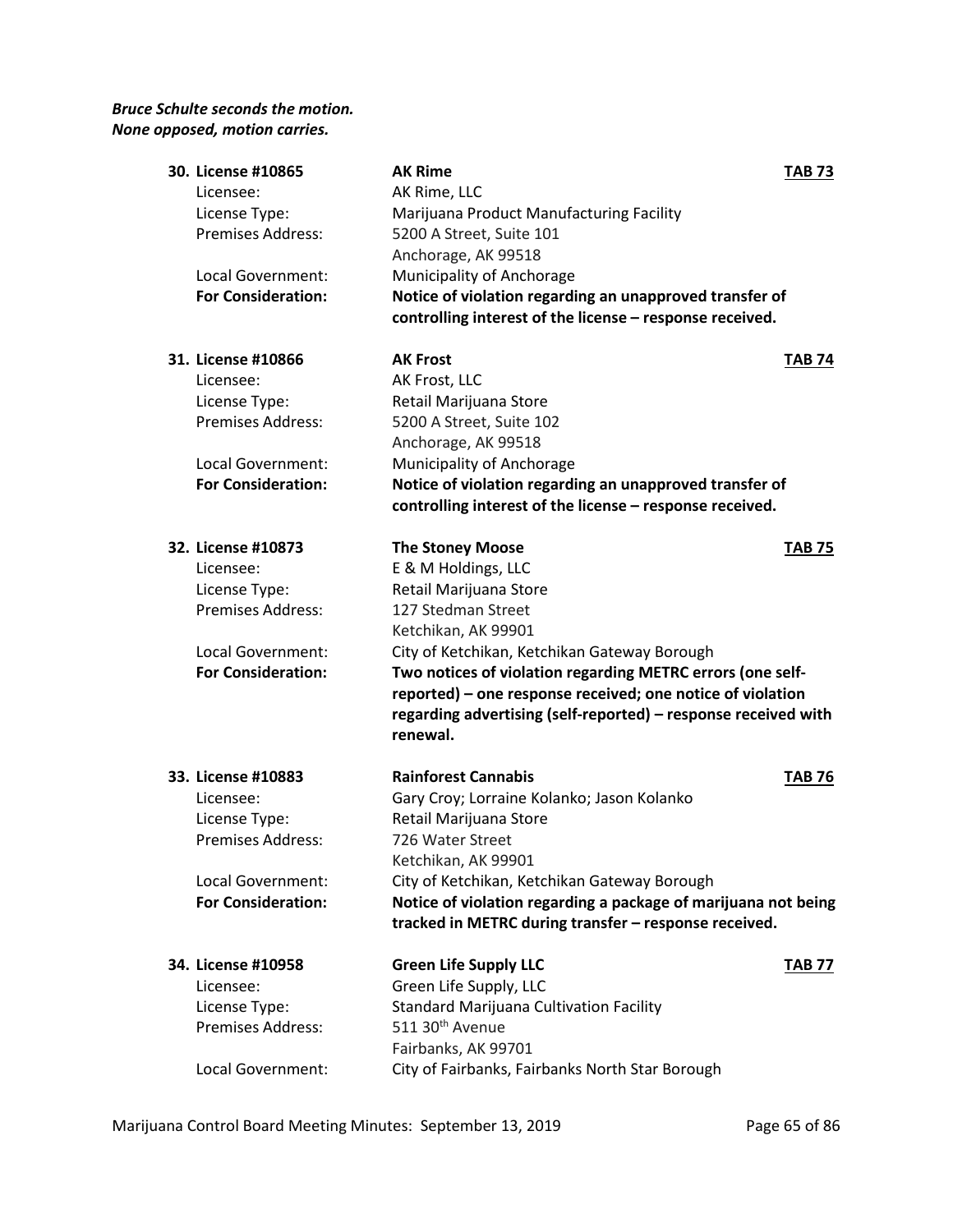| <b>For Consideration:</b> | Notice of violation regarding delinquency of marijuana excise<br>tax liability - response received. |               |
|---------------------------|-----------------------------------------------------------------------------------------------------|---------------|
| 35. License #10959        | Green Go, LLC                                                                                       | <b>TAB 78</b> |
| Licensee:                 | Green Go, LLC                                                                                       |               |
| License Type:             | <b>Standard Marijuana Cultivation Facility</b>                                                      |               |
| Premises Address:         | 101 Post Road                                                                                       |               |
|                           | Anchorage, AK 99501                                                                                 |               |
| Local Government:         | Municipality of Anchorage                                                                           |               |
| <b>For Consideration:</b> | Three notices of violation regarding odor complaints - two                                          |               |
|                           | responses received.                                                                                 |               |
| 36. License #10975        | <b>Satori</b>                                                                                       | <b>TAB 79</b> |
| Licensee:                 | Baker Industries, LLC                                                                               |               |
| License Type:             | Retail Marijuana Store                                                                              |               |
| Premises Address:         | 221 East 5 <sup>th</sup> Avenue                                                                     |               |
|                           | Anchorage, AK 99501                                                                                 |               |
| Local Government:         | Municipality of Anchorage                                                                           |               |
| <b>For Consideration:</b> | Residency pending.                                                                                  |               |
|                           | Notice of violation regarding licensed premises alternation -                                       |               |
|                           | response received; notice of violation regarding failure to check<br>ID - response received.        |               |
|                           |                                                                                                     |               |
| 37. License #11031        | <b>Green Degree</b>                                                                                 | <b>TAB 80</b> |
| Licensee:                 | Kerby's Corporation                                                                                 |               |
| License Type:             | Retail Marijuana Store                                                                              |               |
| <b>Premises Address:</b>  | 2301 South Knik-Goose Bay Road #1B                                                                  |               |
|                           | Wasilla, AK 99654                                                                                   |               |
| Local Government:         | Matanuska-Susitna Borough                                                                           |               |
| <b>For Consideration:</b> | Notice of violation regarding advertisement of marijuana on                                         |               |
|                           | social media without required warnings - response received.                                         |               |
| 38. License #11138        | Fat Tops, LLC                                                                                       | <b>TAB 81</b> |
| Licensee:                 | Fat Tops, LLC                                                                                       |               |
| License Type:             | <b>Standard Marijuana Cultivation Facility</b>                                                      |               |
| <b>Premises Address:</b>  | 36380 Murray Lane                                                                                   |               |
|                           | Soldotna, AK 99669                                                                                  |               |
| Local Government:         | Kenai Peninsula Borough                                                                             |               |
| <b>For Consideration:</b> | Notice of violation regarding delinquency of marijuana excise                                       |               |
|                           | tax liability - response received.                                                                  |               |
| 39. License #11140        | Fat Tops, LLC                                                                                       | <b>TAB 82</b> |
| Licensee:                 | Fat Tops, LLC                                                                                       |               |
| License Type:             | Retail Marijuana Store                                                                              |               |
| Premises Address:         | 36380 Murray Lane                                                                                   |               |
|                           | Soldotna, AK 99669                                                                                  |               |
| Local Government:         | Kenai Peninsula Borough                                                                             |               |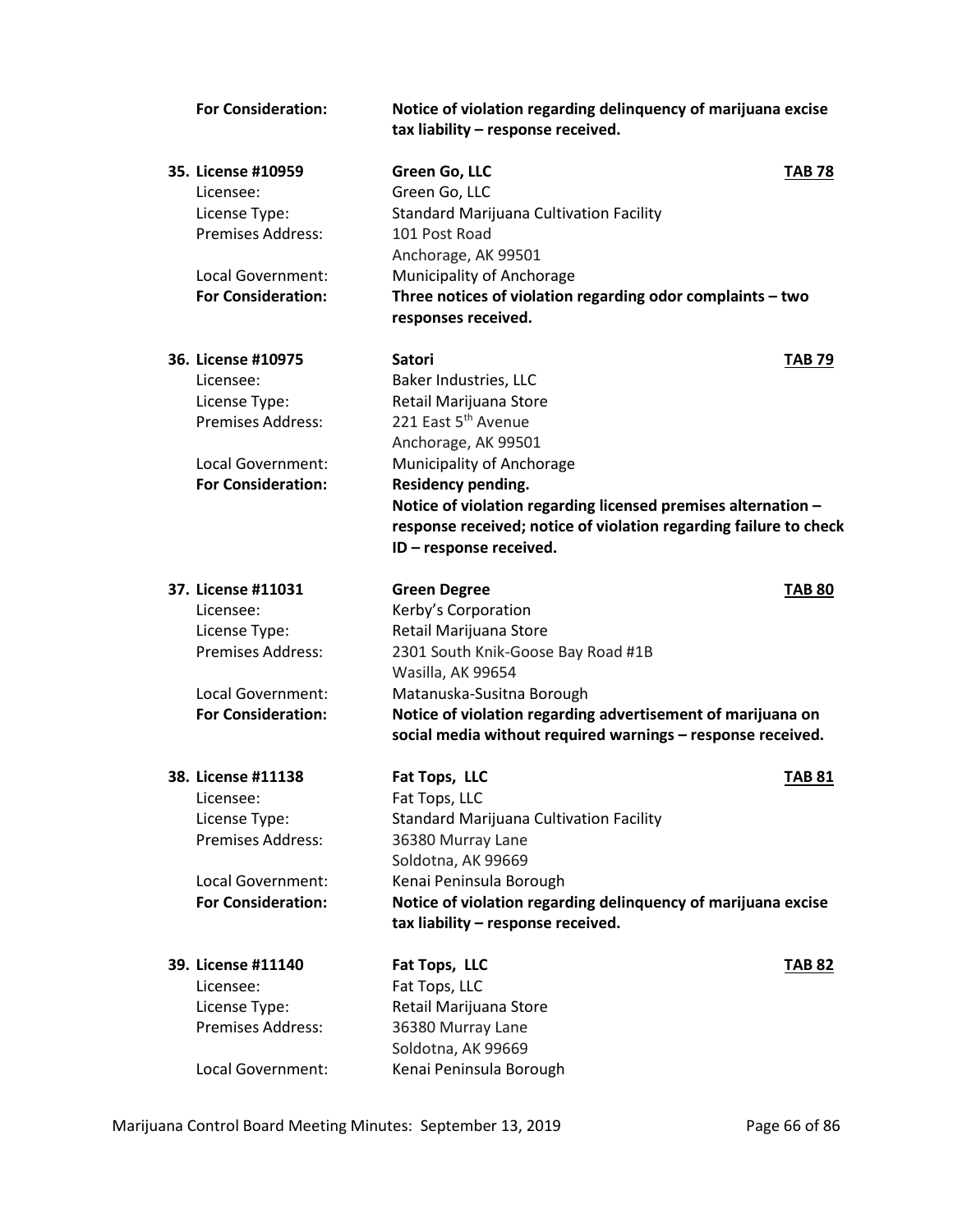| <b>For Consideration:</b> | Two notices of violation regarding the license and restricted<br>access area signs not posted, and the marijuana inventory<br>tracking system - response received. |               |
|---------------------------|--------------------------------------------------------------------------------------------------------------------------------------------------------------------|---------------|
| 40. License #11303        | <b>Hollyweed 907</b>                                                                                                                                               | <b>TAB 83</b> |
| Licensee:                 | <b>YNY Investment LLC</b>                                                                                                                                          |               |
| License Type:             | Retail Marijuana Store                                                                                                                                             |               |
| <b>Premises Address:</b>  | 2429 E. 88 <sup>th</sup> Avenue                                                                                                                                    |               |
|                           | Anchorage, AK 99507                                                                                                                                                |               |
| Local Government:         | Municipality of Anchorage                                                                                                                                          |               |
| <b>For Consideration:</b> | Notice of violation regarding marijuana samples, quality control                                                                                                   |               |
|                           | sampling - response received.                                                                                                                                      |               |
| 41. License #11413        | <b>Denali Dispensaries, LLC</b>                                                                                                                                    | <b>TAB 84</b> |
| Licensee:                 | Denali Dispensaries, LLC                                                                                                                                           |               |
| License Type:             | <b>Standard Marijuana Cultivation Facility</b>                                                                                                                     |               |
| <b>Premises Address:</b>  | 4603 Pittman Road                                                                                                                                                  |               |
|                           | Wasilla, AK 99623                                                                                                                                                  |               |
| Local Government:         | Matanuska-Susitna Borough                                                                                                                                          |               |
| <b>For Consideration:</b> | Notice of violation regarding odor complaints - response                                                                                                           |               |
|                           | received.                                                                                                                                                          |               |
| 42. License #11488        | <b>Alaska Tasty Cannabis, LLC</b>                                                                                                                                  | <b>TAB 85</b> |
| Licensee:                 | Alaska Tasty Cannabis, LLC                                                                                                                                         |               |
| License Type:             | <b>Standard Marijuana Cultivation Facility</b>                                                                                                                     |               |
| Premises Address:         | 2397 Tamara Avenue                                                                                                                                                 |               |
|                           | Fairbanks, AK 99701                                                                                                                                                |               |
| Local Government:         | Fairbanks North Star Borough                                                                                                                                       |               |
| <b>For Consideration:</b> | Notice of violation regarding delinquency of marijuana excise                                                                                                      |               |
|                           | tax liability - response received.                                                                                                                                 |               |
| 43. License #11519        | <b>Permafrost Distributors</b>                                                                                                                                     | <b>TAB 86</b> |
| Licensee:                 | Chase R Griffith                                                                                                                                                   |               |
| License Type:             | Limited Marijuana Cultivation Facility                                                                                                                             |               |
| Premises Address:         | 32630 June Drive                                                                                                                                                   |               |
|                           | Sterling, AK 99672                                                                                                                                                 |               |
| Local Government:         | Kenai Peninsula Borough                                                                                                                                            |               |
| <b>For Consideration:</b> | Two notices of violation regarding delinquency of marijuana<br>excise tax liability - no response received.                                                        |               |

Considered above with Tab 53 (10147).

| 44. License #11605       | <b>Stoned Salmon Farms</b>                     | <b>TAB 87</b> |
|--------------------------|------------------------------------------------|---------------|
| Licensee:                | Always Redeye, LLC                             |               |
| License Type:            | <b>Standard Marijuana Cultivation Facility</b> |               |
| <b>Premises Address:</b> | 2005 Anka Street                               |               |
|                          | Juneau, AK 99801                               |               |
| Local Government:        | City and Borough of Juneau                     |               |

Marijuana Control Board Meeting Minutes: September 13, 2019 Page 67 of 86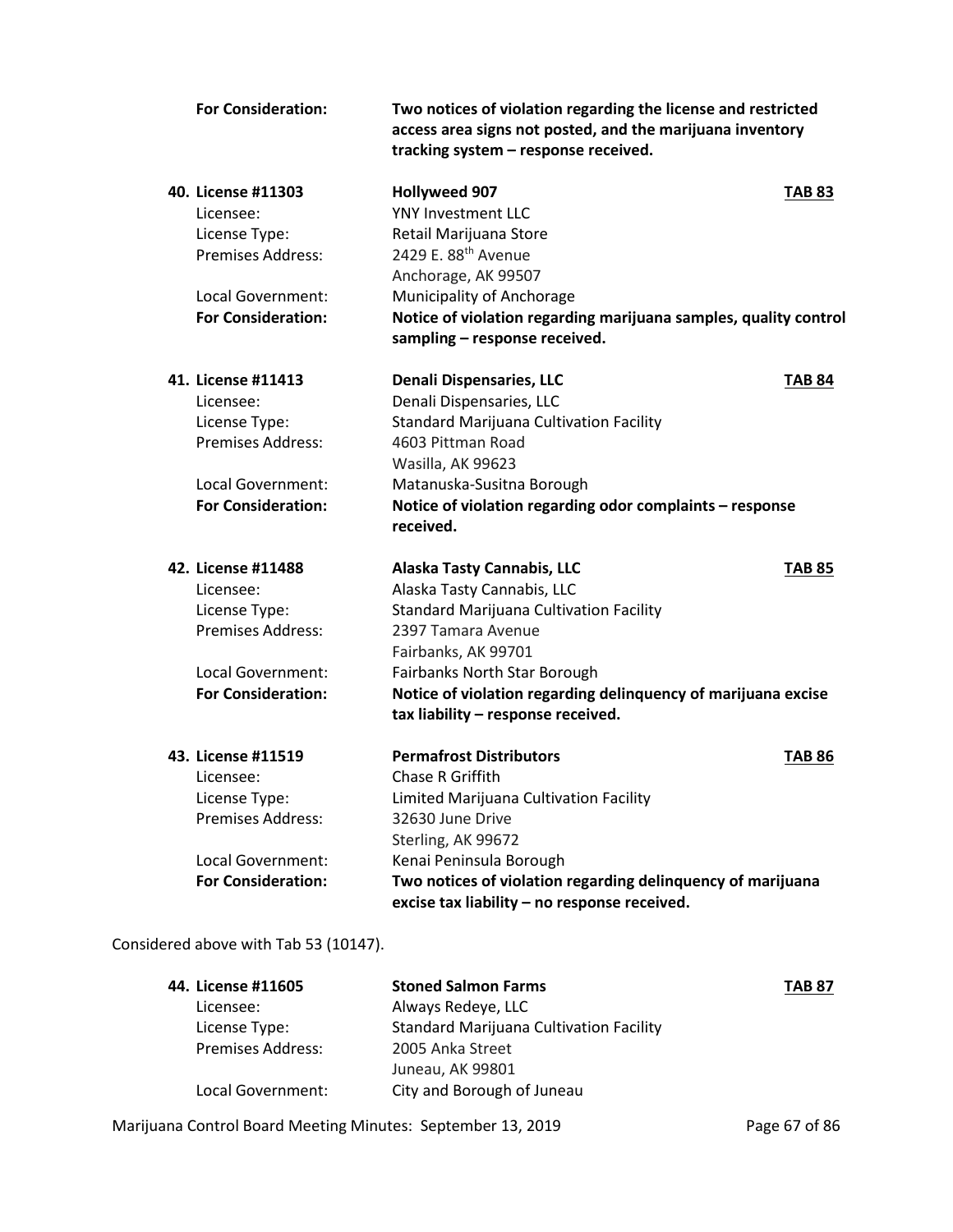| <b>For Consideration:</b> | Two notices of violation regarding delinquency of marijuana<br>excise tax liability - no response received. |  |
|---------------------------|-------------------------------------------------------------------------------------------------------------|--|
| 45. License #11611        | Kushtopia<br><b>TAB 88</b>                                                                                  |  |
| Licensee:                 | Prestige Worldwide Management, LLC                                                                          |  |
| License Type:             | <b>Standard Marijuana Cultivation Facility</b>                                                              |  |
| <b>Premises Address:</b>  | 1044 South Old Glenn Highway                                                                                |  |
|                           | Palmer, AK 99645                                                                                            |  |
| Local Government:         | Matanuska-Susitna Borough                                                                                   |  |
| <b>For Consideration:</b> | <b>Residency pending.</b>                                                                                   |  |
|                           | Two notices of violation regarding delinquency of marijuana                                                 |  |
|                           | excise tax liability - response received.                                                                   |  |
| 46. License #11614        | <b>AK Joint</b><br><b>TAB 89</b>                                                                            |  |
| Licensee:                 | Alaska Joint Ventures, LLC                                                                                  |  |
| License Type:             | Retail Marijuana Store                                                                                      |  |
| Premises Address:         | 7801 Schoon Street, Unit F                                                                                  |  |
| Local Government:         | Municipality of Anchorage                                                                                   |  |
| <b>For Consideration:</b> | Notice of violation regarding improper transfer of marijuana                                                |  |
|                           | products - response received.                                                                               |  |
| 47. License #11617        | Alaska Jane<br><b>TAB 90</b>                                                                                |  |
| Licensee:                 | Hunter Greens and Purples, LLC                                                                              |  |
| License Type:             | <b>Standard Marijuana Cultivation Facility</b>                                                              |  |
| Premises Address:         | 67927 Virginia Avenue                                                                                       |  |
|                           | Homer, AK 99603                                                                                             |  |
| Local Government:         | Kenai Peninsula Borough                                                                                     |  |
| <b>For Consideration:</b> | Notice of violation regarding METRC entry - response received                                               |  |
|                           | with renewal.                                                                                               |  |
| 48. License #11927        | <b>Green Life Supply LLC</b><br><b>TAB 91</b>                                                               |  |
| Licensee:                 | Green Life Supply, LLC                                                                                      |  |
| License Type:             | Retail Marijuana Store                                                                                      |  |
| Premises Address:         | 511 30 <sup>th</sup> Avenue                                                                                 |  |
|                           | Fairbanks, AK 99701                                                                                         |  |
| Local Government:         | City of Fairbanks, Fairbanks North Star Borough                                                             |  |
| <b>For Consideration:</b> | Notice of violation regarding an issue with POS software not                                                |  |
|                           | accurately reporting data to METRC (self-reported) - no                                                     |  |
|                           | response received.                                                                                          |  |
| 49. License #11957        | <b>Last Frontier Joint Operations LLC</b><br><b>TAB 92</b>                                                  |  |
| Licensee:                 | Last Frontier Joint Operations LLC                                                                          |  |
| License Type:             | <b>Standard Marijuana Cultivation Facility</b>                                                              |  |
| Premises Address:         | 7180 Revilla Road, Suite 101                                                                                |  |
| Local Government:         | Ketchikan Gateway Borough                                                                                   |  |
| <b>For Consideration:</b> | Notice of violation regarding delinquency of marijuana excise                                               |  |
|                           | tax liability - response received.                                                                          |  |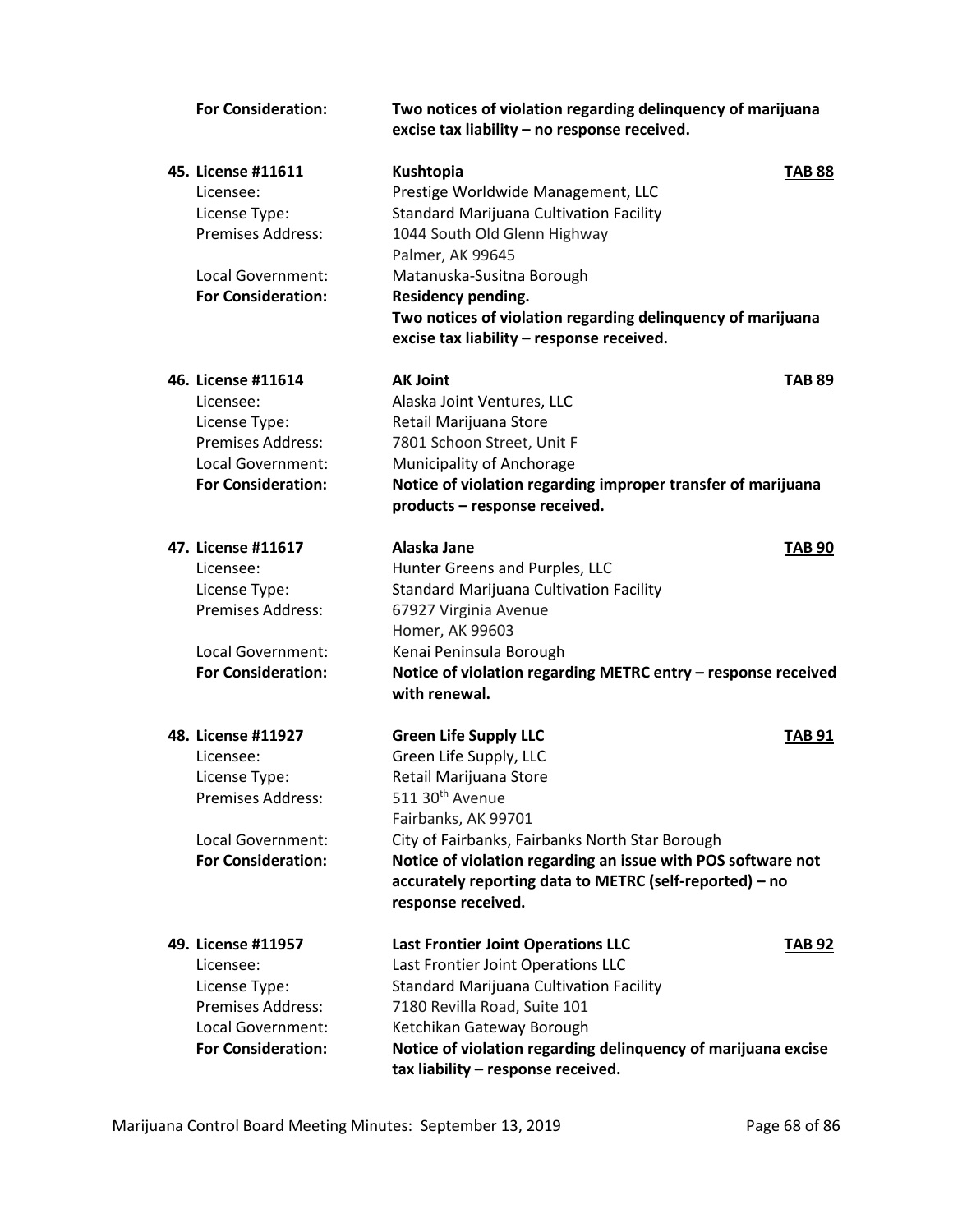| 50. License #12022        | <b>Green Degree</b>                                                                                 | <b>TAB 93</b> |
|---------------------------|-----------------------------------------------------------------------------------------------------|---------------|
| Licensee:                 | Hempire Corp.                                                                                       |               |
| License Type:             | Limited Marijuana Cultivation Facility                                                              |               |
| <b>Premises Address:</b>  | 3361 W Machen Road (The Garage)                                                                     |               |
|                           | Wasilla, AK 99623                                                                                   |               |
| Local Government:         | Matanuska-Susitna Borough                                                                           |               |
| <b>For Consideration:</b> | Notice of violation regarding delinquency of marijuana excise<br>tax liability - response received. |               |
|                           |                                                                                                     |               |
| 51. License #12303        | <b>Peninsula Botanicals</b>                                                                         | TAB 94        |
| Licensee:                 | Peninsula Botanicals, LLC                                                                           |               |
| License Type:             | Limited Marijuana Cultivation Facility                                                              |               |
| Premises Address:         | 1030 Angler Drive, Unit B                                                                           |               |
|                           | Kenai, AK 99611                                                                                     |               |
| Local Governments:        | City of Kenai, Kenai Peninsula Borough                                                              |               |
| <b>For Consideration:</b> | Notice of violation regarding waste disposal - response<br>receieved.                               |               |
| 52. License #12448        | Will's World                                                                                        | <b>TAB 95</b> |
| Licensee:                 | Will's World, LLC                                                                                   |               |
| License Type:             | Limited Marijuana Cultivation Facility                                                              |               |
| Premises Address:         | 12151 E. Palmer-Wasilla Hwy, Unit 1C                                                                |               |
|                           | Palmer, AK 99645                                                                                    |               |
| Local Government:         | Matanuska-Susitna Borough                                                                           |               |
| <b>For Consideration:</b> | Notice of violation regarding an odor complaint - response<br>received.                             |               |

*Jana Weltzin counsel is present in person and discusses the property taxes, the landlord per the lease is responsible for the payment of property taxes. Arrangements are being made for payment.* 

*Erika McConnell discusses the possible problems with approving this renewal with delegation. It's possible this delegation is not resolved.* 

*Mark Springer clarifies it would to be approve with delegation (will need to go back before the board if the Matanuska-Susitna Borough Protest is not lifted by the next meeting).*

# *Loren Jones so moves. Bruce Schulte seconds the motion. None opposed, motion carries.*

| 53. License #12618        | <b>Alaskan Cannabis Company</b>                               | <b>TAB 96</b> |
|---------------------------|---------------------------------------------------------------|---------------|
| Licensee:                 | Hempco, LLC                                                   |               |
| License Type:             | <b>Standard Marijuana Cultivation Facility</b>                |               |
| <b>Premises Address:</b>  | 43280 Kenai Spur Highway, Units A, B, C, & D                  |               |
|                           | Nikiski, AK 99635                                             |               |
| Local Government:         | Kenai Peninsula Borough                                       |               |
| <b>For Consideration:</b> | Notice of violation regarding delinquency of marijuana excise |               |
|                           | tax liability - response received with renewal.               |               |

Marijuana Control Board Meeting Minutes: September 13, 2019 Page 69 of 86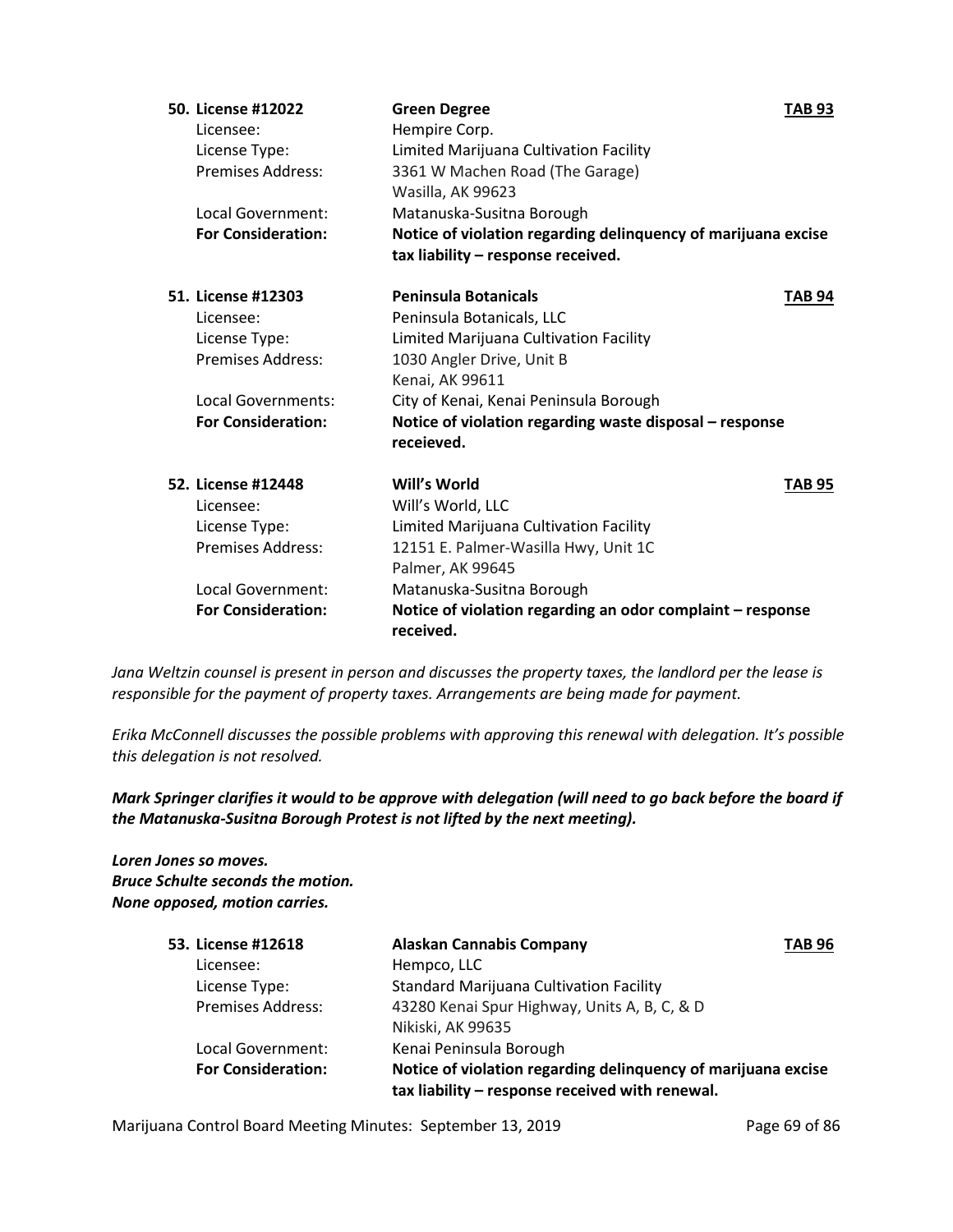| 54. License #12805              | <b>Sunrise Gardens</b>                                           | <b>TAB 97</b>  |
|---------------------------------|------------------------------------------------------------------|----------------|
| Licensee:                       | Purple Quail LLC                                                 |                |
| License Type:                   | Limited Marijuana Cultivation Facility                           |                |
| <b>Premises Address:</b>        | 14017 West Sunrise Drive                                         |                |
|                                 | Big Lake, AK 99652                                               |                |
| Local Government:               | Matanuska-Susitna Borough                                        |                |
| <b>For Consideration:</b>       | Notice of violation regarding delinquency of marijuana excise    |                |
|                                 | tax liability - response received.                               |                |
|                                 |                                                                  |                |
| 55. License #12808              | <b>Tundra Jane</b>                                               | <b>TAB 98</b>  |
| Licensee:                       | ACF Ventures, Inc.                                               |                |
| License Type:                   | <b>Standard Marijuana Cultivation Facility</b>                   |                |
| <b>Premises Address:</b>        | 2429 E. 88 <sup>th</sup> Avenue, Suite 300                       |                |
|                                 | Anchorage, AK 99507                                              |                |
| Local Government:               | Municipality of Anchorage                                        |                |
| <b>For Consideration:</b>       | Notice of violation regarding waste disposal - response          |                |
|                                 | received with renewal.                                           |                |
|                                 |                                                                  |                |
| 56. License #12872              | Greenstar, Inc.                                                  | <b>TAB 99</b>  |
| Licensee:                       | Greenstar, Inc.                                                  |                |
| License Type:                   | <b>Standard Marijuana Cultivation Facility</b>                   |                |
| <b>Premises Address:</b>        | 54843 Kenai Spur Highway                                         |                |
|                                 | Nikiski, AK 99635-9999                                           |                |
| Local Government:               | Kenai Peninsula Borough                                          |                |
| <b>For Consideration:</b>       | Two notices of violation regarding delinquency of marijuana      |                |
|                                 | excise tax liability - response received.                        |                |
| 57. License #13217              | <b>Glacier Valley Shop</b>                                       | <b>TAB 100</b> |
| Licensee:                       | ForgetMeNot Enterprises, Inc.                                    |                |
| License Type:                   | Retail Marijuana Store                                           |                |
| <b>Premises Address:</b>        | 8505 Old Dairy Road, Suite 1                                     |                |
|                                 | Juneau, AK 99801                                                 |                |
| Local Government:               | City and Borough of Juneau                                       |                |
| <b>For Consideration:</b>       | Notice of violation regarding marijuana samples, quality control |                |
|                                 | sampling - response received.                                    |                |
|                                 |                                                                  |                |
| 58. License #13221              | <b>Green Valley Enterprises</b>                                  | <b>TAB 101</b> |
| Licensee:                       | ForgetMeNot Enterprises, Inc.                                    |                |
| License Type:                   | <b>Standard Marijuana Cultivation Facility</b>                   |                |
| <b>Premises Address:</b>        | 8505 Old Dairy Road, Suite 2                                     |                |
|                                 | Juneau, AK 99801                                                 |                |
| Local Government:               | City and Borough of Juneau                                       |                |
| <b>For Consideration:</b>       | Two notices of violation regarding delinquency of marijuana      |                |
|                                 | excise tax liability - response received with renewal.           |                |
|                                 |                                                                  |                |
|                                 |                                                                  |                |
| 59. License #13257<br>Licensee: | <b>Alaska Growth</b><br>Alaska Growth, LLC                       | <b>TAB 102</b> |

Marijuana Control Board Meeting Minutes: September 13, 2019 Page 70 of 86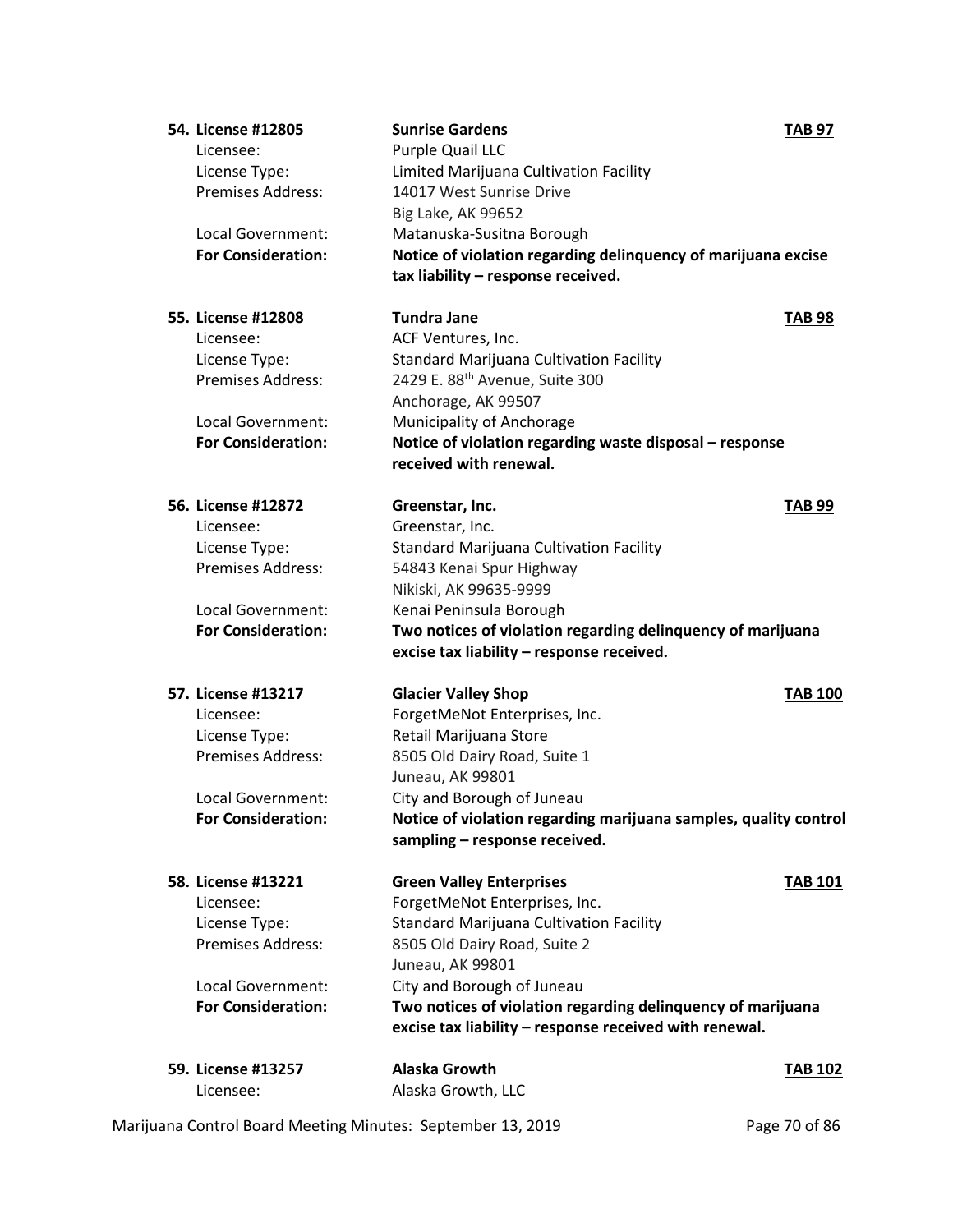| License Type:<br>Premises Address:                          | <b>Standard Marijuana Cultivation Facility</b><br>49787 Island Lake Road                                              |                |
|-------------------------------------------------------------|-----------------------------------------------------------------------------------------------------------------------|----------------|
|                                                             | Nikiski, AK 99635                                                                                                     |                |
| Local Government:                                           | Kenai Peninsula Borough                                                                                               |                |
| <b>For Consideration:</b>                                   | Notice of violation regarding introduction of seeds without<br>prior approval - response received.                    |                |
| 60. License #13374                                          | <b>Knik Glacier Gardens</b>                                                                                           | <b>TAB 103</b> |
| Licensee:                                                   | Knik Gardens, LLC                                                                                                     |                |
| License Type:                                               | <b>Standard Marijuana Cultivation Facility</b>                                                                        |                |
| <b>Premises Address:</b>                                    | 25930 E. Knik River Road                                                                                              |                |
|                                                             | Palmer, AK 99645                                                                                                      |                |
| Local Government:                                           | Matanuska-Susitna Borough                                                                                             |                |
| <b>For Consideration:</b>                                   | Two notices of violation regarding delinquency of marijuana<br>excise tax liability - response received with renewal. |                |
| 61. License #13487                                          | <b>The Connoisseur</b>                                                                                                | <b>TAB 104</b> |
| Licensee:                                                   | The Connoisseur, LLC                                                                                                  |                |
| License Type:                                               | <b>Standard Marijuana Cultivation Facility</b>                                                                        |                |
| <b>Premises Address:</b>                                    | 3200 W Top of the World Circle, Unit A                                                                                |                |
|                                                             | Wasilla, AK 99654                                                                                                     |                |
| Local Government:                                           | Matanuska-Susitna Borough                                                                                             |                |
| <b>For Consideration:</b>                                   | Notice of violation regarding transfer of a marijuana package<br>exceeding five pounds - response received.           |                |
| 62. License #13577                                          | <b>Fiberflite</b>                                                                                                     | <b>TAB 105</b> |
| Licensee:                                                   | Darren H Phillips                                                                                                     |                |
| License Type:                                               | <b>Standard Marijuana Cultivation Facility</b>                                                                        |                |
| <b>Premises Address:</b>                                    | 120 Jarvis Street, Unit C                                                                                             |                |
| Local Government:                                           | Sitka, AK 99835                                                                                                       |                |
| <b>For Consideration:</b>                                   | City and Borough of Sitka<br>Two notices of violation regarding delinquency of marijuana                              |                |
|                                                             | excise tax liability - response received with renewal.                                                                |                |
| 63. License #13697                                          | <b>Wakin Bakery</b>                                                                                                   | <b>TAB 106</b> |
| Licensee:                                                   | SFA, LLC                                                                                                              |                |
| License Type:                                               | Marijuana Product Manufacturing Facility                                                                              |                |
| Premises Address:                                           | 218 Kelly Drive                                                                                                       |                |
|                                                             | Ketchikan, AK 99901                                                                                                   |                |
| Local Government:<br><b>For Consideration:</b>              | Ketchikan Gateway Borough                                                                                             |                |
|                                                             | Two notices of violation regarding the marijuana inventory<br>tracking system, required laboratory testing, and       |                |
|                                                             | transportation - response received.                                                                                   |                |
| 64. License #13949                                          | <b>Grass Station 49</b>                                                                                               | <b>TAB 107</b> |
| Licensee:                                                   | The Grass Station, LLC                                                                                                |                |
| License Type:                                               | Retail Marijuana Store                                                                                                |                |
| Premises Address:                                           | 3505 Airport Way, Suite A                                                                                             |                |
| Marijuana Control Board Meeting Minutes: September 13, 2019 |                                                                                                                       | Page 71 of 86  |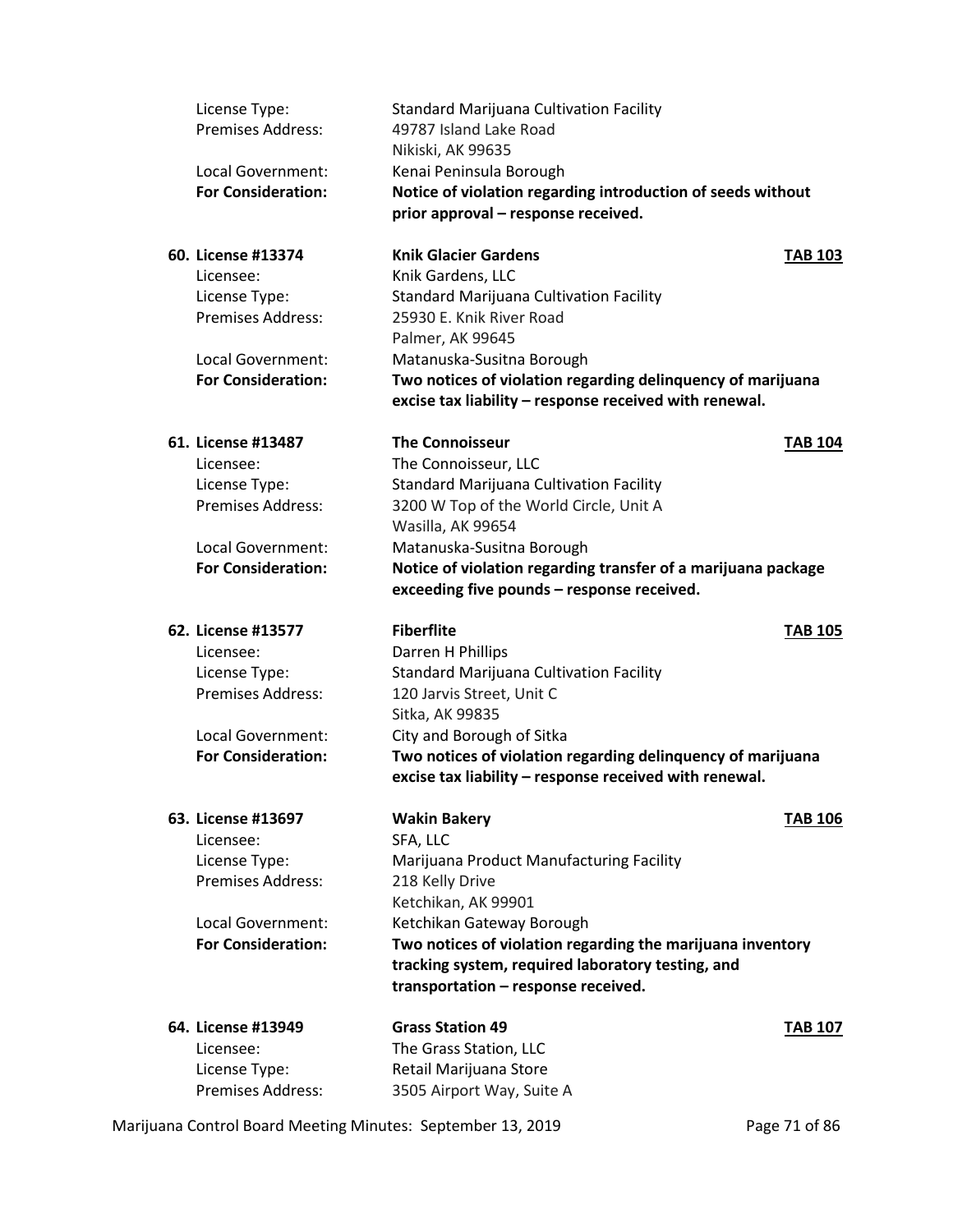|                           | Fairbanks, AK 99709                                           |                |
|---------------------------|---------------------------------------------------------------|----------------|
| Local Governments:        | City of Fairbanks, Fairbanks North Star Borough               |                |
| <b>For Consideration:</b> | Notice of violation regarding transportation - response       |                |
|                           | received.                                                     |                |
| 65. License #14073        | <b>Black Bear Nursery</b>                                     | <b>TAB 108</b> |
| Licensee:                 | <b>Black Bear Enterprises, LLC</b>                            |                |
| License Type:             | <b>Standard Marijuana Cultivation Facility</b>                |                |
| <b>Premises Address:</b>  | 6209 Mike Street, Unit 2C                                     |                |
|                           | Anchorage, AK 99518                                           |                |
| Local Government:         | Municipality of Anchorage                                     |                |
| <b>For Consideration:</b> | Notice of violation regarding an odor complaint - response    |                |
|                           | received.                                                     |                |
| 66. License #14581        | <b>AK Best Buds LLC</b>                                       | <b>TAB 109</b> |
| Licensee:                 | AK Best Buds LLC                                              |                |
| License Type:             | Limited Marijuana Cultivation Facility                        |                |
| Premises Address:         | 9551 S Starlight Lane                                         |                |
|                           | Wasilla, AK 99623                                             |                |
| Local Government:         | Matanuska-Susitna Borough                                     |                |
| <b>For Consideration:</b> | Notice of violation regarding delinquency of marijuana excise |                |
|                           | tax liability - response received.                            |                |
| 67. License #14736        | The Happy Harvest Company, LLC                                | <b>TAB 110</b> |
| Licensee:                 | The Happy Harvest Company, LLC                                |                |
| License Type:             | Limited Marijuana Cultivation Facility                        |                |
| <b>Premises Address:</b>  | 2301 South Knik-Goose Bay Road #2                             |                |
|                           | Wasilla, AK 99654                                             |                |
| Local Government:         | Matanuska-Susitna Borough                                     |                |
| <b>For Consideration:</b> | Two notices of violation regarding an odor complaint and      |                |
|                           | delinquency of marijuana excise tax liability - response      |                |
|                           | received.                                                     |                |

*Charles Oman is present via phone. He answers board questions regarding odor complaints and tax liability (paid).* 

# *Loren Jones moves to approve the renewal with delegation. Bruce Schulte seconds the motion. None opposed, motion carries.*

| 68. License #15594       | <b>Cold Creek Extracts</b>               | <b>TAB 111</b> |
|--------------------------|------------------------------------------|----------------|
| Licensee:                | <b>Cold Creek Extracts LLC</b>           |                |
| License Type:            | Marijuana Product Manufacturing Facility |                |
| <b>Premises Address:</b> | 7801 Schoon Street, Unit L & M           |                |
|                          | Anchorage, AK 99518                      |                |
| Local Government:        | <b>Municipality of Anchorage</b>         |                |

Marijuana Control Board Meeting Minutes: September 13, 2019 Page 72 of 86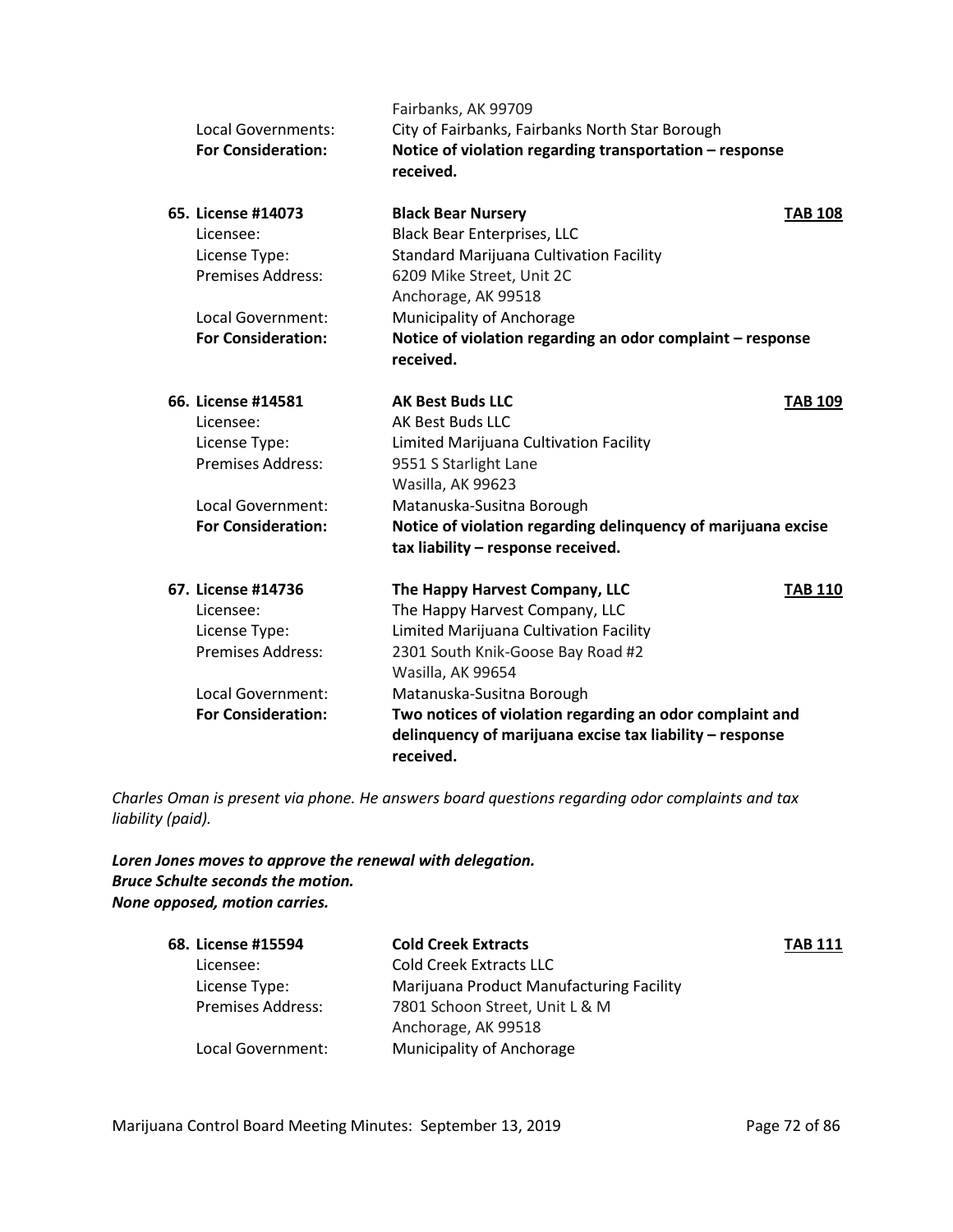| <b>For Consideration:</b> | Notice of violation received for waste disposal, six notices of<br>violation regarding METRC errors (some self-reported) -<br>responses received. |         |
|---------------------------|---------------------------------------------------------------------------------------------------------------------------------------------------|---------|
| 69. License #16213        | <b>Alaskan Kush Company</b>                                                                                                                       | TAB 112 |
| Licensee:                 | Alaskan Kush Company LLC                                                                                                                          |         |
| License Type:             | Retail Marijuana Store                                                                                                                            |         |
| Premises Address:         | 159 S Franklin Street                                                                                                                             |         |
| Local Government:         | City and Borough of Juneau                                                                                                                        |         |
| <b>For Consideration:</b> | Notice of violation regarding transfer not being accepted in a<br>timely manner (self-reported) - no response received.                           |         |
| 70. License #17692        | Mr. Happy Farms LLC                                                                                                                               | TAB 113 |
| Licensee:                 | Mr. Happy Farms LLC                                                                                                                               |         |
| License Type:             | Limited Marijuana Cultivation Facility                                                                                                            |         |
| Premises Address:         | 3900 N. Sierra Street                                                                                                                             |         |
|                           | Wasilla, AK 99654                                                                                                                                 |         |
| Local Government:         | Matanuska-Susitna Borough                                                                                                                         |         |
| <b>For Consideration:</b> | Notice of violation regarding odor complaints - response<br>received.                                                                             |         |
|                           | North Lakes Community Council objects to license                                                                                                  |         |
|                           | renewal due to the establishment's proximity to an                                                                                                |         |
|                           | elementary school.                                                                                                                                |         |
|                           | <b>Objections and comments received.</b>                                                                                                          |         |

*Erika McConnell states that the comments and objections are in the file.*

*Jana Weltzin, counsel, states that the letter of response wasn't done in time to make it to the packet but she provides copies to the board.* 

*Mark Springer asks if this was considered recently (it was at the July meeting).* 

*Bruce Schulte and Erika McConnell discuss the confirmation that the lots abut each other. Technically the separation is only 60 feet from the lot line. However, it all comes down to how the shortest pedestrian route is considered. This created a regulations project headed by Loren Jones, Nick Miller, and Erika McConnell; they are still working on the project.* 

*Jana Weltzin explains the NOV for odor.* 

*Matthew Shelton is present via phone and answers board questions regarding when the odor complaint occurred and what he has done to resolve the NOV.* 

*Sam Hansen, board member of North Lakes Community Council, is present via phone. She discusses her objections, provides information from the Borough, and references that it's the distance to the school lot line that should be considered.* 

*Bruce Schulte asks if one or both of these properties are in the Matanuska-Susitna Borough (both) and asks about the distance between the physical structures.*

Marijuana Control Board Meeting Minutes: September 13, 2019 Page 73 of 86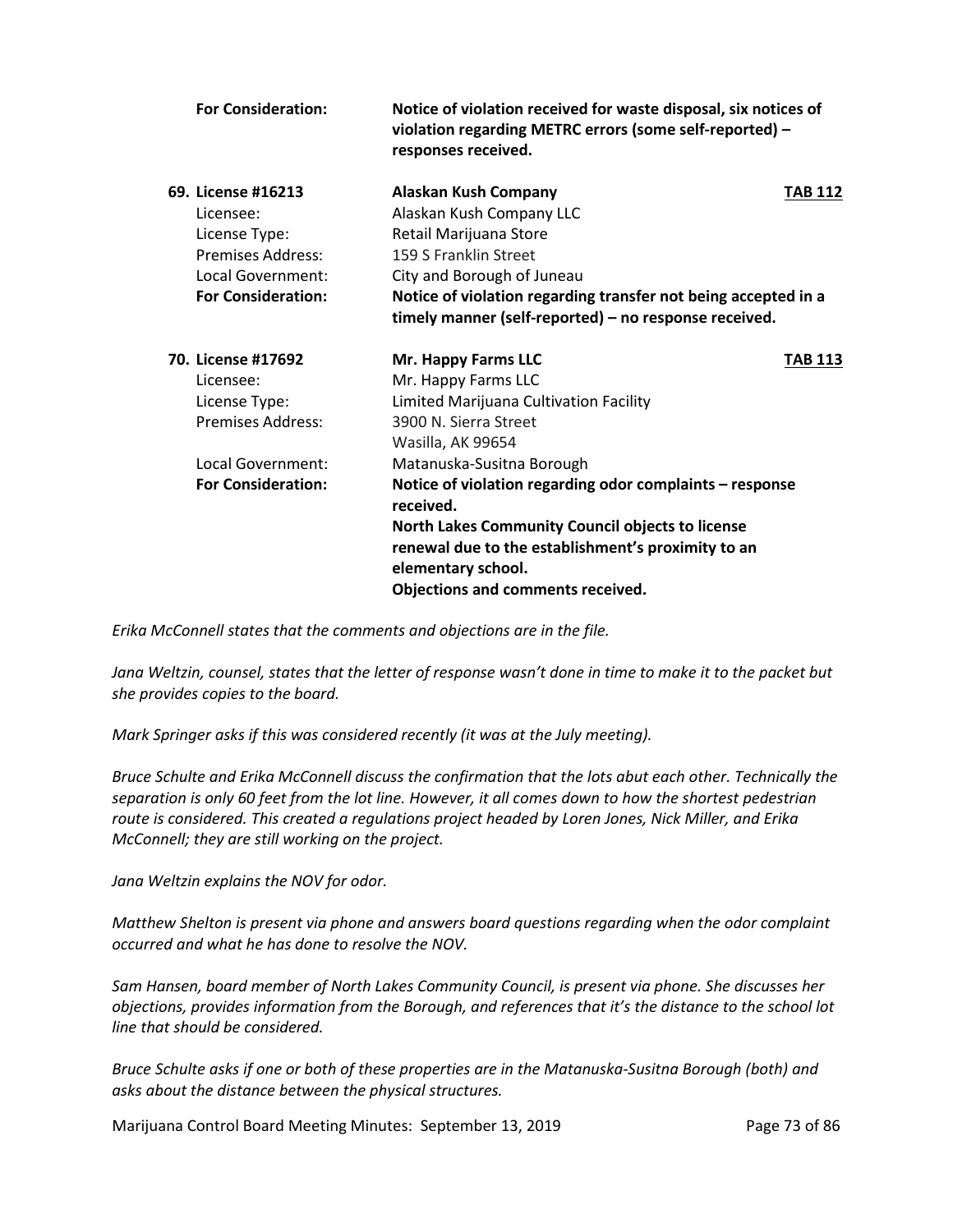*Jana Weltzin summarizes the argument that the property between the two is not a practical pedestrian route due to brush and trees present.* 

*Bruce Schulte discusses the aerial photo and the distance between the establishment and cul-de-sac.* 

*Loren Jones discusses how the boundaries and distances are calculated. He points out that currently it is to the boundary of the school property not the front door.* 

*Bruce Schulte states that the regulation states that it's the pedestrian route and the woods are not a 'pedestrian' route. He finds the applicant not to have been dishonest in his application.* 

*Mark Springer discusses for the record that a couple of the objections/comments are anonymous and reads some of them.* 

*Jana Weltzin points out that there have been no police calls regarding the matters discussed.* 

*Matthew Shelton discusses that the stolen car was random and had just slid into the driveway. He states that it was not related to the facility.* 

*An additional commenter states that the car was driven to the lot and then the perpetrator ran into the woods. She asserts that the theft ring is related to the area and references an aggressive Facebook page that the licensee is part of. She discusses that neighbors are afraid of this licensee.* 

*Board and counsel discuss that the theft ring has been caught.* 

*Christopher Jaime states that he voted no for this licensee, the regulations speak for themselves and it should be a no.* 

*Jana Weltzin discusses the "pedestrian route" issue with the board.* 

*Melody McCullah testifies via phone and states that she supports the business. The school route is only by road, and most parents drive their children because they are out of the zone. She has never experienced odor and she thinks the license should be allowed. The objectors are 'busy bodies'. She states that there is a big fence around the playground.* 

*Bruce Schulte asks about the fence and asks if it's possible to walk to the school grounds through the woods.* 

*Melody McCullah states that it is not possible. The only entrance is from Wasilla-Fishook road.* 

*Christopher Jaime states that fences mean nothing.* 

*Caleb Sanders, provides comment in person. He states that the rules being made are "as a crow flies" and "pedestrian route". He discusses the meaning of a "pedestrian route".* 

*Mark Springer states that this licensee was discussed in July and he asks for motion.*

Marijuana Control Board Meeting Minutes: September 13, 2019 **Page 74 of 86**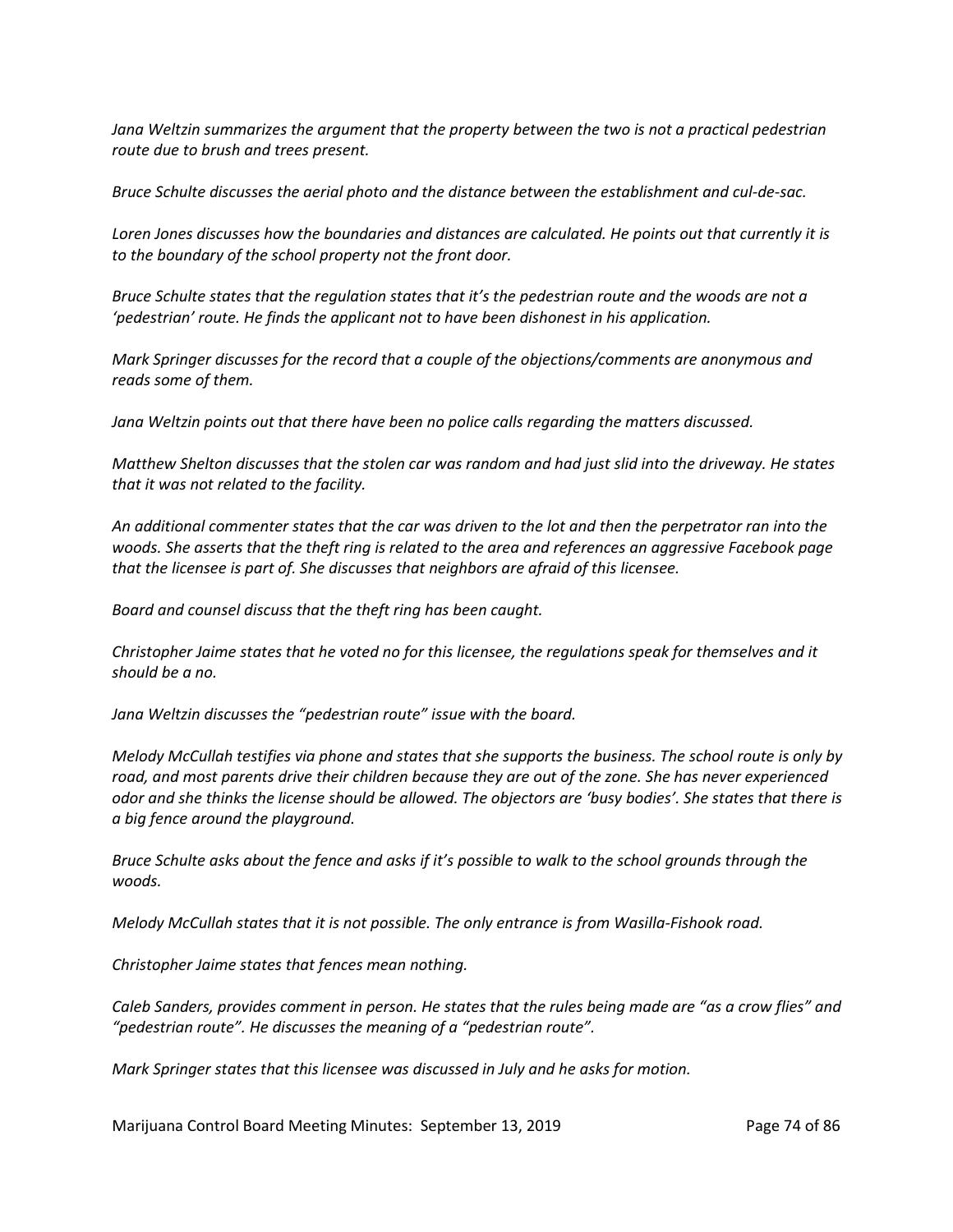Bruce Schulte leaves the room.

Break is called at 11:00 am.

Meeting resumes 11:10 am.

# *Bruce Schulte moves to approve with delegation. Nick Miller seconds the motion.*

*Bruce Schulte states that there has been lots of testimony in this matter but that he is looking at the current regulation that defines the measurement as the "shortest pedestrian route". He feels that this property meets the requirement. He addresses risk to youth and states that the playground appears to be fenced off and he believes that he does not see a rational basis for denying this renewal based on an overly restrictive interpretation of the rules.*

*Mark Springer states that when the license was first approved in December 2018 the license passed unanimously.* 

*Erika McConnell clarifies that no one was aware of the location situation in December.* 

*Mark Springer states that "School Ground" and Pedestrian Route matters are under discussion. He finds breaking a trail impedes this access being a pedestrian route. He gives very little weight to anonymous comments.* 

*Nick Miller states that lots was done in July and the fact that the past measurements having been done show the distance is over 500 feet and he will support renewal.*

*Nick Miller, Bruce Schulte, and Mark Springer vote yes, Loren Jones and Christopher Jaime vote no. Motion carries 3-2.*

| 71. License #20113:       | High Rise, LLC                                        | <b>TAB 114</b> |
|---------------------------|-------------------------------------------------------|----------------|
| Licensee:                 | High Rise, LLC                                        |                |
| License Type:             | Retail Marijuana Store                                |                |
| <b>Premises Address:</b>  | 104 Center Avenue, Suite 102                          |                |
|                           | Kodiak, AK 99615                                      |                |
| Local Governments:        | City of Kodiak, Kodiak Island Borough                 |                |
| <b>For Consideration:</b> | Notice of violation regarding the marijuana inventory |                |
|                           | tracking system - response received with renewal.     |                |
|                           | City of Kodiak approves renewal with the condition    |                |
|                           | that prohibits the sale of edible products.           |                |
|                           |                                                       |                |

*Jana Weltzin counsel is present and Jack Schactl is present via phone. He answers board questions regarding the NOV.*

*Erika McConnell clarifies that the condition just needs to be carried through the renewal.* 

*Bruce Schulte moves to approve with delegation and City of Kodiak conditions. Nick Miller seconds the motion.*

Marijuana Control Board Meeting Minutes: September 13, 2019 **Page 75 of 86**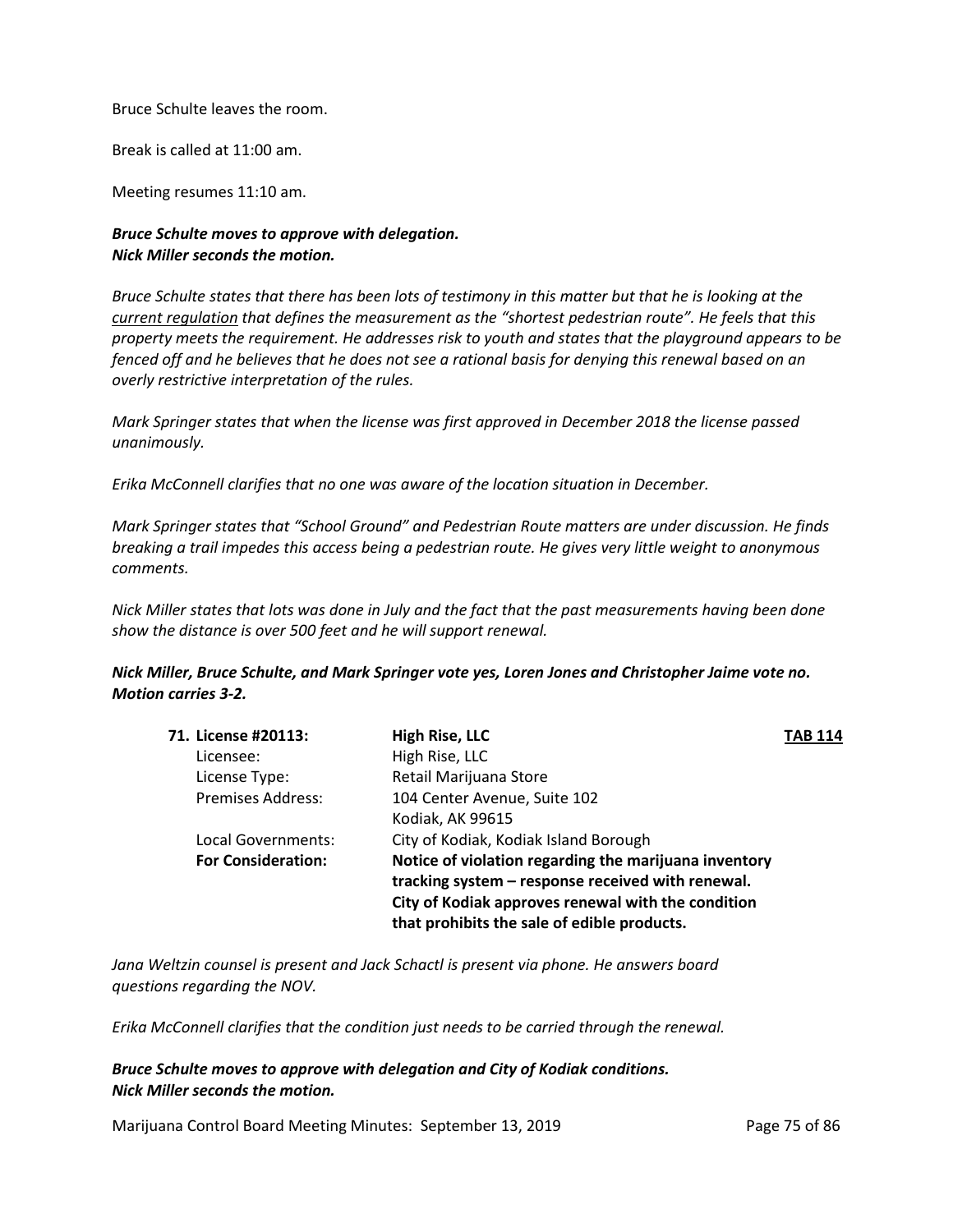## *None opposed, motion carries.*

*Mark Springer asks for the licensees that were no previously present again at this time, Denali Herb Company is present at this time and is considered*

| License #14706:   | <b>Denali Herb Company</b>                                         |
|-------------------|--------------------------------------------------------------------|
| Licensee:         | DHC, LLC                                                           |
| Premises Address: | 1328 E Fairview Loop Road, Suite A                                 |
|                   | Wasilla, AK 99654                                                  |
| Approved by MCB:  | May 7, 2018                                                        |
| Pending:          | Fire Marshal approval.                                             |
| Before MCB:       | July 10, 2019 – building still under construction; board requested |
|                   | September update                                                   |

*Greg Stigen, Denali Herb Company, discusses the status of this application and states that they anticipate being inspected by the first of the year.* 

*Mark Springer asks for update in November.* 

*No additional missing entities are present at this time.* 

## **C. EXECUTIVE SESSION UNDER 44.62.310(c)(2) 11:25 am**

*Mark Springer states that the board will go into executive session, vote and then take lunch.* 

*Erika McConnell states that these are 5 licensees with Criminal or Civil violations on their renewal applications. She states that the persons may allow public discussions. She asks if the board wishes to speak to each person and she clarifies that each person should be allowed to have the discussion on the record if they so choose.*

*Loren Jones states that he has no specific questions except that on Tab 119 (16006) there was an ownership transfer of this license. He has no objection to renewal on any except for Fairbanks Analytical (Tab 117 License #15124) that should be discussed in executive session.* 

# *Nick Miller moves to approve tabs 115 (11649), 116 (12062), 118 (15916), & 119(16006). Loren Jones seconds the motion. None opposed, motion carries.*

*Mark Springer states that for 15124 the bard will call the individual to see if they wish to be considered under executive session or public discussion.* 

| <b>License #11649</b>    | K Beach Reef                                   | TAB 115 |
|--------------------------|------------------------------------------------|---------|
| Licensee:                | Ryan K Hall                                    |         |
| License Type:            | <b>Standard Marijuana Cultivation Facility</b> |         |
| <b>Premises Address:</b> | 42106 Kalifornsky Beach Road                   |         |
|                          | Soldotna, AK 99669                             |         |
| Local Governments:       | Kenai Peninsula Borough                        |         |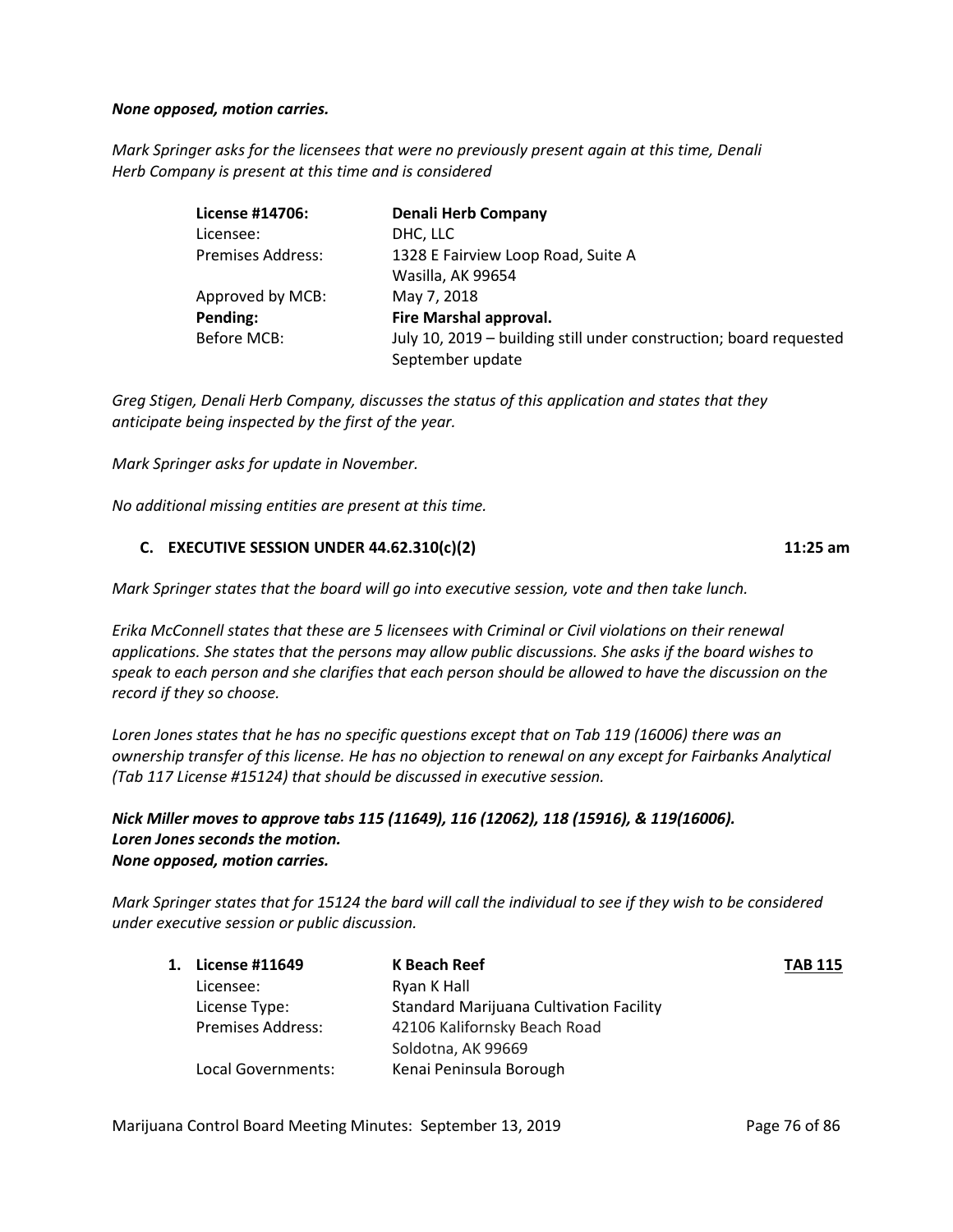| 2. | License #12062            | Matanuska Medicine Woman, LLC                               | TAB 116 |
|----|---------------------------|-------------------------------------------------------------|---------|
|    | Licensee:                 | Matanuska Medicine Woman, LLC                               |         |
|    | License Type:             | Limited Marijuana Cultivation Facility                      |         |
|    | <b>Premises Address:</b>  | 13840 West Shangrila Avenue, Unit #1                        |         |
|    |                           | Wasilla, AK 99623                                           |         |
|    | Local Government:         | Matanuska-Susitna Borough                                   |         |
|    | <b>For Consideration:</b> | Notice of violation regarding a change of ownership without |         |
|    |                           | prior approval – response received with renewal.            |         |
| 3. | <b>License #15124</b>     | <b>Fairbanks Analytical Testing, LLC</b>                    | TAB 117 |
|    | Licensee:                 | Fairbanks Analytical Testing, LLC                           |         |
|    | License Type:             | <b>Marijuana Testing Facility</b>                           |         |
|    | <b>Premises Address:</b>  | 1521 Stacia Street, Suite A                                 |         |
|    |                           | Fairbanks, AK 99701                                         |         |
|    | Local Governments:        | City of Fairbanks, Fairbanks North Star Borough             |         |

*Erika McConnell calls the individual in question and the individual states that they wish this matter to be considered under executive session.*

*Loren Jones moves to go into executive session. Nick Miller seconds the motion. None opposed, motion carries.* 

Board enters executive session at 11:30 am. Board exits executive session at 11:37 am.

*Bruce Schulte moves to leave executive session. Loren Jones seconds the motion. None opposed, motion carries.*

*Mark Springer asks Harriet Milks about there being a problem with renewing a suspended license.*

*Harriet Milks states that the board could move forward and renew this license.* 

*Loren Jones moves to approve the renewal of license 15124. Bruce Schulte seconds the motion.* 

*Christopher Jaime states, related to the suspension, that they did receive correspondence regarding the response and Steve Crupi having reviewed the response.* 

*Nick Miller, Bruce Schulte, Loren Jones and Mark Springer vote yes, and Christopher Jaime votes no. Motion carries 4-1.*

| 4. License #15916        | K Beach Reef                 | <b>TAB 118</b> |
|--------------------------|------------------------------|----------------|
| Licensee:                | Ryan K Hall                  |                |
| License Type:            | Retail Marijuana Store       |                |
| <b>Premises Address:</b> | 42106 Kalifornsky Beach Road |                |
|                          |                              |                |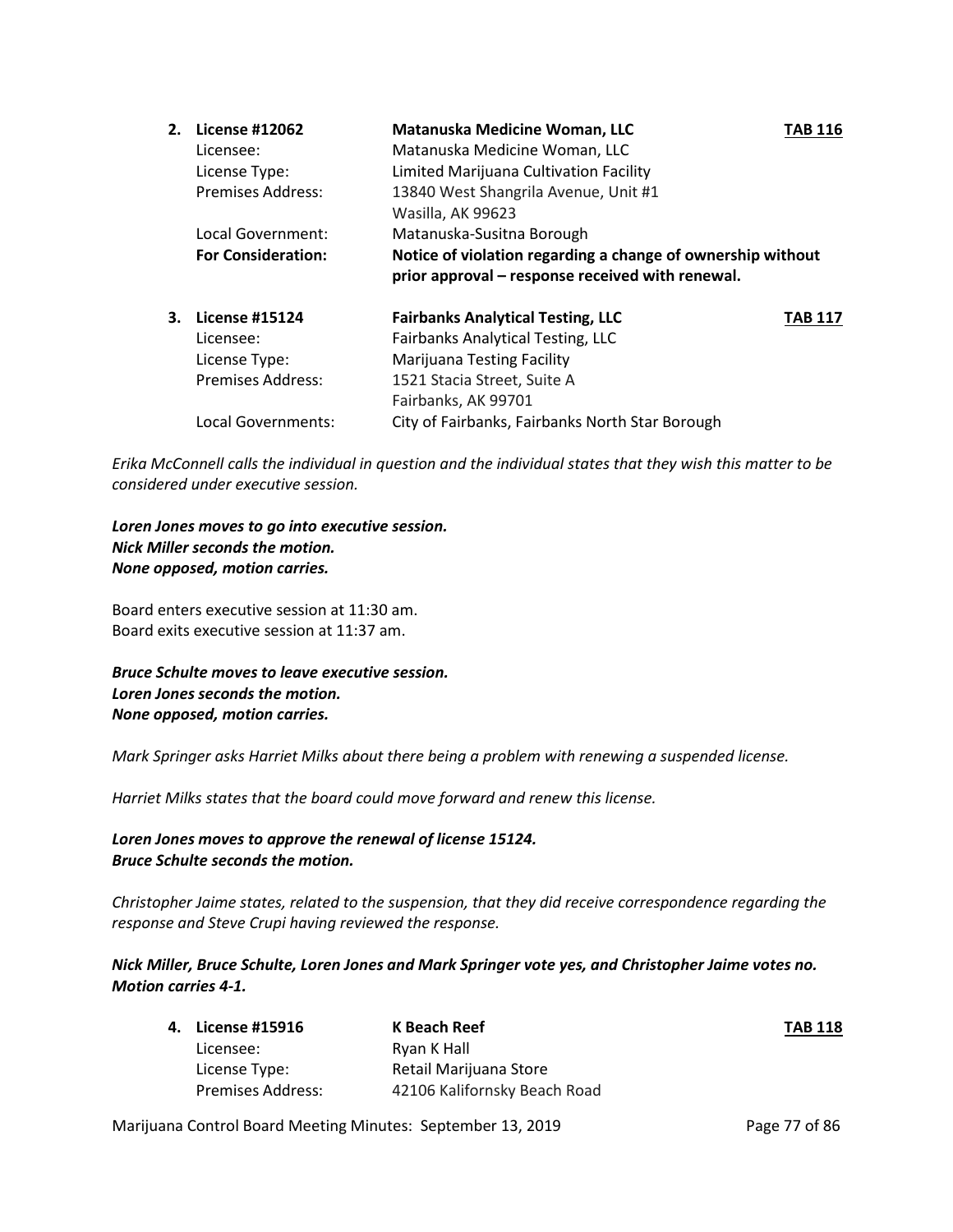|    | Local Governments:<br><b>For Consideration:</b> | Soldotna, AK 99669<br>Kenai Peninsula Borough<br>Notice of violation regarding transportation $-$ response<br>received. |         |
|----|-------------------------------------------------|-------------------------------------------------------------------------------------------------------------------------|---------|
| 5. | License #16006                                  | <b>Arctic Bakery, LLC</b>                                                                                               | TAB 119 |
|    | Licensee:                                       | Arctic Bakery, LLC                                                                                                      |         |
|    | License Type:                                   | Marijuana Product Manufacturing Facility                                                                                |         |
|    | Premises Address:                               | 1409 Well Street                                                                                                        |         |
|    |                                                 | Fairbanks, AK 99701-2822                                                                                                |         |
|    | Local Governments:                              | City of Fairbanks, Fairbanks North Star Borough                                                                         |         |
|    |                                                 |                                                                                                                         |         |

Lunch is called at 11:39 am. Meeting resumes at 1:03 pm.

| O OPERATING PLAN CHANGES |  |                    | $1:04 \text{ pm}$                        |                |
|--------------------------|--|--------------------|------------------------------------------|----------------|
|                          |  | A. License #10856: | <b>Raspberry Roots</b>                   | <b>TAB 120</b> |
|                          |  | Licensee:          | Raspberry Roots, LLC                     |                |
|                          |  | License Type:      | Marijuana Product Manufacturing Facility |                |
|                          |  | Premises Address:  | 501 Raspberry Road, Suite 102            |                |
|                          |  |                    | Anchorage, AK 99501                      |                |
|                          |  | Local Government:  | Municipality of Anchorage                |                |
|                          |  |                    |                                          |                |

*Jana Weltzin, counsel, summarizes the change requested that updates the product "Canamo Capsules" potencies to add different packaging options.* 

*Erika McConnell and Jana Weltzin clarify that the "and/or" or equivalent is referring to the capsule itself (non-THC ingredient) and any approved form of cannabis concentrate.* 

*Mark Springer states he is not concerned about the capsule.* 

*Bruce Schulte asks if the description of the capsules and contents are unchanged.* 

*Jana Weltzin states that the only change is that there are 3 mg options beside the amount per package.* 

*Mark Springer asks about the 5 and 3 mg difference of THC in a capsule being difficult to produce.*

*Jana Weltzin states that all capsules will be tested.* 

*Bruce Schulte moves to approve the operating plan change. Nick Miller seconds the motion. None opposed, motion carries.* 

| <b>B.</b> License #10886: | <b>Good Titrations</b>                   | <b>TAB 121</b> |
|---------------------------|------------------------------------------|----------------|
| Licensee:                 | FSE. Inc.                                |                |
| License Type:             | Marijuana Product Manufacturing Facility |                |
| <b>Premises Address:</b>  | 1770 Donald Avenue. Suite B              |                |

Marijuana Control Board Meeting Minutes: September 13, 2019 Page 78 of 86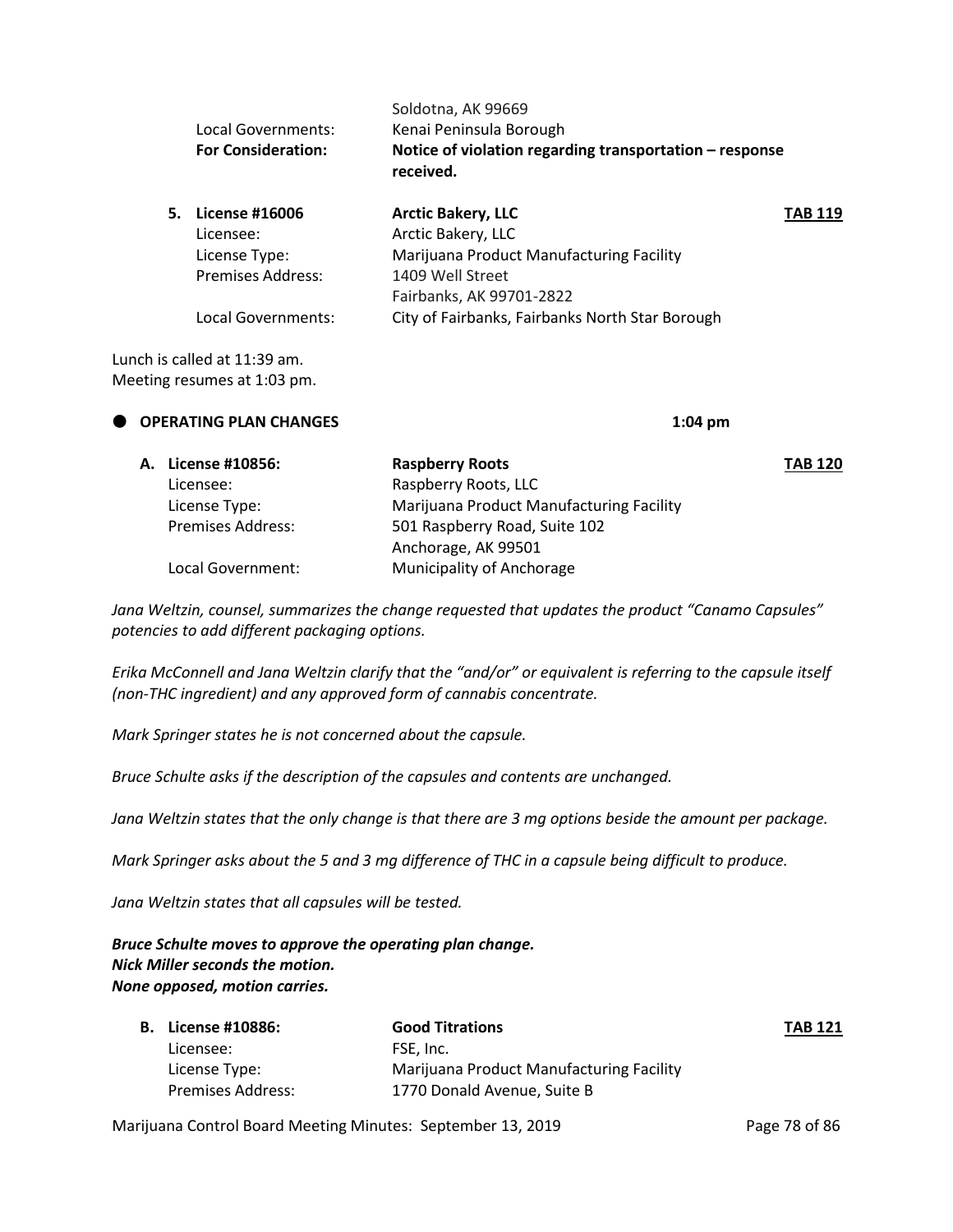Fairbanks, AK 99701 Local Government: Fairbanks North Star Borough

*Jana Weltzin, counsel, summarizes the changes requested and discusses the "and/or" regarding vape oil vs distilled oil. The addition of MCT oil as a carrier is requested.* 

*Loren Jones states that he wished to talk with Brandon Emmett about the vaping additives discussion that has recently arisen. He doesn't see anything about vitamin E but he asks what a food grade terpene is.* 

*Jana Weltzin states that her understanding is that a food grade terpene is a naturally derived terpene derived from bananas or strawberries.* 

*Erika McConnell discuss that there are two processes under one product and she finds this to be two products.* 

*Mark Springer states that if it's the intention to sell distillate cannabis oil and non-distillate cannabis oil as discrete products it should be two products. However if it's a matter of the cartridges being the same marketing they could allow it to be one product.* 

*Jana Weltzin confirms that it is labeled separately.* 

# *Bruce Schulte moves to approve with delegation including submission of separate products. Nick Miller seconds the motion.*

*Jana Weltzin states that this has been previously approved as a single product.* 

*Bruce Schulte asks if this entire thing was approved with the language. He asks why it is being seen again.* 

*Erika McConnell discusses that "Cannabis Oil for Vaporization" was submitted and a change was submitted for non-distillate and distillate options. She sees this as different processes and different products.* 

*Jana Weltzin states that this was brought forward to clarify, the language was approved in May but she offers to have two separate options and Erika McConnell can approve.* 

## *None opposed, motion carries.*

*Loren Jones states that the current product for Cannabis Oil for Vaporization it says cannabis oil and/or distilled cannabis oil. He states that the wording in the new product has changed; usually commas are not ands or ors. The current language implies that both are in there. He finds this should be addressed in delegation.*

| C. License #16006:       | <b>Arctic Bakery, LLC</b>                       | <b>TAB 122</b> |
|--------------------------|-------------------------------------------------|----------------|
| Licensee:                | Arctic Bakery, LLC                              |                |
| License Type:            | Marijuana Product Manufacturing Facility        |                |
| <b>Premises Address:</b> | 1409 Well Street                                |                |
|                          | Fairbanks, AK 99701-2822                        |                |
| Local Government:        | City of Fairbanks. Fairbanks North Star Borough |                |

Marijuana Control Board Meeting Minutes: September 13, 2019 **Page 79 of 86**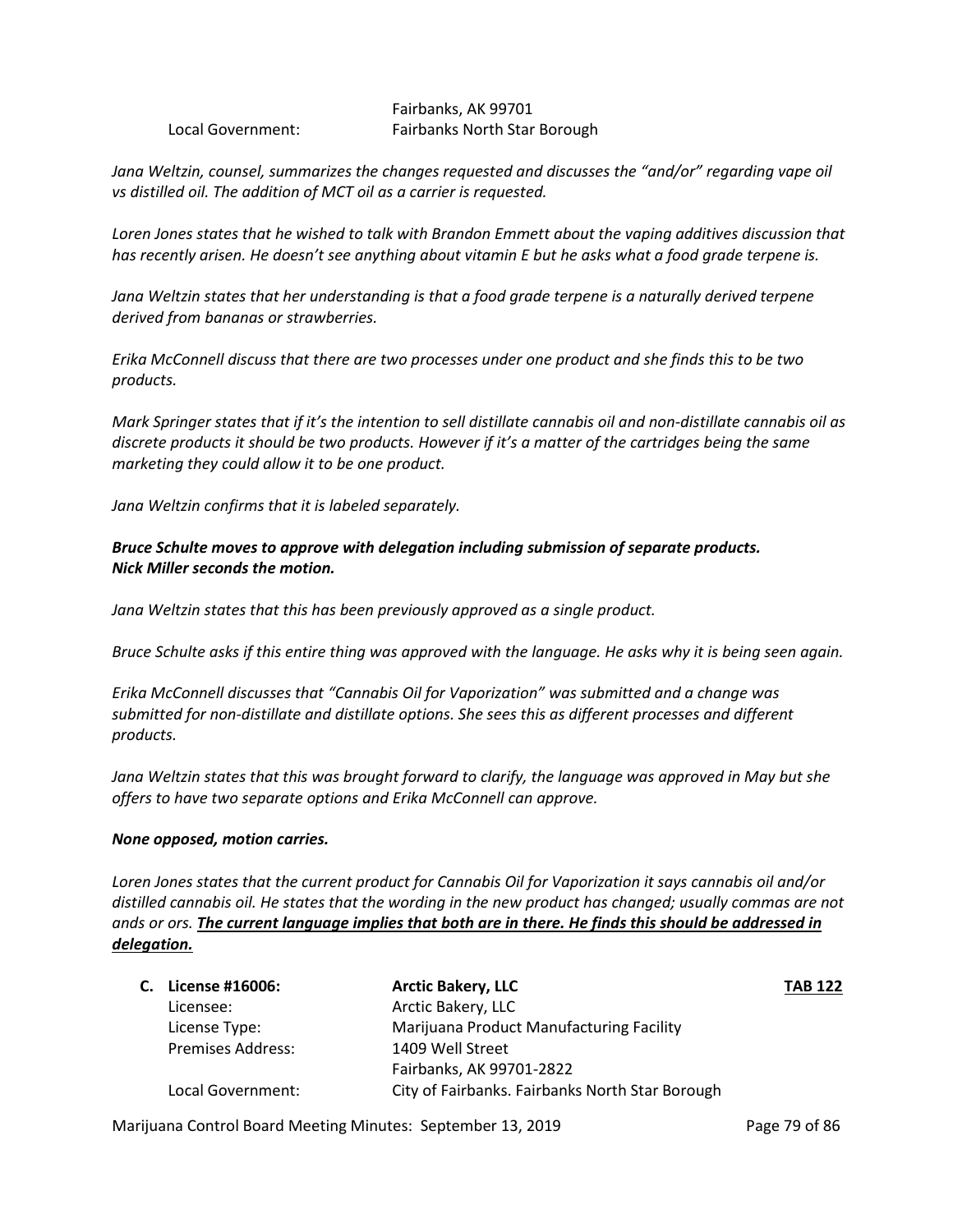*Jana Weltzin counsel is present and states that the products have been reviewed in the course of the transfer already.* 

|  | D. License #18493:       | <b>Petrichor, LLC</b>                           | <b>TAB 123</b> |
|--|--------------------------|-------------------------------------------------|----------------|
|  | Licensee:                | Petrichor, LLC                                  |                |
|  | License Type:            | Marijuana Product Manufacturing Facility        |                |
|  | <b>Premises Address:</b> | 3780 Leasure Street, Unit A                     |                |
|  |                          | Fairbanks, AK 99701                             |                |
|  | Local Government:        | City of Fairbanks, Fairbanks North Star Borough |                |

*Applicant, Grant Anderson is present and discusses the requested changes to packaging; for his drink, a child safe bottle doesn't work with carbonation and the child safe exit bag will have a bottle inside of it. He shows the board an example of the bag.* 

*Erika McConnell asks if the person doesn't finish the soda will it be put back in the bag (yes).* 

*Grant Anderson discusses the reseal-ability of the bottle.* 

*Erika McConnell states that the board has required all other beverages to be child resistant.* 

*Grant Anderson states that the pressurizing is a concern with the tamper/child resistant caps.* 

*Mark Springer states that a bottle of coke is 50 PSI and discusses child resistance with the applicant.* 

*Christopher Jaime asks how many designs have been considered (4).* 

*Grant Anderson states that there is nothing in the market that would allow child resistant caps for carbonation.* 

*Christopher Jaime clarifies that all liquids have been required to be child resistant.* 

*Erika McConnell states that to date that is true.* 

*Bruce Schulte states that the packaging and labeling regulations do not require the individual packages to be child resistant. He offers that the product is not required to be child resistant, and he finds this proposal consistent with the regulations.* 

*Erika McConnell and Mark Springer discuss the requirement of a child-resistant top. (Nothing is in regulation.)*

*Bruce Schulte moves to approve the operating plan change as discussed. Nick Miller seconds the motion. None opposed, motion carries.* 

Approval of second MJ-15 is considered below.

## **E. License #18931: Matanuska Bud, LLC TAB 124**

Marijuana Control Board Meeting Minutes: September 13, 2019 Page 80 of 86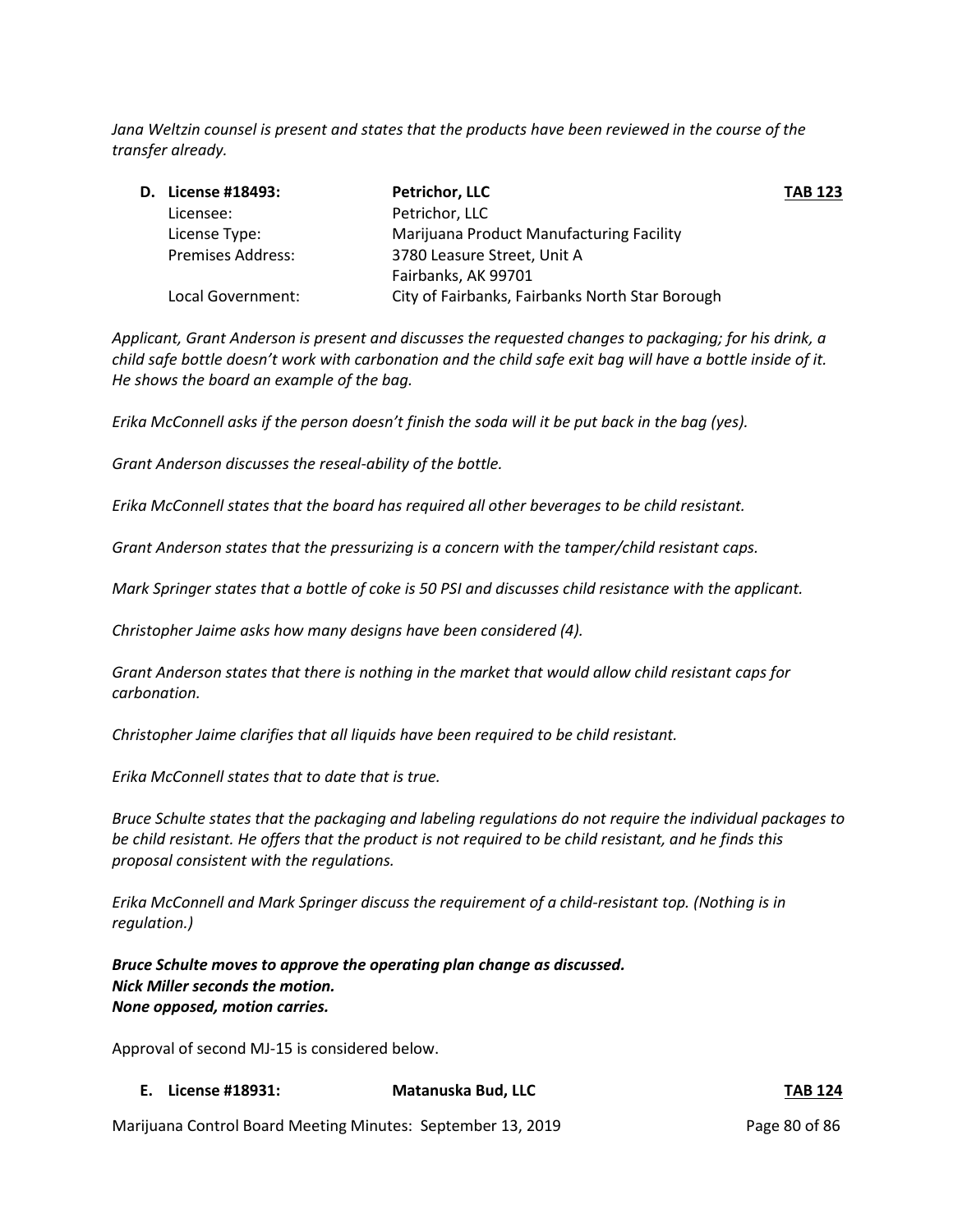| Licensee:                | Matanuska Bud, LLC                                |
|--------------------------|---------------------------------------------------|
| License Type:            | Limited Marijuana Cultivation Facility            |
| <b>Premises Address:</b> | 5540 N Bonnie Drive (North half of shop building) |
|                          | Palmer, AK 99645                                  |
| Local Government:        | Matanuska-Susitna Borough                         |

*James Hole is present via phone and discusses his request with the board.* 

# *Nick Miller moves to approve the change. Bruce Schulte seconds the motion. None opposed, motion carries.*

|                          | Will's World                                 | <b>TAB 125</b> |
|--------------------------|----------------------------------------------|----------------|
| Licensee:                | Will's World, LLC                            |                |
| License Type:            | Marijuana Concentrate Manufacturing Facility |                |
| <b>Premises Address:</b> | 12151 E Palmer-Wasilla Highway, Unit 1C      |                |
|                          | Palmer, AK 99645                             |                |
| Local Government:        | Matanuska Susitna Borough                    |                |
|                          | <b>F.</b> License #12536:                    |                |

*Jana Weltzin Counsel is present in person and summarizes the package option change request.* 

*Nick Miller moves to approve the change. Bruce Schulte seconds the motion. None opposed, motion carries.* 

| G. License #13221:       | <b>Green Valley Enterprises</b>                | <b>TAB 126</b> |
|--------------------------|------------------------------------------------|----------------|
| Licensee:                | ForgetMeNot Enterprises, Inc.                  |                |
| License Type:            | <b>Standard Marijuana Cultivation Facility</b> |                |
| <b>Premises Address:</b> | 8505 Old Dairy Road, Suite 2                   |                |
|                          | Juneau, AK 99801                               |                |
| Local Government:        | City and Borough of Juneau                     |                |

*Roland Gray, general manager is present via phone, and he discusses the proposed change.*

# *Nick Miller moves to approve the changes. Bruce Schulte seconds the motion. None opposed, motion carries.*

| <b>H.</b> License #13222: | <b>Southeast Essentials</b>              | <b>TAB 127</b> |
|---------------------------|------------------------------------------|----------------|
| Licensee:                 | ForgetMeNot Enterprises, Inc.            |                |
| License Type:             | Marijuana Product Manufacturing Facility |                |
| <b>Premises Address:</b>  | 8505 Old Dairy Road, Suite 3             |                |
|                           | Juneau, AK 99801                         |                |
| Local Government:         | City and Borough of Juneau               |                |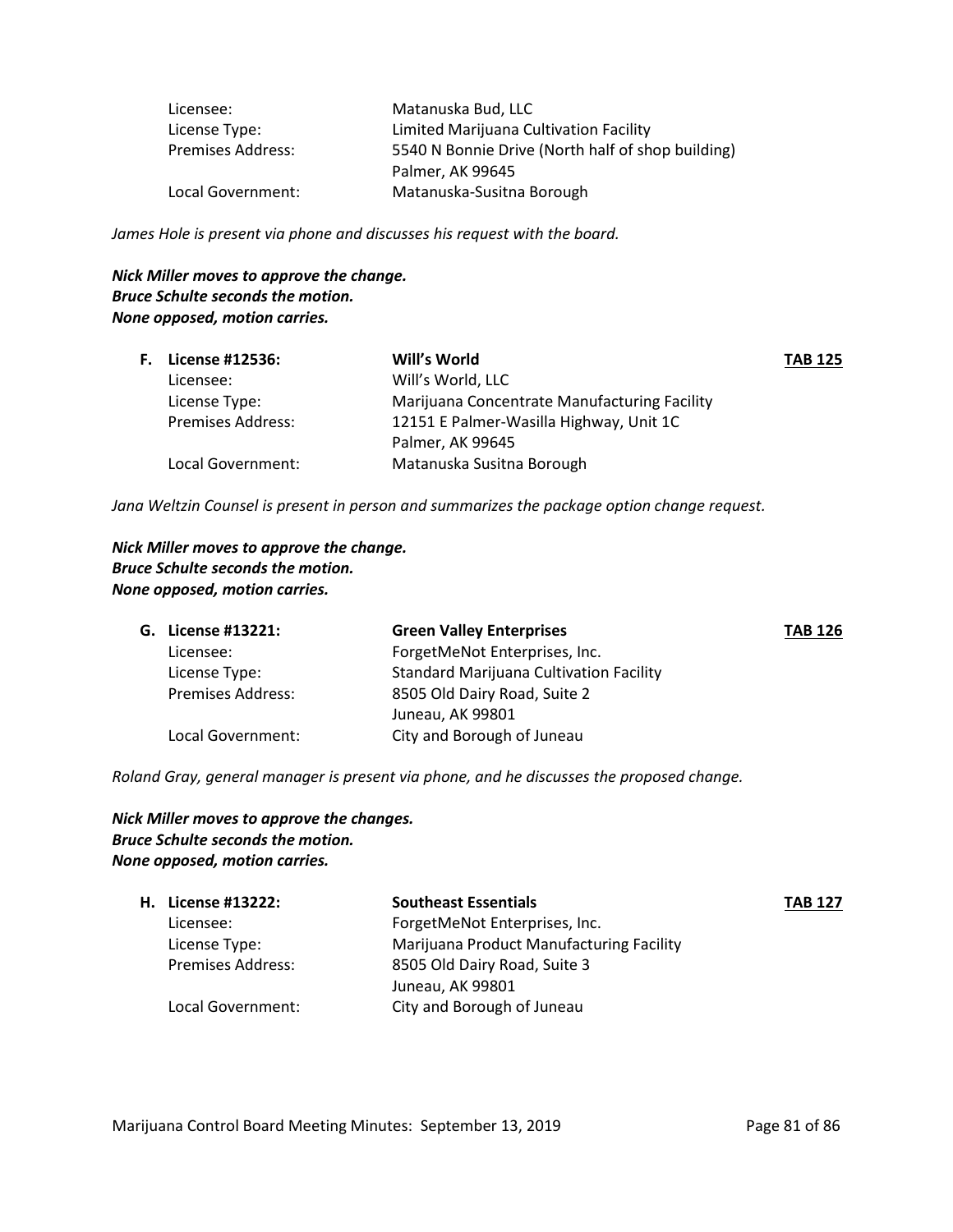*Roland Gray, general manager, is present via phone, and discusses the proposed change.* 

*Nick Miller moves to approve the change. Bruce Schulte seconds the motion. None opposed, motion carries.*

| $\bullet$ | <b>NEW MARIJUANA PRODUCTS</b> |                          | $1:41$ pm                                |                |
|-----------|-------------------------------|--------------------------|------------------------------------------|----------------|
|           |                               | A. License #13839:       | <b>Frontier Manufacturing</b>            | <b>TAB 128</b> |
|           |                               | Licensee:                | Sunnybrook Group, LLC                    |                |
|           |                               | License Type:            | Marijuana Product Manufacturing Facility |                |
|           |                               | <b>Premises Address:</b> | 38436 S. Malaspina Loop                  |                |
|           |                               |                          | Talkeetna, AK 99676                      |                |
|           |                               | Local Government:        | Matanuska-Susitna Borough                |                |

*Sibyl Atkins, licensee, is present via phone. She discusses the requested products.*

*Erika McConnell discusses with the board that the "or" reference is to another already approved product not the product at hand.* 

*Nick Miller moves to approve new products "Frontier Sour Ganja Gummies" and "Peanut Budder Balls" Bruce Schulte seconds the motion. None opposed, motion carries.* 

| <b>B.</b> License #18493: | <b>Petrichor, LLC</b>                           | <b>TAB 129</b> |
|---------------------------|-------------------------------------------------|----------------|
| Licensee:                 | Petrichor, LLC                                  |                |
| License Type:             | Marijuana Product Manufacturing Facility        |                |
| <b>Premises Address:</b>  | 3780 Leasure Street, Unit A                     |                |
|                           | Fairbanks, AK 99701                             |                |
| Local Government:         | City of Fairbanks, Fairbanks North Star Borough |                |
|                           |                                                 |                |

*Licensee Grant Anderson discusses the products requested.* 

*Erika McConnell clarifies that the product "Cannabis Oil" is only used for wholesale or internal use. Also product "Canna Concentrate" is only for internal use.*

*Mark Springer asks about the labeling for their drink products such as "Sol Infused Water" and he asks what the logo label is going to be like.* 

*Grant Anderson states that they are cautious about the possibility of children attaining them and the labeling will be clear.* 

*Applicant and the board discuss the pop sizes for product "Yeti Infused Ice Pop" and resalable bags; each pop is currently two servings.* 

*Mark Springer states that he has trouble with a single pop having two servings. Applicant states that he is willing to reduce the serving size to 5 mg per pop.* 

Marijuana Control Board Meeting Minutes: September 13, 2019 Page 82 of 86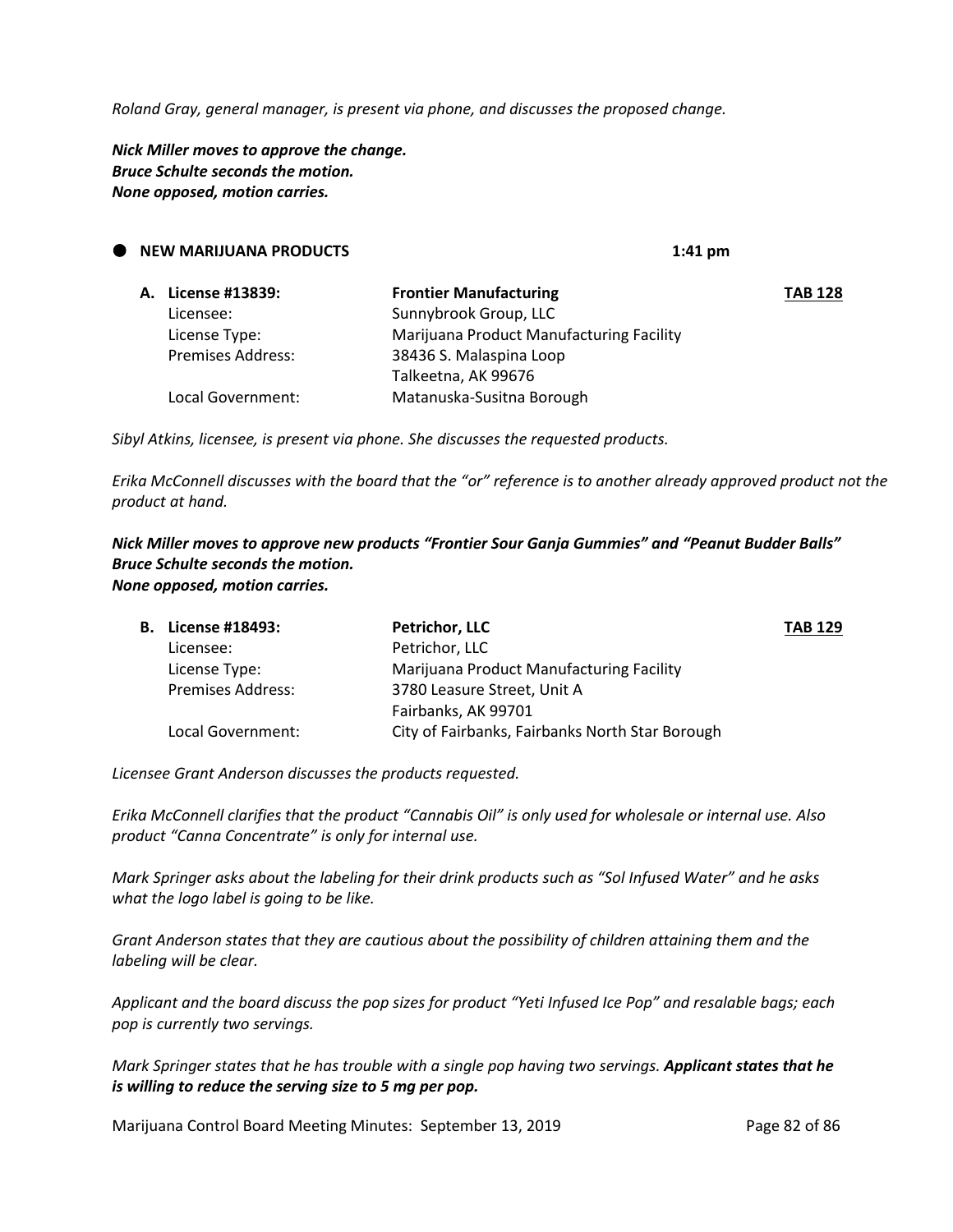*Grant Anderson states that the process for these means that the onset of effects is within 15 minutes. He offers to have e the same language that is on the outside of the bags on each pop.*

*Mark Springer expresses concern about the child safety and labeling for water as well.*

*Nick Miller moves to approve all 8 requested products with delegation including the reduction of serving size per pop for the pops (reduced to one serving per pop). Bruce Schulte seconds the motion.*

*Mark springer states he expects something like a Mr. Yuck sticker on the pops at a minimum and the applicant agrees.* 

#### *None opposed, motion carries.*

*The board returns to Tab 123 (license 18493) to address the second MJ-15. Applicant, Grant Anderson, discusses that they are striking the language that says they will not do concentrates or extraction.*

*Nick Miller moves to approve the operating plan change. Bruce Schulte seconds the motion.*

#### *None opposed, motion carries.*

Break is called 1:59 pm. Meeting resumes 1:03 pm.

*Mark Springer states that he is returning to prioritization of legislative requests, guidance on business names, and the METRC developed changes to the program and how to handle them.* 

*Regarding the METRC developed changes-*

*Mark Springer summarizes the concern that METRC will create new fields with a bulletin and it appears to apply to all states that METRC supplies services to.* 

*Bruce Schulte suggests that the board resolve that METRC changes must be approved by the board before that they are required.* 

*Mark Springer states that they wish to know more about the processes through, METRC particularly on the staff side of METRC.* 

*Erika McConnell clarifies that the board wishes an orientation to the staff side of METRC.*

*Bruce Schulte asks for information on the licensee side as well.* 

*Erika McConnell states that the intro to METRC class could be provided to the board.* 

*Mark Springer asks how often METRC sends out bulletined changes that are not based on AMCO requested changes.* 

Marijuana Control Board Meeting Minutes: September 13, 2019 Page 83 of 86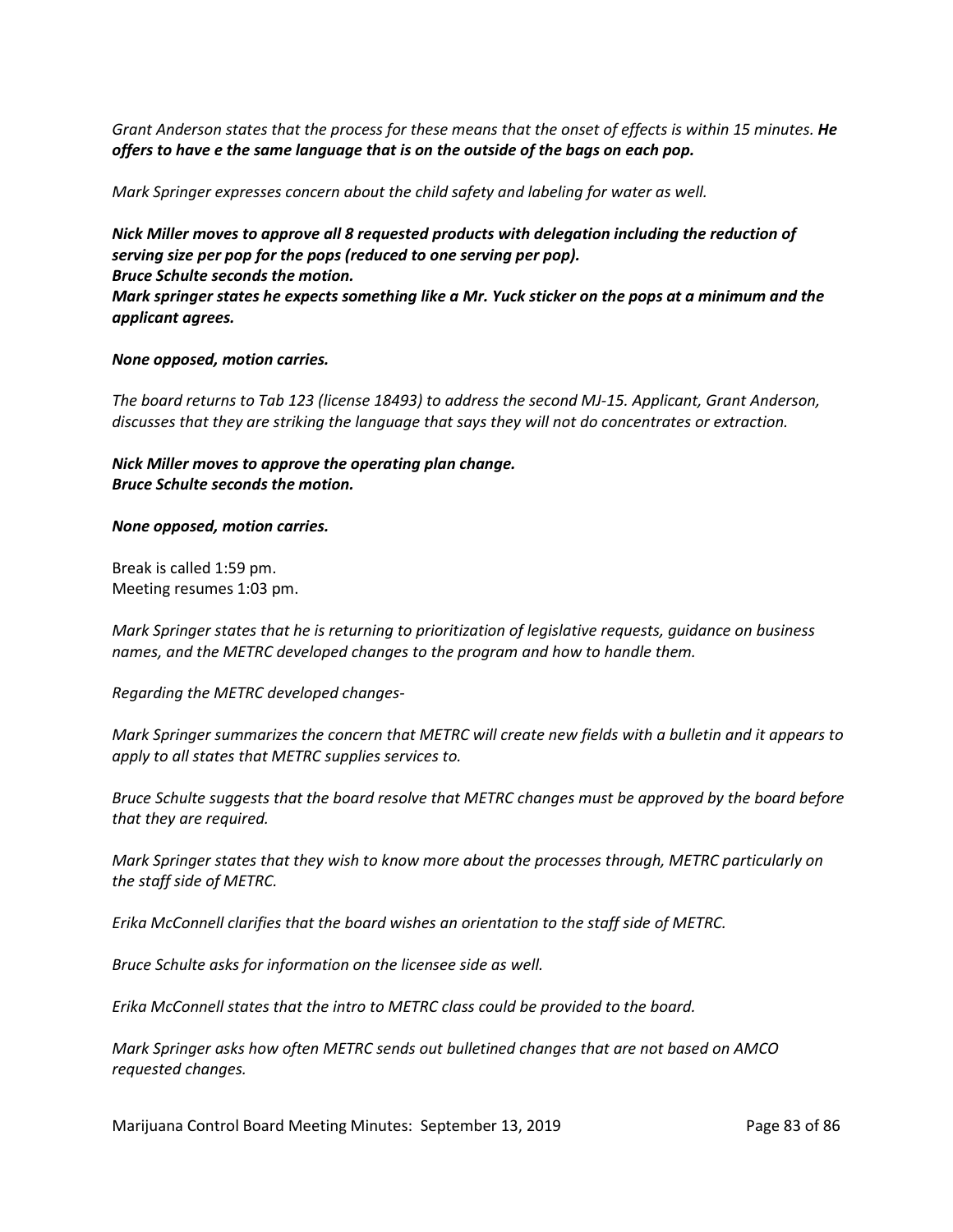*Nick Miller discusses the concerns regarding the batch being kept together and tracking it in METRC.* 

Phone connection issues at approximately 2:15, reconnection occurs.

*Bruce Schulte asks if some of the features can be temporarily disabled (no).*

*Christopher Jaime states that the fields should have the capability to be disabled by the administrators from METRC.*

*Mark Springer asks for questions from the board to present to METRC.* 

*1) Can the board get a list of changes that have occurred since the contract has begun at the request of AMCO AND a full list of changes that have occurred.* 

*Bruce Schulte states that that would be a starting point and the board can make a determination as to their efficacy.* 

*2) Nick Miller asks for a list of upcoming features and release dates.*

*Bruce Schulte asks if the bulletins are sent through METRC or AMCO.* 

*Erika McConnell states that it's sent through METRC.* 

*Christopher Jaime asks if there's a way to modify the contract to require that AMCO approves bulletins going out to licensees.* 

*Erika McConnell States that she can look into the matter and discuss running changes through the AMCO office.* 

*Christopher Jaime states the board must take control of this situation.* 

*Bruce Schulte states that there is a section regarding all license types with permission.* 

*Loren Jones states that before the board looks at the state contracts and system contracts, they need to consider many matters regarding them. He discusses the changes to the METRC procedures there may be a cost change for the state. He finds that the contract may not allow these requirements. He states that contract research must be done regarding what the board has authority to change. He understands user frustration but there may be a limited amount that the board can do. This may need to be addressed in the new Request For Proposal and urges caution.* 

*Mark Springer states that changes that METRC has made it may be difficult to approve. As far as requested changes from AMCO the board may be able to identify it in house. He discusses some other changes in the bulletin.* 

*Mark Springer states that the AMCO METRC specialist should review the METRC bulletin to see if AMCO needs to take action.*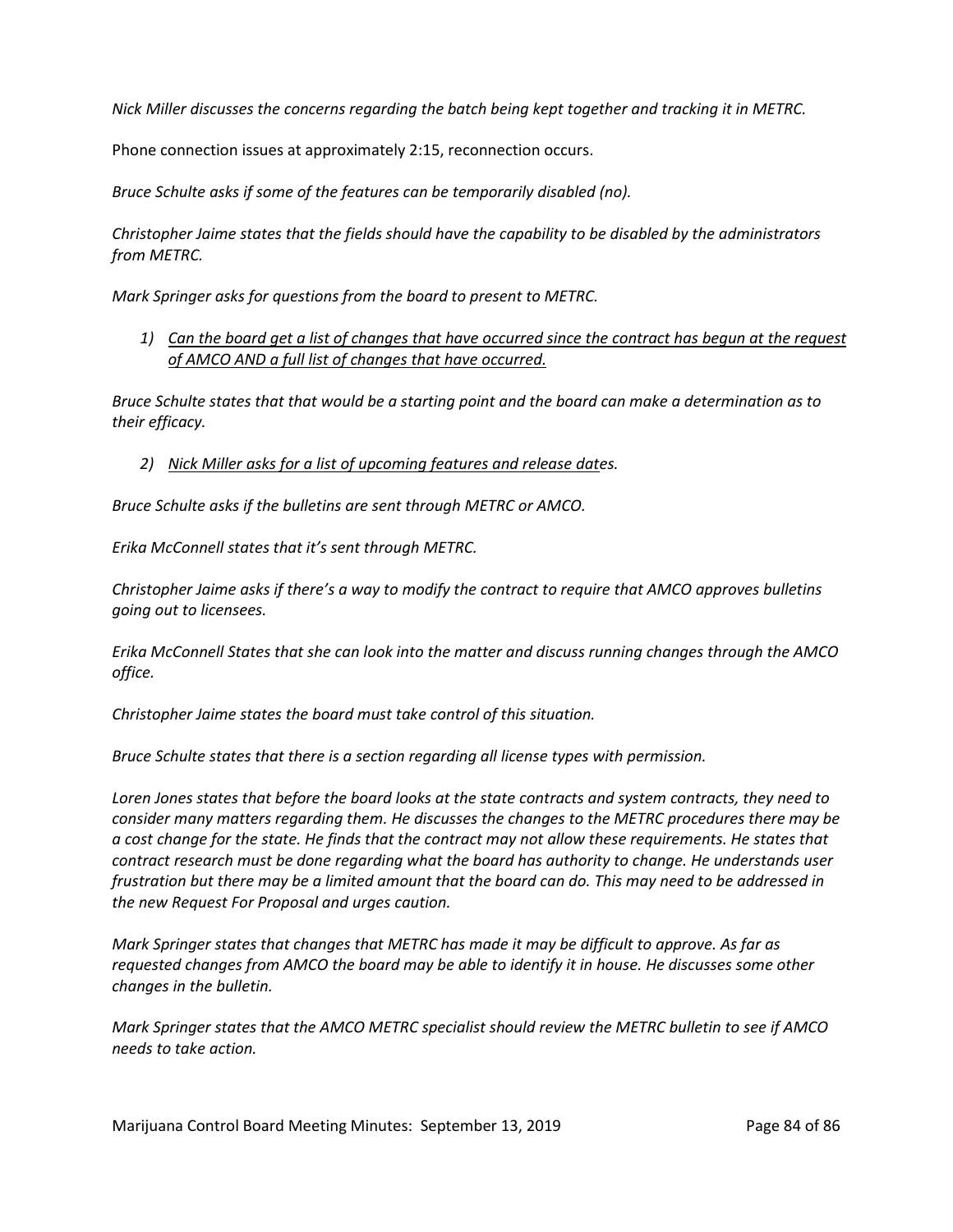*Bruce Schulte states that through this discussion this topic could become a huge time suck but there are licensees that have ongoing business needs he feels it appropriate to tend to the day to day needs of the licensees and ask METRC to address the concerns.* 

*Nick Miller states that he believes that based on METRC's service of many states they can turn items on and off by state. He would like the board to consider giving the guidance that the "change room feature" button issue should not have a resulting NOV. The board would like to review changes before they are put out.* 

*Mayor of Nome arrives and welcomes the board. (2:40 pm)*

*Erika McConnell summarizes her understanding of the board's request regarding METRC.* 

*Nick Miller clarifies that "in house" means "the board".*

*Loren Jones states that some licensees may wish to use the feature; there should be caution exercised when disallowing use of features.*

*Erika McConnell states that METRC is complicated, there is only one licensee on the board with experience in METRC. She states that she knows it less well then she would like and she is concerned about the board members that are not licensees taking on the responsibility to review the METRC changes without certain knowledge that is gained by usage. She urges caution.* 

*Mark Springer states that he's sure they will talk about METRC at the next meeting; the marijuana mailbox is open.* 

*Nick Miller clarifies that no one will be issued an NOV for not using the METRC changes.* 

*Mark Springer states that they will now discuss legislative requests and prioritization.* 

*Tab 4 is now considered.*

*Mark Springer summarizes the requests.*

*Amy Demboski discusses when the tax structure changes will be proposed. She feels it will not be prepared for this session but perhaps the matter will be able to be considered.* 

*Regarding the matter of transport between license types; a legislative fix to allow authorization of movement between license types including backflow.*

*Harriet Milks states that she feels this to be an oversight and simple fix.* 

*Mark Springer asks if proposed language could be sent to the board in a memorandum and then if it's ok direct the director to supply the suggestion to the commissioner.* 

*Regarding indemnification for minors where it would allow AMCO to recruit minors for attempted buys.*